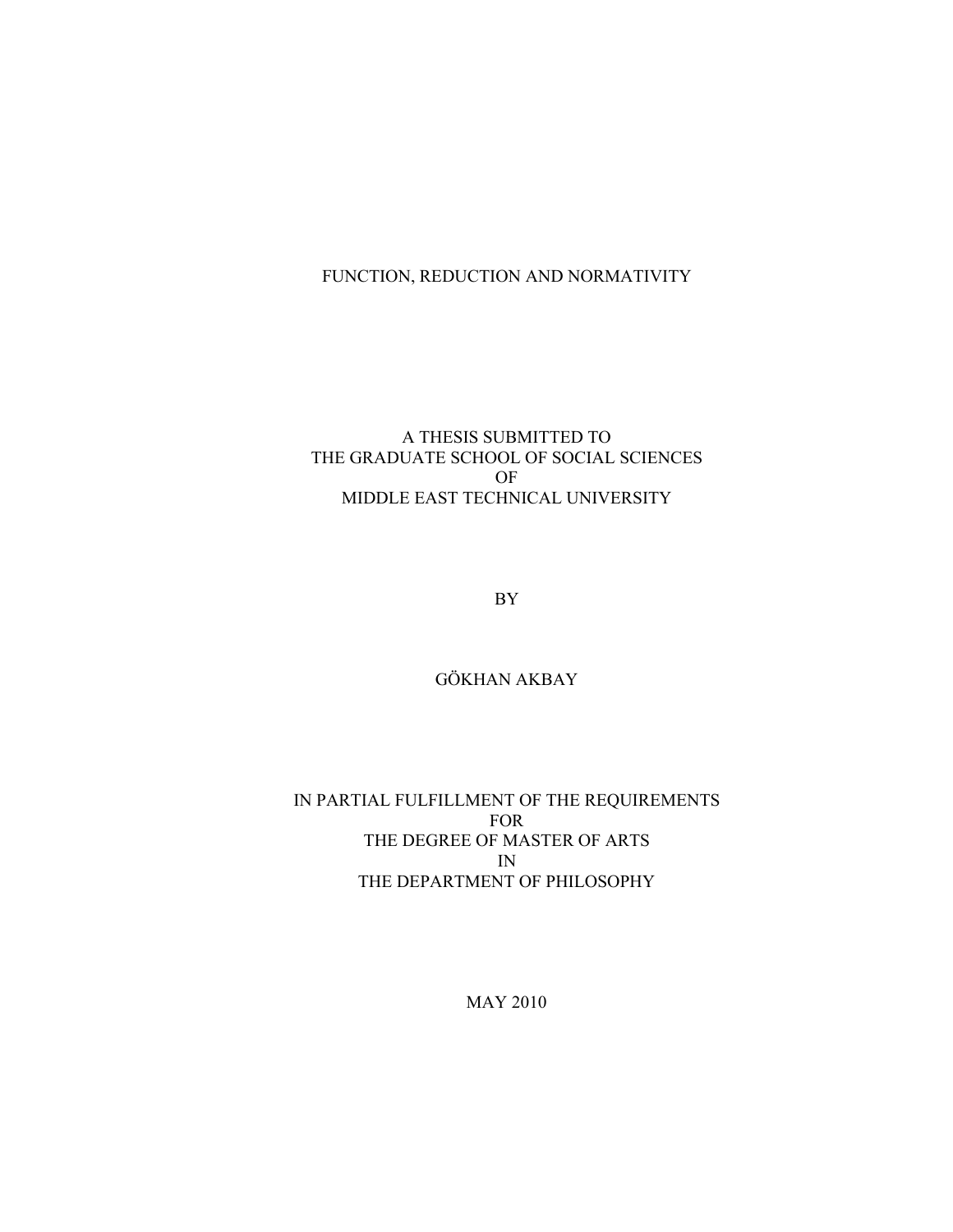Approval of the Graduate School of Social Sciences

Prof. Dr. Sencer Ayata Director

I certify that this thesis satisfies all the requirements as a thesis for the degree of Master of Arts.

> Prof. Dr. Ahmet İnam Head of Department

This is to certify that we have read this thesis and that in our opinion it is fully adequate, in scope and quality, as a thesis for the degree of Master of Arts.

> Assoc. Prof. Dr. Ayhan Sol Supervisor

## **Examining Committee Members**

Assoc. Prof. Dr. Ayhan Sol (METU,PHIL) Asst. Prof. Dr. John Herbert Bolender Assoc. Prof. Dr. Mehmet Elgin (Muğla Uni., PHIL)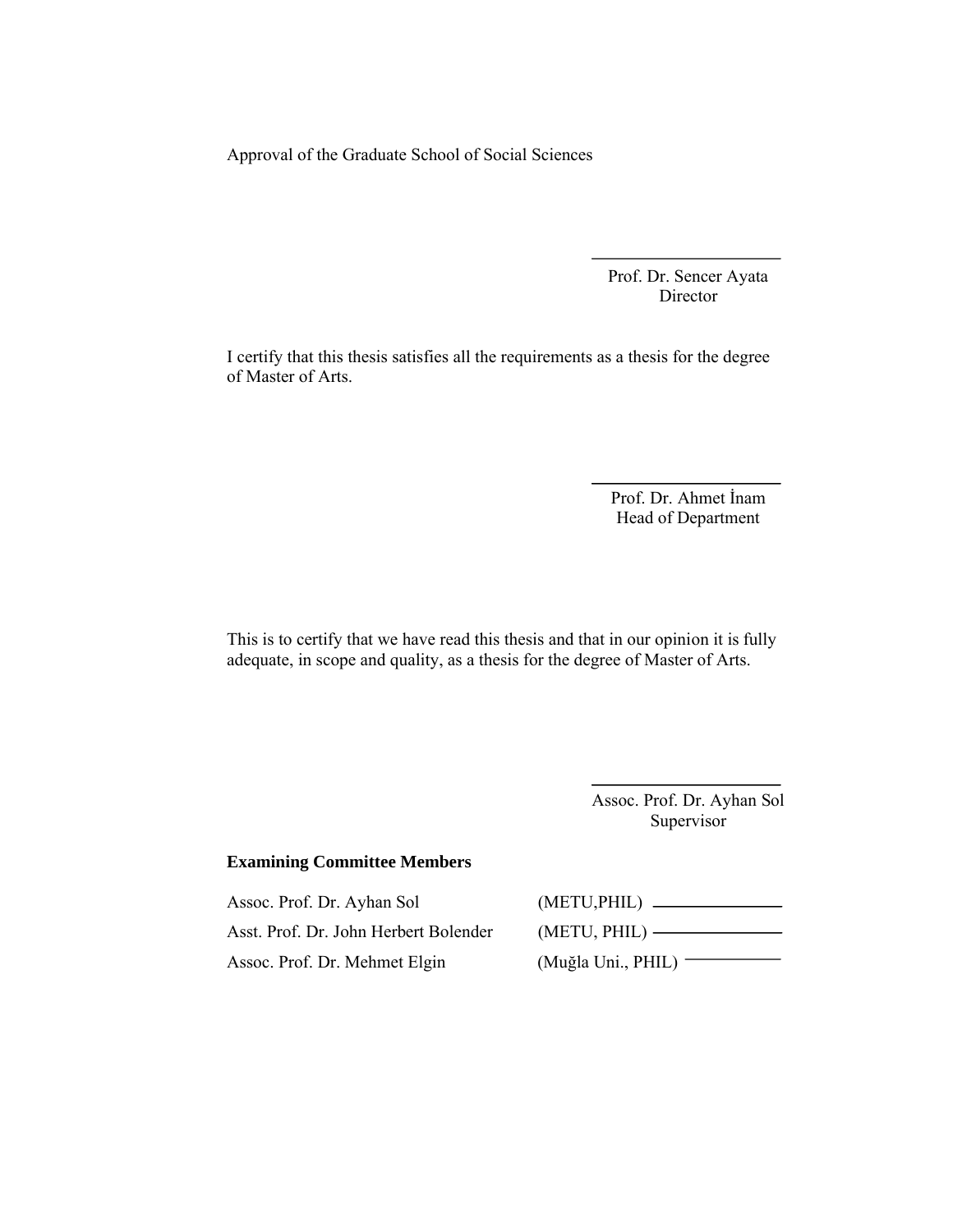**I hereby declare that all information in this document has been obtained and presented in accordance with academic rules and ethical conduct. I also declare that, as required by these rules and conduct, I have fully cited and referenced all material and results that are not original to this work.**

**Name, Last name :** Gökhan Akbay

**Signature :**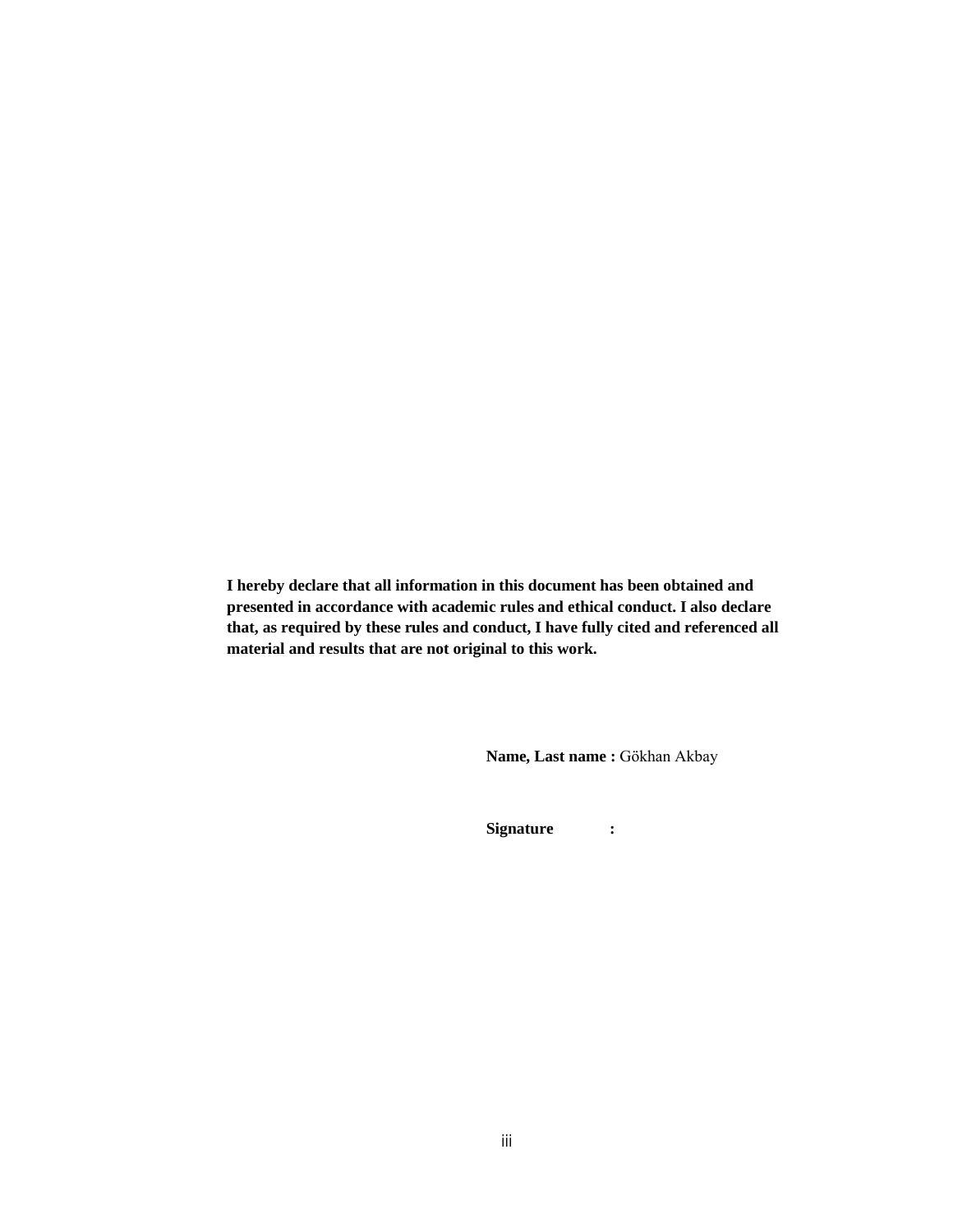## **ABSTRACT**

## FUNCTION, REDUCTION AND NORMATIVITY

Akbay, Gökhan

M. A., Department of Philosophy

Supervisor: Assoc. Prof. Dr. Ayhan Sol

May 2010, 84 pages

Normativity of biological functions create a serious obstacle against the reduction of functional biology into molecular biology. Normativity of biological entities has two interconnected sources. One is the internal complexity and self organization demonstrated by the organism. The second source is external to the organism: Natural selection. An organism adapts to its environment by its internal autonomy. Species or populations adapt by natural selection. If these two sources of normativity can be reduced to statistical generalities achieved by theoretical models, reductionism will prevail.

**Keywords**: molecular biology, function, reductionism, normativity, autonomy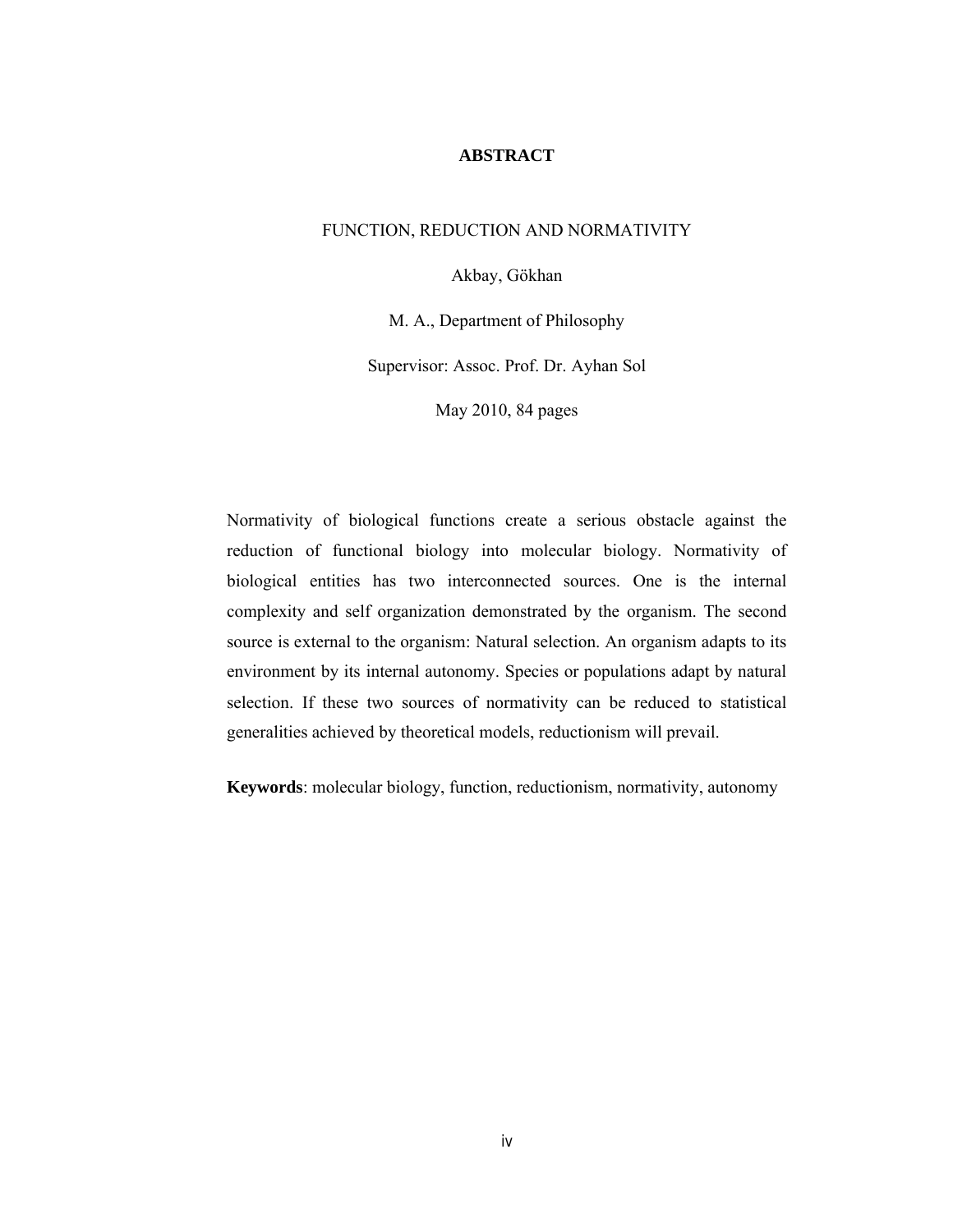# İŞLEV, İNDİRGEME VE NORMATİFLİK

Akbay, Gökhan

Yüksek Lisans, Felsefe Bölümü

Tez Yöneticisi: Doç. Dr. Ayhan Sol

Mayıs 2010, 84 sayfa

Biyolojik işlevlerin normatifliği, işlevsel biyolojinin moleküler biyolojiye indirgenmesi önünde büyük bir engeldir. biyolojik varlıkların normatifliği iki bağlantılı kaynaktan gelir. Bunlardan ilki canlının sergilediği içsel karmaşıklık ve kendini organize edebilmedir. İkinci kaynak ise canlıya dışsaldır: Doğal seçilim. Canlı çevresine içsel otonomisiyle uyarlanır. Türler veya popülasyonlar ise doğal seçilim ile uyarlanırlar. Eğer normatifliğin bu iki kaynağı, moleküler biyolojinin istatistiksel genellemelerine indirgenebilirse, indirgemecilik başarıya ulaşacaktır.

**Anahtar Kelimeler:** moleküler biyoloji, işlev, indirgemecilik, normatiflik, otonomi

**ÖZ**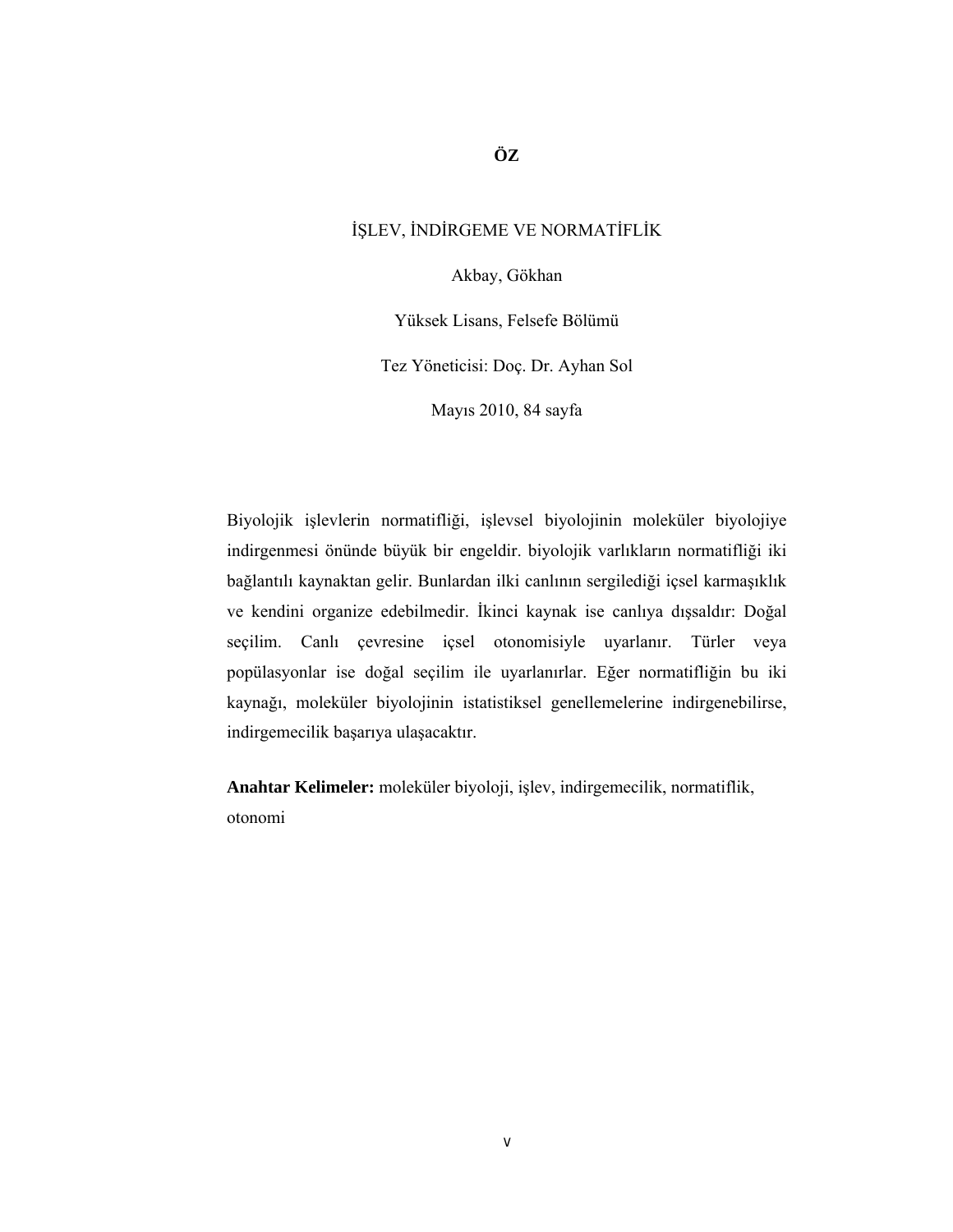To My Father,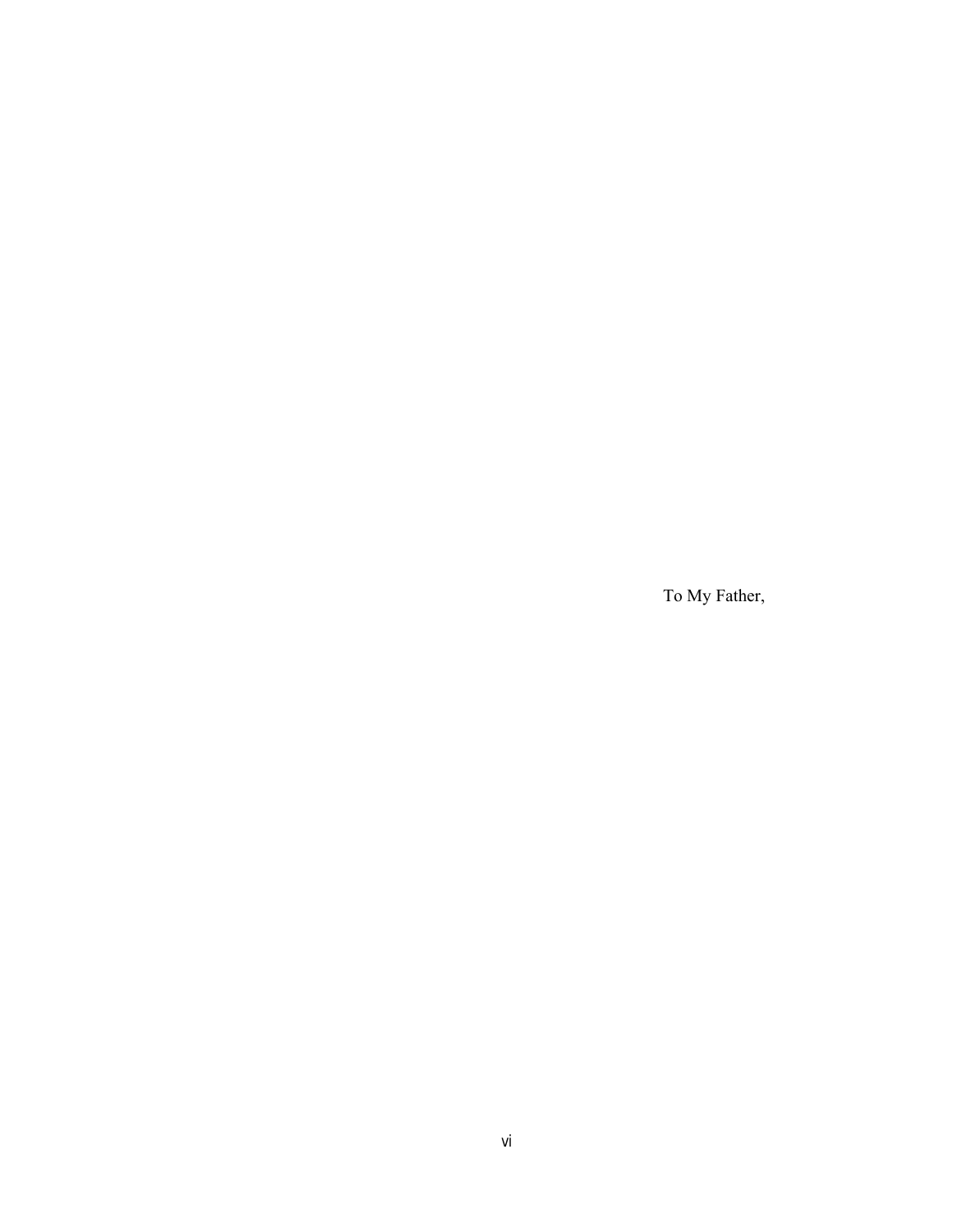# **ACKNOWLEDGEMENTS**

I would like to thank my supervisor Ayhan Sol, who made suggestions about both technical and substantive problems in every draft I sent to him. I also would like to thank my jury members John Bolender and Mehmet Elgin for their helpful suggestions.

The people who provided both physical and psychological conditions for me to cope with the lengthy and stressful period of thesis writing also deserve mentioning. I thank my family and my aunt Zekine Kırteke for providing me with a shelter that protected me from the problems of daily life.

Lastly, I thank my love Ayşegül Özkan who helped me at every stage of the thesis writing period.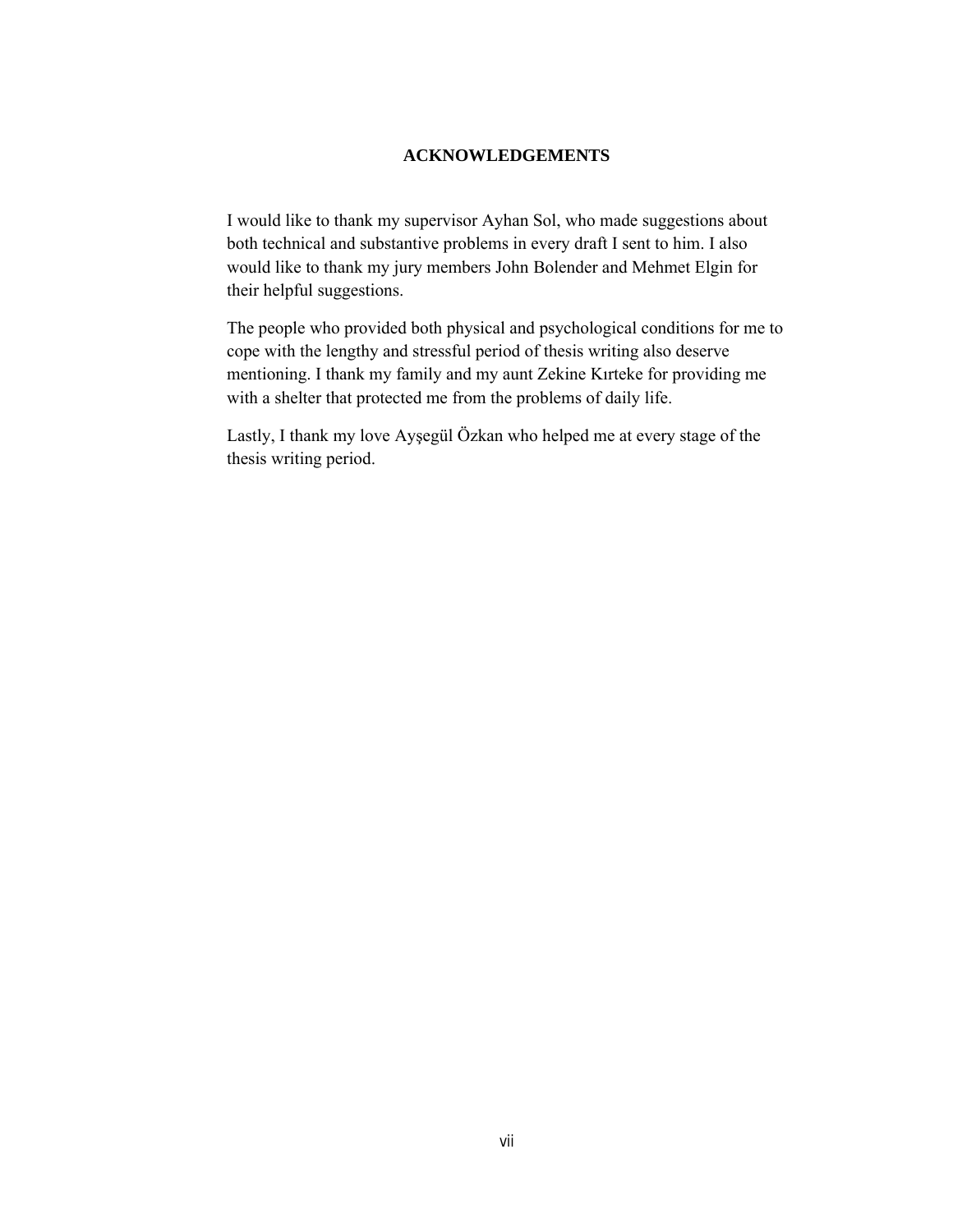# **TABLE OF CONTENTS**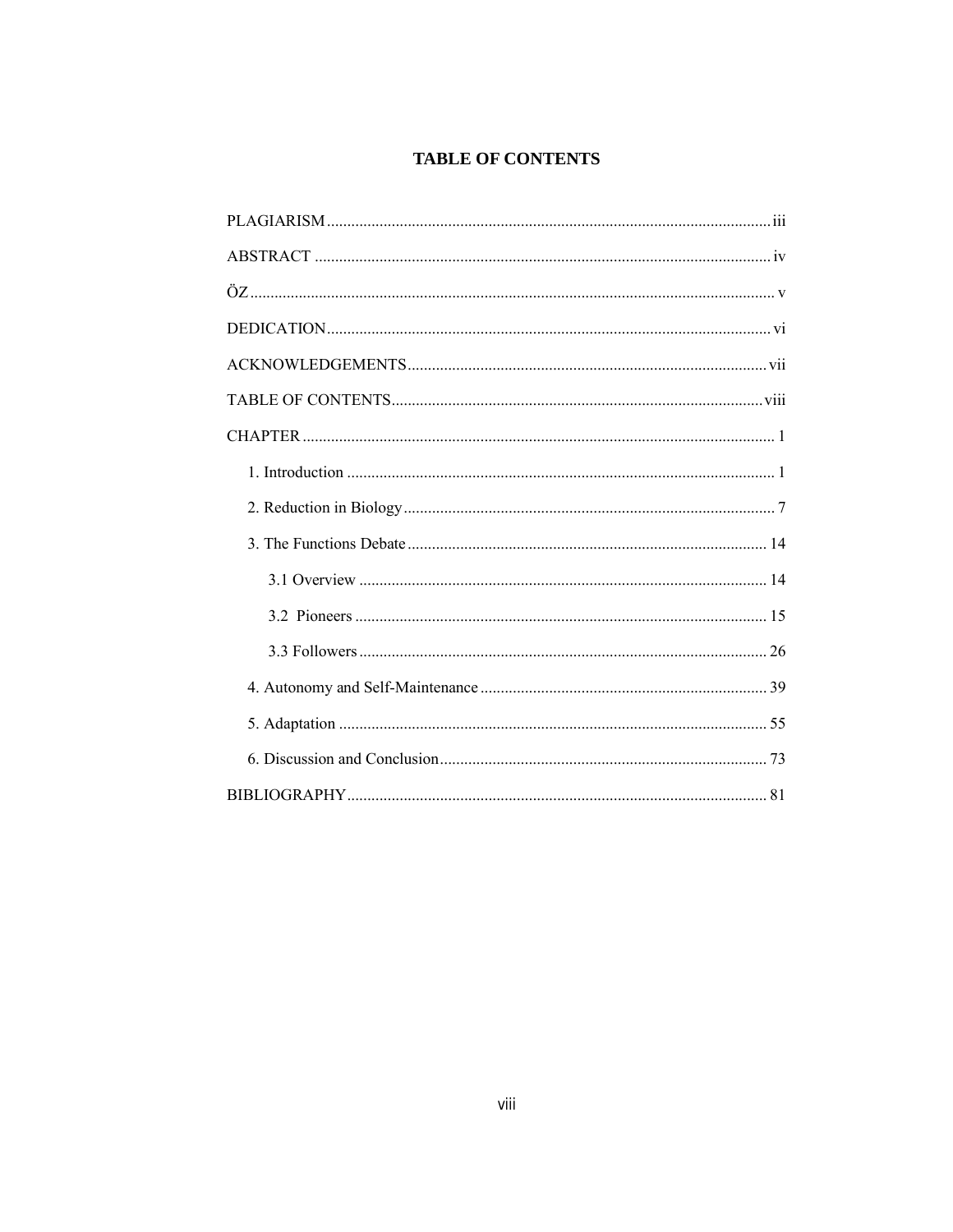#### **CHAPTER 1**

#### **Introduction**

Teleology, or mainly teleological explanations are considered as a back-step from modern science. Whenever we think about modern science, we have physics and chemistry in mind. Why do we consider teleological explanations as more primitive than those law-governed and purpose-free explanations of physics and chemistry? We should first state the difference and then proceed by stating that a teleological explanation refers to ends, purposes or in modern biology, functions. Those objects that we attribute ends, goals and functions are all physically realized. However, we observe on organization, sequencing and regularity in some physical phenomena that look like a means to an end. We observe these phenomena mainly in the realm of biology, psychology and engineering. An eye is for seeing, a diploma is for applying for a job, a fight is for the beloved, a cell-phone is for communication, and so on. What makes these objects and happenings so special? They are all physical in the sense that we do not postulate any non-physical forces to understand them. But they have a difference from other purposeless physical phenomena such as rain, earthquakes, stones and other stuff. We are not inclined to say that rain is for our agricultural activities, earthquakes are for punishing the infidels or stones are for sculpting. The orderliness, complexity and functionality distinguish teleological phenomena from other physical phenomena.

Functions debate in philosophy of biology originates from a pre-Darwinian period where the complex organization of living things seemed mysterious and required a better-than-chance explanation. The molars of a mammal are always in the back and canines are always in the front. There are deviations of course, but the point is that, whenever a deviation occurs, the unlucky creature is less fit than the normal ones. Another mystery was reproduction, which creates new progeny from an existing pair (or single) of creatures. The mystery of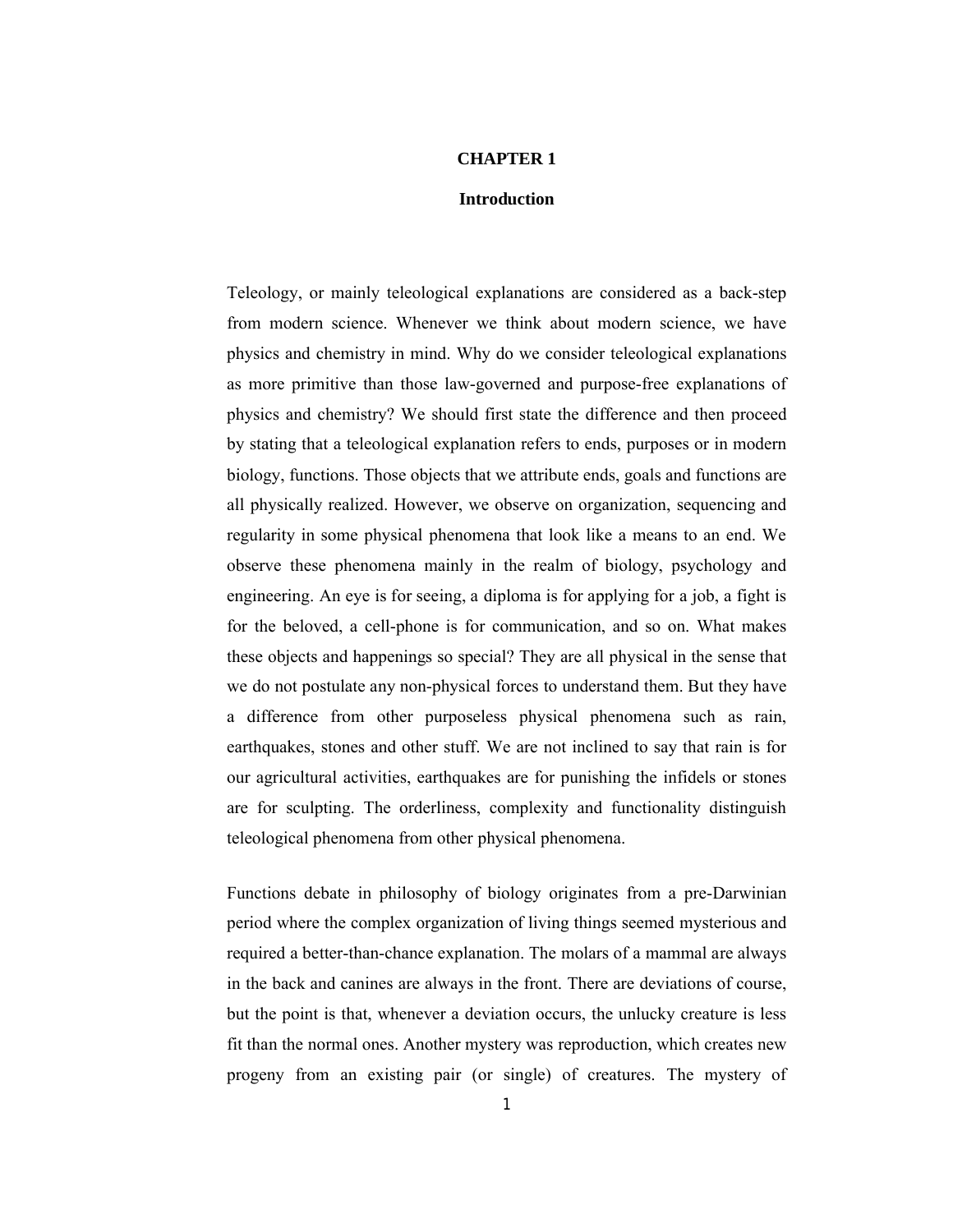reproduction was in a sense derivative of the mystery of complex organization because the interesting question was to reproduce that organization without the (visible) aid of any intelligent being. Dolphins give rise to baby dolphins and cockroaches give rise to baby cockroaches. The continuity and fidelity of reproduction hinted at some deeper organization but nobody knew what was being transmitted before the dawn of molecular genetics. The 'essence' which passes from parents to the offspring was unknown. However, the visible features in the offspring resembled the parents so much that it was inevitable to conclude that the organization was somehow being transmitted and unfolded through the process of ontogeny.

Since the resemblance was powerful enough to be abstracted from the minute deviations, it was possible to attribute an essence to living things, which was being inherited through periods much longer than an individual observer's life time. Some deviations were fatal, which means they prevented the offspring to reach adulthood. Most of the deviations, however, were slight enough to be omitted. Hence, the generations of organisms seemed to oscillate around a point of attraction in a harmonic way such that once the pendulum moves out of these boundaries, the whole structure collapses and fades into chaos. These boundaries can be named as the norms of nature.

Norms are subject to discussion mostly in ethics and philosophy of mind and language. They are tightly linked to intelligent systems. In ethics, norms or normativity get their meanings in opposition to what actually happens in nature. Norms say what ought to be done, regardless of what is the case. Thus, the phrase "norms of nature" may seem a contradiction to those who are accustomed to ethical thinking. Their intuitions might be on the right track but we should decide the question only after examining it thoroughly. The question is whether there really are norms of nature or they are just fictions of our anthropomorphic way of thinking.

Norms appear in two other philosophical areas. In the philosophy of mind, a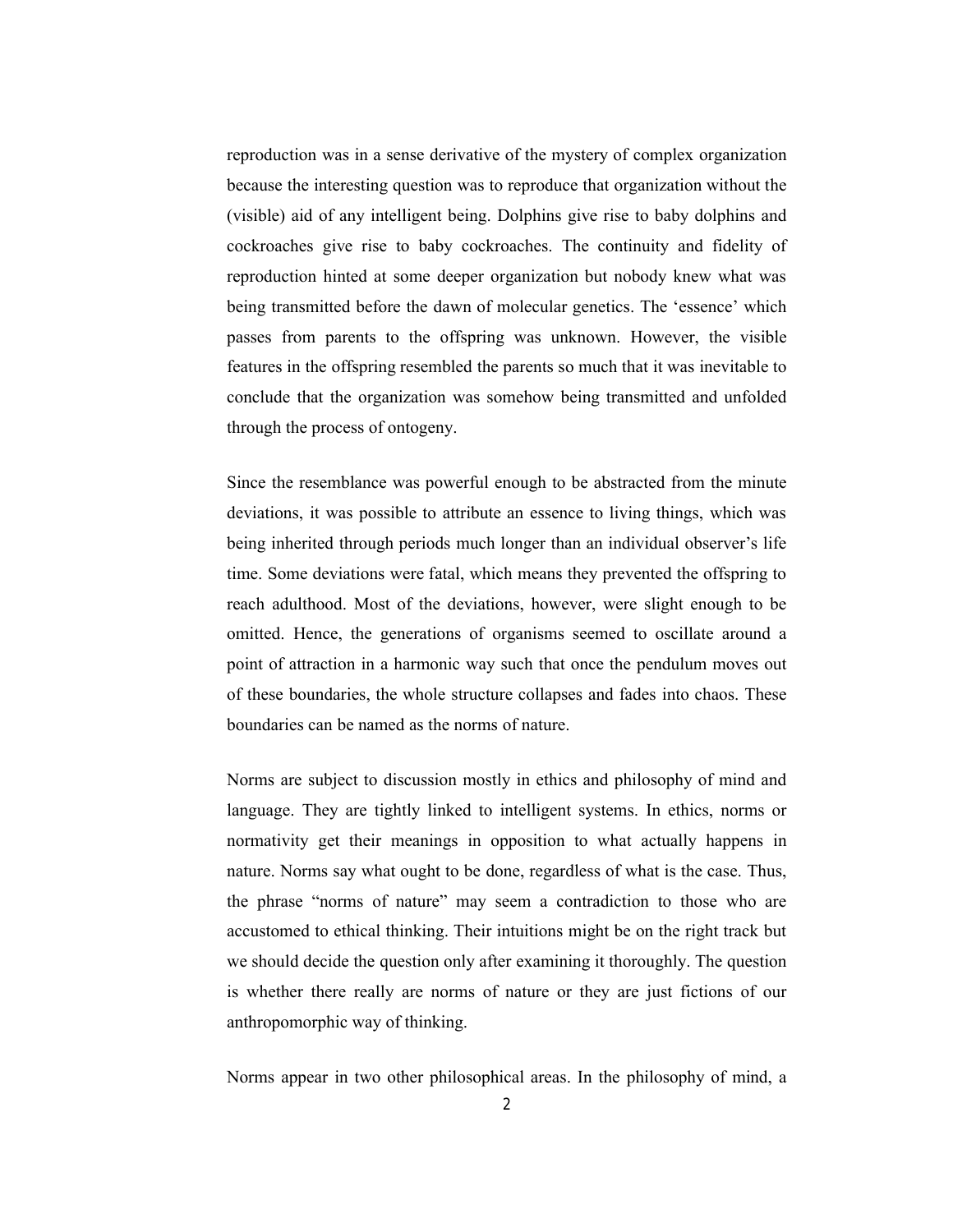representation is said to be about something. I will not delve into the details of intentionality debate. A short description is adequate. The "aboutness" of representations makes them normative in the sense that their relation to reality is governed by rules rather than physical laws. The nature of these rules and how they originate in the first place might have a naturalistic explanation, but that will be out of the concerns of this thesis. $<sup>1</sup>$ </sup>

In language, the same relation holds. Normativity in these areas can be understood when we contrast it to deterministic causal relations. For instance, suppose that A causes B, or B supervenes on A. This means that whenever A is present (or it occurs), B occurs too. Let's contrast this with the representing relation. Suppose A represents B. If the presence of B deterministically causes A in all possible worlds, then A will never be false of B. Suppose A is a type of representation (not a token) and B is a type of physical event or entity. If all of our representations were of this kind, then we would never have wrong ideas. Since we sometimes have wrong ideas, some of our representations must be in another relation to reality than deterministic causality. Biological functions are similar in this respect.

Biological functions are best understood in comparison to the functions of artifacts. Think of the eye. The lens of the eye does the same job as the lens of the camera. It focuses light rays coming from different angles to an area. If there is a problem in focusing, the resulting picture you experience may be blurry (as in the astigmatic). Unlike the truth relation, however, function

<sup>1</sup> Teleosemantics is such a naturalistic account of representations. According to the teleosemantic approach, the relation between representation and reality is functional (i.e. content of a representation is its function). Teleosemantic approaches inherit the selected effects account of functions and apply that to semantics. For a detailed discussion of the topic, see Macdonald, G. and Papineau, D. 2006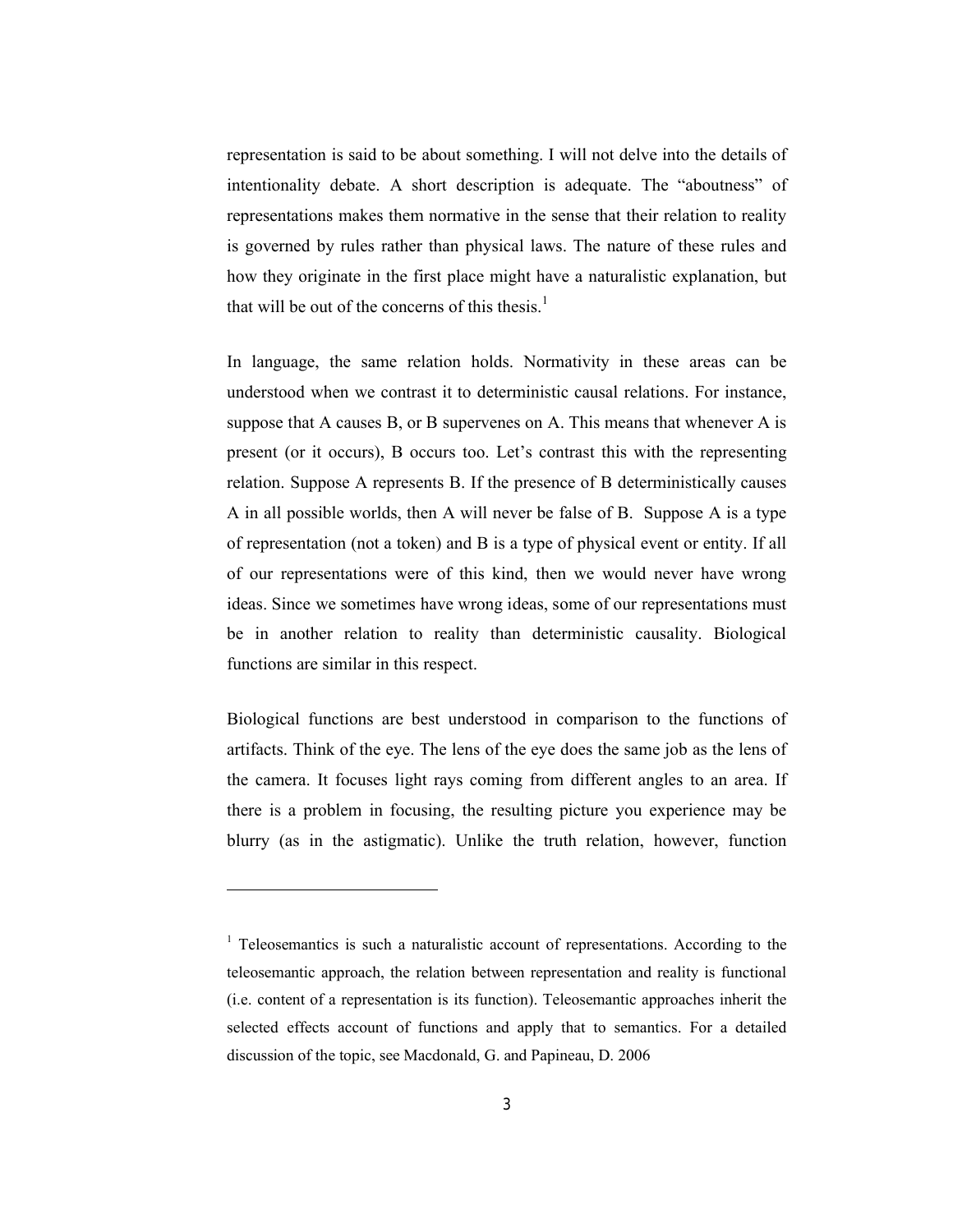relation depends on how it benefits the organism. If astigmatic was a beneficial feature, we would call astigmatic lenses functional.

As I will discuss in the following chapters, function is more liberal than truth. It has to be more liberal because otherwise no new function would emerge from existing functions by accumulation of changes if the normativity of functions was an all or nothing phenomenon.

Normativity in nature might just be an illusion, like a mirage.<sup>2</sup> Illusions are the consequence of two factors: the physical arrangement of the outer world and our cognitive systems. For instance, in the case of mirages, the density difference of air near and above the surface and optical refraction is the "outerworld" part of the story. The other part consists of how our brains interpret the input coming from the outer world. An illusion is an illusion due to our beliefs generated by it. The mirage is an illusion because one who sees it will believe there is water nearby, expect to satisfy her thirst with it, etc. In the case of organisms, this distinction (outer-world basis and our expectations) can be made too. We may be falsely interpreting the input, but the outer-world part of the illusion stands and needs explanation. A complete project to eliminate this kind of illusion would take into account both factors, but it would be too ambitious for this thesis. Hence, I will focus selectively on the interesting common properties of organisms which provide the input for our misinterpretation that the biological world is a product of intelligent design, or that it shows genuine normativity.

Eliminating the illusion of normativity is important for biology. Biology is a special science. Special sciences are those about special objects of inquiry. Living things constitute a minute portion of the universe. Organisms exhibit at least *prima facie* differences compared to nonliving stuff of the universe. The

<sup>2</sup> Sober, E.: 1993, pp. 1-2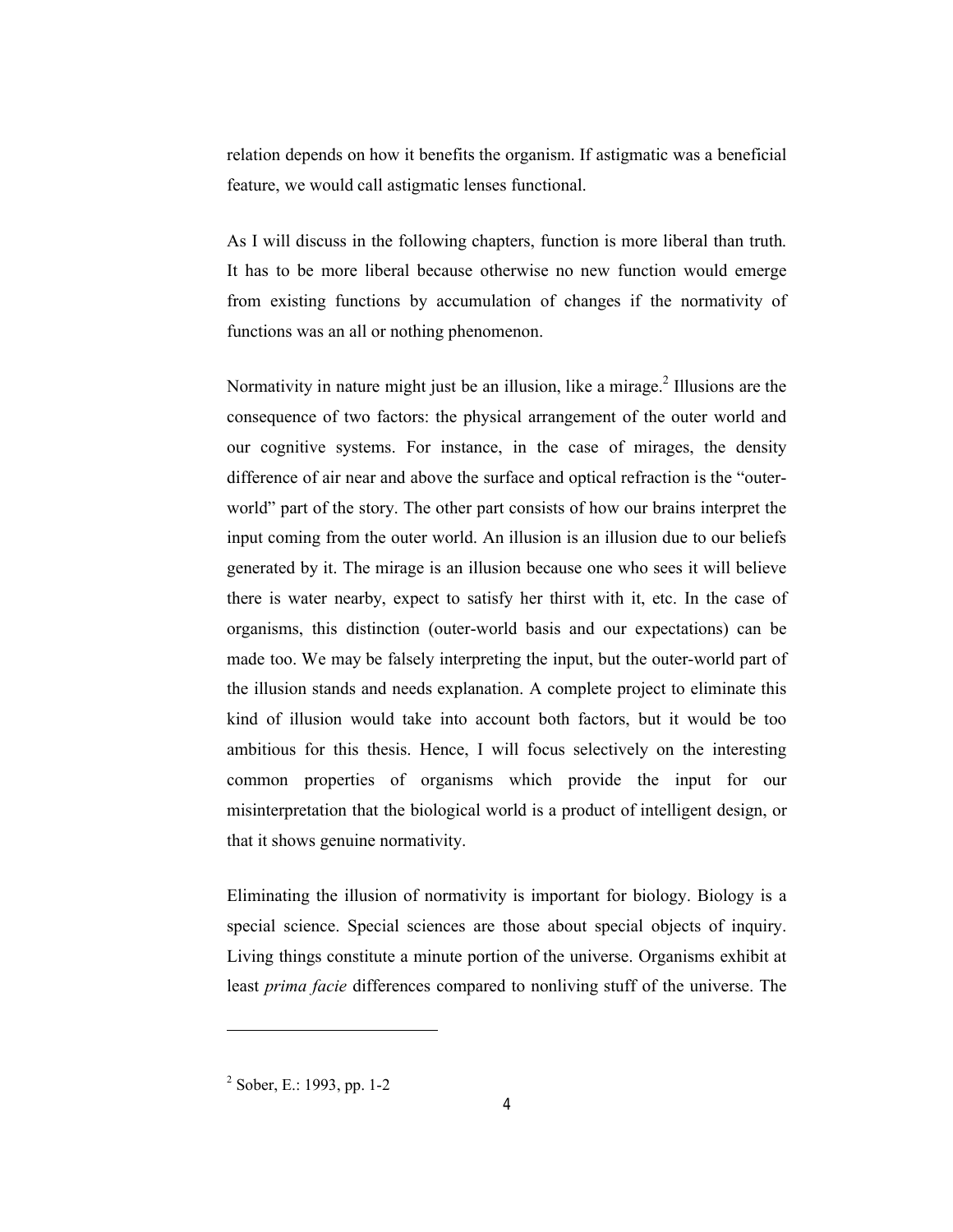apparent normativity is one of those differences. Reduction of biology to physics or to an intermediate science (like molecular biology) is an ideal worth pursuing because it will enable us to unite life and non-life. The emergence and evolution of life will be explained by well-known physical processes (rather than occult forces like divine intervention).

Normativity is an obstacle against reductionism. Functional biology is said to be a historical science which lacks laws, and even *ceteris paribus* laws. It is historical because functions are the product of lengthy chains of evolution and these chains are contingent and local.<sup>3</sup> There are no laws of biology because function is a product of natural selection and natural selection is insensitive to structure.<sup>4</sup> Local conditions and contingency are so powerful that there can be no universal biology, according to anti-reductionists.

Even if molecular biology and its sub-branches (molecular developmental biology, molecular genetics, etc.) look like good candidates for being the reducing field, normativity of functions which is a consequence of historical contingencies, seem to be an obstacle against synchronic analysis. Most of the information will be lost in the evolutionary process and since synchronic analysis can only give the here and now *modus operandi* of functional structures, it will be difficult to understand the rationale behind existing structures. Hence, we will need another concept of function, in addition to the synchronic concept, to include the historical aspect of functional structures.

There is a valuable source of historical information residing in the genomes of organisms. Even if the exact details of history cannot be reproduced, some

 $3$  Rosenberg, A.: 2001

 $<sup>4</sup>$  Ibid.</sup>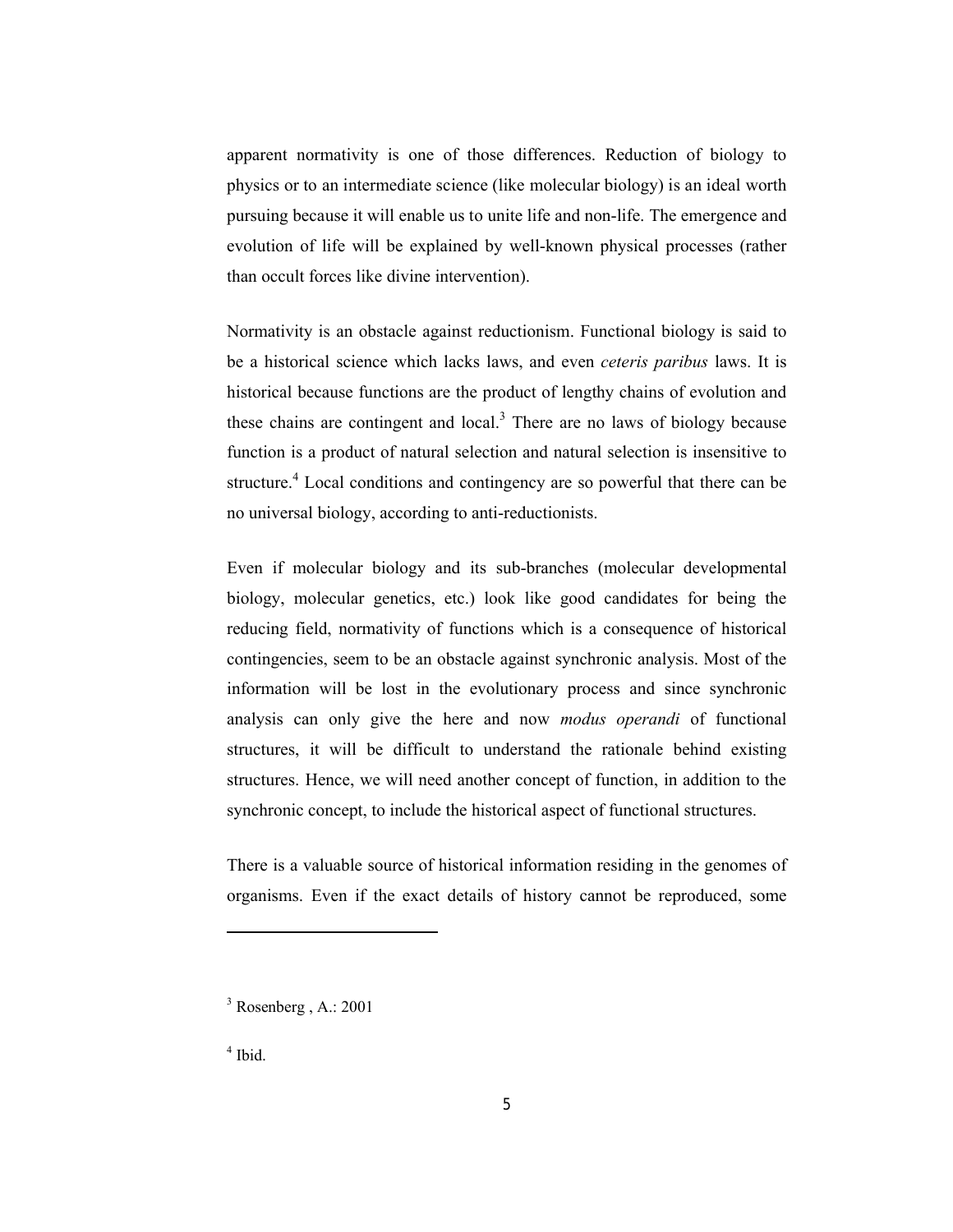critical changes can be inferred from the genomes of organisms. Most of the functional structures do not fossilize but genes do fossilize.<sup>5</sup> A fossil gene is a stretch of DNA which served in the production of proteins in the past but is now dysfunctional. Sequence comparison between different species already gave us a great deal of historical information (the period when two lineages diverged). Fossil genes and their functional cousins may give useful information on environmental changes and changes in lifestyles of a species. To combine a historical and a synchronic perspective in biology is vital for a complete understanding of biological function.

Molecular biology is a good starting point because in molecular biology, we can both observe functional structures in action and infer about environmental changes that produced these structures. However, if molecular biology is just as normative as functional biology, it will not be an appropriate reducing field. But, although molecular biology uses terms like "a dysfunctional protein", "an uncoding region of DNA", there is a sharper consciousness about the scale of structural differences that cause functional differences. In molecular biology, the boundary between function and malfunction is visible and also transgressable. An enzyme can function even if some amino acid residues are replaced by others but it might lose function when some critical residues are removed. The normativity is a gradual one such that although the catalytic activity of an enzyme is substrate specific, it is still not absolutely specific because of the weak molecular interactions. Even if there are norms in molecular biology, they are of the statistical sort. An enzyme has an "affinity" towards the substrate, an antibody can recognize (although weakly) other antigens than the one it was produced to interact with. The liberal normativity of molecules has given evolution the freedom of improvisation and it will give us the freedom to unite historical and non-historical sources of normativity.

 $<sup>5</sup>$  Carroll, S. B.: 2006, p. 36</sup>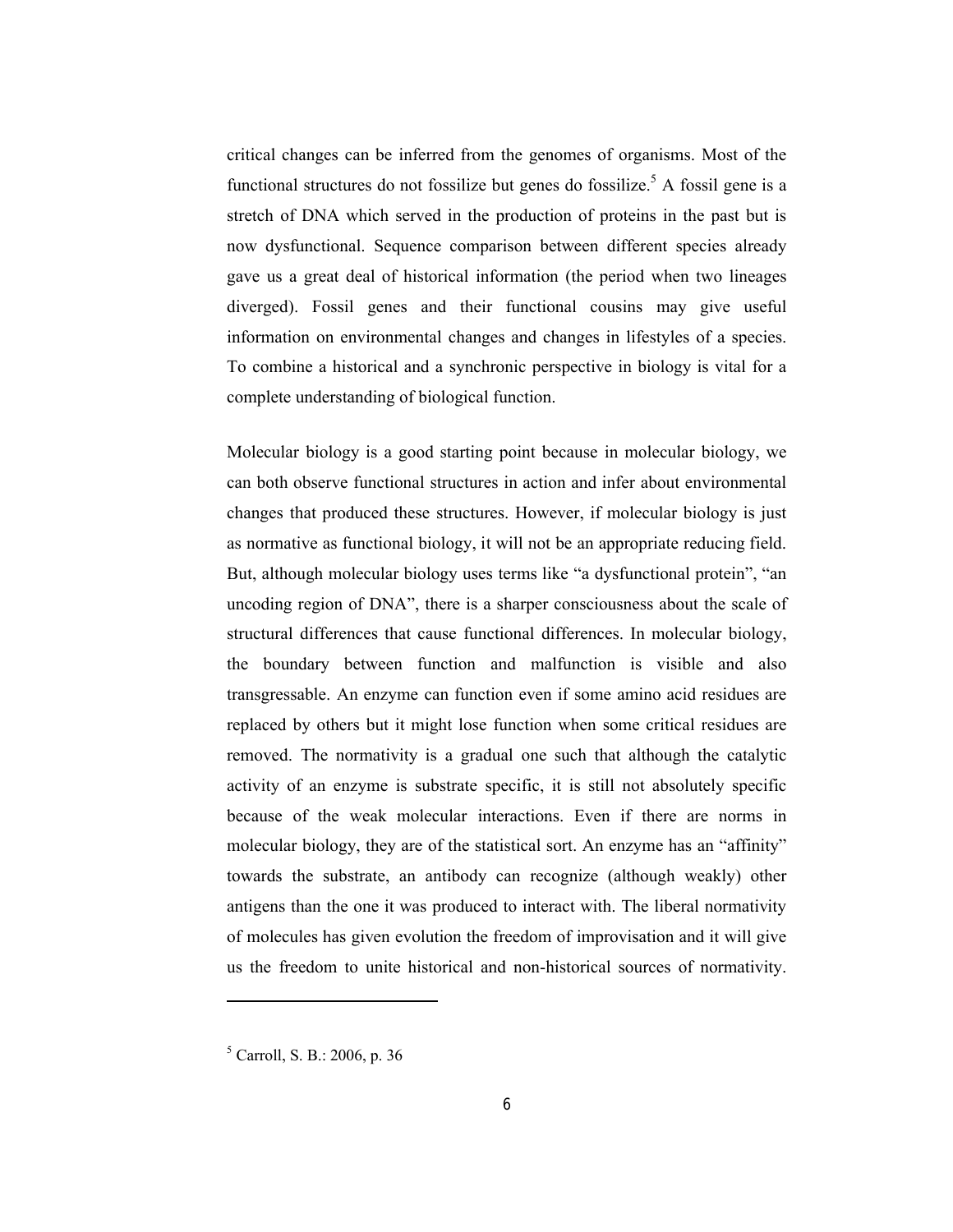## **CHAPTER 2**

## **Reduction in Biology**

Reduction has been analyzed into three different senses: ontological, epistemological and explanatory.<sup>6</sup> Ontological reduction is characterized by the thesis that higher level properties of an entity supervene on lower level properties of the components of that entity. Supervenience is a one-way dependence relation between higher level and lower level properties. A higher level property supervenes on a lower level property if and only if all the causal powers of a higher level property are constituted by the lower level properties of its components. In other words, if there is no difference in lower level properties of components, there will be no difference in higher level properties.

For instance, if two batteries have the same atomic configuration, their longevity will be the same. This is a one way relation because the same higher level property (e.g. battery longevity) can be achieved by different lower level configurations (e.g. atomic configurations).

This type of reductionism is straightforward and accepted by the majority of philosophers except dualists and vitalists. This idea is also called token-token reductionism. Token-token reductionism is the theses that tokens of a higher level kind are identical to their low level counterparts. For instance, even if the heart is a functional kind and is not identical with any configuration of atoms, an individual heart may well be identical with a particular configuration of atoms. Token-token identity thesis (i.e. token token reductionism) can best be understood in comparison to type-type identity thesis. According to the latter,

 $6$  Brigandt, I. and Love, A.: 2009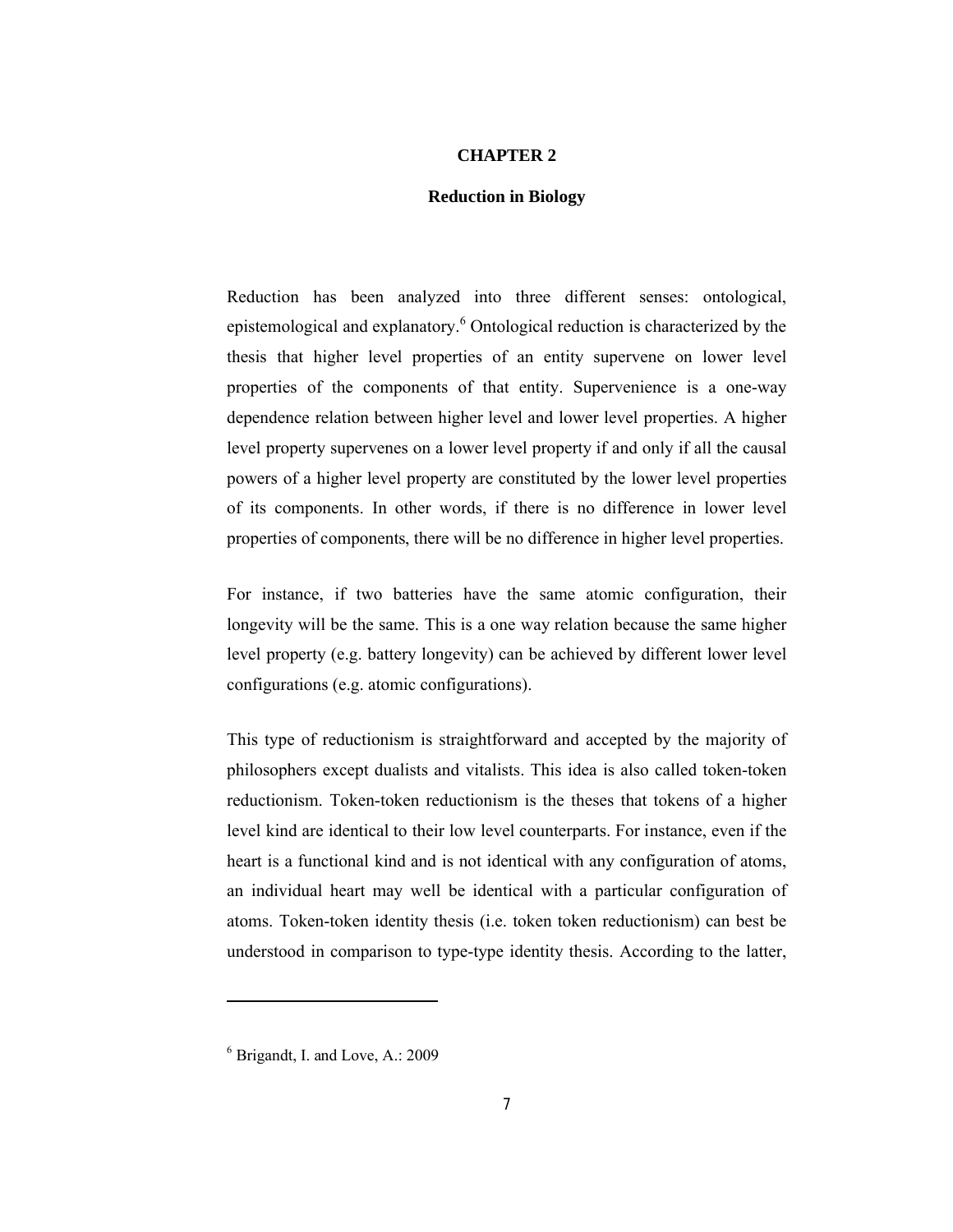we can find common lower level properties for a high level property and hence find out an identity relation between a type in the higher level and a type in the lower level. In contrast, token-token identity thesis is a rejection of type-type identity thesis on the grounds that for some higher level properties (or predicates) we cannot find a definitive collection of lower level properties, even if we can identify any particular token of a type with a collection of lower level predicates.

The second type of reductionism is epistemological in the sense that it is about the relations between theories rather than kinds of things. Epistemological reductionism or theory-theory reductionism was first clarified by Ernst Nagel in his *Structure of Science*.

A theory is said to be reduced to another theory if the laws of the reduced theory can be logically deduced from the laws of the reducing theory. If the terms of the reducing theory and reduced theory are prima facie incompatible, reduction is achieved by formulating translation rules. These translation rules are biconditionals that connect the terms of two theories. They are also called bridge laws.

There are some problems with this account of reduction. One reason to doubt about this account is the fact that logical deduction is not possible if the reduced theory contains false propositions. This is usually the case in science. One theory replaces another not because it is only more general, but also the former theory makes false predictions. One can save Nagel's account by adding the condition that reduced theory should be corrected before reduction but this does not work because the false and corrected theories will not be the same. In that case, it would be elimination rather than reduction.<sup>7</sup>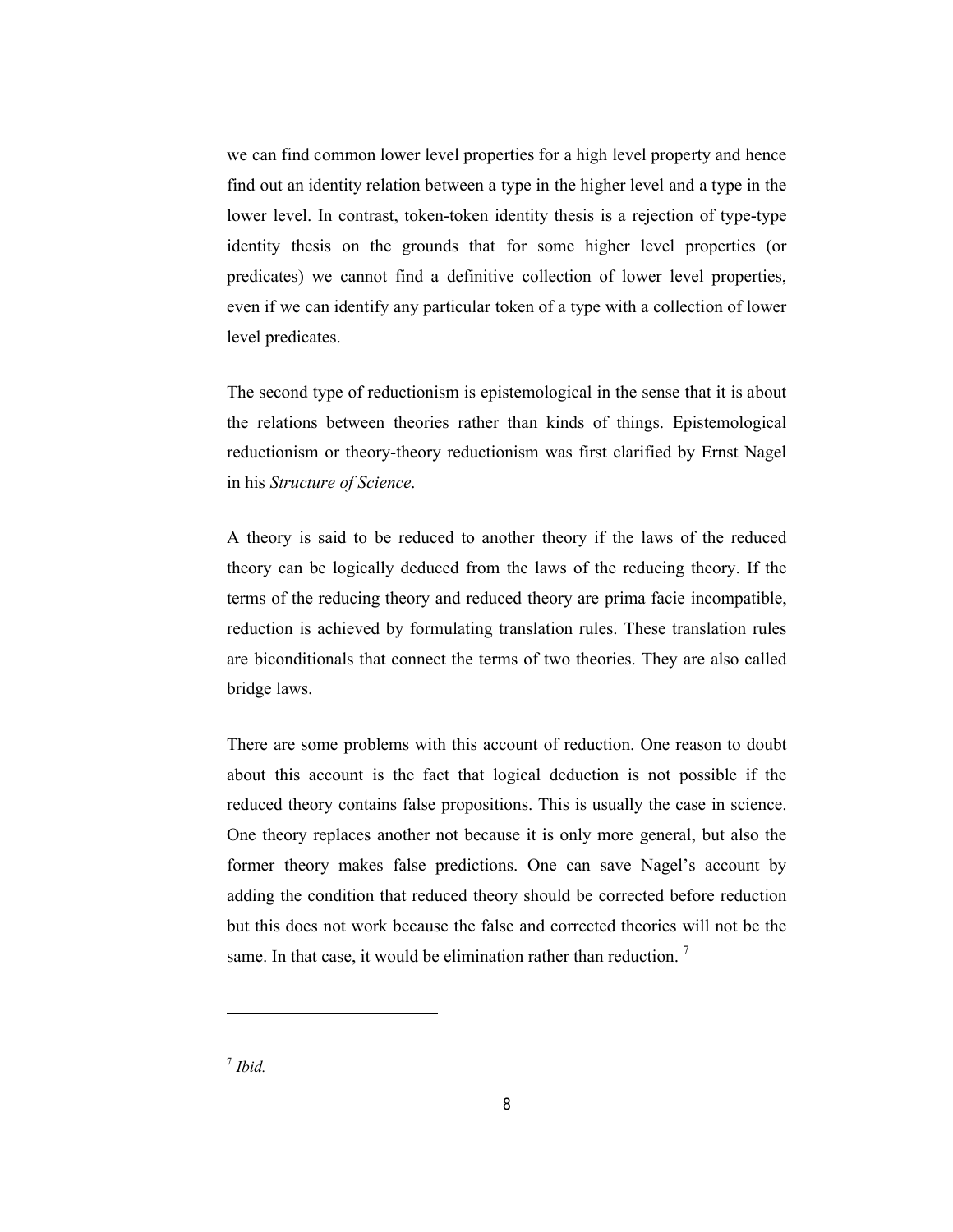Another and more relevant criticism is that, some special sciences like biology do not contain laws to be deduced. There are generalizations and mathematical models in these sciences but they do not count as laws because they apply to only a very little portion of the universe (organisms, intelligent beings, etc.) Hence, we seem to need a different type of reduction to understand the relations between special sciences and lower level sciences. The third type of reduction is an answer to these problems. In biology, there are no laws like  $e=mc<sup>2</sup>$ . However, there are empirical generalizations at higher or lower levels. In biology, reduction and reductionism are understood as decomposing a system into its components and explaining a higher level phenomenon (e.g. phenylketonuria) by means of lower level causes (e.g. genetic deficiencies). Both proponents and opponents of reductionism in biology accept this. Thus, this is the common ground we should step on in order to understand the problem.

Explanatory reduction is what happens when a higher level generalization, which is supposed to explain a higher level phenomenon, is grounded or corrected by lower level causes. In one sense, the higher level refers to wholes and lower level refers to parts and their interactions. The fur color of a cat is an inherited property. Hence, the higher level generalization is that "Black cats beget black kitten". This generalization is explained and corrected by molecular genetics such that the genes that control the production of melanin are identified. Another example would be developmental deficits (in bone, cartilage and pigmentation) in zebrafish. By the (molecular) differences that make (phenotypic) differences, biologists construct causal pathways leading from molecules to phenotypes.<sup>8</sup>

<sup>8</sup> From now on I will use *synchronic reduction* as a subtype of *explanatory reduction* along with *diachronic reduction.*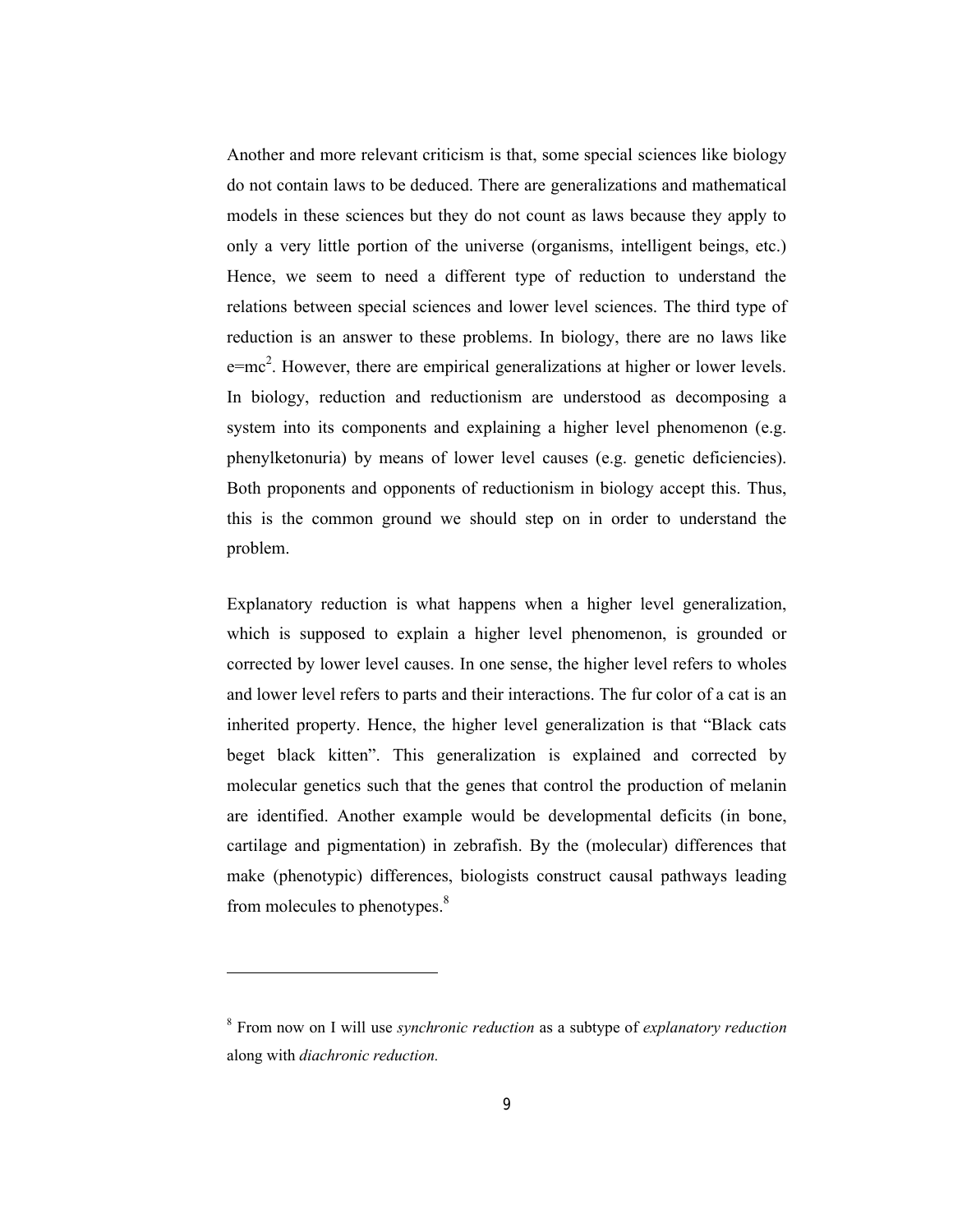Patricia Churchland explains reduction as an operation that takes place between theories. A theory is said to be reduced to another if "the causal powers described at the macrolevel are explained as the outcome of events and processes at the lower level".<sup>9</sup> In this regard, classical thermodynamics is said to be reduced to statistical mechanics. Properties of heat in general are macrolevel properties and statistical analysis of molecular motions can explain them. The same can be said about classical optics and electromagnetic theory. Visible light's macroproperties are explained in a more general scheme of properties of electromagnetic radiation. In life sciences, reduction of Mendelian genetics to molecular genetics is another analogue of this process. If we carefully look at history of science, we will find other examples of reductions.

Reduction also has another sense as used in science. This time we are not concerned with theories themselves but functional components of organisms, from systems to organs and to molecules. I have previously called it explanatory reduction (or synchronic reduction). This sense of the term is also recognized by Churchland, who claims that "if you want to understand how a thing works, you need to understand not only its behavioral profile, but also its basic components and how they are organized to constitute a system. If you do not have the engineering designs available for reference, you resort to reverse engineering – the tactic of taking apart a device to see how it works".<sup>10</sup>

In molecular biology, we have the opportunity to observe this kind of reduction at work. In molecular biology, intentionally suppressing some natural events such as expression of a certain gene and looking for its correlation to other

<sup>9</sup> Churchland, P.S. 2005

<sup>10</sup> Churchland, P. S. 1997, p127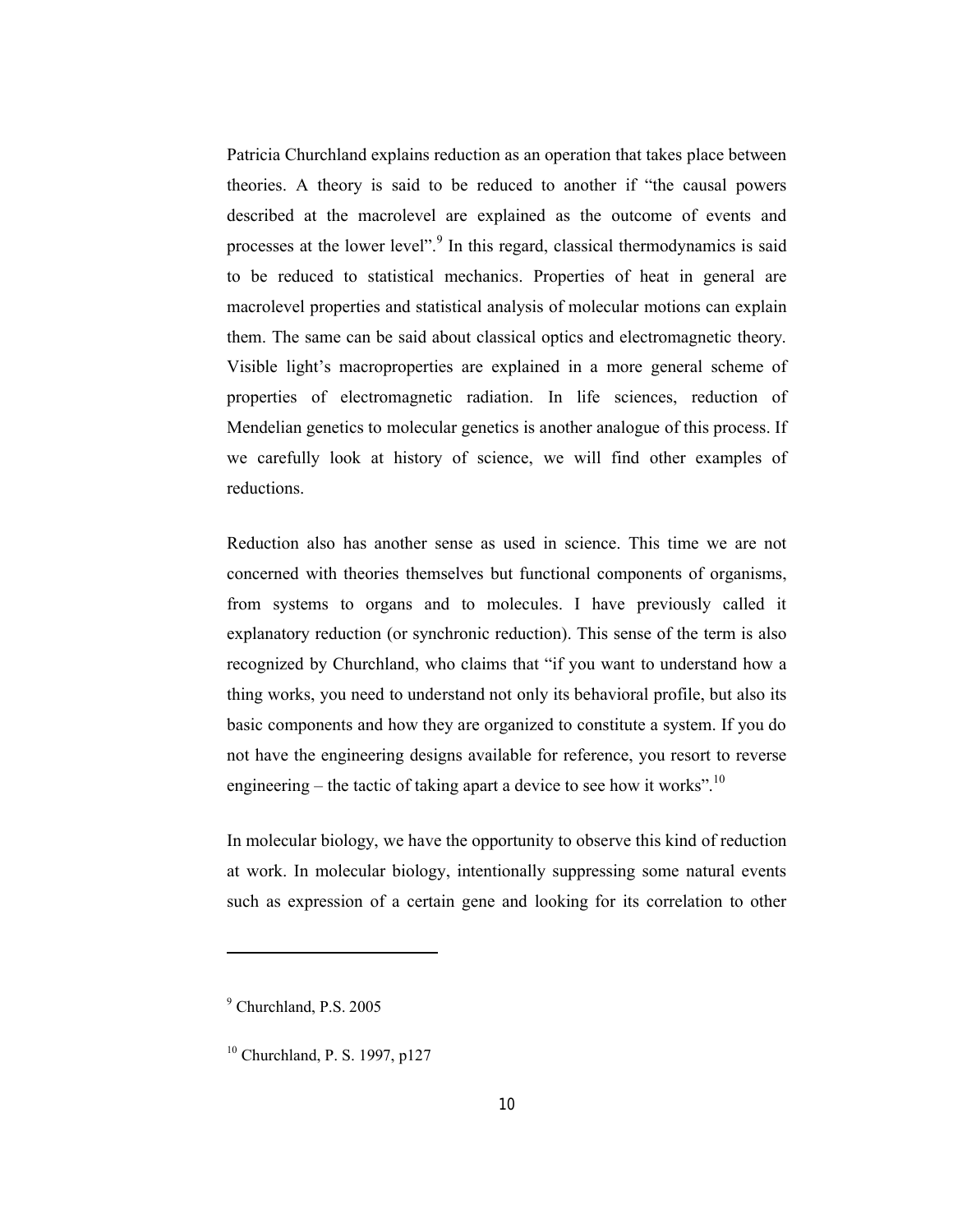changes in metabolism is a very valuable method of analysis. Sometimes it is called "loss of function" analysis (or experimental ablation in neuropsychology). Functions of many *Drosophila* genes, for example, have been identified by intentionally causing mutations and trying to find out what macrolevel changes occur. This point is verified by the fact that gene names for *Drosophila melanogaster* refer to lack of function rather than the function itself (e.g. eyeless, flattened eye, deformed eye, distorted eye, etc). With this methodology, higher level functions of organisms can be reduced to lower level functions of genes, proteins, gene networks and signaling networks. Since the organism is given to the scientist as a whole, she tries to understand the basis of higher level functions – such as the regulation of the expression of a certain protein – and main concern is to understand here-and-now *modus operandi* of the system, synchronic reduction becomes a necessity.

Explanatory reduction resembles mechanistic explanation. Considering organisms as machines can be traced back to Descartes. Mechanistic explanations decompose, localize and reconstruct the causal determinants of observed properties. For decomposition to succeed, wholes should really consist of discrete parts. Living things are very complex. Thus, mechanical explanations are not straightforward and simple.<sup>11</sup> Interactions among parts are the main reason for complexity. The problem is to divide the organism into such discrete parts that your division would reflect real distinctions. In human made machines, functional parts of entities are usually isolated, which means that deficiencies in one would not affect others.<sup>12</sup> There are exceptions, of course, such as the central processor, power source, or the engine which affect the working of the whole system. These kinds of central parts do not refute the main claim: there is a suitable analysis of a human-made system because it was

 $11$  Bechtell, W. and Richardson, R. C.: 1993, p. 21

<sup>12</sup> Dennett, D. C.: 1996, p. 215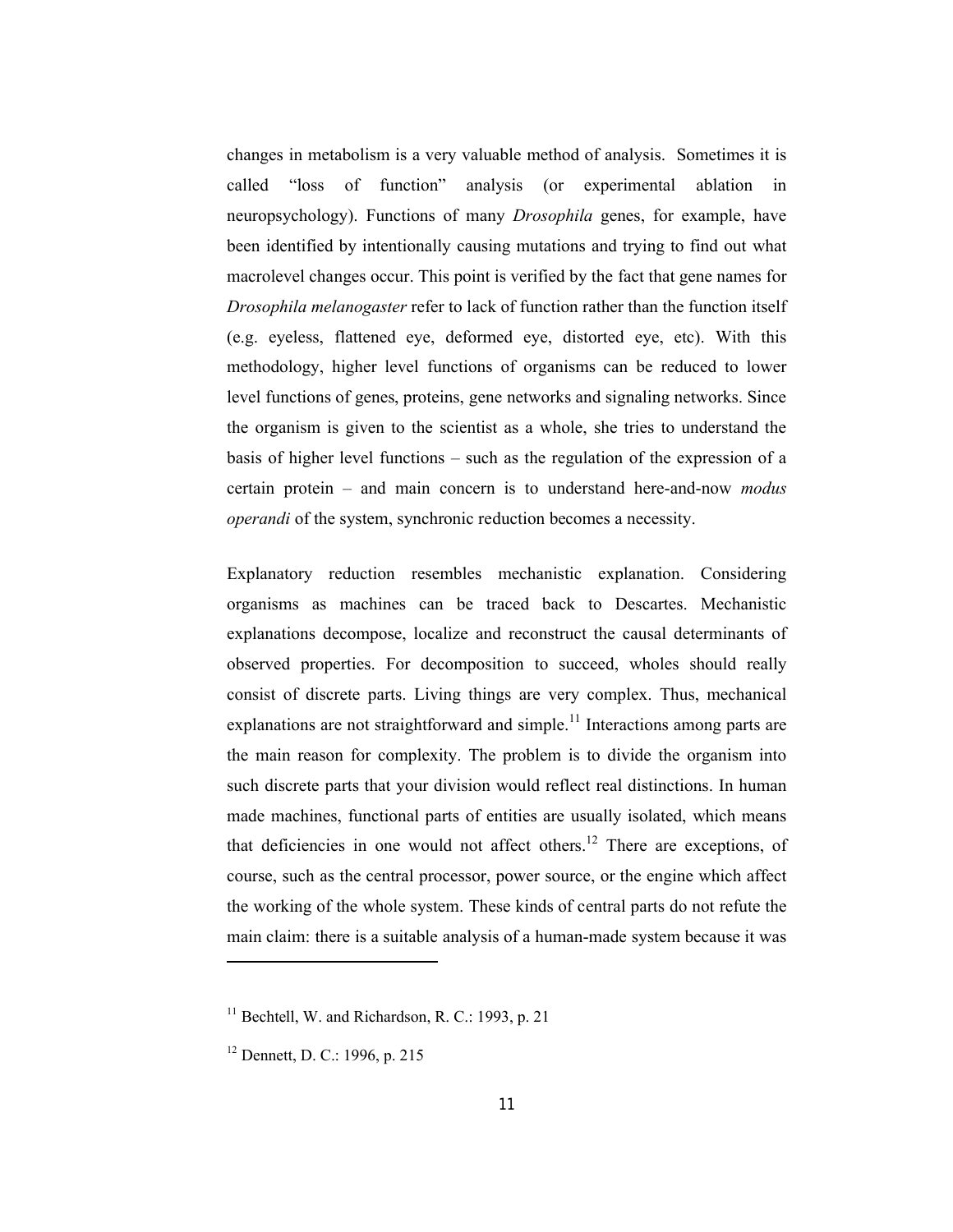planned and constructed from distinct parts. The problem in biology is that we lack the suitable analysis of a system. Reverse engineering is always an option but in some cases it leads to seeing everything as functional. Not everything in an organism is functional. Some parts (i.e. rudiments) have lost their functions. Some parts are free riders: they are there because of their connection to a functional part. Hence, it is vital in biology to distinguish genuine functionality from pseudofunctionality, or non-functionality.

Another type of reduction is diachronic reduction, or forward engineering. This is the adaptationist viewpoint in evolution. According to this view organisms are complex structures that have adapted to their environments by means of gradual design accumulation that can also be seen as emergence of functions step by step, by means of natural selection. Dennett summarizes this kind of reduction as follows:

> Here is the most general form of the schema of Darwinian explanation. The task of getting from the early time when there wasn't any *x* to the later time when there is lots of *x* is completed by a finite series of steps in which it becomes less and less clear that "there still isn't any *x* here, not really," through a series of "debatable" steps until we eventually find ourselves on steps where it is really quite obvious that "of course there is *x*, lots of *x.*" We never draw any lines.<sup>13</sup>

Here stands the source of biological normativity. As mentioned in Introduction, normativity and norms belong to social and ethical affairs. In social affairs, norms regulate interactions among the members of a society. They might be explicit and coded as rules or they may be implicit and do not need linguistic expression to regulate. Ethical affairs constitute a subset of social affairs and norms regulate human conduct by acting as ideals we strive to reach. In biology, norms serve the purpose of distinguishing functional, disfunctional

<sup>13</sup> *Ibid*, p. 200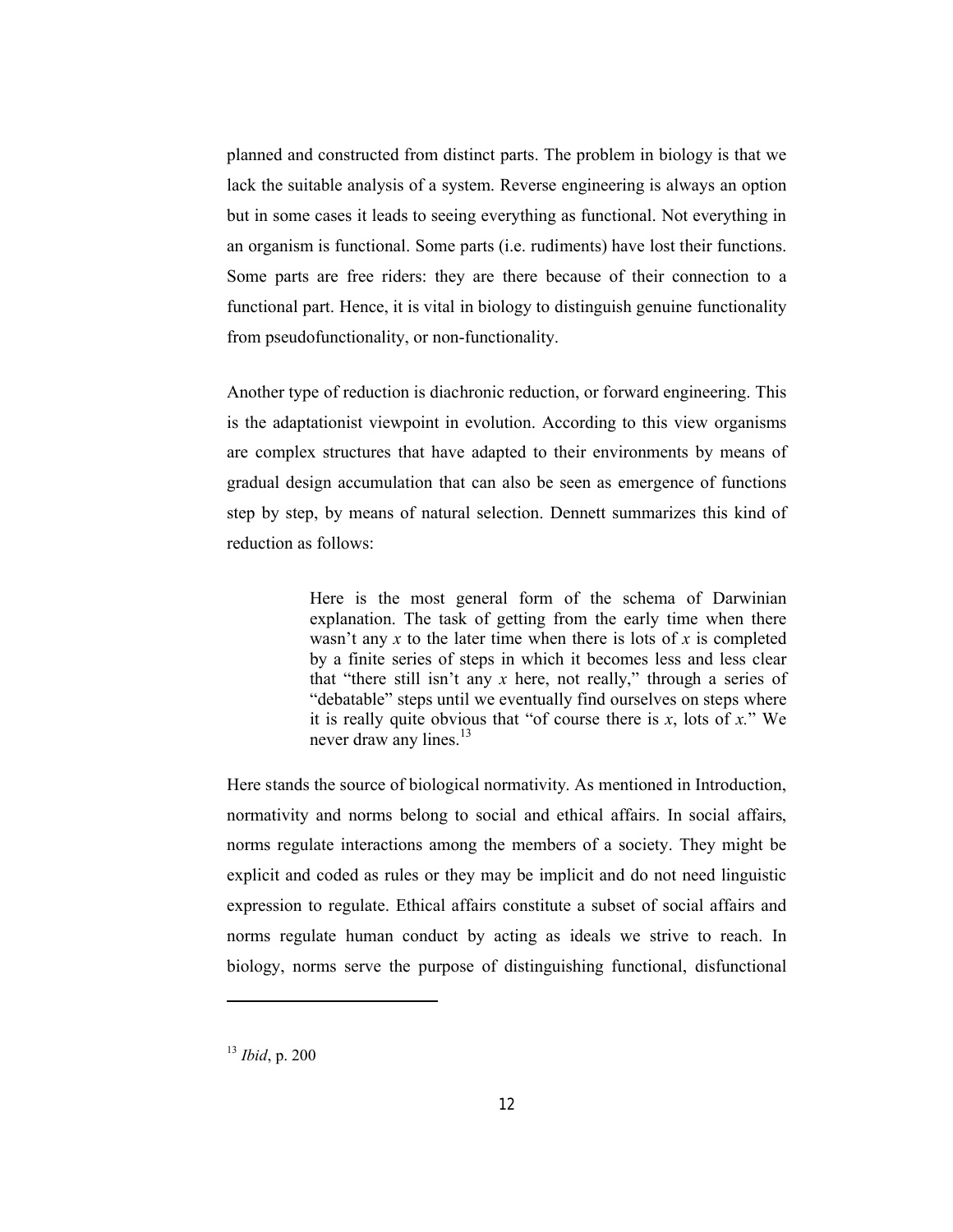and malfunctional aspects of organisms. Function, in the everyday usage of the term, implies purposes. By attributing a function to something, we express our expectations on what it is supposed to do. The expectation is grounded on our knowledge that artifacts are produced to achieve some ends. In biology, function attribution reflects our expectations about how a biological structure should contribute to the fitness of its bearer. However, this expectation cannot be grounded on the intentions of an intelligent being, assuming the naturalistic stance of contemporary biology. What might ground that expectation will be the central theme of this thesis.

An organism, or a single cell, acts on its own behalf. The flexibility of an organism to adapt to different conditions resemble following a goal and overcoming obstacles. Another aspect of organismal purpose is historical perfection of an adaptation to fit to a specific environment.

A fish that lives in cold and dark depths of the ocean adapts to this extreme environment by synthesizing an anti-freeze protein. In a sense, the purposeful looks of organisms come from two sources: the synchronic self-regulation to achieve a consistent and stable internal state, and following a diachronic trajectory to fit to a particular environment's relatively stable regularities. Thus one source is internal and the other is external.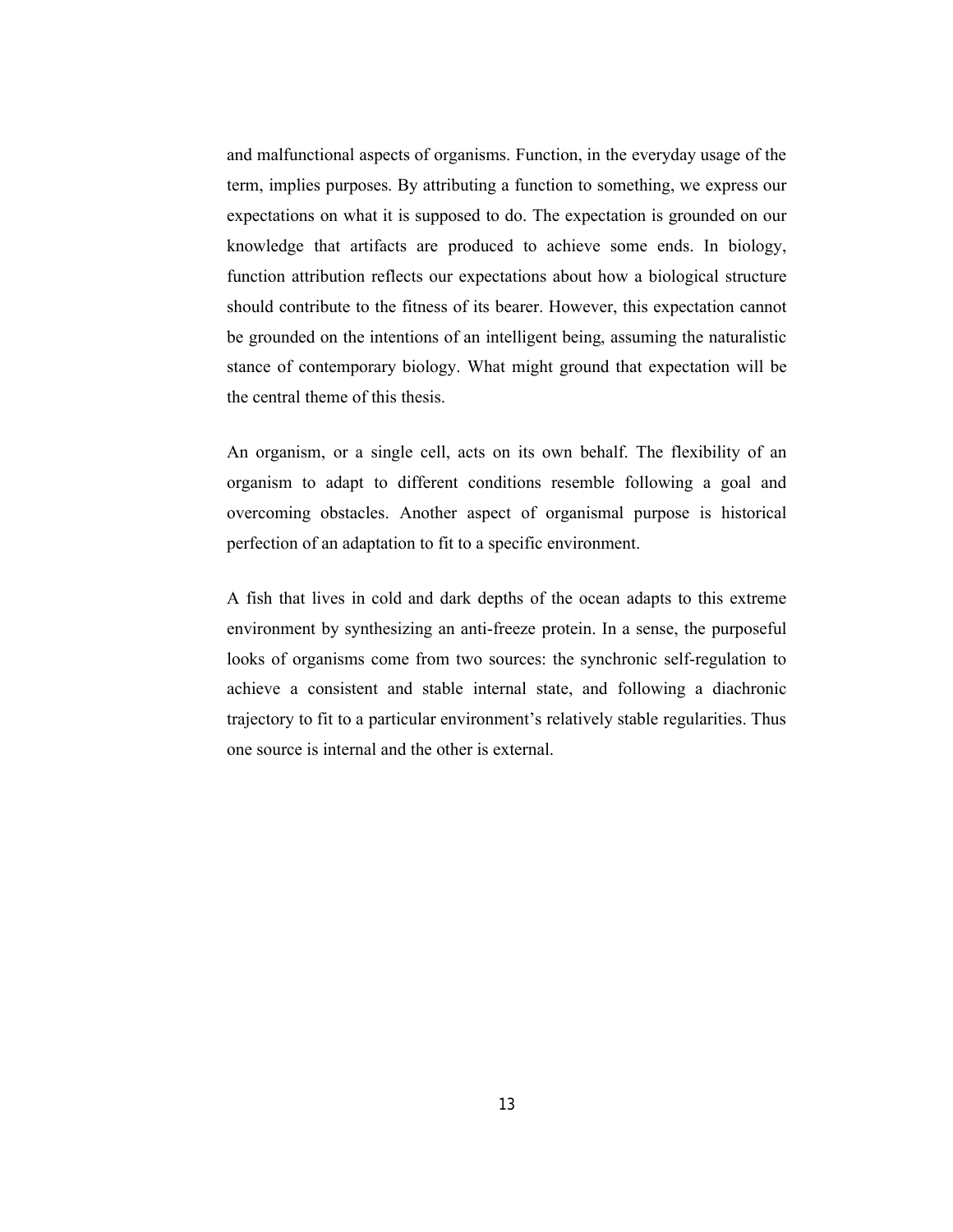#### **CHAPTER 3**

## **The Functions Debate**

## **3.1 Overview**

Functions debate was at first a debate about teleology. The question was whether biological entities were designed by an omnipotent God or they were the outcomes of a natural process. Now, an omnipotent God has lost its significance as an alternative to naturalistic theories of evolution. However, the apparent harmony and complexity of biological world still charms many scientists, including the arch evolutionists like Richard Dawkins.<sup>14</sup> Functions debate turned out to be a debate internal to naturalism.

The question of function has two dimensions. I will call the first one "the explanatory question" and the second one "the substantive question". The first is related to the nature of functional explanations. What do we explain when we attribute functions to entities or processes? Given the physical description of a system, do functional explanations contribute anything to our knowledge? These are some of the explanatory questions I will trace in the history of the debate.

The second type of questions involves the nature of functional entities that include natural entities like enzymes, organs, systems, etc. They also include artifacts that humans produce and use. The question is whether we can find an *interesting* common property that will unite functional entities in both domains while excluding all nonfunctional entities. I underline the word "interesting" here because one may easily find some property that captures the extension of the term "functional" but it may not tell us anything about the nature of

<sup>&</sup>lt;sup>14</sup> Dawkins, R.: 1998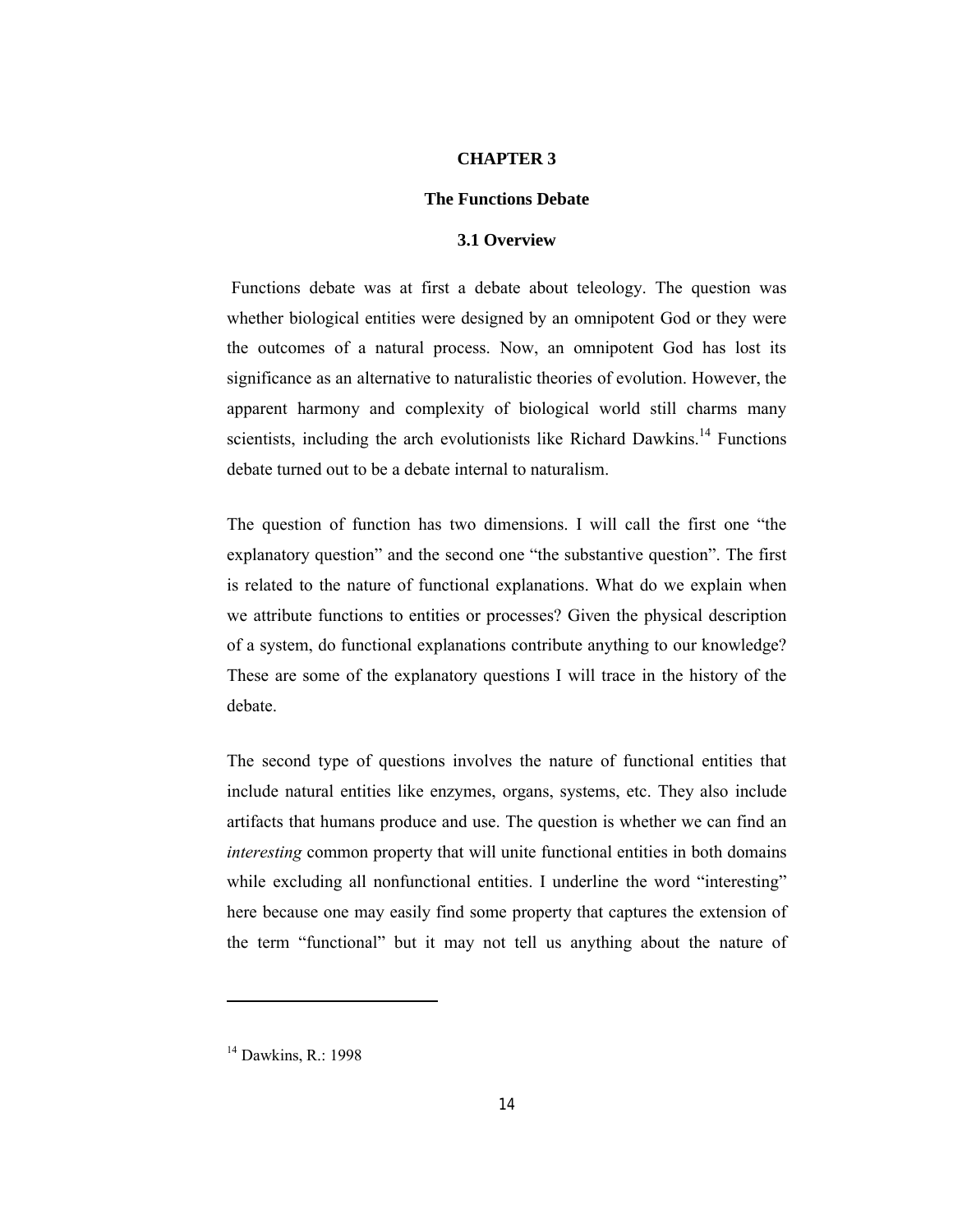functional entities. Are functional entities really special? This question is tightly related to the second explanatory question I mentioned.

At first, I will discuss the pioneers of functions debate. These include Larry Wright (1973) and Robert Cummins (1975). Their definitions determined the boundaries of the modern debate. Larry Wright is well known for his "selected effects<sup>"15</sup> account of functions and Robert Cummins is the founder of "causal" role" account.<sup>16</sup> Before these pioneers, debate around functions was focused on goals and teleology. Their preferences mark a shift in the traditional ways of approaching functions. The second part will consist of the followers of pioneers and modern discussion of the topic. The discussion both includes proponents of the pioneers and combinatorial accounts to unite those original accounts.

## **3.2 Pioneers**

What do we mean when we say that the function of mirrors is to reflect light? And what does a biologist mean when she says "the function of B-lymphocytes

<sup>&</sup>lt;sup>15</sup> Proponents of the selected effects account claim that function attribution is made to explain the presence of an entity or a process by means of some of its effects. In other words, funtional explanations refer to some specific effect of an entity in order to answer the question: "Why is this entity here?" For instance, according to them, to say that heart's function is to pump blood is to say that hearts exist because they pump blood. In other words, funtional explanations refer to some specific effect of an entity in order to answer the question: "Why is this entity here?"

<sup>&</sup>lt;sup>16</sup> Beth Preston (1998) prefers "systemic functions" rather than causal role functions. Her preference depends on the observation that Cummins himself does not equate causal analysis with functional analysis in his later works. I prefer "causal role" because Cummins' original paper deals with organized causal pathways and the method for analyzing them.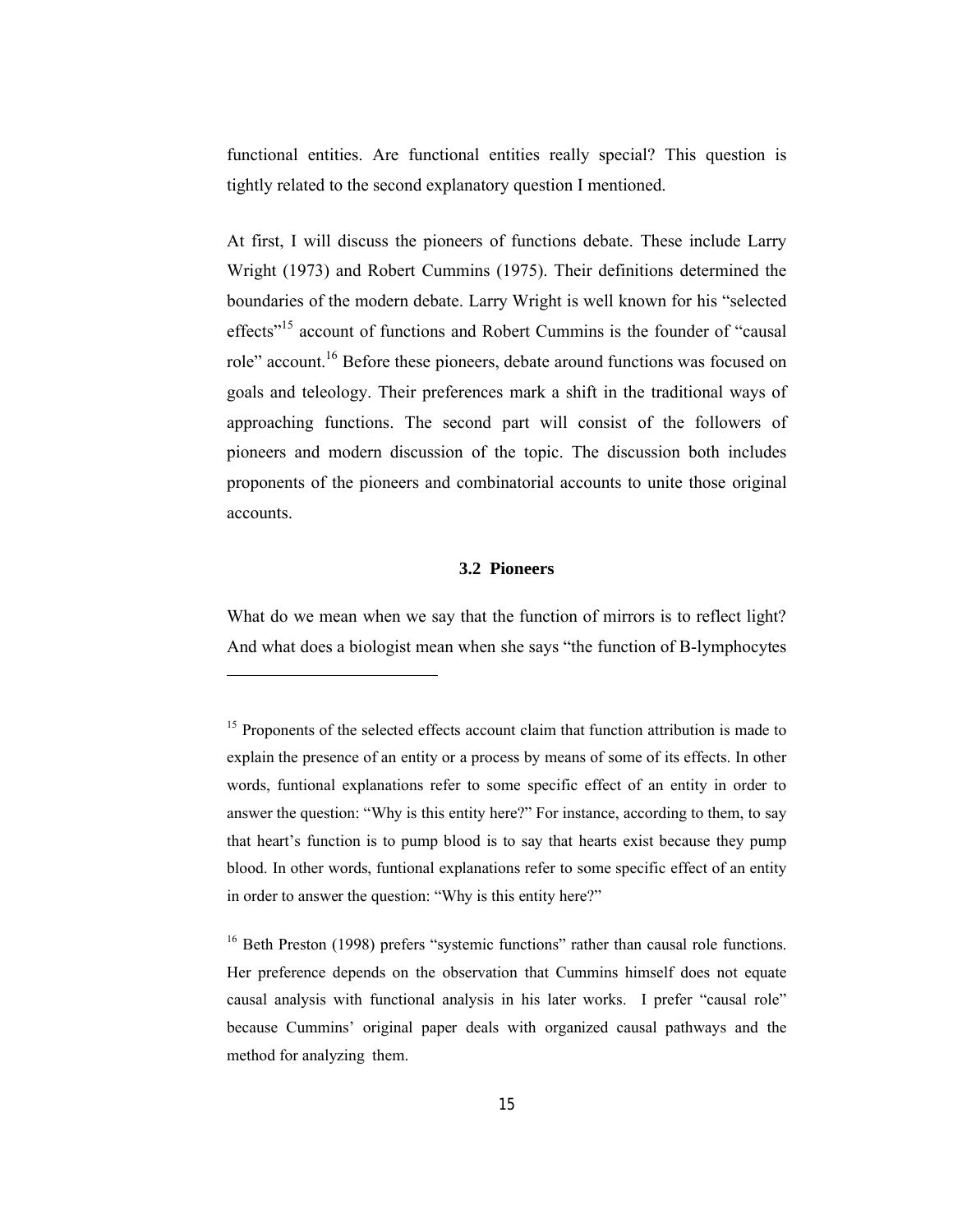is to produce antibodies"? We can say mirrors are very good at reflecting light and we use them to reflect light. We can also appeal to the design intentions of mirror designers. In the second case, we can neither find designers nor users of B-lymphocytes. Natural functions pose more serious problems than conscious functions. In order to justify our usage of word 'function' we should find a covering definition for both types (conscious and natural).

I deliberately selected paradigmatic use of the term 'function'. In paradigmatic use, function is less context-dependent. The function of something is such and such independent of how it is used. Things may get more complicated when we take everyday use of the term function. We can easily imagine someone saying "the old house down there now functions as a playground for children" or "the sun functioned as a natural timekeeper those days". The second type of use, in opposition to paradigmatic use, is the peripheral use of the term.<sup>17</sup> The difference from the paradigmatic case is apparent even from the phrases used: the function of something vs. something functions as something<sup>18</sup>.

If we are to use 'function' in a proper way, we should either show that paradigmatic and peripheral uses mean the same thing or they mean different things (certainly, an overlap is also possible). If we accept their difference, we should show what makes them different. Wright's aim is twofold: unification of the meaning of proper uses of the term, and making a very general distinction in order to exclude counter intuitive uses of the term. Wright offers some crucial distinctions to find the core notion of function, and then criticizes former attempts to give a unified definition. Lastly he provides his own alternative formulation and argues for its superiority against former

<sup>17</sup> Wright, L.: 1973, p.139

<sup>18</sup> *Ibid.* p.140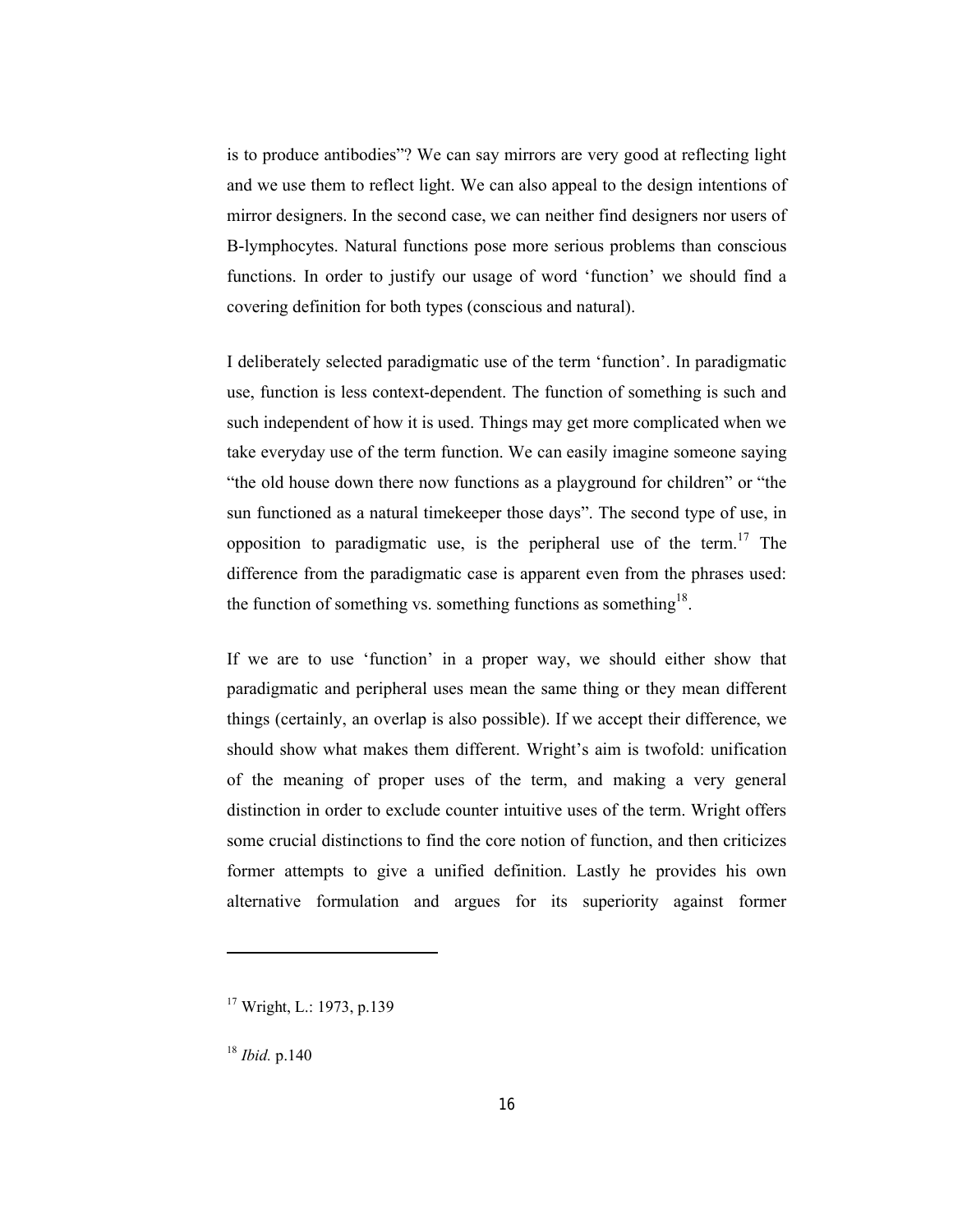formulations.

The first distinction Wright makes is between goal and function. Wright claims that a function cannot be equated with a goal because goal implies behavior<sup>19</sup>. The chitin wall of an insect has the function of protecting its internal organs and a knife has the function of cutting even if both show no behavior.<sup>20</sup> We can ascribe goals to autonomous agents but we can ascribe functions to artifactswhich may or may not be autonomous. Equation even fails in the case of biological functions. We can say that the function of hemoglobin is to carry oxygen from lungs to tissues but we cannot say hemoglobin molecules have goals.

The second distinction is between "a" function and "the" function of something<sup>21</sup>. In some contexts, we may prefer to say "a" function of Blymphocytes is to produce antibodies, in order to make room for further function ascriptions. B-Lymphocytes, in addition to producing antibodies, also produce cytokines.

The third distinction is between function and accident.<sup>22</sup> An entity may have many effects: Your heart pumps blood, makes noise, fills space, consumes oxygen and sugar, emits infrared waves, etc. Not all of those effects are its functions. Some effects have a privileged position. Pumping blood is such a

-

<sup>22</sup> *Ibid.* 

<sup>19</sup>*Ibid.*

 $20$  Both the chitin layer and knife may be considered to have certain dispositions under certain conditions. One might call their resistance to external effects a type of behavior but Wright here has certainly a more active type of behavior in mind.

<sup>21</sup> *Ibid.* p.141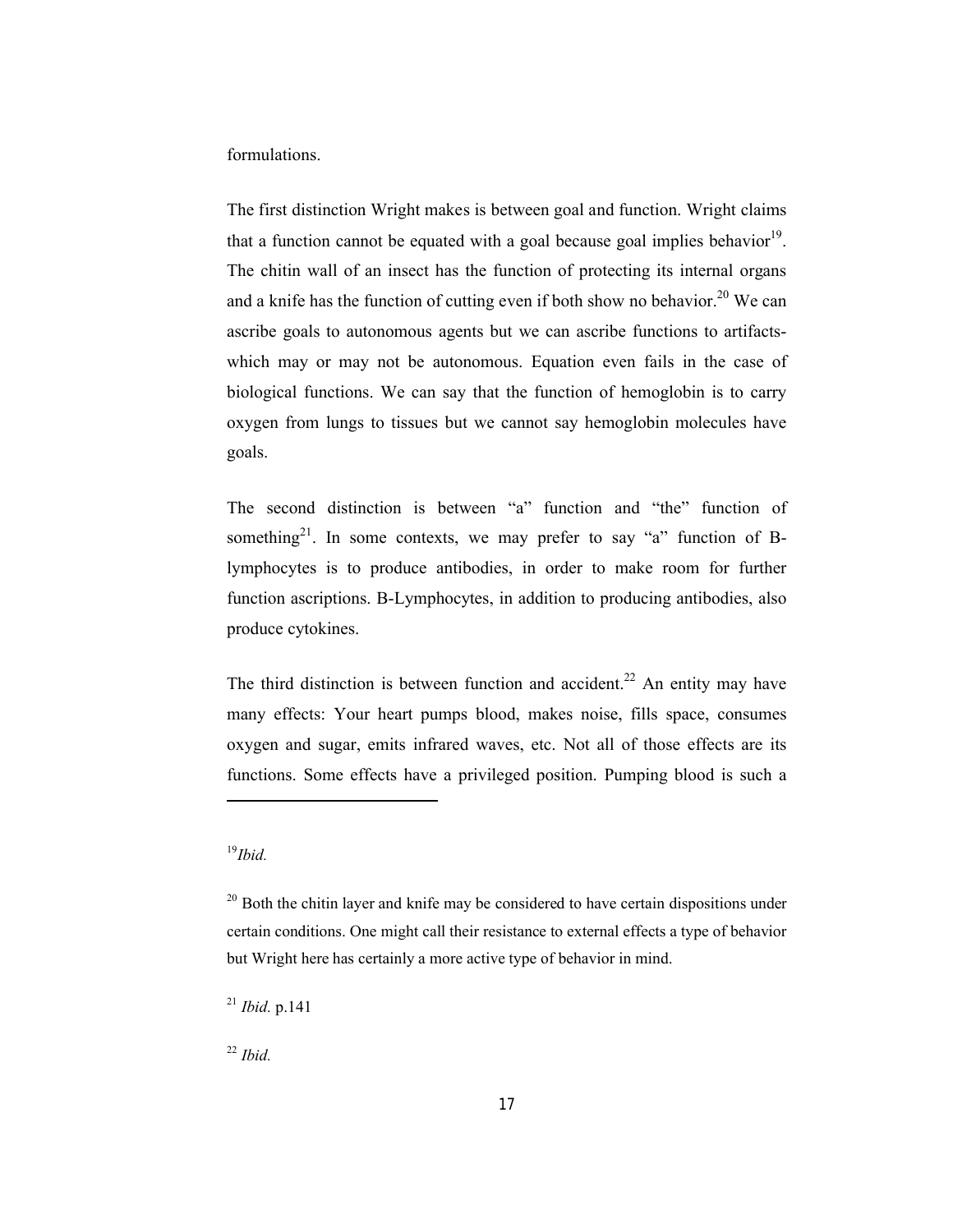privileged effect. The reason of some effects' being privileged will be made clear when we discuss Wright's own definiton of function. Some other effects are merely accidental. In fact, the same reason that makes some effects privileged also makes others accidental. Accidental here doesn't mean unpredictable or chaotic. Accidental in this context means *unclassified*. <sup>23</sup> The explanatory theory at hand determines what counts as accidental and what counts as essential. In Wright's theory, function attribution explains the presence of an entity. Effects produced by that entity are classified regarding their capacity to explain the presence of that entity. All effects lacking such a capacity are termed accidental. If we turn back to the hemoglobin example, it is a matter of fact that hemoglobin can also bind to CO (carbon monoxide), which is a lethal toxin, but it is not the function of hemoglobin, it is an accidental side-effect of hemoglobin's structure because binding CO doesn't explain why hemoglobin is present. The same can be said for artifacts. The computer has many functional parts but it would be dubious to say 'the function of computer fans is to make noise'. I think this distinction is the central theme of Wright's article. As we will see in the following paragraphs, former attempts failed to give a satisfactory account of this intuitive distinction.

The last distinction Wright examines is the distinction between conscious and natural functions<sup>24</sup>. We already said a good deal about this point. To

<sup>24</sup> *Ibid.* p.142

 $23$  The case is similar in history. One might explain the founding of the Anglican Church by Henry the VIII's desire to have a child and Church's strict prohibition of divorce (his Spanish wife was infertile). However, if one's theory explains such important events by means of impersonal forces (e.g. Marxism), Henry's desires will count as accidental. If one's theory is theory of evolution by natural selection – as it is in Wright's case – the effects of a trait that drive natural selection to fixate that trait will be its functions and others will be its accidental side effects.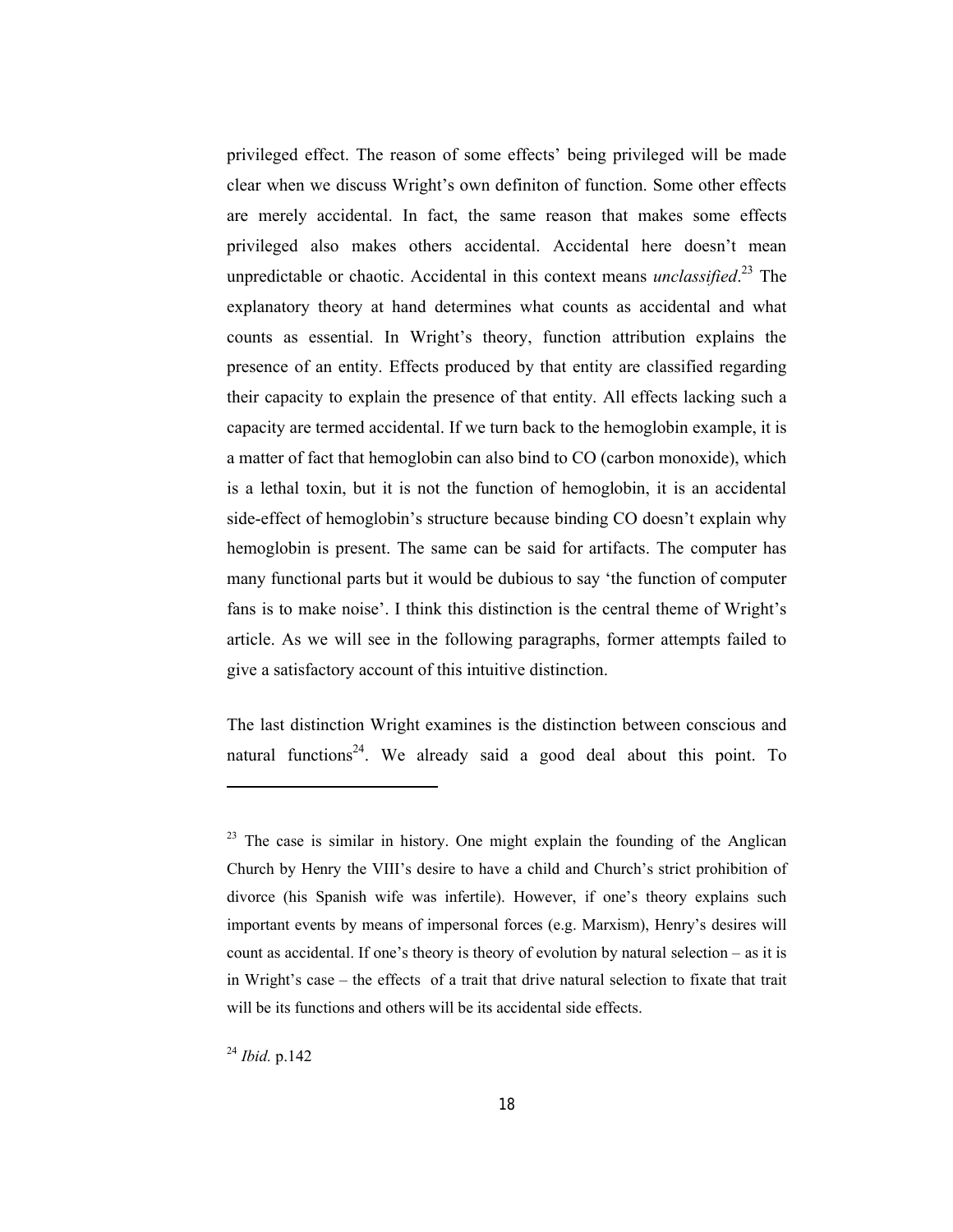summarize our previous remarks I should underline the point that conscious functions (artifacts) are usually – but not always – design-dependent. We ascribe those functions partly regarding the design intentions behind their production and partly the way we use them. Wright does not accept 'design intention' as a necessary condition for function ascription<sup>25</sup>. This preference seems natural if we keep his aims in mind (unification and exclusion).

Wright is not the first philosopher trying to give an account of function ascriptions. As he emphasizes, his analysis depends on the strengths and weaknesses of his predecessors. Morton Beckner and John Canfield are his main targets in this paper. Beckner offers two accounts, first in 1959 and a more refined version in 1969. First account is very simple: Something has a function F in a system, iff that thing's presence in the system is necessary and sufficient for the occurrence of  $F^{26}$ . For instance, presence of a heart is necessary and sufficient for the occurrence of pumping blood.

Wright criticizes this formula from two angles. The first is that it underestimates the multiple realizibility issue. Hearts are not necessary for pumping blood; some other physical structure may have achieved it. The second point is that Beckner's analysis does not capture function-accident distinction. By the same rule, the presence of computer can be a necessary and sufficient condition for the fan noise I hear, but it is not a function at all. Beckner's second and refined account can be summarized in the following way: Saying that something in a system has the function F is to say that the functional thing is the part of a systematic whole where it contributes to a system-wide action and parts of the system are individuated functionally. The

<sup>25</sup> *Ibid.* 

-

<sup>26</sup> *Ibid.* p.144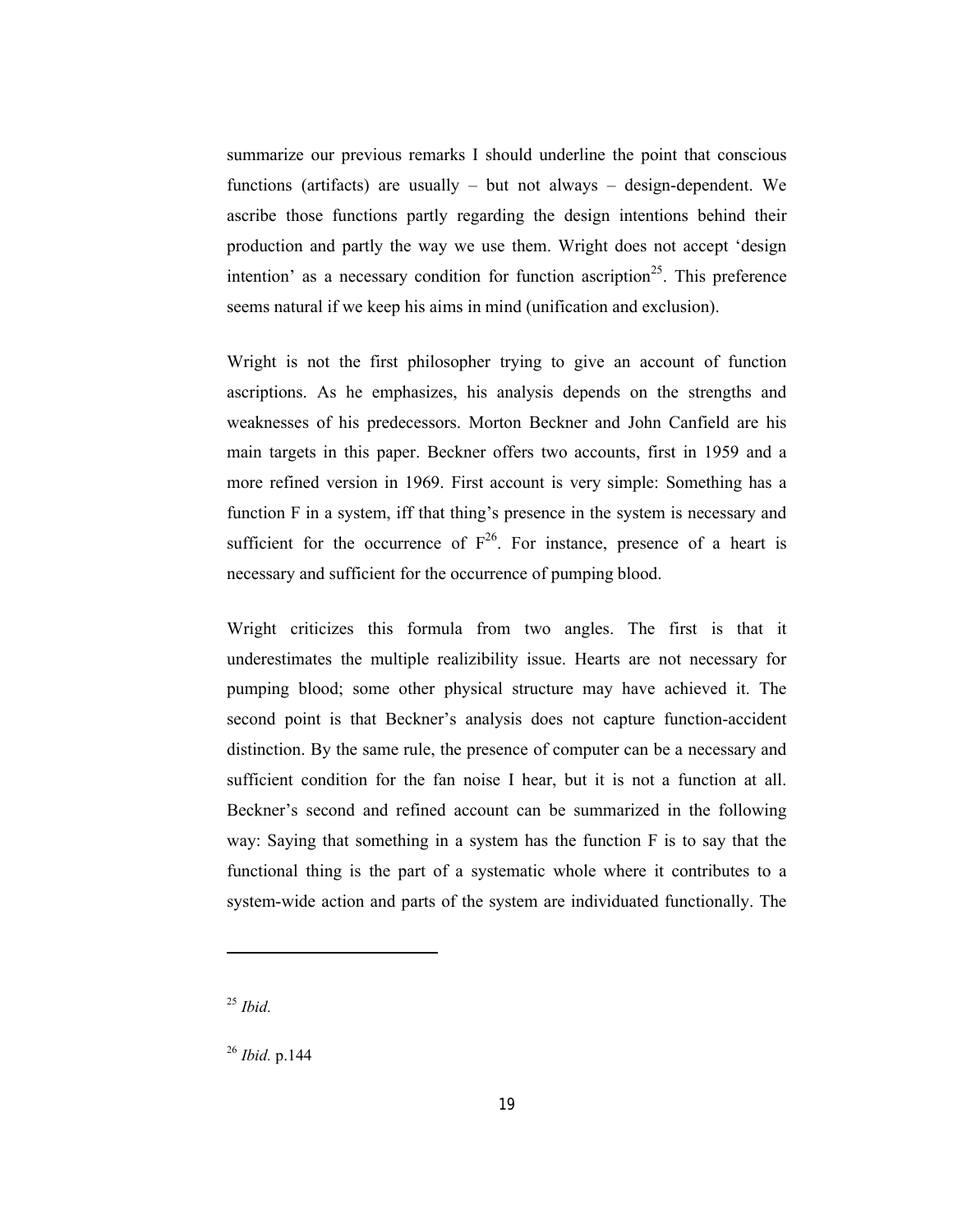problem with this account is that, it cannot be applied to artifacts. Much of our artifacts are not parts of systematic wholes<sup>27</sup>. Of course one can arbitrarily define a system where knives contribute to the system-wide action of cutting but this seems counter-intuitive. Another point Wright raises is that this formulation cannot grasp function-accident distinction either.<sup>28</sup> Imagine a virus inserting into your genome and producing microbial resistance proteins such as restriction enzymes. It has become part of your genome (a systematic whole) and it contributes to the system-wide function of microbial resistance. According to Beckner's formula, we should say that the function of some parts of virus' genome is to produce antimicrobial proteins for the sake of its host. In fact, from the virus' perspective, their function is exactly to fight with microbes that will kill the host cell. However, from the perspective of the host, of which the the virus is now a part, that is just an accidental benefit.

John Canfield is the second target of Wright. His account is very similar to Beckner's first account but he adds another criterion: usefulness. According to Canfield, functions are useful to the systems where they are performed. Wright's criticisms are similar. Usefulness cannot discriminate among functions and accidents; it is also not applicable to artifacts because finding the proper containing system for which something is useful is very difficult. A property may be accidentally useful but not functional: Consider a hole in a tree that serves as a nesting ground for budgerigars. It is not the function of the hole to protect the mother and the chick but it is certainly useful to its hosts. It is also difficult to find a proper containing system for much of artifacts. For instance, what would be the proper containing system of a coffee cup such that it will benefit that system? One can certainly define an arbitrary containing

<sup>27</sup>*Ibid.* p.152

<sup>28</sup> *Ibid.*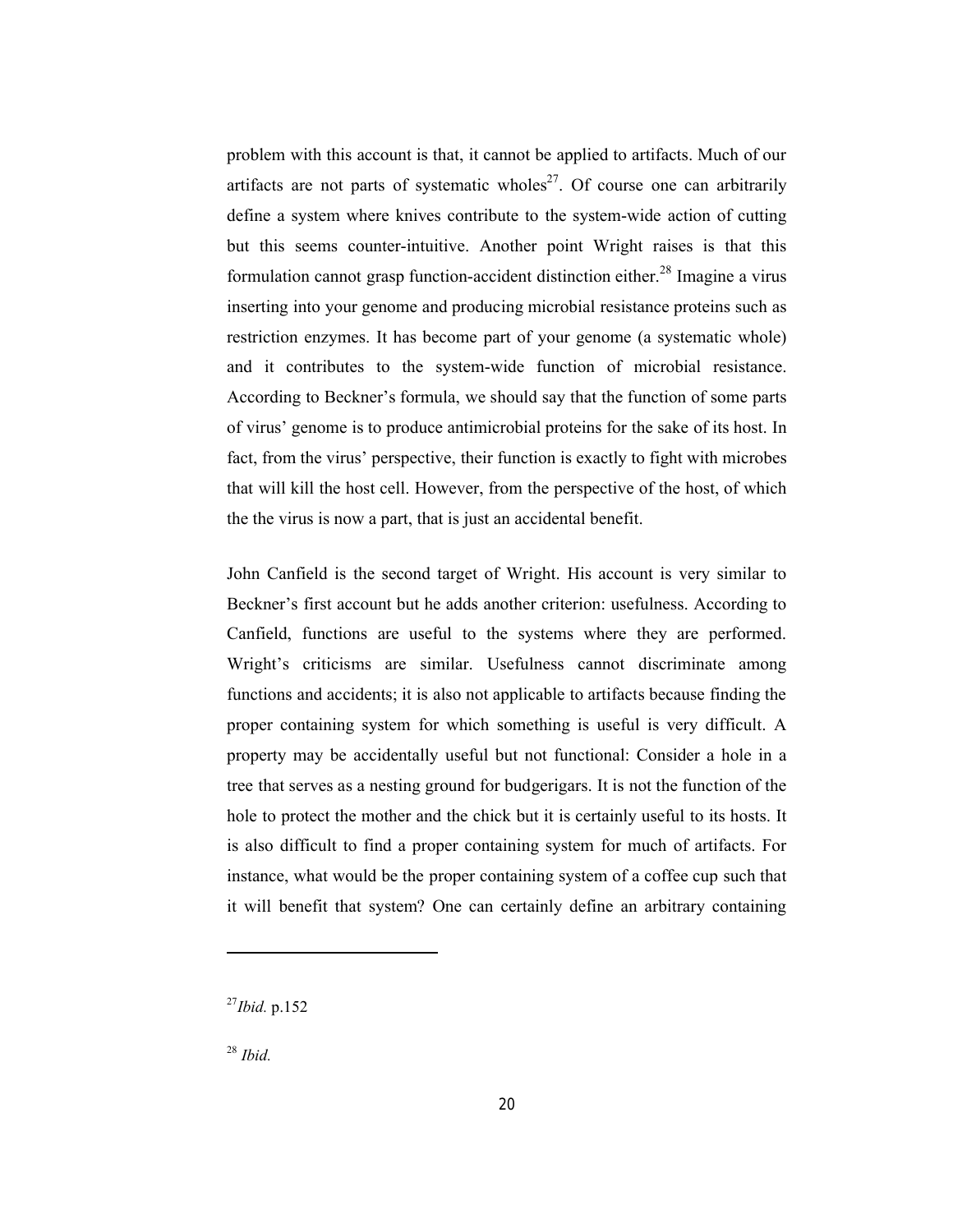system in which an artifact is useful but that will not differentiate among accidental side effects and genuine functions. Wright also claims that an artifact or part of an artifact doesn't have to be useful in order to be functional. For instance, part of a car (e.g. brake pedal) does still have a function even if nobody drives the car. According to Wright, intentions of designers give artifacts their functions, even if the intended effect is useless, nonsense or even harmful. $^{29}$ 

After a lengthy discussion of previous analyses of function statements, Wright proposes his own solution. For Wright, most critical point of making function ascriptions is to explain the reasons for the presence of functional entities.  $30$ For example, when we claim that the function of knives is to cut, we mean that knives are present because they cut. In the case of artifacts, the point is usually clear. An artifact may have many effects, but only one effect can explain why it is there. We can use CDs for ornamenting our cars but they are produced to store information. Wright asserts that the same point applies to biological functions as well. Hemoglobin is present because it carries oxygen. It may have other effects such as binding to CO, but natural selection has maintained and spread hemoglobin for its oxygen binding capacity.

Explaining something by its causal history is called etiological explanation. Etiology is not confined to function-talk; we can properly call any explanation that depends on the causal history an etiological explanation. In the case of function, we should bring in one more constraint: the performance of the function must be a consequence of the functional thing. By that qualification, Wright claims to have made a distinction among etiologies: purely causal

<sup>29</sup> *Ibid.* p.146

<sup>30</sup> *Ibid.* p.154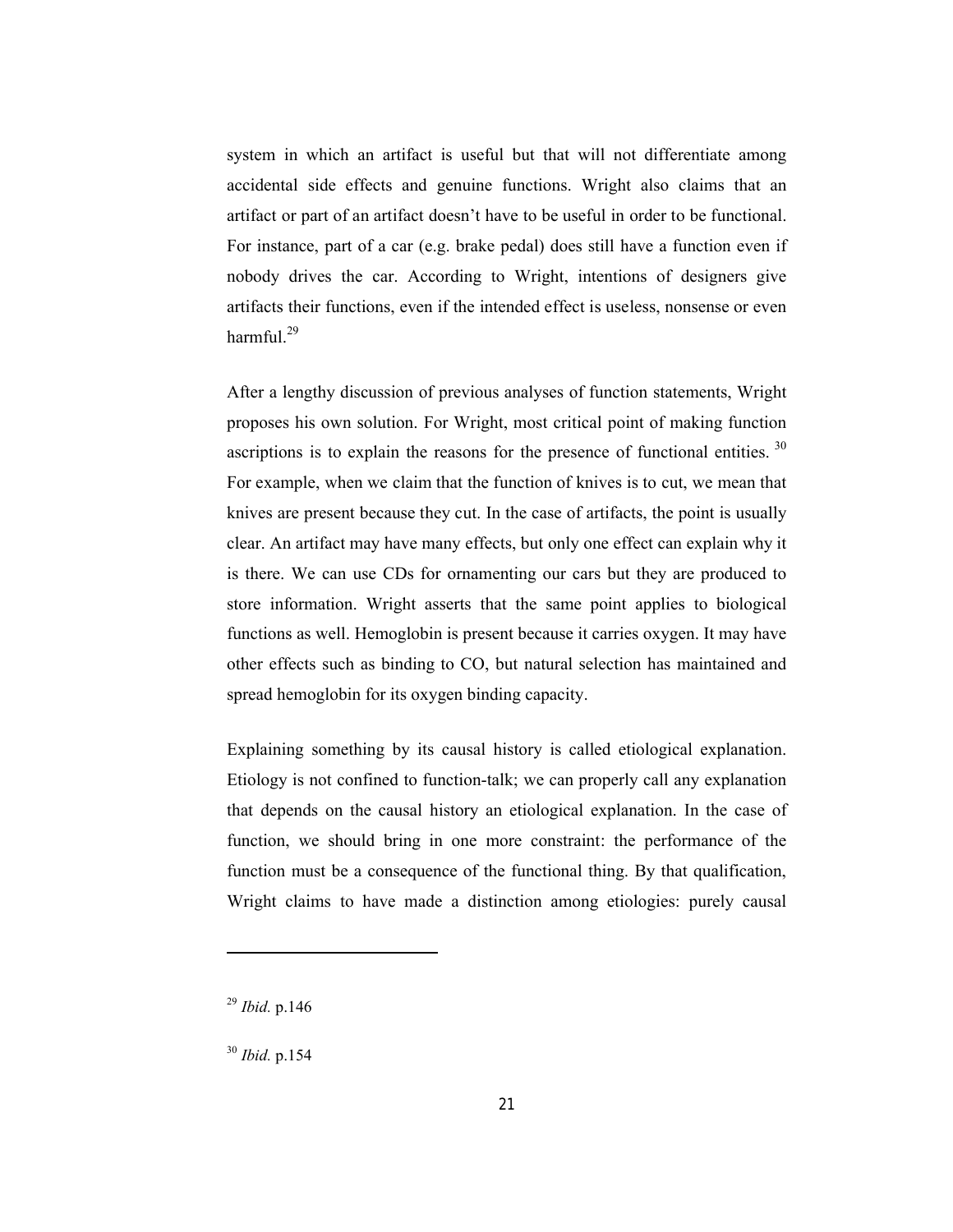etiologies and functional etiologies. According to Wright, a purely causal etiology will only cite proximate causes. For instance, the proximate causes of having a heart may be the genetic program, its implementation (i.e. development), etc. However, functional etiologies consist of ultimate causes such that a heart's existence is explained by means of the fitness advantages having a heart provided against heartless individuals in the same population.<sup>31</sup> Hence, Wright's formula is the following:

The function of *X* is *Z* means

(a) *X* is there because it does *Z*

(b) *Z* is a consequence (or result) of *X*'s being there.<sup>32</sup>

<sup>31</sup> Wright never mentions proximate and ultimate causes. *Proximate* and *ultimate*  explanations are technical terms introduced by Ernst Mayr in his "Cause and effect in biology" (1961) According to Sober (2000), proximate explanations refer to nonhistorical causes but ultimate explanations refer to the evolutionary rationale behind the presence of a trait. Sober exemplifies this by comparing two meanings of the question: "Why do ivy plants grow toward the sunlight?" One might be wondering either the internal mechanisms that generate the end result, or the evolutionaryecological reasons for the prensence of such a capacity. Even though Wright never uses those terms, his classification of etiological explanations reflects such a distinction. His original example concerns the presence of oxygen in human blood. He claims there are two possible etiological explanations for the presence of oxygen in blood. The causal (i.e. proximate) explanation cites the facts that there is abundant hemoglobin in blood and hemoglobin has a high affinity for oxygen. The functional (i.e. ultimate) explanation, in contrast, cites the role of oxygen in energy producing reactions in cells. The example is rather awkward, and this I think is the primary reason why it has been overlooked, because oxygen is a very simple chemical whose existence (in blood or elsewhere) must be explained without recourse to functions.

<sup>32</sup> *Ibid.* p.161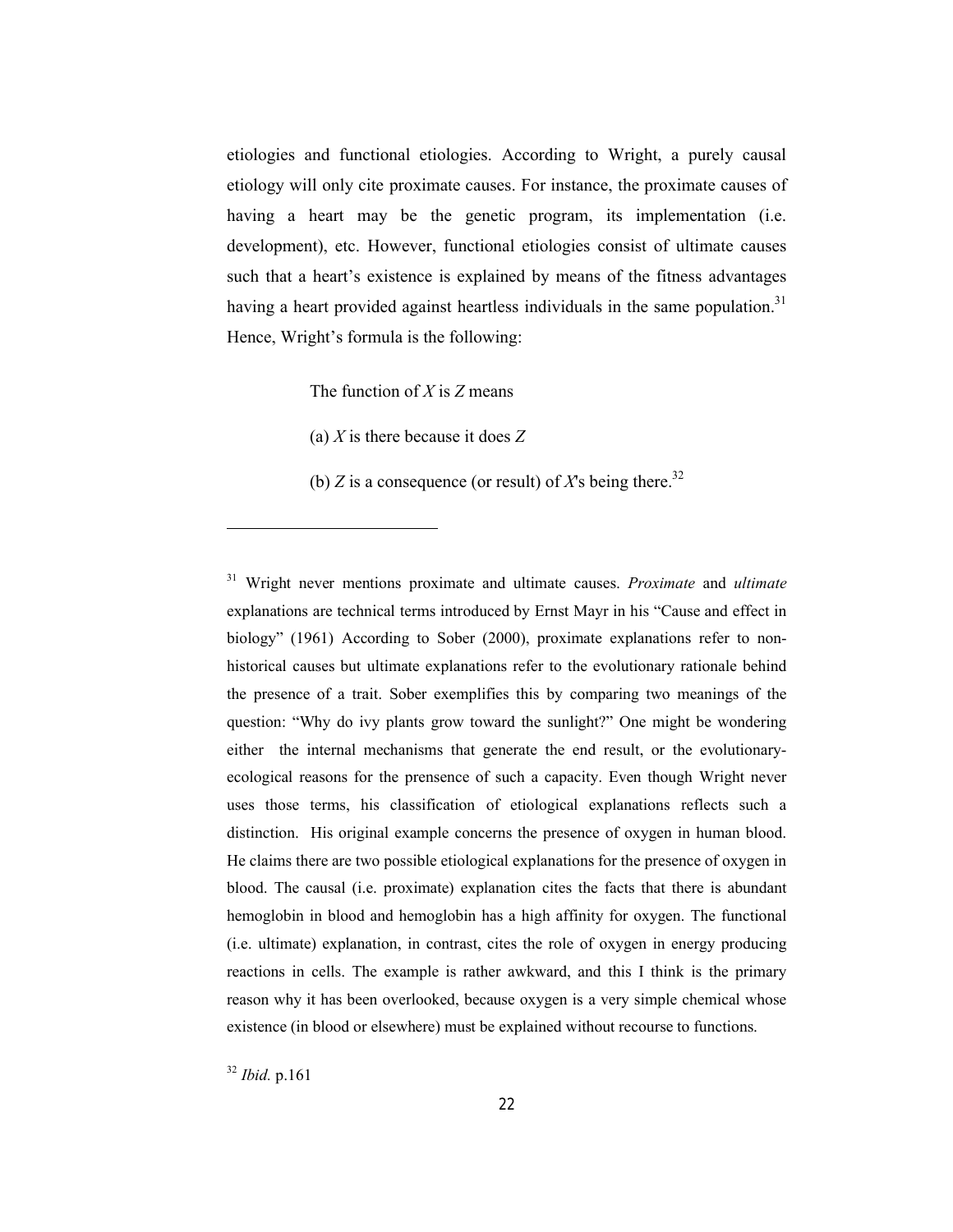According to Wright, this formula satisfies both of his aims: unification and exclusion. It unifies conscious and natural functions. For him, both artifactual and biological functions owe their presence to their specific effects (functions). Counter intuitive cases are excluded successfully. Neither accidental effects nor confusions regarding containing systems can enter into our definition. With this definition, we avoid ascribing functions to fan noise and invading viruses.

The second substantial contribution to functions debate comes from Robert Cummins' 1976 article which was an attempt to explicate the real aim of functional explanations in science. According to Cummins, functional explanations have nothing to do with the presence of some entity. In contrast, functional explanations seek to explain what contribution an entity or a process makes to the capacities of a containing system. Function attributions thus explain how a containing system produces complex outcomes by means of simple processes and entities.

Cummins diagnoses one fundamental mistake in etiological theories such that they confuse an inference to the best explanation with an explanation itself<sup>33</sup>. Such an inference is legitimate if we are dealing with products of conscious design. For instance, there is a sense in which the presence of a part of an artifact is best explained by referring to its function because a conscious designer must have put the part there for that function. The legitimacy of these explanations derive from the rationality of designers (e.g. if this screw is here, then the designer should have put it there for some reason). We are reverseengineering in those cases.

However, the function of biological entities and processes do not accord this scheme. Biological entities, according to the theory of evolution, are not

<sup>33</sup> Cummins, R.: 1975, p. 748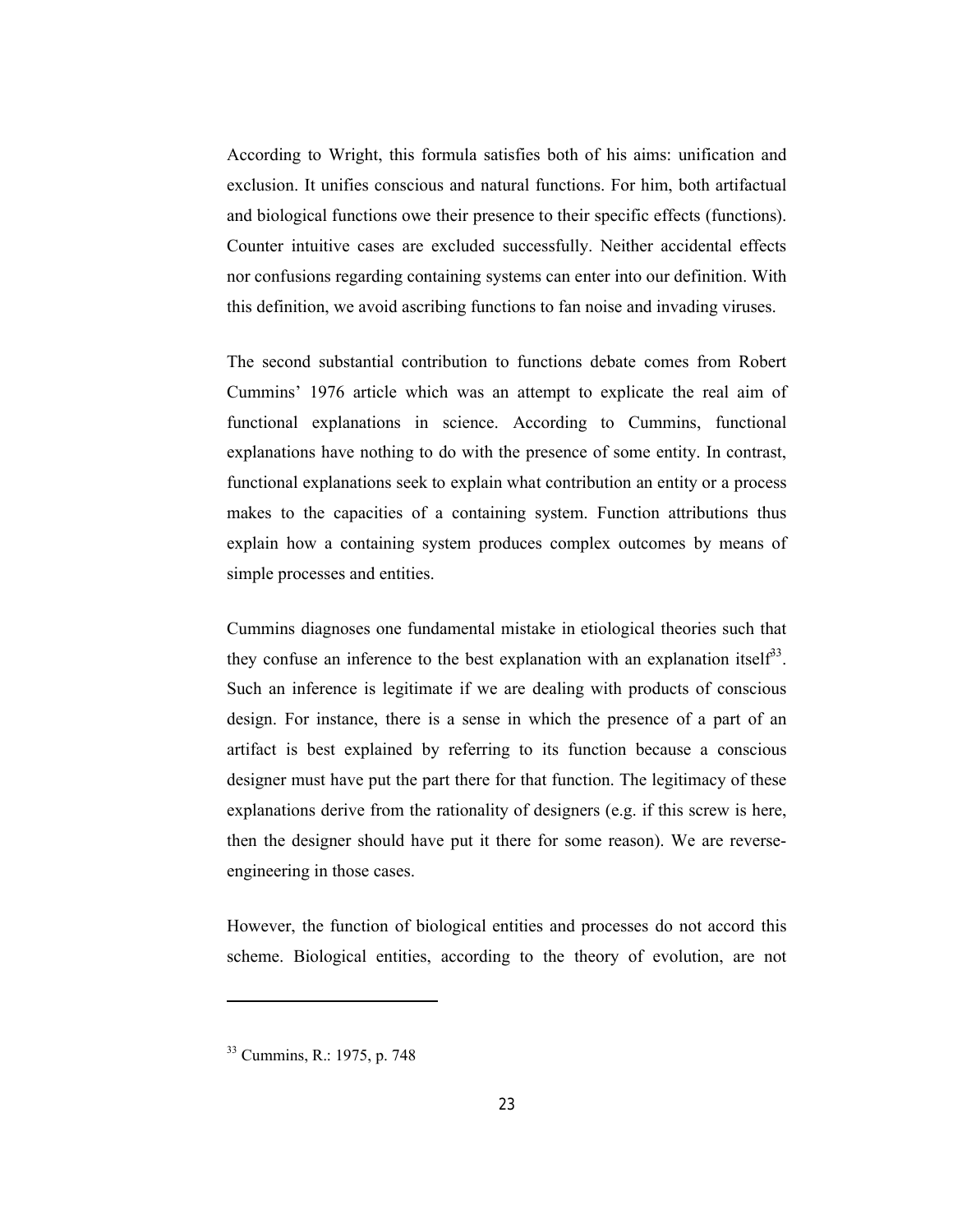products of conscious design. They are rather products of a lengthy chain of transformations in which different non-conscious forces (selection, drift, mutation) are acting. Hence, Cummins concludes that function ascriptions in the etiological sense depend on a superficial similarity. The difference lies in the genuine explanatory role functional claims play in science.

Cummins claims that the apparent scientific plausibility of etiological approaches originates from a misunderstanding of evolutionary theory. According to Cummins, etiological approaches falsely consider natural selection as an explanation of the presence of functional traits in organisms. For Cummins, natural selection does not determine which traits an individual has. It is determined by the genetic plan. Natural selection just explains why some traits are more frequent than others by referring to their adaptive advantages. In his own words "natural selection cannot alter a plan, but it can trim the set." $34$ 

Another option Cummins rejects is the view that functions are effects which are beneficial to a species. For example, one can say that even if natural selection can not explain the presence of a token of a functional entity, it can explain why wings exist by referring to the benefits of flight in the survival of some bird species. However, Cummins argues that even if flight ceases to be beneficial to birds, the relation between flight and wings still needs an explanation. A working pair of wings, even if flight is detrimental to the species, should be analyzed into its simpler capacities to explain their role in flight.<sup>35</sup>

Even a detrimental effect needs to be functionally analyzed, so, the point of

<sup>34</sup> *Ibid.* p.751

<sup>35</sup> *Ibid.* p.756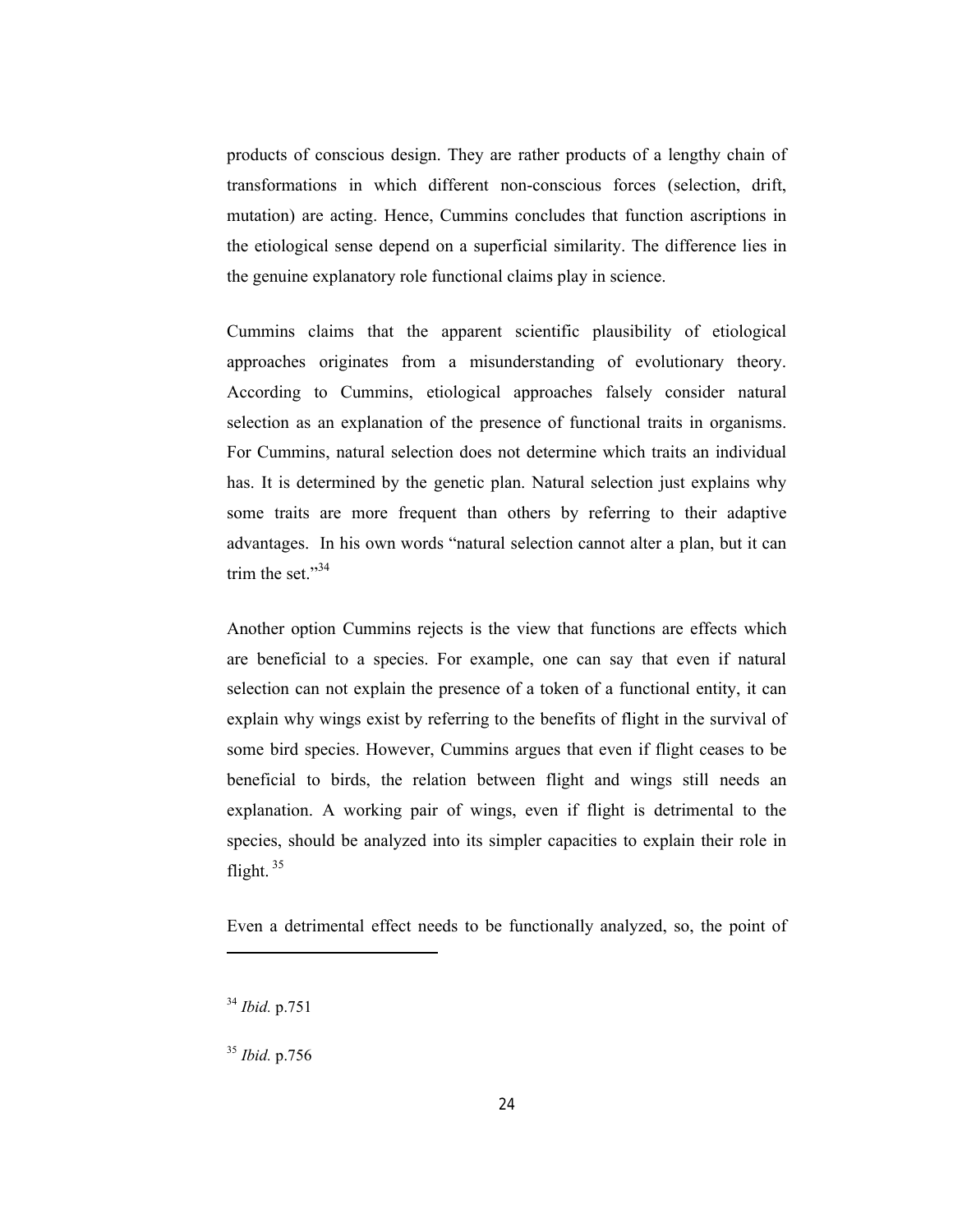functional analysis must be different from finding out privileged effects of an entity. The point in functional analysis can be understood by contrasting it with a more familiar way of explanation. I think Cummins' (1976) central concern was to contrast functional explanation with deductive nomological form of explanation.<sup>36</sup>

A deductive nomological explanation seeks to deduce the explanandum from the explanans. Explanation is achieved by taking natural law(s) and precipitating events as premises (explanans) and deducing the explanandum as the conclusion.<sup>37</sup> In functional analysis, the organization of the system is of the essence. DN explanations can subsume all events in a system under laws of physics or higher laws.<sup>38</sup> However, the genuine contribution of functional analysis is to explain how certain higher order capacities are realized by means of lower order dispositions. This requires lower order dispositions to be programmed in a certain way. Dispositions and program (i.e. the sequence, distribution and causal connections among the performances of dispositions) explain the end product.

<sup>36</sup> Cummins (1975 p.757) expresses his aim in these sentences: "Such approaches have not given much attention to the characterization of the special explanatory strategy science employs in using functional language, for the problem as it was conceived in such approaches was to show that functional explanation is not really different in essentials from other kinds of scientific explanation. Once the problem is conceived in this way, one is almost certain to miss the distinctive features of functional explanation, and hence to miss the point of functional description."

<sup>37</sup> Churchland, P.M.: 1988, pp. 56-58

<sup>&</sup>lt;sup>38</sup> Cummins himself mentions law-like regularities rather than higher level laws. But I think we mean the same thing here. (*Ibid*. p.759)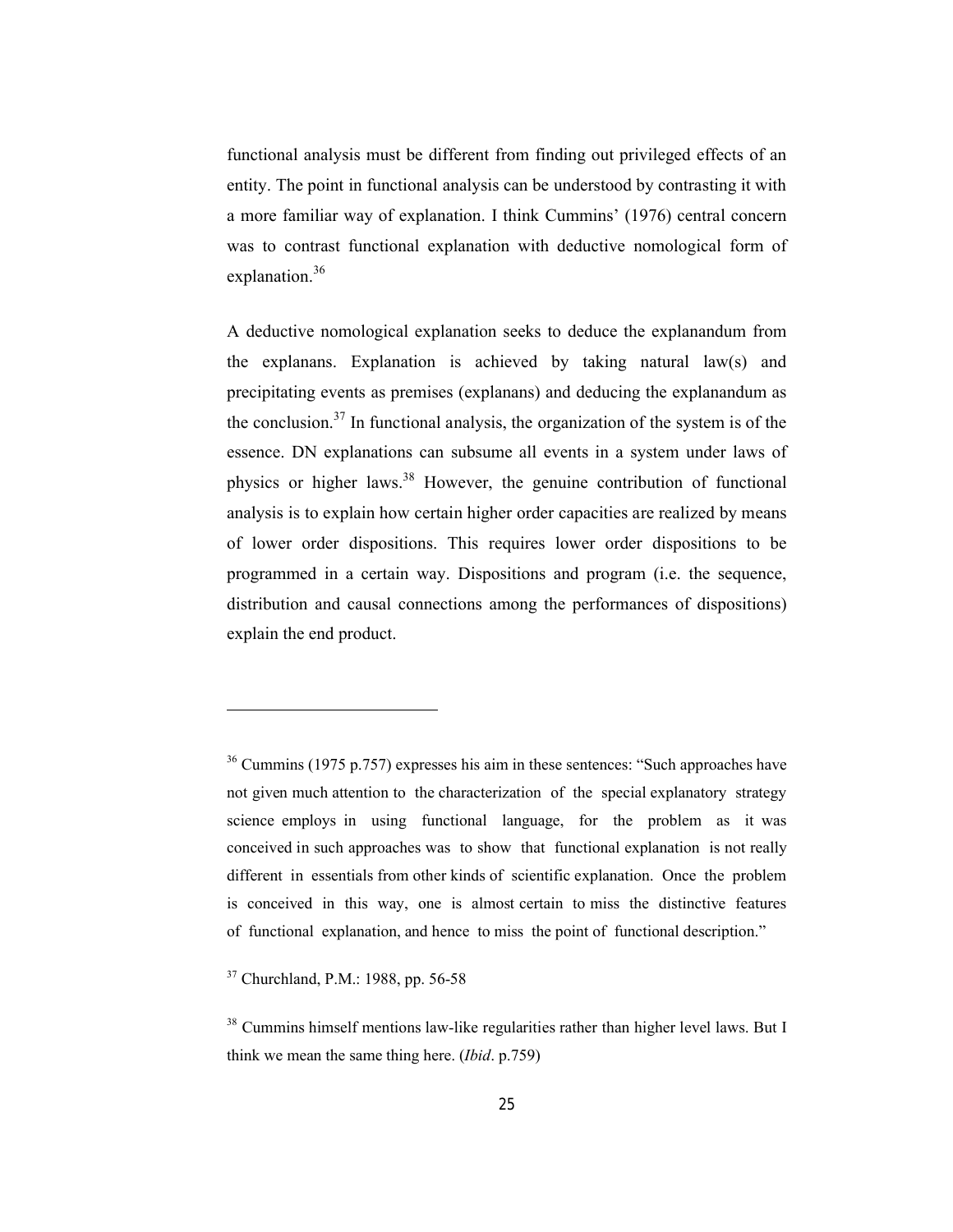Flowchart diagrams, abstract descriptions of electronic circuits or assembly lines are best examples of Cummins' approach. Consider the computer fan example I mentioned before. The function of the fan is to cool the processor. Cooling the processor is a capacity of the computer which is achieved by the inner workings of the fan. The fan can be decomposed into its simpler parts. These simpler parts contribute to the cooling capacity of the fan, hence, one can explain how the cooling capacity of the computer is realized by means of analyzing relevant parts into simpler and simpler capacities they have.

### **3.3 Followers**

As we saw in Wright's paper, it was an aim of conceptual analysis to distinguish functions from accidental effects. Wright had proposed a distinction between "the function of" and "functions as" to capture the different usages of the term. The function of something was the reason of its presence; it was also a consequence of that thing's presence.

This line of inquiry was elaborated by Ruth Millikan in her theory of proper functions.39 She constructed a theoretical definition that would unite purposeful phenomena under one definition. Before examining the vices and virtues of her project we should first see the reasons for her project.

As Millikan points out, her former ideas were parallel with Wright's approach. $40$  However, she saw some difficulties in his approach. Firstly, Wright's definition referred to present performance of the trait in order to explain the presence of the trait (or he does not clarify the point). Past

<sup>39</sup> Millikan, R. G. 1984, Excerpt from *Language, Thought and Other Biological Categories* in Buller, D.(Ed.): 1999

<sup>40</sup> Millikan, R. G.: 1995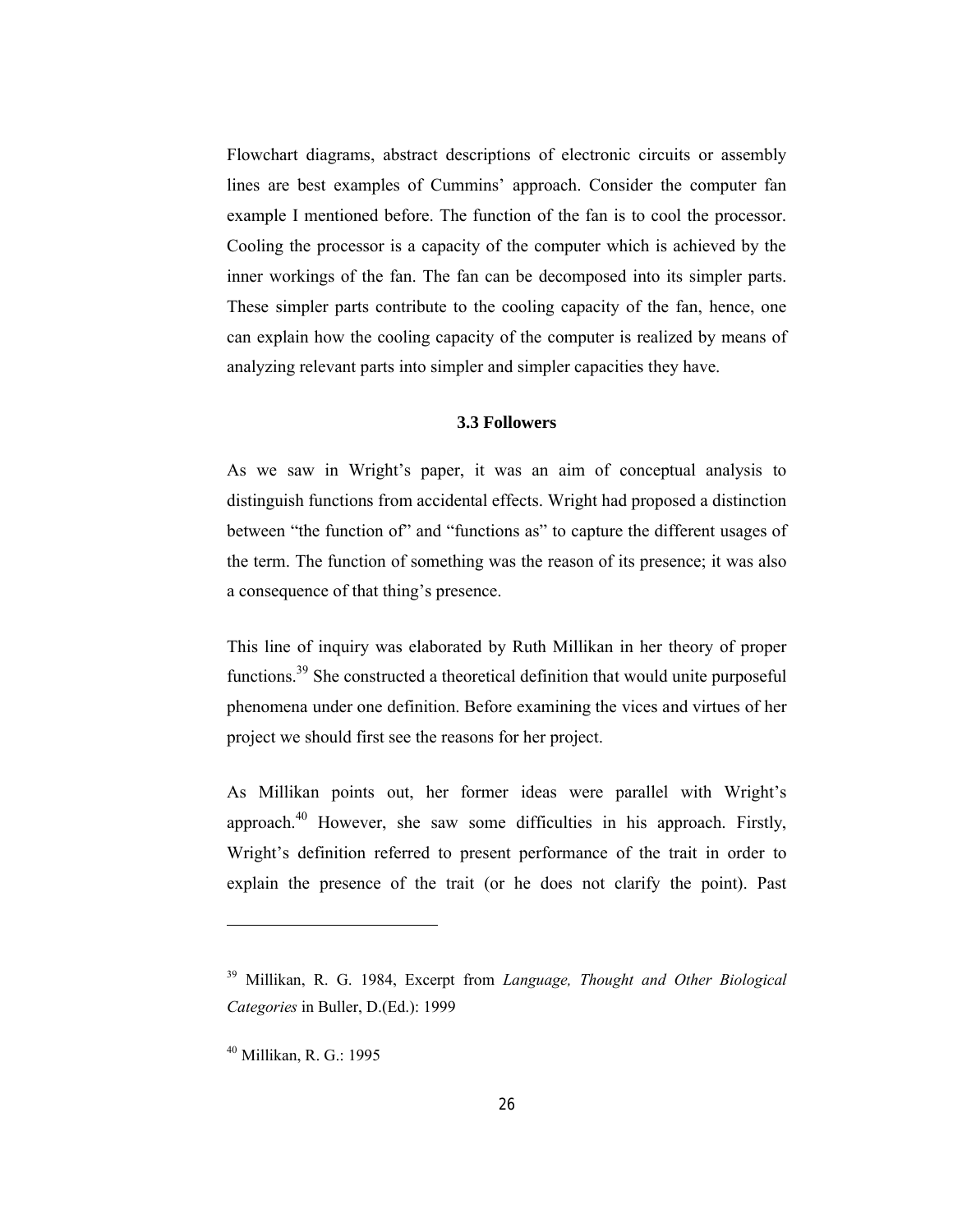performance of a trait cannot explain the presence of the trait itself, for a very simple reason.<sup>41</sup> Millikan concluded that the performance of a past trait should be the cause of present trait. Thus, the function of the present trait is what its antecedents did in the past that caused the present trait's existence.

Millikan adds a further constraint on functional entities: reproduction. By reproduction she means something like copying. Copying occurs when some properties of an original entity determine the properties of its descendants in a regular way. For instance, the copying machine maps written marks on the original paper onto the marks on a sheet of paper and produce a similar paper. In copying, descendants systematically covary with the original entity (the ancestor or the model).

Another constraint Millikan adds is selection. For Millikan, we cannot determine the function of a trait just by looking at its present benefits. The point is that we cannot distinguish fortuitous benefit from genuine function by just looking at its present performance. How beneficial should a trait be in order to be functional? Millikan identifies two extremes regarding biological cases.<sup>42</sup> The first extreme is the view that the trait in question should be a necessary component of the living system. Homeostatic functions (i.e. thermoregulation in haemothermal animals and such necessary dispositions of an organism) may be a candidate for this extreme view. However, even homeostatic functions were not present in some ancestors of today's organisms. So they cannot be "necessary" in the strict sense. There are also some functions of traits that are not performed in the lifetime of an individual. Mating displays of a lonely budgie would not occur unless a friend from opposite sex is placed into his cage.

<sup>&</sup>lt;sup>41</sup> The trait should exist beforehand to contribute its preservaion or maintenance.

<sup>42</sup> *Ibid.* p.35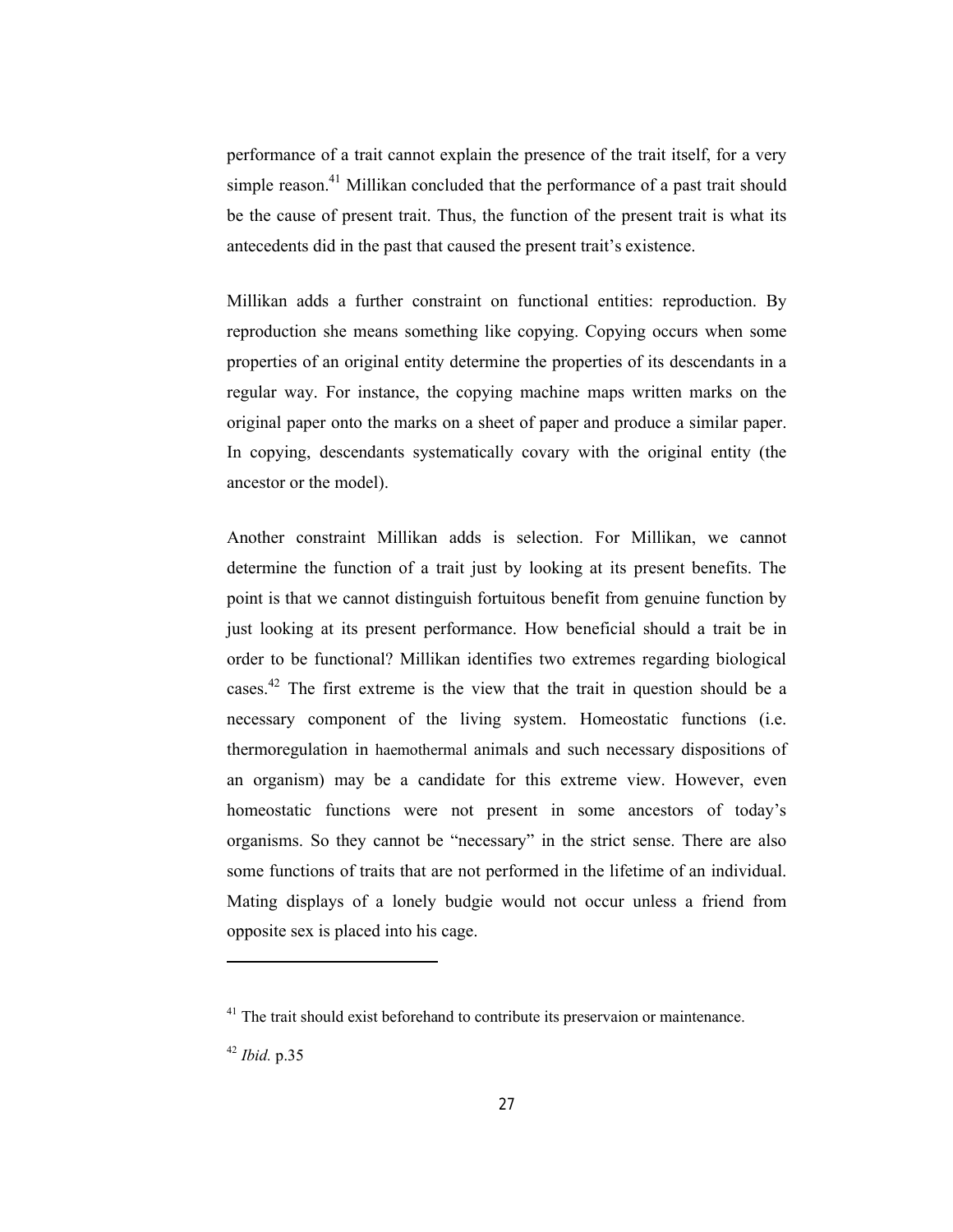Another extreme is the view that a past token might have a function just because it has benefited only once in the reproduction of the trait. As Millikan states, it is natural selection that draws the line between these two extremes. Hence, selection is a necessary part of proper function definitions according to Millikan:

> Whether something has a function is not a matter of how often it has accidentally helped out in the movement from generation to generation. Anything whatever might occasionally have done that. It is a matter of whether it was selected to help out in this way. $43$

A crucial point of Millikan's account is the reference to historical conditions. As we observed before, it is the complexity of the system and relevant simplicity of dispositions that make a causal role analysis of functions plausible. It is the explanatory aims of the researchers that determine which capacities would deserve analysis. This may be true for machines in general. They are specified by certain rules of performance. There are rules that specify the proper input, internal states and expected output. This is why abstract characterizations like flowchart diagrams are well suited to describing machines. However, organisms have no such explicit rules of performance specifying what counts as input, output, damage, etc. According to Millikan, a Cummins type analysis is suitable in *designed* systems where there are well defined boundaries between input, output, external and internal states, etc.<sup>44</sup> Those boundaries in organisms, if they exist at all, are results of historicalecological conditions under which the organisms have evolved: "But in any realm in which history plays a role, such as biology, members drift in and out

<sup>43</sup> *Ibid*. p. 38

<sup>44</sup> Millikan, R. G.: 1999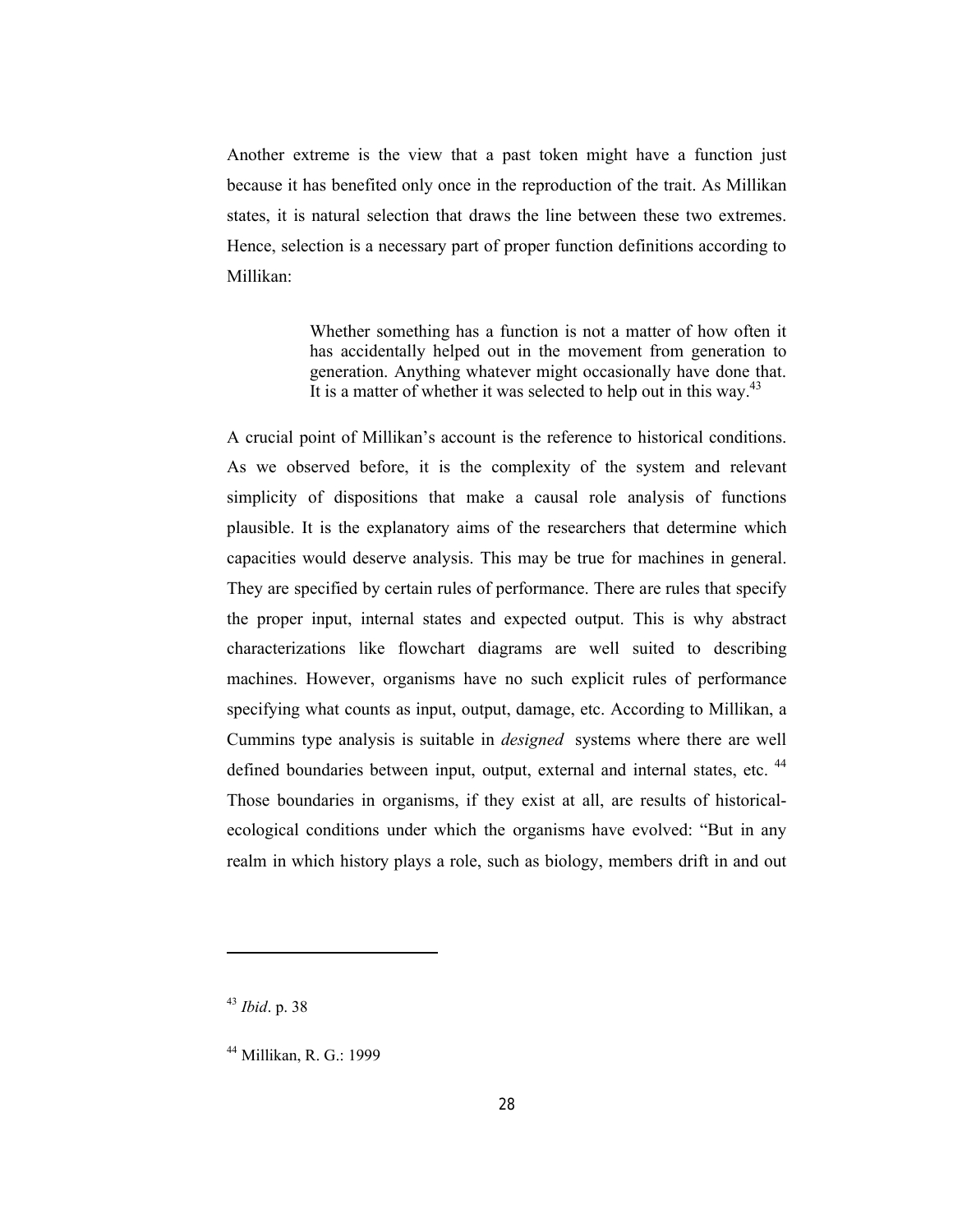of lawful categories over time, leaving their boundaries ragged."<sup>45</sup>

A problem with Cummins' account is that it is too generous in ascribing functions. Millikan gives water cycle as an example:

> Cummins' definition it is, arguably, the function of clouds to make rain with which to fill the streams and rivers, this in the context of the water-cycle system, the end result to be explained being, say, how moisture is maintained in the soil so that vegetation can grow. Now it is quite true that, in the context of the water cycle, clouds function to produce rain, function as rain producers; that is their function in that cycle. But in another sense of "function", the clouds have no function at all-because they have no purpose.<sup>46</sup>

One can identify various functions according to the analytical account one has in mind. However, Cummins restricts functional analysis to complex entities whose systemic capacities can be analyzed into simpler or qualitatively different parts. This leads Millikan to assume that causal role functions coincide with proper functions in most of the cases because where there are such complex capacities there should be active selective forces (either natural or artificial).

Another problem with Cummins' account is that it cannot capture the normative aspect of function ascriptions.<sup>47</sup> For Millikan, since Cummins does not ascribe functions to parts that do not actually contribute to a systemic capacity, his analysis cannot account for malfunctions. According to Millikan, an entity has a proper function not because of its contemporary dispositions.

<sup>47</sup>*Ibid.*

<sup>45</sup> Pinker, S.: 1997, p. 308

<sup>46</sup> Millikan, R. G.: 1989, pp. 294-295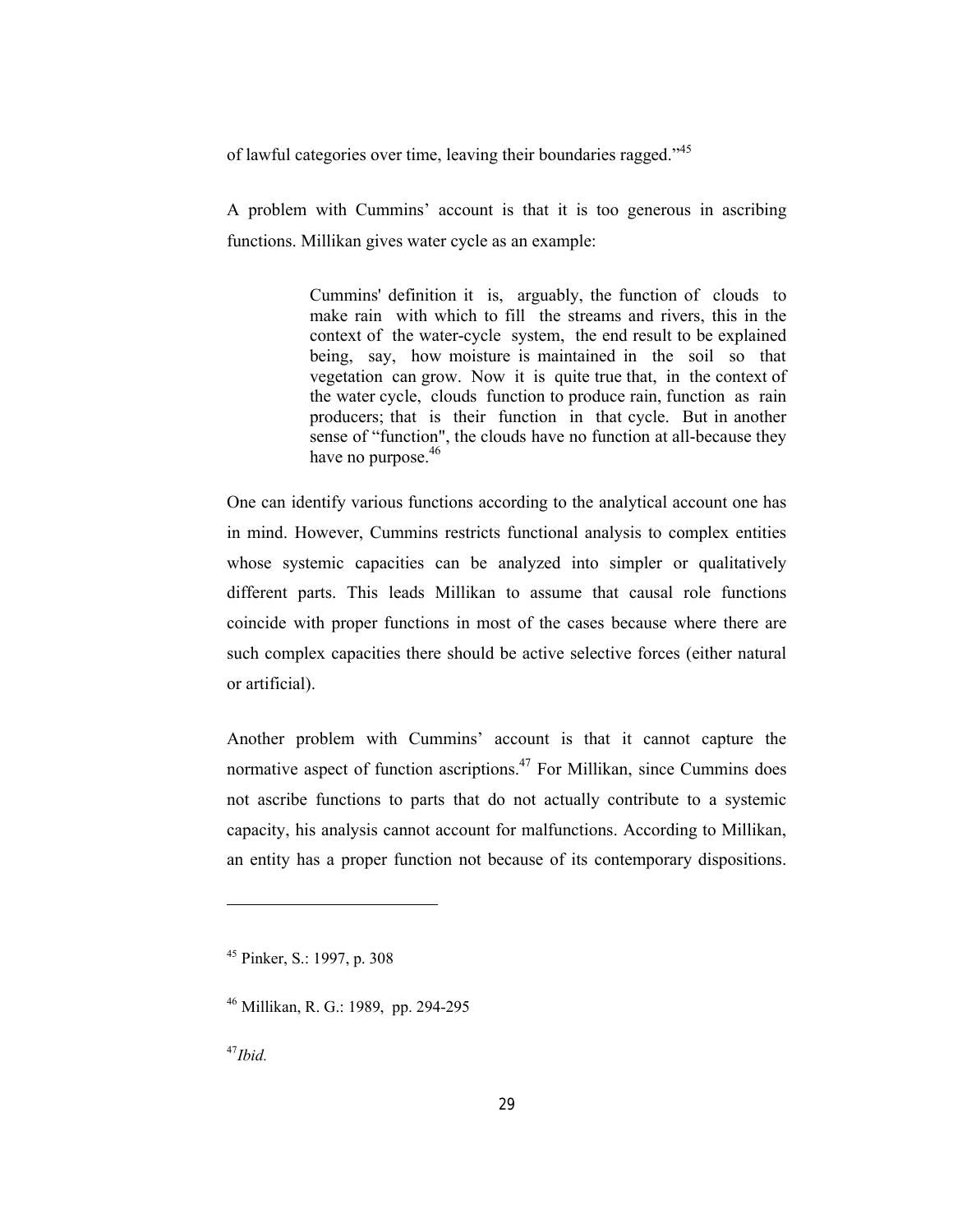Having a function depends on history. The historical link between normativity and function is provided by natural selection.

There are two different senses of the term 'selection'.<sup>48</sup> The first is "selection". for". If a trait increases in frequency because of an effect it has, we say that there is selection for that item. For instance, whiteness of polar bears increases the efficiency of camouflage. Since this trait is heritable and carriers of that trait reproduce better than other individuals, the frequency of whiteness increased in polar bear populations. In this instance, we say that there is selection for whiteness. This sense of selection explains the normativity of function claims. Even if a polar bear in a zoo cannot benefit from it, whiteness still has a function because of its evolutionary history. Normativity issue is clearer in the case of malfunctions. A mutant hemoglobin molecule which binds to  $CO_2$  rather than  $O_2$  still has the function of carrying oxygen. The other sense of selection is "selection of". In this case, the trait in question increases in frequency by random drift or other chance events. It may or may not benefit its bearers. There is no selection for it either because there were no variants to compete with or the trait was no fitter than the alternatives.

Explaining function with reference to natural selection has been seriously criticized by many philosophers. One line of criticism is that selection is too strong a criterion for identifying functions. Recent followers of causal role functions claim that some item can have function in the absence of selection. One example given by Lewens involves a population of moths with orange wings, *without any variation*.<sup>49</sup> This population lives on green leaves where predation rates are high. One day the smoke coming from a factory turns leaves

<sup>48</sup>Sober, E.: 1993, p.100

<sup>49</sup> Lewens, T.: 2004, p. 93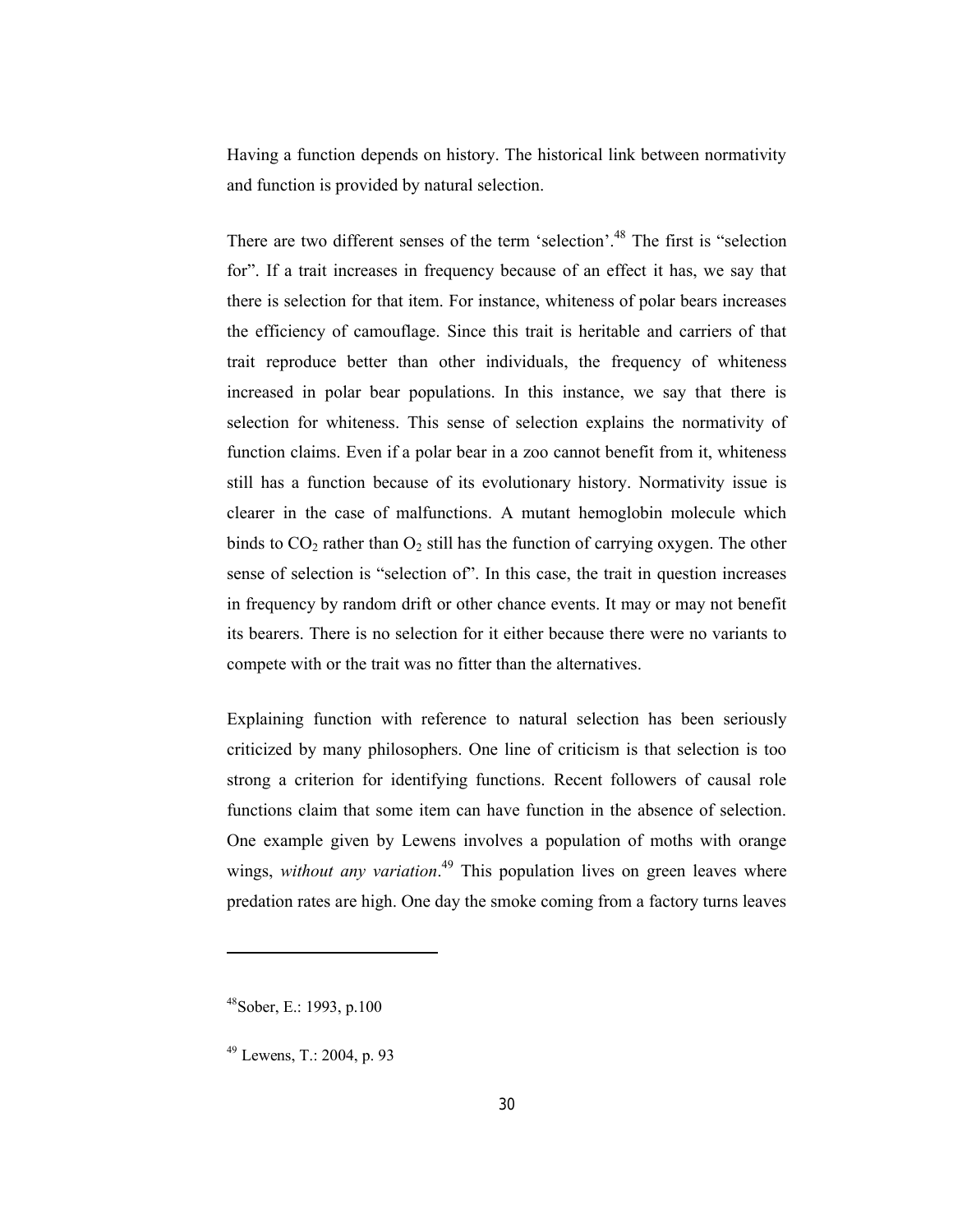into orange. Now, since predation is decreased due to camouflage, reproductive rates increase. However, there was no preceding variation in the butterfly population, and since variation is a necessary condition of selection, no selection has occurred. In this case, no selection occurred so we can not talk of functions according to Millikan's account. The wing color of moths does not have the proper function of camouflage. But intuitively there is such a function.

Another attempt to exclude selection from the definition of function comes from David Buller. Buller proposes a weaker etiological account in which to have a function, it is sufficient for a trait to increase fitness even if there is no actual selection for the trait.<sup>50</sup> Reconsider the orange winged moth example. In that case, since there was no variation, there was no selection.

However, having orange wings increased the fitness of organisms. But as Millikan stresses, in these cases the counterfactual reasoning undermines the relevant details of actual processes of evolution. In actual processes, we determine a trait's fitness enhancing capacity by comparing it with other competing traits. According to a textbook definition of adaptation:

> An *adaptation* is a characteristic that enhances the survival or reproduction of organisms that bear it, relative to alternative character states (especially the ancestral condition in the population in which the adaptation evolved). $51$

To say that there has been no variation in a trait is to say that it is out of the blue. Buller treats biochemical characteristics of organisms as if they did not vary anytime.<sup>52</sup> I think Millikan's theory does not require recent selection. The

-

<sup>52</sup> Buller, D. :1998, p. 512

<sup>50</sup> Buller, D.: 1998, p.513

<sup>51</sup> Futuyma, D.: 2005, p. 247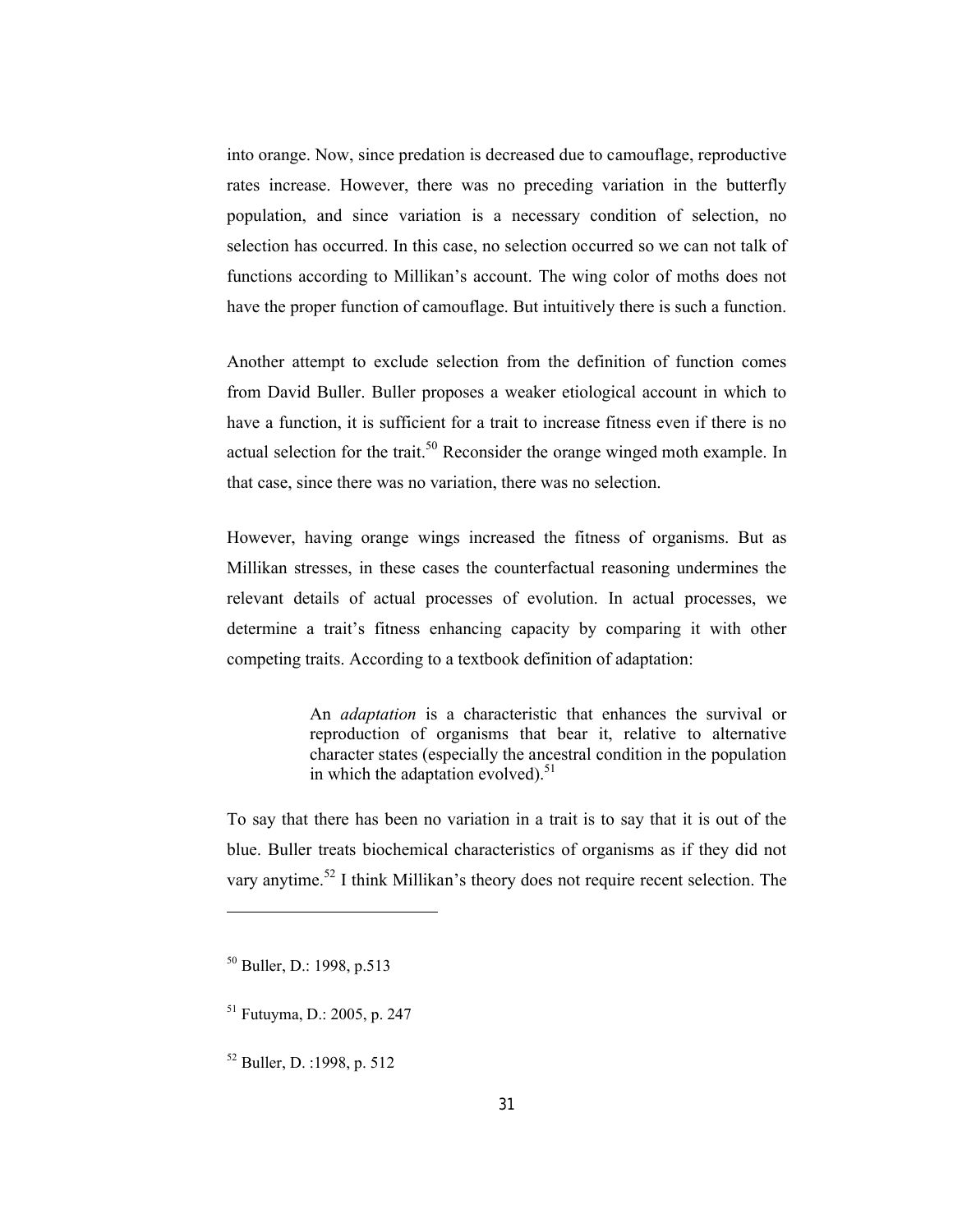functions of complex biochemical pathways may have been fixed long ago and variants may be eliminated because tinkering with them would most probably produce offspring that will die before maturity. Showing little or no variance does not imply that no selection has occurred. It only implies that there was strong purifying selection for those traits.

Other counter examples involve swampman<sup>53</sup> (a molecule to molecule duplicate of a person who randomly and immediately appears), screws that accidentally fall into a machine and make a functional connection<sup>54</sup>, brand-new antibiotic resistance gene that enters a bacterium<sup>55</sup>, etc. All of these attempts aim to show one thing. History is not essential to function ascriptions. These counterexamples seem to be missing the point in a crucial respect. If Millikan were conducting a conceptual analysis, in other words, if she were trying to determine the criterion for true uses of the term 'function', these examples would show that including selection and even reproduction in the definition of function would lead to constant failures. However, Millikan explicitly states that she is not in search for a clarification of the older versions of function concept.<sup>56</sup> Rather, she was trying to find a theoretical definition of purposeful phenomena.

Although she does not explicitly say what the difference will be, I can cite one property of theoretical definitions: they may conflict with your intuitions. Consider "burning". A theoretical definition of burning would cite chemical

<sup>53</sup> Sterelny, K. and Griffiths, P.: 1999, p.222

<sup>54</sup> Kitcher, P. "Function and Design," in Hull, D. L. and Ruse, M. (eds.)

<sup>55</sup> Sterelny, K and Griffiths, P. *Ibid,* p.222

<sup>56</sup> Millikan, R. G.: 1989a, p.293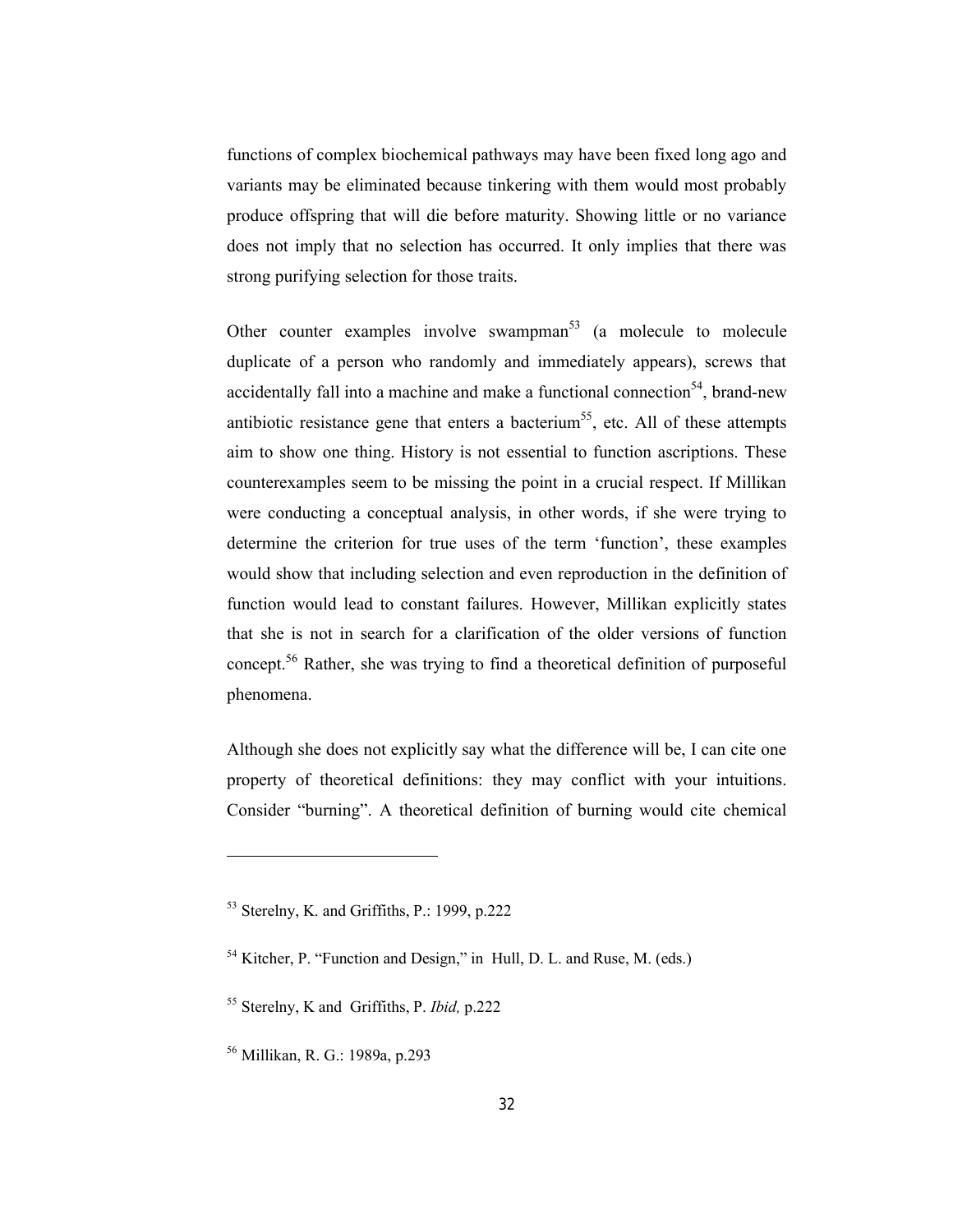reactions which involve oxidation. Thus, corrosion would be burning according to the theoretical definition. However, someone who lacks that theoretical knowledge would find this characterization counterintuitive. It is not a conceptual necessity that functional things have a selection history. It is how things work on our planet.

Preston criticizes Millikan's account for overestimating the role of selection. The reason is that there are biological cases in which natural selection has not occurred yet but the traits under scrutiny are still functional. These traits are called exaptations. Exaptations are biological traits that have been designed by natural selection for some purpose and then co-opted for another use. Preston claims that if there are permanent exaptations, we should ascribe them causal role functions regardless of their selection history<sup>57</sup>. She gives mantling herons' behavior as an example in which wings are adapted for flight and used for mantling as an additional function. The example is taken from Gould and Vrba's important article where they first invented the term "exaptation".<sup>58</sup> In that article, Gould and Vrba suggest the term "exaptation" to be used for characteristics of organisms which are not selected for the effects they are currently performing but whose effects are somewhat useful to their bearers. Gould and Vrba suggest that wings have been selected for flight but not for assisting mantling behavior because heron wings haven't been optimized for mantling, compared to sister species.

Millikan criticizes Preston for confusing exaptations with causal role functions.59 Cummins type functions, according to Millikan, cannot be equated

<sup>57</sup> Preston, B.: 1998, pp. 215-254.

<sup>58</sup> Gould, S. J., Vrba, E.: 1982

<sup>59</sup> Millikan, R. G. 1999, p.193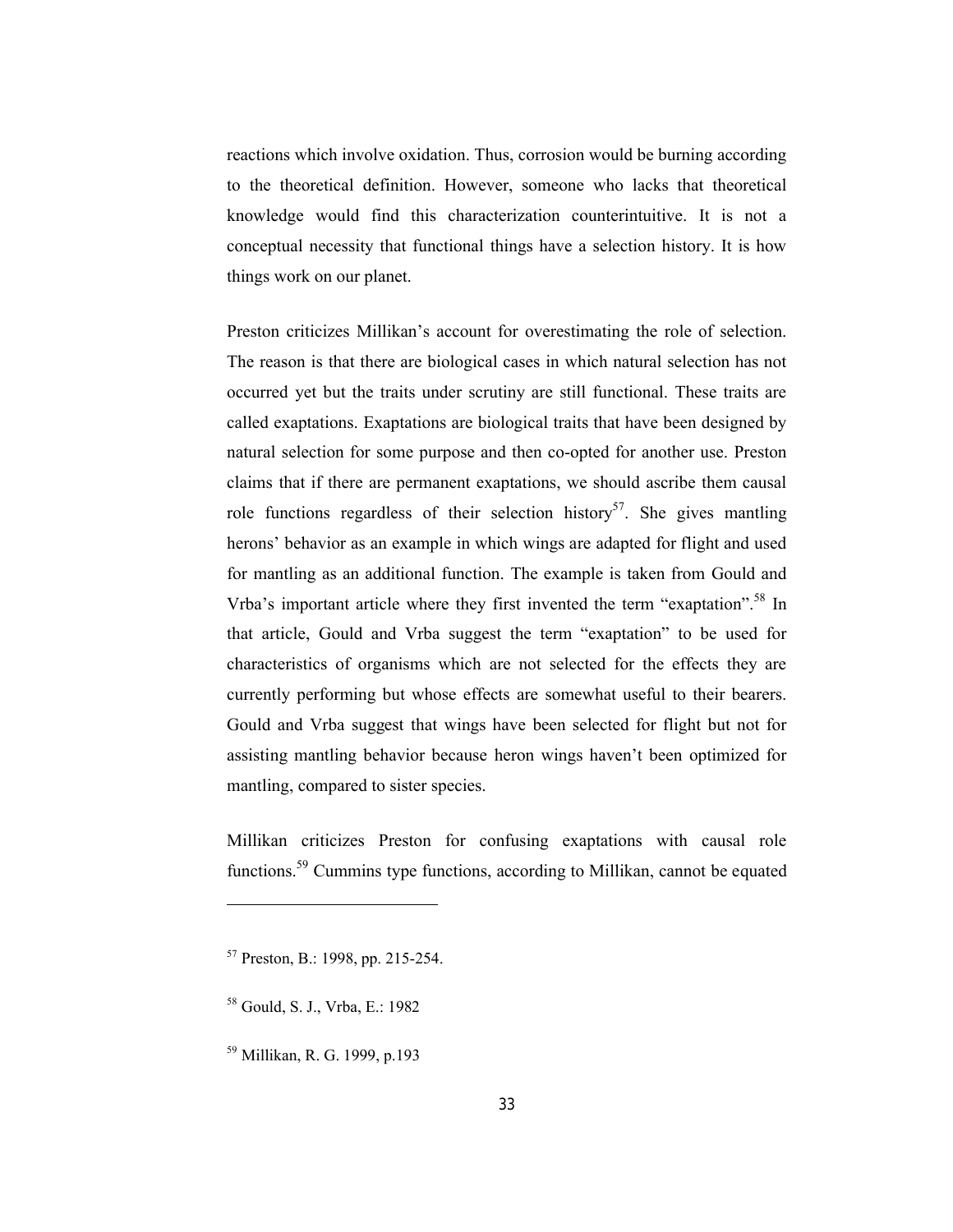with exaptations because most of those functions, in biological cases are adaptations. Since 'adaptation' and 'exaptation' are mutually exclusive terms (i.e. an exaptation is a useful structure or behavior that is *not* an adaptation), causal role functions and exaptations are not identical.

I agree with Millikan's answer because every adaptation begins as a fortuitous benefit. Biologists use the term "preadaptation" for those traits. Preadaptations are useful traits of organisms which currently serve a different function from the functions they were selected for.<sup>60</sup> Most complex adaptations should begin as preadaptations because otherwise we would have to suppose that some complex structures evolve by chance and then are selected as fully developed structures before the need for them arises.  $61$  The concept of preadaptation was

# <sup>60</sup> Futuyma, D.:2005, p.261

-

<sup>61</sup> At this point, I feel the necessity to express a personal opinion. After Gould and Vrba's article, the talk of exaptations has been very popular, along with spandrels, in philosophy and cognitive science but if they are natural kinds like adaptation, I would expect a science of exaptations (or spandrels). I would at least expect some positive definition of exaptation or spandrel. Exaptations and spandrels are defined merely in opposition to adaptations. Hence, exaptations and spandrels are conceptually parasitic on adaptations. At the genetic level, most changes in the genome have been shown to be neutral, after Motto Kimura. However, nobody has yet demonstrated, to my knowledge, a better explanation than natural selection for useful (either currently or historically) phenotypic traits. I suspect the usefulness of those concepts (exaptation and spandrels) other than warning evolutionists that not all biological traits are adaptations, following Dennett (1996). Adaptations should begin as accidentally beneficial traits. This accidental usefulness of some traits is what makes them exaptations. However, not all exaptations are preadaptations because their bearers may go extinct before the trait is improved by natural selection. Even if all exaptations are not preadaptations, all preadaptations should be exaptations because otherwise complex adaptations should have arisen before the need for them has arisen.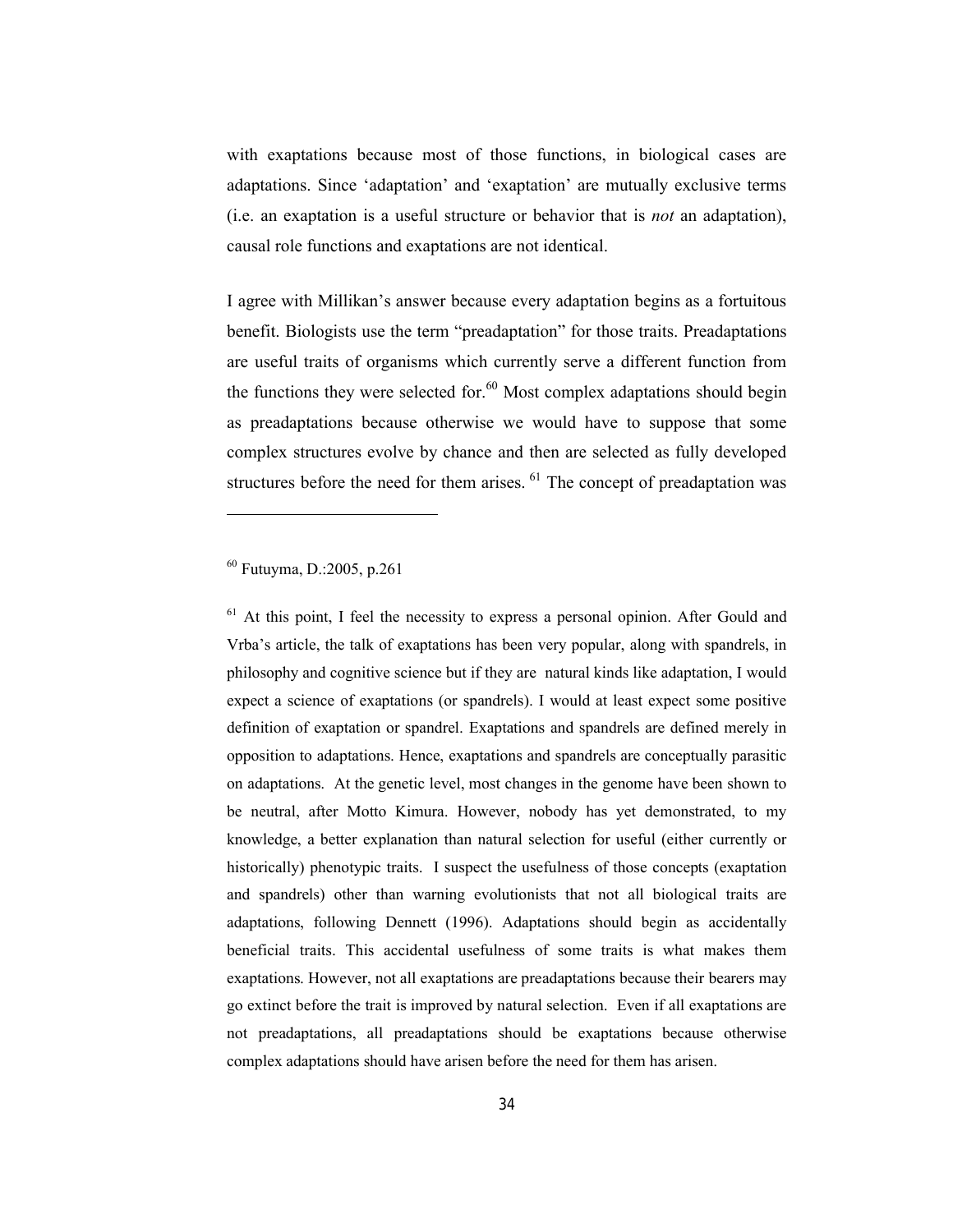introduced to overcome the challenge of creationists, who argue that Darwin's explanation of adaptive complexity is false because for a design accumulation process like natural selection to succeed, every step leading to a complex adaptation (e.g. a 5% eye) should benefit the organism. To answer this challenge, evolutionists argued that steps leading to an adaptation were selected for some other function and then coopted for the present function.<sup>62</sup> In addition to this, Millikan's theory never searches for "the" proper function of entities. There might be more than one selective pressure acting on a trait so we can ascribe more than one proper function to an entity.

Pluralist and combination theories have been offered against Millikan's unificationist<sup>63</sup> account. Amundson and Lauder claim that there are areas of biology – such as functional anatomy – where causal role functions are the "only game in town".<sup>64</sup> They insist that causal role functions cannot be eliminated in favor of proper functions because finding evolutionary explanations for every trait is difficult (and also out of concern). Even if there is a proper function and selective history for regulatory pathways in multicellular organisms, molecular biologists can study the synchronic aspects and causal relations among the constituents of those pathways without referring to the evolutionary history of those pathways or constituent molecules.

They also argue against Millikan's claim that biological categories are

<sup>62</sup> Gould, S. J. , Vrba, E. , *Ibid.,* p. 11

 $63$  Millikan's unificationism differs from combinatorial approaches because she doesn't try to benefit from the virtues of both accounts (selected effects and causal role accounts). She rather prefers her own concept of "proper functions" as a unifying account of purposeful (not in the conscious sense) phenomena.

 $^{64}$ Amundson, R. and Lauder, G. V. : 1998, in Hull, D. L. and Ruse, M. (eds.)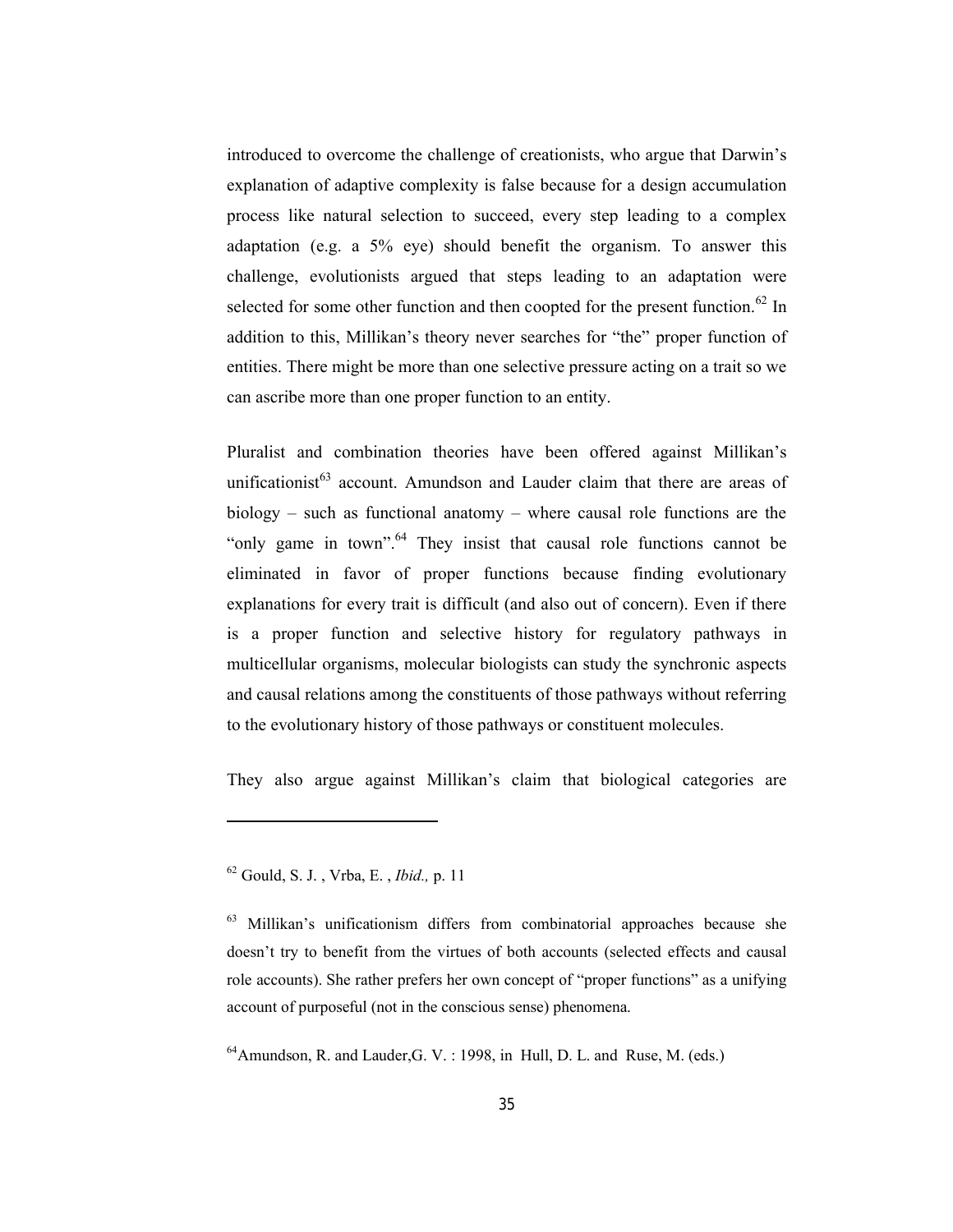individuated functionally. Their point is that anatomy can individuate entities just by looking at their structures. For example, in comparative anatomy homologies are identified by structures rather than functions because homologous structures usually differ in functions.

I can give one more example from molecular biology that seems to support their theses of ineliminability of causal role functions. In molecular biology, interactions of signaling molecules, receptors and transcription factors are analyzed exactly in the way Cummins analyzes functions. They are so much like flowchart diagrams that someone might think that some form of molecular computation is going on. Evolutionary considerations do not enter those diagrams and the function of a molecule is defined by its contribution it makes to the specific biochemical pathway. Hence, even if proper functions can capture the usage of function ascriptions in some fields, there are other fields in which Cummins functions fit better.

Philip Kitcher argues for a unified concept of functions. He tries to achieve this by defending the role of *design* in function attributions. He claims that function of x is what x is designed to do.<sup>65</sup> For Kitcher, both artifacts and biological organisms are products of design processes. In the artifact case, intentional design is present. In biological organisms, natural selection is the designer. The grounding processes for design might differ in two cases but it is still possible to unify them under one title. Kitcher defends his thesis by citing some evolutionary and physiological explanations where the shared component is the presupposition of design.

Kitcher states that intentional design is considered unproblematic but biological function poses the serious problems. He claims that seeing

<sup>&</sup>lt;sup>65</sup> Kitcher, P. 1998, "Function and Design," in David. L. Hull and Michael Ruse (eds.)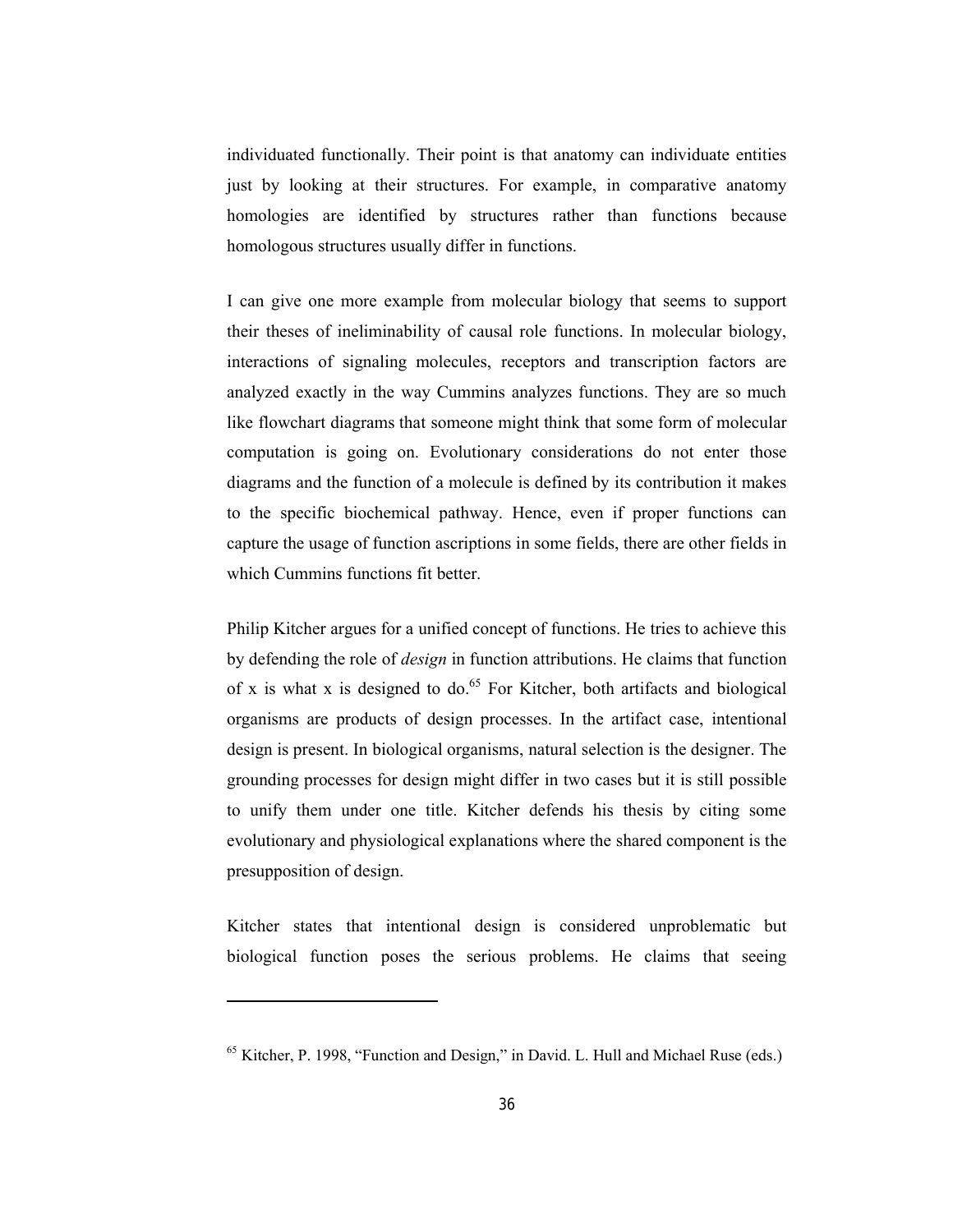organisms as products of design is a relic of religious beliefs about creation. However, he states, even pre-Darwinian biologists could explain organismic functions by means of the organism's relation to its environment. Some basic needs of organisms (i.e. nutrition, mating) and the environment imposed some demands over the organisms. The structure of organisms reflected those demands. For instance, the big molars of herbivors reflected the demand to gain energy from plants. The same reasoning, says Kitcher, can be reformulated in the theory of evolution. The "demands of the environment" is translated into "evolutionary pressures". Hence, the environment in which the organism lives (and selection in that environment) might be seen as a designing force that shapes organismic structure in accordance with functional requirements. By such an analysis, Kitcher cliams to have unified two function concepts (SE and causal role) and also artifact functions and biological functions.<sup>66</sup>

Davies is the most radical proponent of causal role functions. He claims that everything that can be explained by proper functions can be explained by a modified version of causal role theory.<sup>67</sup> In addition, he claims that causal role functions are epistemically necessary to ascribe proper functions. His defense of this thesis depends on two auxiliary assumptions. First one is that, there are no real norms in the biological world. In other words, there is no malfunctioning biological entity. He says that the apparent normativity in biological world is a consequence of our expectations. When we see a complex and hierarchically organized entity, we expect it to continue its existence. Hence we interpret its actions in accordance with norms.

<sup>66</sup> *Ibid.*

-

<sup>67</sup> Davies, P. S.: 2003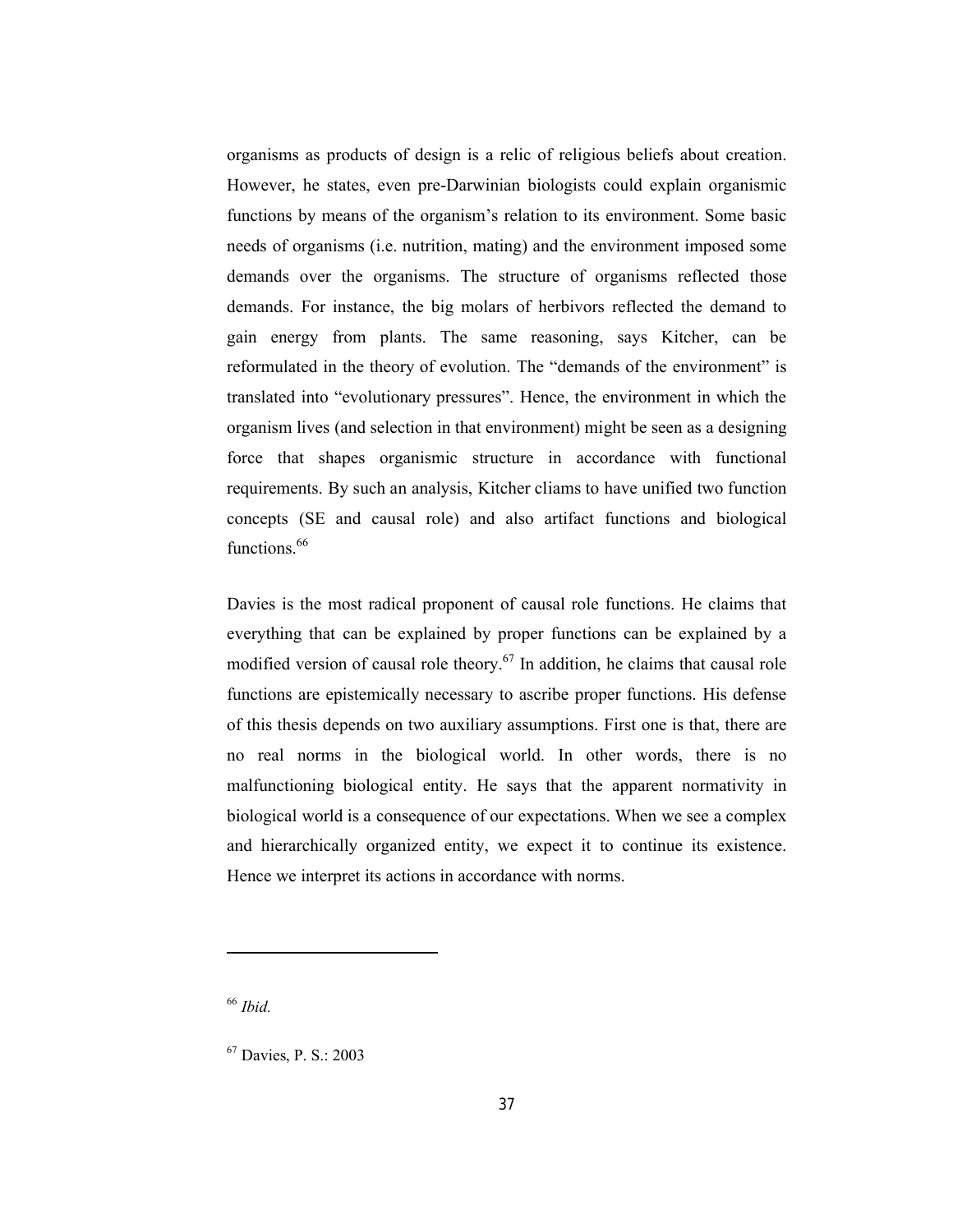The second reason to discard proper functions is that natural selection itself can be explained with a Cummins style analysis. In that case, the capacity to evolve would be a systemic capacity and natural selection would be one of the simpler capacities of a population that contributes to this capacity. Since evolution itself can be described in this way, proper functions account does not contribute anything to our knowledge (it is parasitic on causal role theory) and should be eliminated.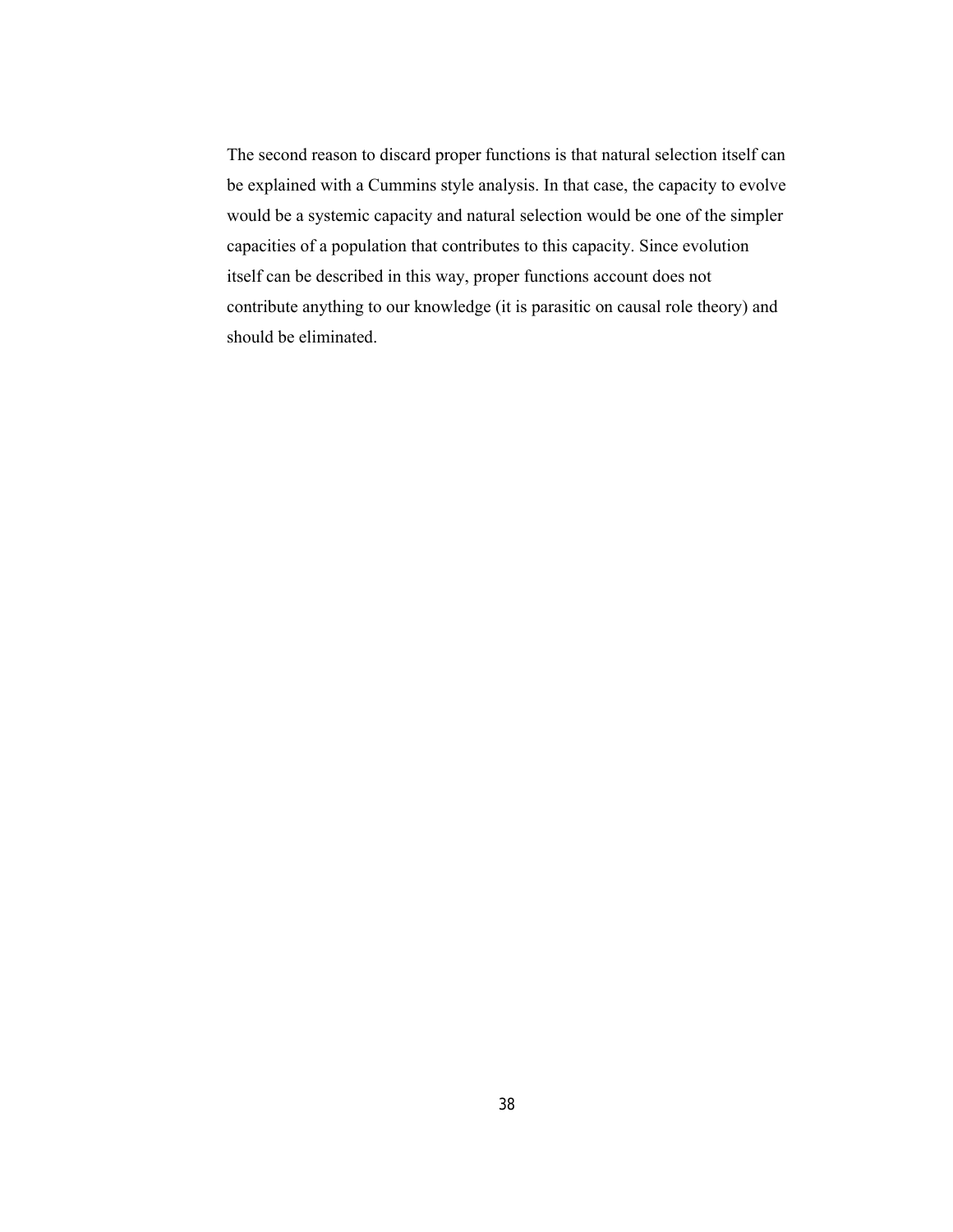## **CHAPTER 4**

### **Autonomy and Self-Maintenance**

Autonomy is acting on one's own behalf. In other words, autonomy is calibrating one's actions to achieve an internal goal. An autonomous agent will manipulate both its external and internal environment to fit its goals. The term 'goal' needn't refer to conscious goals. For instance, if you assign to a bacterium's movement towards a food source the goal to feed, you don't mean it has a conscious representation of that goal. Its flagellar movements, the way it senses the glucose gradient are all assigned functions according to that goal. The concept of goal is more appropriate than need, fitness or survival because it is more general and fits cases when an organism sacrifices itself, its progeny or perform other kinds of self-destructive deeds (like apoptosis).

Autonomy is a source of normativity because actions performed by autonomous agents can be judged according to their contribution to a specific goal. Hence, it is possible to assign functions to autonomous systems. To make the point clearer, let's consider an HIV virus that enters the T-cells of our immune system.<sup>68</sup> Normally, T-cells present antigens to B-cells for inducing the mass production of antibodies specific for that antigen. An HIV infected Tcell loses this capacity and HIV viruses proliferate by great rates after disabling host defences. There is a latency period in which HIV viruses enter the genome of T cells and remain silent. This period may range from six months to 15 years

 $68$  The autonomy of a virus may sound surprising for most of the biologists. However, having no metabolism does not mean that viruses are not autonomous. They use the host's mechanisms on their own behalf, and autonomy can be formulated not only for individuals but lineages. See the following pages for more detail.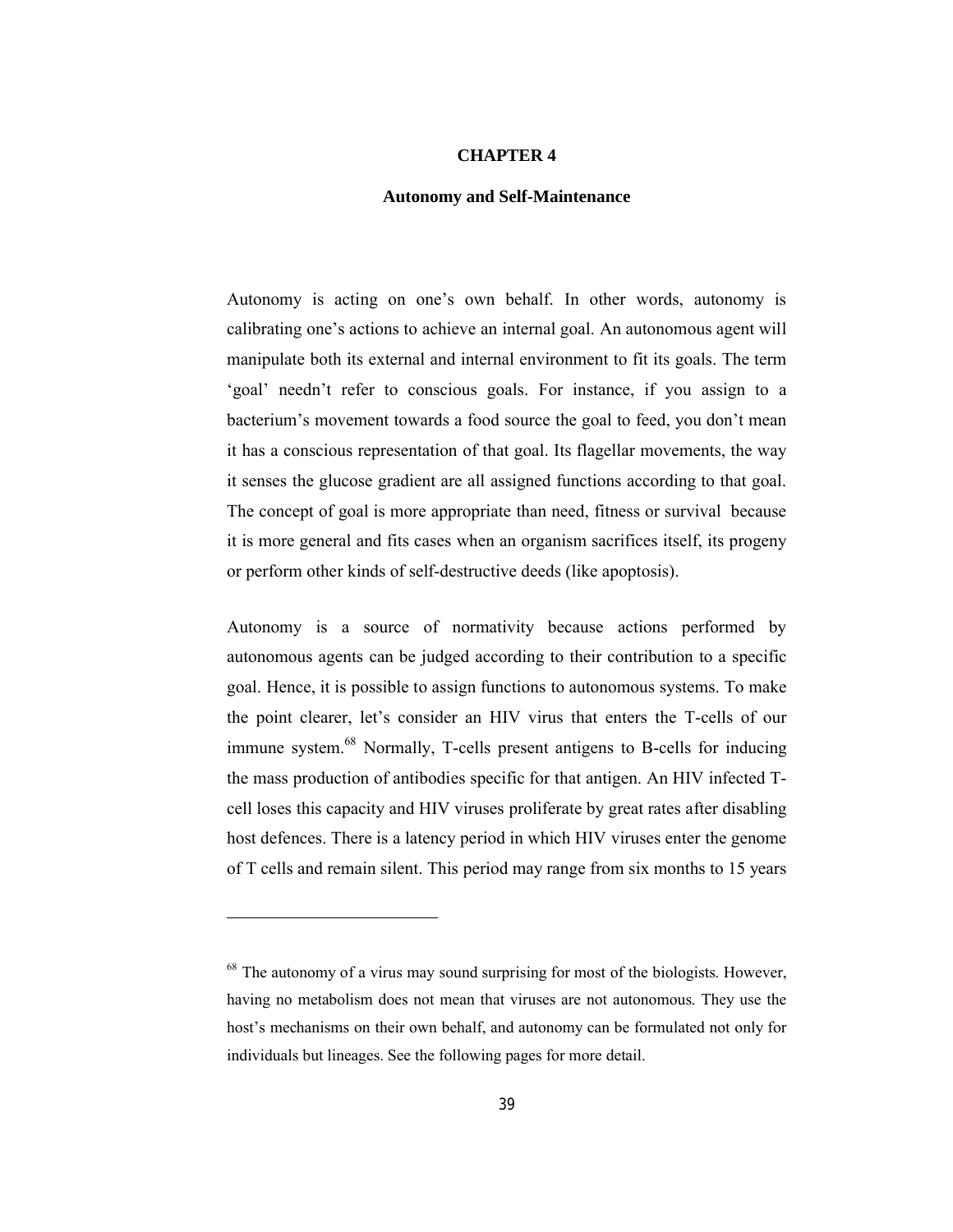depending on the infected person. The first response of the immune system is powerful: Antibodies for nearly all recognizable parts of the virus are produced in great numbers. However, this doesn't completely eliminate some mutant strains of the virus. They mutate, integrate into the host's genome and replicate at very high rates to escape human immune system's defenses. They remain silent and after a lengthy period, they exit their host cells and infect new cells.<sup>69</sup>

The individual actions (or parts) of the virus that result in this consequence can be judged regarding their contribution to this specific capacity to destroy Tcells. Deviations from those actions can only be called "malfunctional" relative to that goal. For instance, if a virus doesn't destroy T-cells and thus the antigen is presented to B-cells and the deficient part (e.g. a mutated coat protein such as gp120) is identified, it is legitimate to call that protein malfunctional. Normativity necessitates goals and only autonomous systems have intrinsic goals.

Autonomy is best studied if we look at its simplest forms. A eucaryotic cell would not be the best starting point because its metabolism is too complicated. Let's remember that we want to find what defines autonomy and how it can be a source of biological normativity. Hence we better begin with theoretical models. This is necessary because even the simplest unicellular organism has a DNA, tools to transcribe it into proteins, a semi-permeable membrane, etc. We first want to know whether any of these are necessary components to be autonomous. Theoretical models abstract from the details of actual organisms that we doubt to be essential. Thus, they allow us to find the minimal conditions to be autonomous.

Best studied minimally autonomous systems are autocatalytic networks.

<sup>69</sup> Wood, P. J.: 2006, Chapter 14: AIDS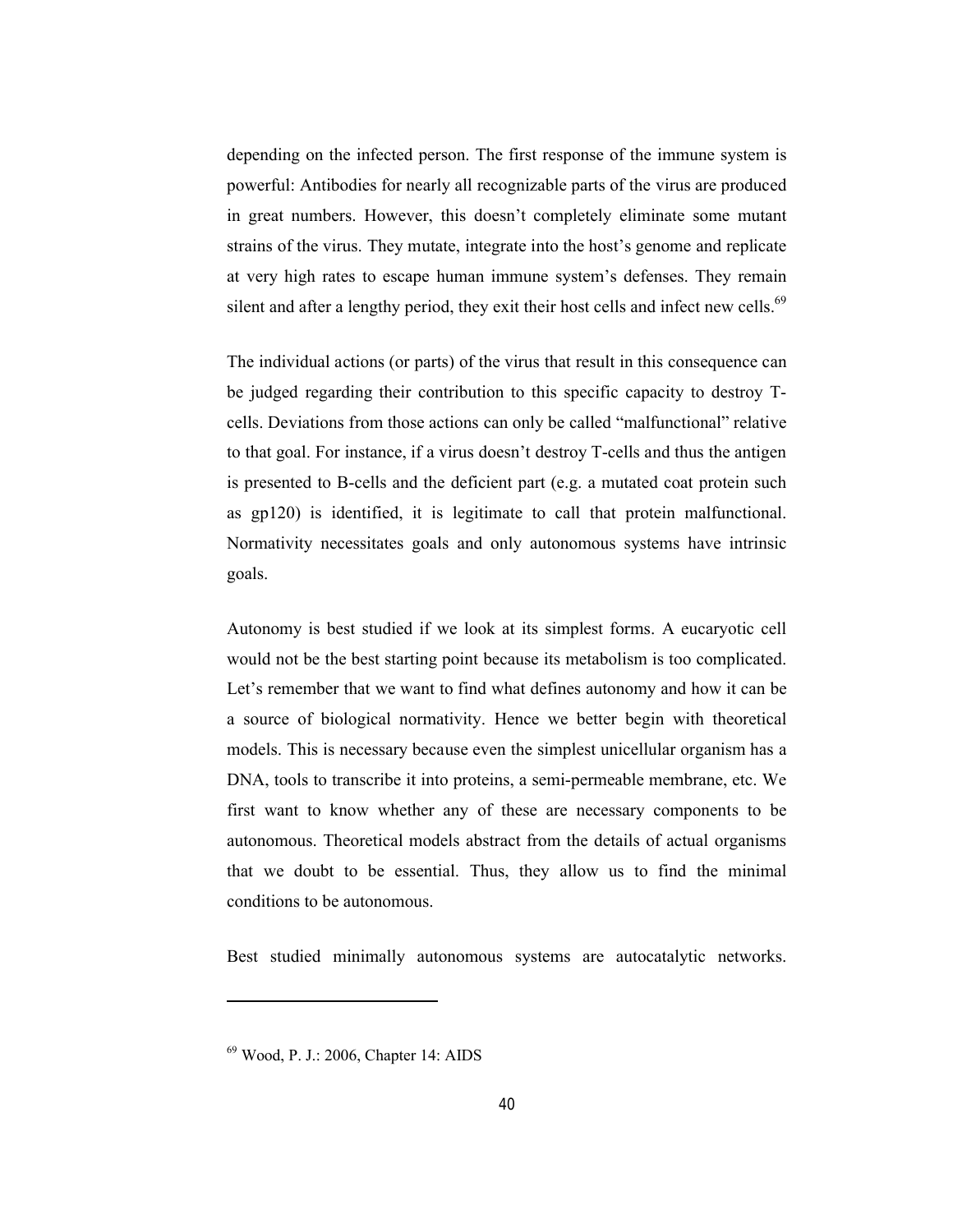Catalysis is a term used in chemistry. In a chemical reaction, there is an energy barrier to be passed in order for the reaction to occur. To catalyze a reaction is to help reactants (i.e. molecules or atoms that react) to pass that barrier. This can be done in many ways. For instance, the reactants can be confined to a two dimensional surface, the medium can be heated or specific chemicals (catalysts) can be added to the medium. The function of catalysis is to speed up the reaction, which will occur very slowly otherwise. Autocatalytic systems are those systems which can catalyze the production of their own *essential* components. Essential components are those molecules that cannot be obtained from the medium.

The simplest autocatalytic network is exemplified in Kaufmann (1993) as follows:

 $A \rightarrow B \rightarrow A$ 

Here, A catalyzes the synthesis of B and vice versa. The building blocks of A and B are omitted in the diagram for the sake of simplicity. If we add them, the system becomes something like this:

 $A^1+A^1 \rightarrow A$ 

 $B^1 + B^1 \rightarrow B$ 

In this case, arrows represent the synthesis of A and B from the precursor molecules. The first reaction is catalyzed by B and the second is catalyzed by A.

Autocatalytic networks form the simplest kind of autonomous systems. Here, autonomy means only the capacity to reproduce essential components of a system by that system itself. Building blocks or precursor molecules are usually stable. Bigger molecules, however, tend to break down easily. A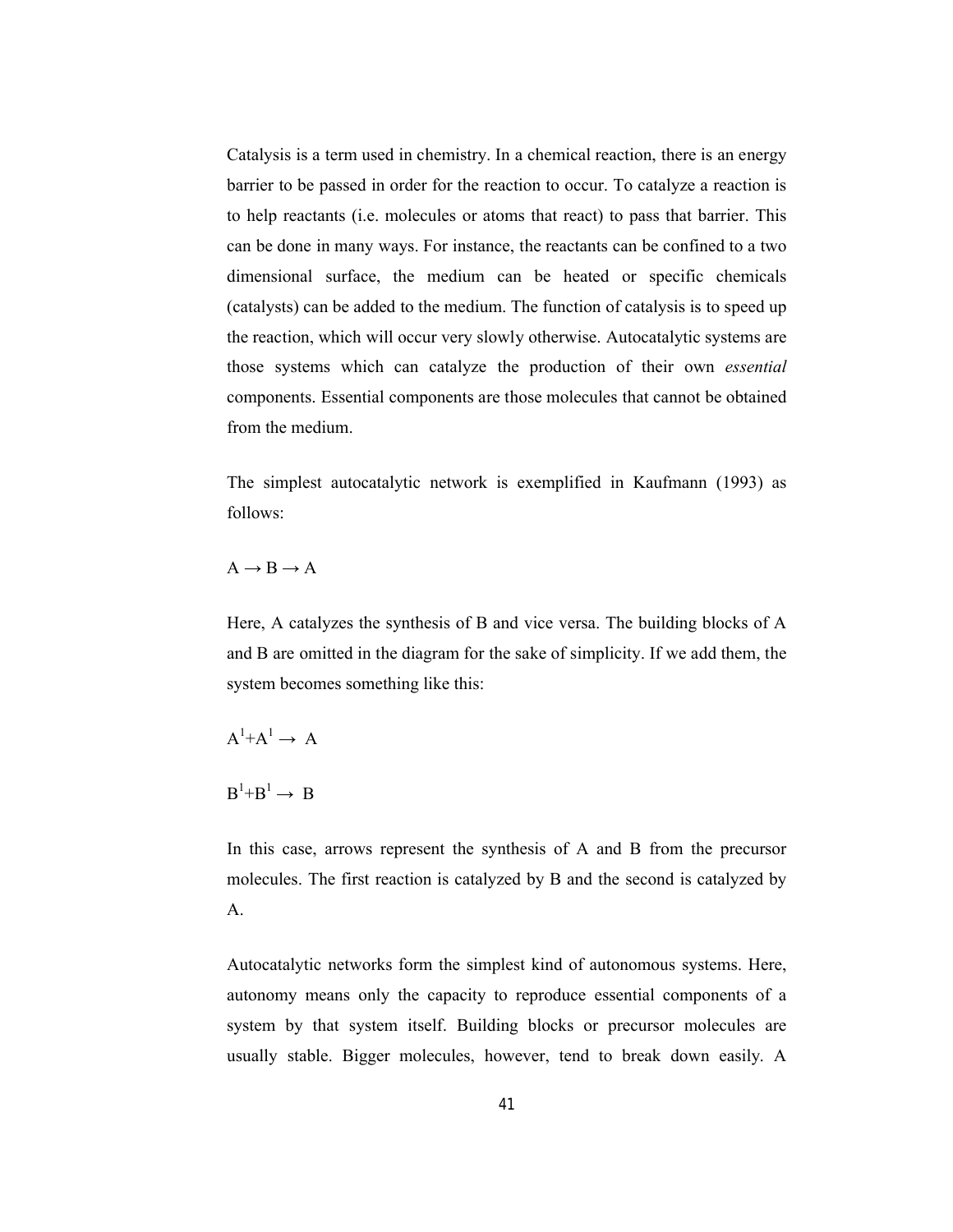system should reproduce them if they are its means to persist. Autocatalytic networks are not independent from environment. Both energy and precursors should be provided from the environment.

Basic autonomy was defined in various ways. For instance, Kauffman defines it as autocatalysis plus the capacity to reproduce and "to perform one or more thermodynamic work cycles $1$ <sup>70</sup>. I already explained what autocatalysis is. Ability to reproduce is tightly related to autocatalysis. An autocatalytic chemical network would, by definition, have the capacity to reproduce.

As in the schematic description above, provided that the system has fragments of A and B and adequate energy, it will continue to produce A and B. Since A and B are themselves the catalysts, the set will reproduce itself.

The arguments in favor of the spontaneous generation of autocatalytic reaction networks (after a certain complexity threshold is passed) are these:

- 1. In a random graph consisting of dots and bonds, when the ratio of bonds to dots passes the threshold value of  $\frac{1}{2}$ , giant clusters of connected dots emerge.
- 2. Bonds represent reactions and dots represent reactants.
- 3. We can assign a random probability of catalysis to any molecule (i.e. dot) in the reaction network.
- 4. There are more reactions that produce constituent molecules than the molecules themselves because there are many different ways to produce a given molecule. For instance, AAABBB can be produced by

 $70$  Kaufmann, S: 2000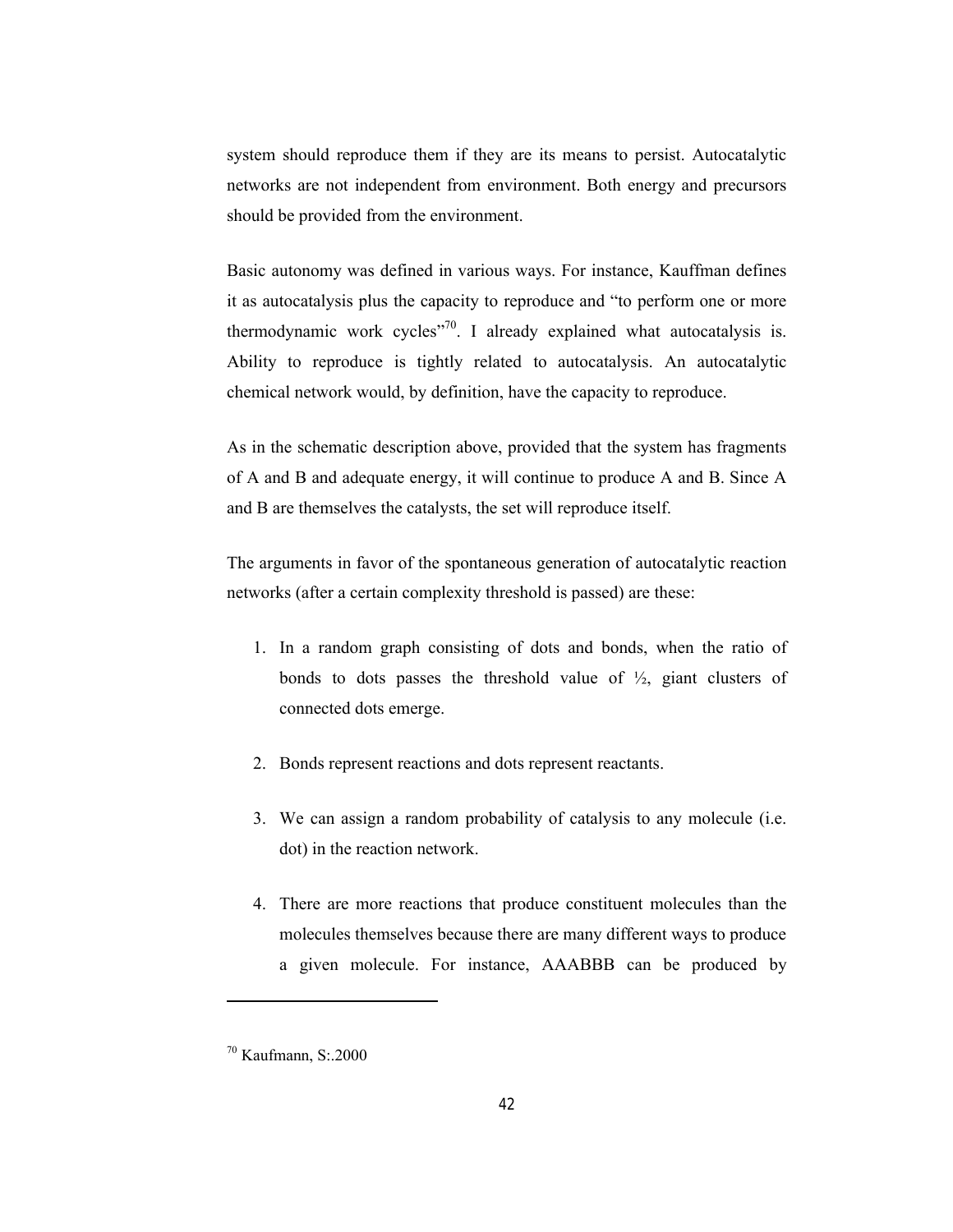combining ABs, AAAs and BBBs, or cleaving AAABBBAABB to AAABBB and AABB. Hence, bonds/dots is greater than ½.

- 5. When the diversity of molecules increase, the number of catalyzed reactions increase even faster.
- 6. When a diversity threshold is passed, it is almost certain that a network in which every molecule will be produced by a reaction that is catalyzed by another molecule inside that network. Thus, an autocatalytic network will emerge.

There are some possible problems with this simple definition of autocatalysis. Energy requirements for the production of large molecules should be satisfied. Large molecules break down with a higher rate then their synthesis, unless energy is provided from outside. This is achieved by coupling endergonic (i.e. energy requiring) reactions with exergonic (i.e. energy producing) reactions. In addition, a lipid bilayer will confine the space in which the molecules interact and raise the possibility of their well-oriented interaction. Hence, the simplest form of life can be defined as an autocatalytic network of reactions bounded spatially and energized from outside by means of simple food molecules both acting as energy sources and constituents. 71

The ability to perform work cycles is a more elaborate matter. Complex and far from equilibrium systems tend to break down easily in accordance with the second law of thermodynamics, unless energy flux into the system is used appropriately in order to repair the system. An autocatalytic set or network can be constructed out of purely spontaneous reactions. Spontaneous reactions are exergonic reactions in which energy is transmitted. They do not need energy

 $71$  Kaufmann, S.: 1995, Chapter 3: We the Expected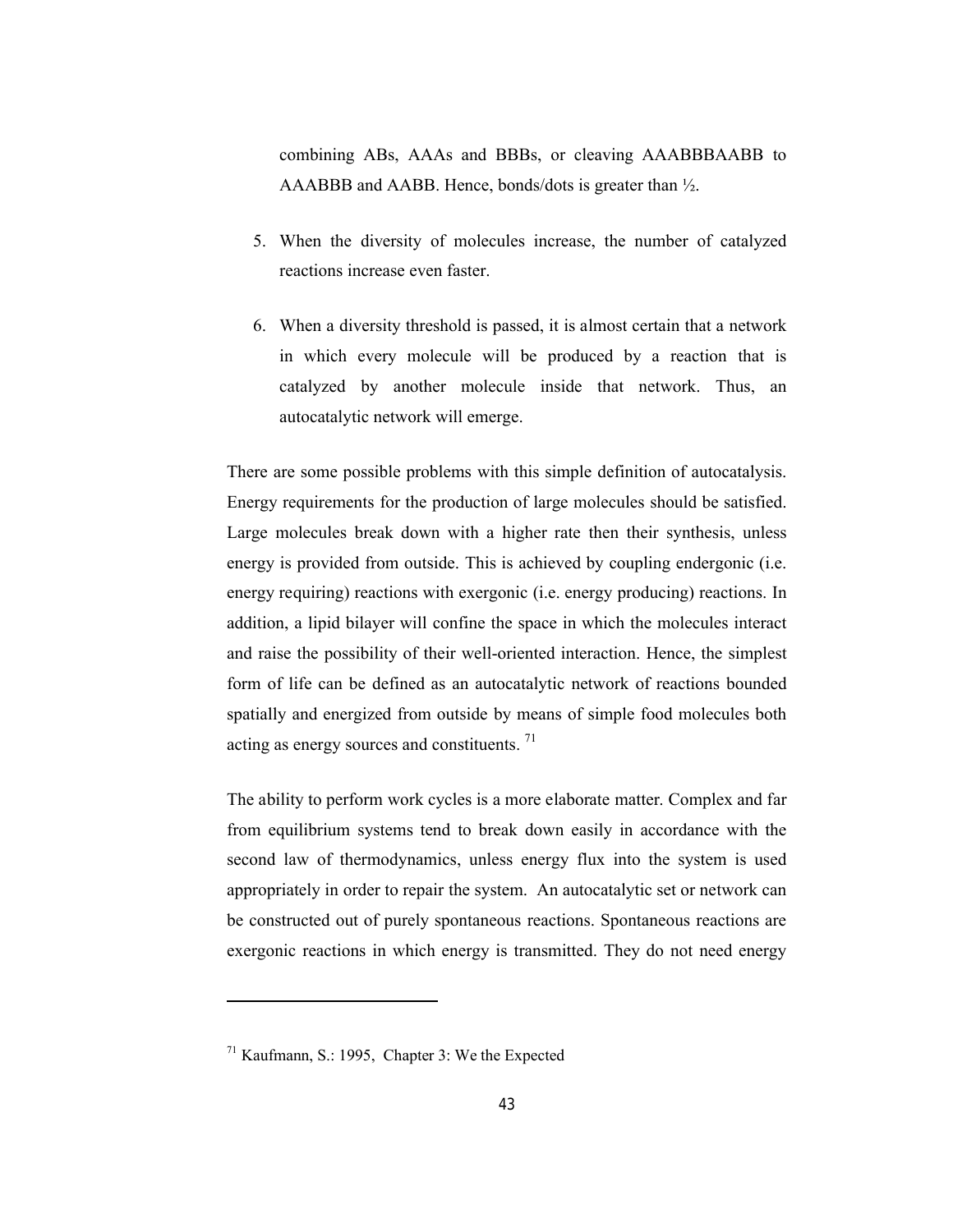supplies to proceed. However, living systems are high energy systems. In thermodynamics, the second law suggests that all closed systems will lose energy and order untill it reaches a low energy stable state. Living things are open thermodynamic systems which take energy from their surroundings. They use this energy to maintain their high energy (and ordered) state. For this end, exergonic and endergonic (energy requiring) reactions are coupled in an organism's metabolism.

The critical point in work cycles is to convert energy, provided to the system from either internal exergonic reactions or external sources, into useful forms. For instance, the chlorophyl molecule in plants convert energy of photons into a more appropriate form for the plant: glucose. The energy is stored in the chemical bonds of glucose. This kind of conversion is vital because organisms should control the flow of matter and energy. If they don't, their autocatalytic network will collapse. The capacity to perform work cycles is to convert energy in order to control it and use it in appropriate amounts. It is also to use it where and when it is needed.

Organizational closure (Mossio et al 2009) and catalytic closure (Kauffman 2000) are also necessary for function attribution. Catalytic closure means that for every catalyzed reaction in an autocatalytic network, one can find a catalyst inside the system. In other words, the catalytic task space of a closed system is filled from within. A catalytic task space is simply the following. Catalysts are special molecules that speed up specific reactions. However, no catalyst is absolutely specific. The catalytic performance of a catalyst is determined by the shape of its active site (this is especially true for complex catalysts). The active site binds to the transition state produced by the substrate(s). The transition state is a transient high energy configuration of the substrate(s) before the end product is produced. A shape space of transition states can be formed just like a similarity space in three (or more) dimensions. Similar reactions, whose transition states will have similar shapes, will be catalyzed by similar catalysts and vice versa. Thus, we can identify in which part of this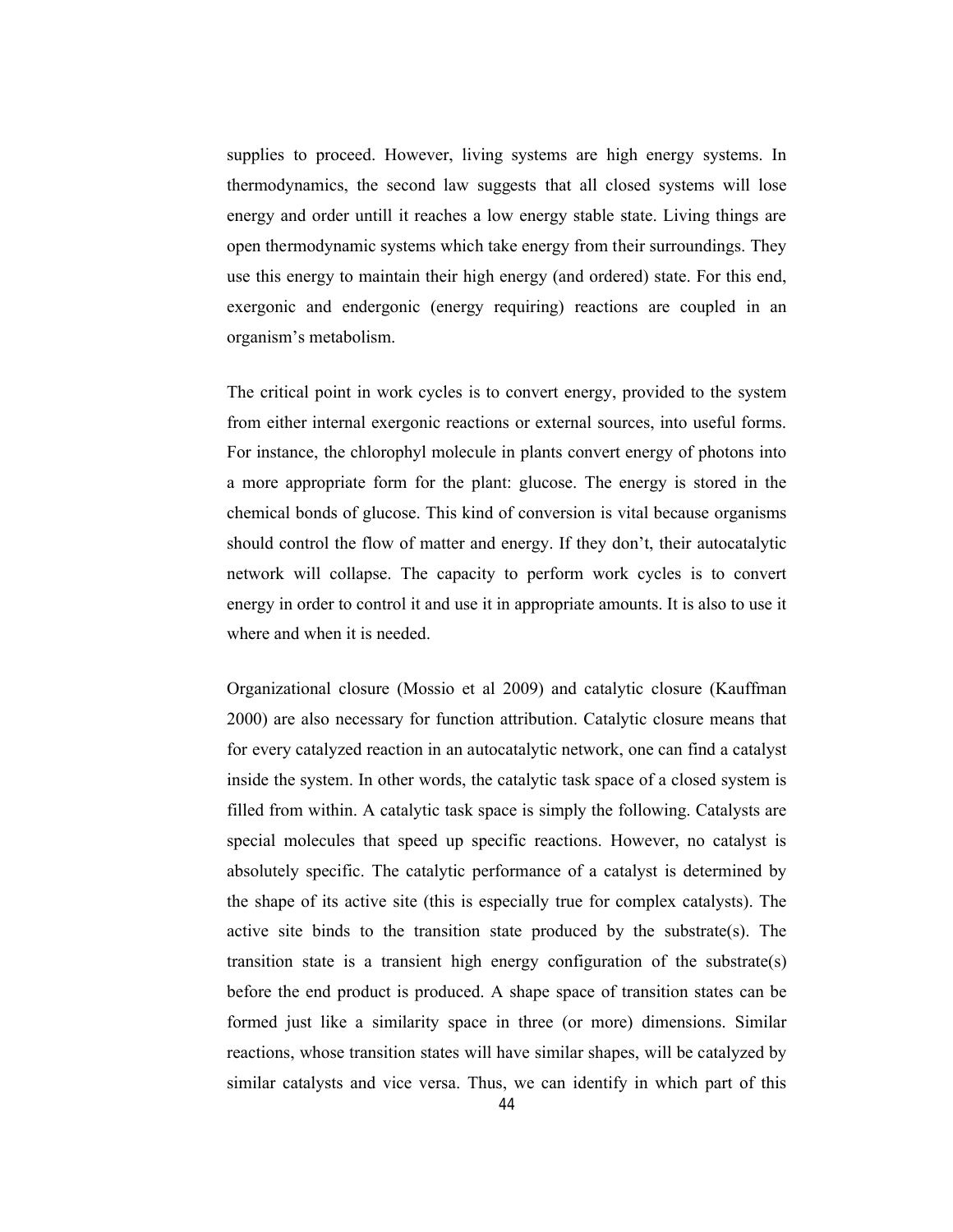space a catalyst will be active. A specialist catalyst will fill a small subspace in the shape space (i.e. it will catalyze a small number of reactions). A generalist catalyst will fill a greater subspace. In this context, catalytic closure means that the shape space of the reactions in a system is filled by the catalysts in the system itself. In addition, the reactions that produce the catalysts are within the filled space.

Organizational closure is a more general concept than catalytic closure such that it implies a circular causal relation between the higher level configuration and the microstructures that constitute that configuration<sup>72</sup>. Higher level configuration of a system helps maintain those microstructures and vice versa. Convection cells provide a good example to this pehomenon. If a homogenous liquid is heated from below, the molecules form ordered structures after the liquid reaches a certain temperature threshold. These structures are called convection cells. The constituent molecules in a convection cell rotate on either a clockwise or an anticlockwise hexagonal trajectory. The direction of the molecules is determined by the convection cell they belong and its immediate neighbors. If in one cell all the molecules rotate clockwise, the molecules in the neighbor cell rotate anticlockwise. Hence, the rotations of single molecules maintain the overall structure and overall structure imposes constraints upon their rotation.

Organizational closure and catalytic closure are both introduced to explain why a system is autonomous. Autonomous systems act on goals but as I said before, goal concept is at least as normative as function concept. Hence, researchers try to naturalize goal states as well. An additional task for autonomous system research is to internalize those goals. To do this, they try to find which internal processes and structures contribute to some specific capacity of the system. To

<sup>72</sup> Mossio, M., Saborido, C., Moreno, A. 2009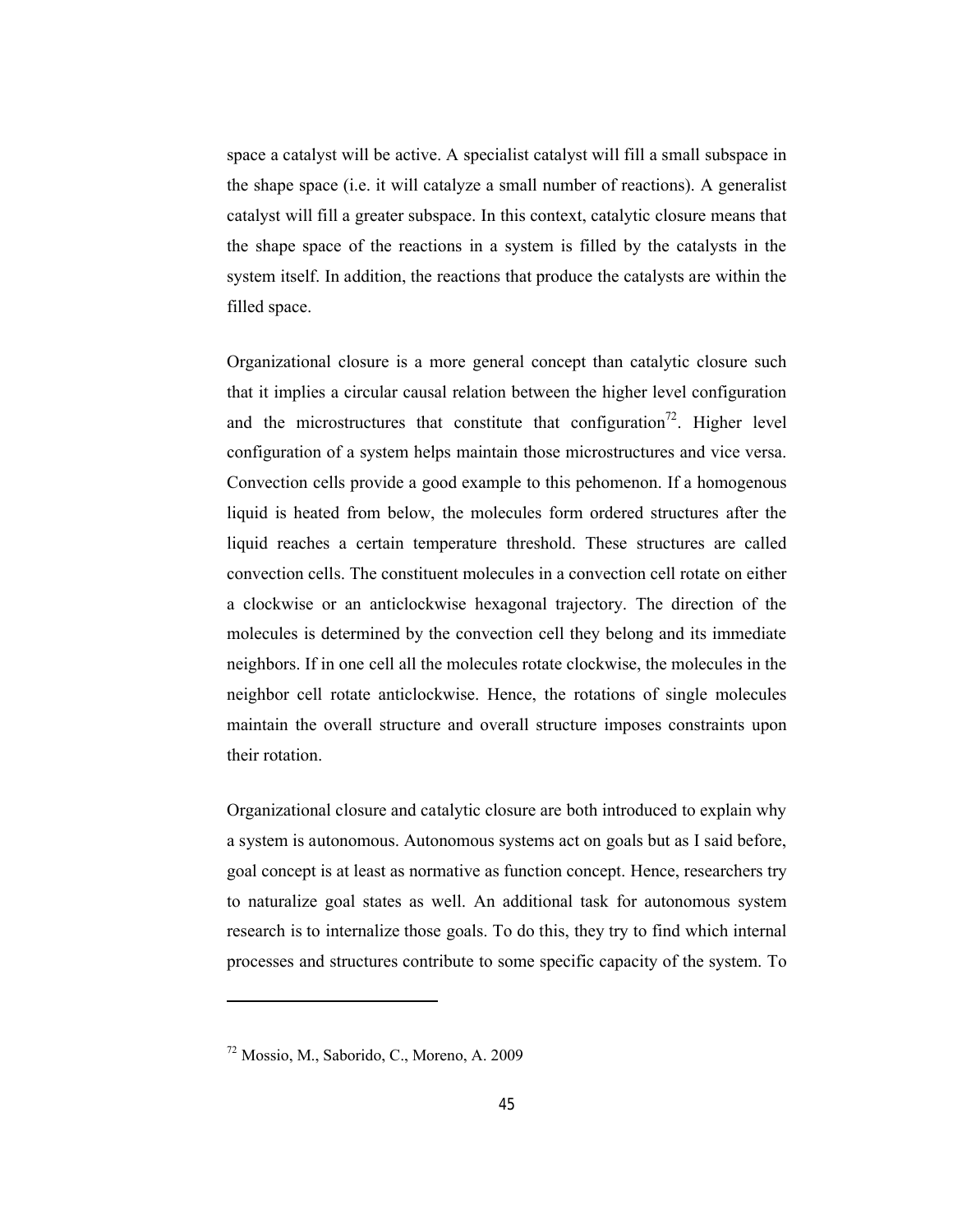achieve this, it is necessary to find a nonarbitrary way to distinguish specific effects from other effects produced by the system's components. In an organizationally closed system, goal states are defined as the states where the system can exist and functions are those effects that contribute to maintain or reach those states.<sup>73</sup> Malfunctioning of a trait will be producing such effects that push the system away from goal states. Since goal states are purely physical states, this should be considered as a step towards naturalization of norms.

Simplest autonomous systems, according to Bickhard, are those which can sustain themselves but do not have specialized processes to achieve this.<sup>74</sup> He gives the example of a candle flame. The candle flame is a self maintaining system. Flame vaporizes the wax and this provides fuel for the flame. It creates a pressure difference which sucks oxygen rich air and pushes carbon dioxide away. There are no differentiated (or specialized) processes in this system. Hence, it demonstrates the simplest form of autonomy. Undifferentiated processes contribute to the persistence of the system.

A more complex autonomous system would have differentiated but automatic processes. These processes would perform specific tasks in accordance with the overall organization of the system. They would lack the ability to regulate themselves (and be regulated by other components) under changing environmental conditions. In other words, their action would be totally deterministic and would be insensitive to any environmental information. This is simply because these processes do not contain switches.

The last and the most living-like systems should have, in addition to

<sup>73</sup> *Ibid.*

<sup>74</sup> Bickhard, M.: 1993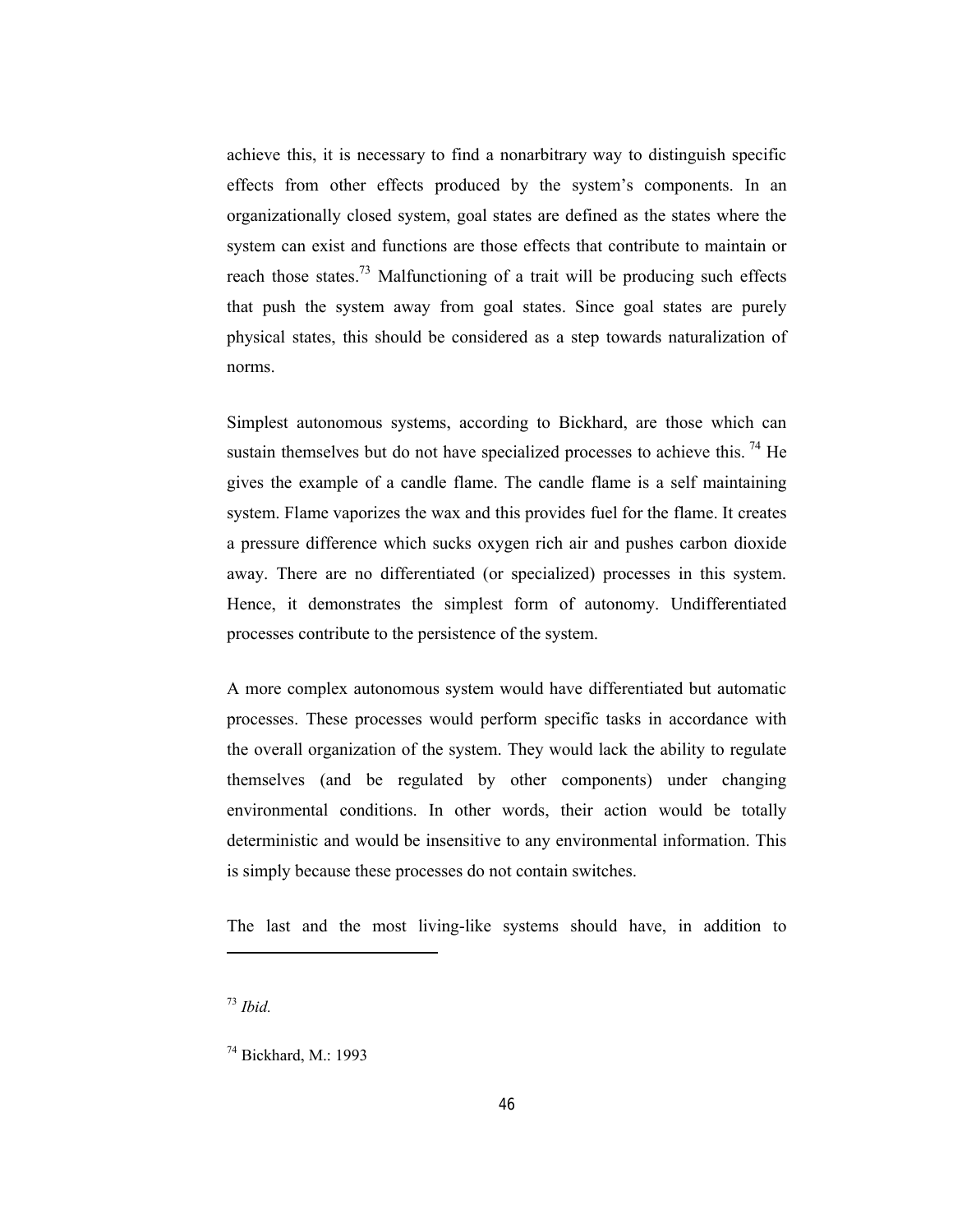specialized self-maintaining processes, switches sensitive to environmental changes. These switches should control the flow of energy and matter. Different conditions trigger different reactions, by means of those switches. Then, these systems should "decide" what to do under certain circumstances. Their decisions would determine when and where to transfer energy and other resources. They would be more flexible than the simpler ones, under changing environmental conditions. They would have the capacity to respond adaptively. For instance, a bacterium swimming in a glucose gradient changes its flagellar movements when it enters in a low concentration zone. Since it has a switch that enables it to behave adaptively under changing conditions, it can control its movement in accordance with the external stimuli, which in this case is glucose gradient. This kind of systems is recursively self-maintaining. Recursivity comes from their ability to act to maintain the conditions of their self-maintenance. They maintain themselves by means of maintaning the conditions for their maintenance.<sup>75</sup>

Self maintenance, autonomy and normativity are closely tied. An action is called functional if it contributes to the self maintenance of a system. However, not all self maintaining systems bear functions. Some of them, the simplest ones, do not bear functions because they do not have differentiated processes. Differentiation and specialization are necessary for functional analysis. An undifferentiated process or an unstructured entity will be as suitable as anything to a task. Suppose that, instead of blood, your veins are filled with tap water. Even if tap water can carry oxygen and nutrients, its efficiency in doing that will be very low. Water can interact in many ways with importants biological molecules. Some of these interactions are ubiqutous as they may

<sup>&</sup>lt;sup>75</sup> *Ibid.* A recursive function can take its output as its input for an indefinite number of cycles. In the context of Bickhard's article, the function is self-maintenance itself and the self maintaining system acts to maintain the property of self-maintenance.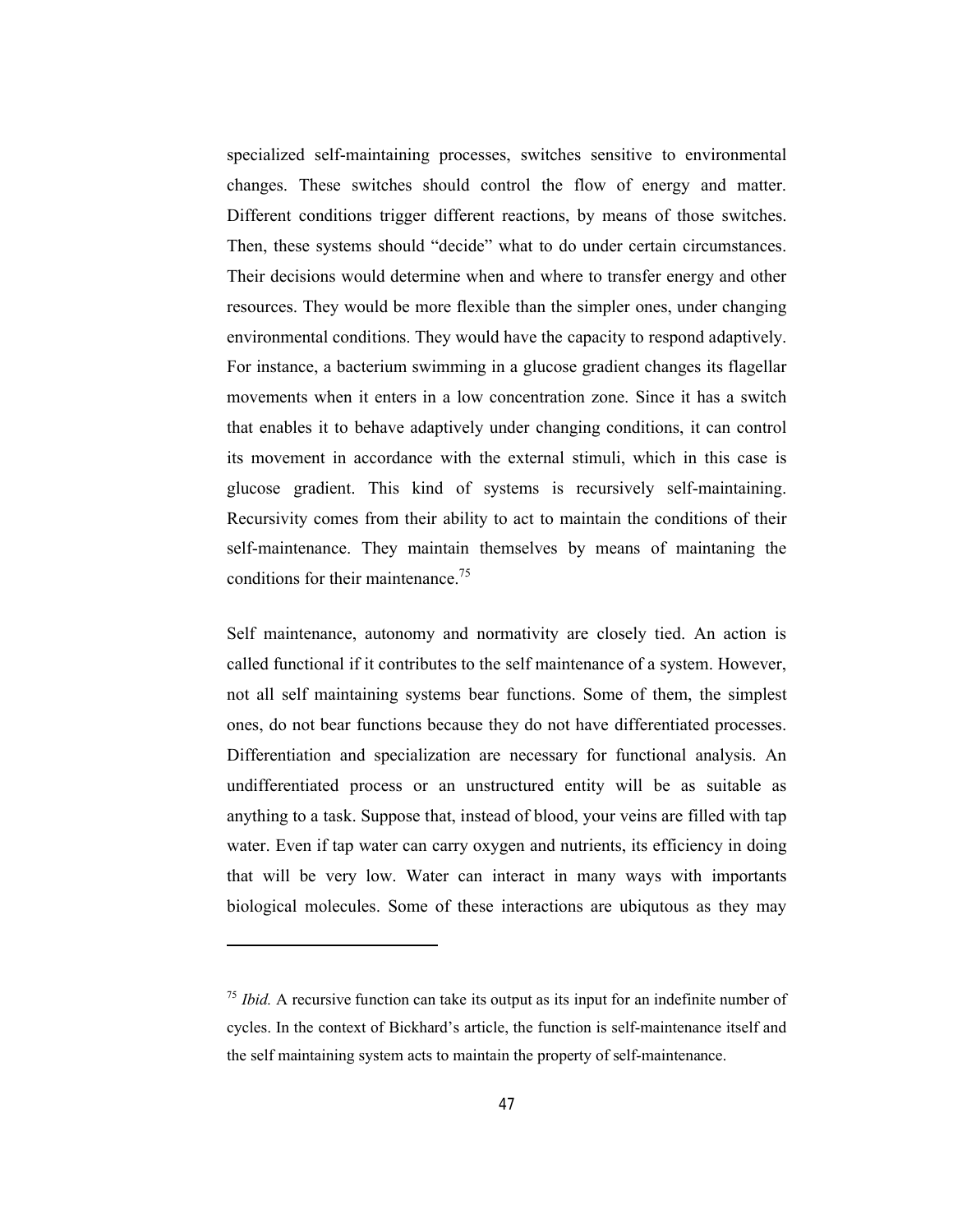occur anywhere and anytime. For instance, hydrogen bonds and Van der Waals forces are some of the weak interactions which may form between enzymes and water molecules surrounding them, anytime and anywhere. However, these types of non-specific interactions are difficult to control. Life processes need to be, to some extent, isolated from each other and their surroundings. Metabolic pathways need to be separated biochemically by means of interaction specificity, like the specificity of enzyme-substrate interactions. This is necessary to respond adaptively to environmental changes. Non-specialized systems can also carry out almost any function but with a poor performance. Improbability of control and poor performance imposes specificity. Thus, omnipotency is impotency regarding life processes.

Specificity is the core property that connects structure and function. In a sense, all living things are the result of interplay between specificity and flexibility. Induced fit is a good example of interplay in molecular processes. According to the induced fit hypothesis, binding sites of enzymes undergo conformational changes after the binding of the substrates. These changes give the binding site a more similar shape to that of the substrate. Before the interaction, enzyme has certain specificity for the substrate. This prior specificity may be considered as a genetically coded and selected specificity. The increased specificity after binding may be considered as a synchronic and input-driven property of the enzyme.

A better example of the interplay between coded-selected specificity and input driven and synchronic enhancement of this specificity can be observed in the working of the immune system. An antigen binds to an antibody in its variable regions. Binding increases the affinity of the antibody and increases the number of weak interactions. If the specificity was absent prior to binding and was only the consequence of binding, it would be impossible to discriminate self from non-self. If specificity was entirely coded, the immune system should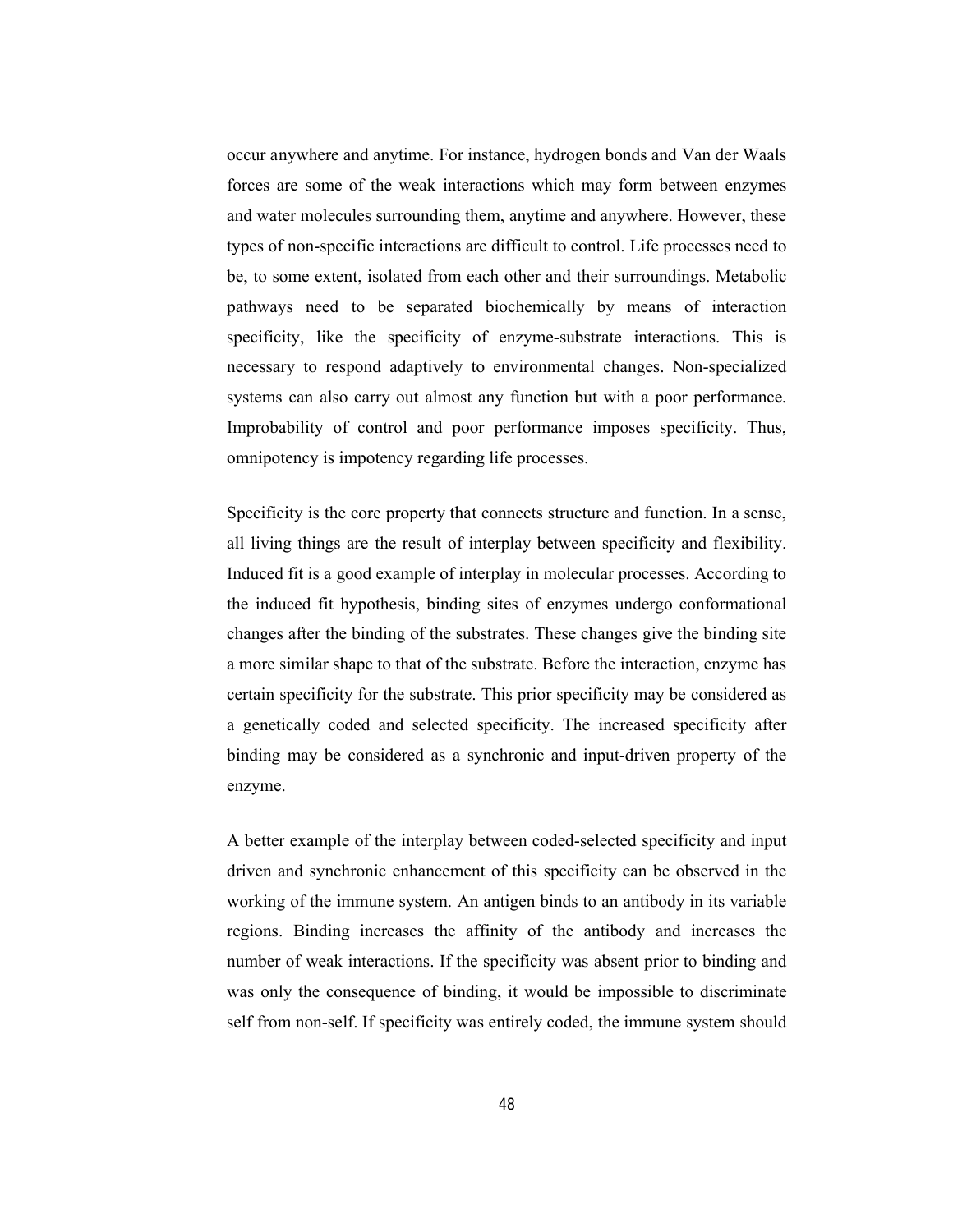have a prior stock consisting of antibodies for almost any antigen. The solution is to produce inducibly specific antibodies.<sup>76</sup>

Relating autonomy and self-maintenance to functions debate is an important contribution to causal role accounts of functions. Causal role accounts were usually criticized for underspecifying functional traits and being insensitive to the normative aspect of function attributions.<sup>77</sup> They were also criticized for being too generous in attributing functions. Constraining function attribution to self-maintaining systems seems to solve these problems. Two points are important here. Firstly, norms are ascribed only to autonomous sytems which are recursively self-maintaining. The simplest autonomous systems like candle flames do not have functions because they do not have differentiated parts that contribute to their maintenance.<sup>78</sup> The second point is about reproduction. Sometimes, traits that enhance reproduction may have no effect on self maintenance or can even be deleterious (e.g. altruistic traits). Hence, some traits should be functional without contributing positively to self-maintenance of the *individual*. This is one reason why natural selection is a complementary source of biological normativity.

In functional analysis, organization is important in explaining the functions performed by the whole system. For instance, the functioning of the heart necessitates an appropriate spatial organization of parts and an appropriate timing of performances. Hence, parts in a mechanism constrain each other's activities. This is one source of normativity in biological systems because parts acting out of those constraints will be rightly called to be malfunctioning. For

<sup>76</sup> Nelson, D. L., Cox, M. M.: 2000, p.231

<sup>77</sup> Mossio, M. et al., *Ibid.*

<sup>78</sup> *Ibid.*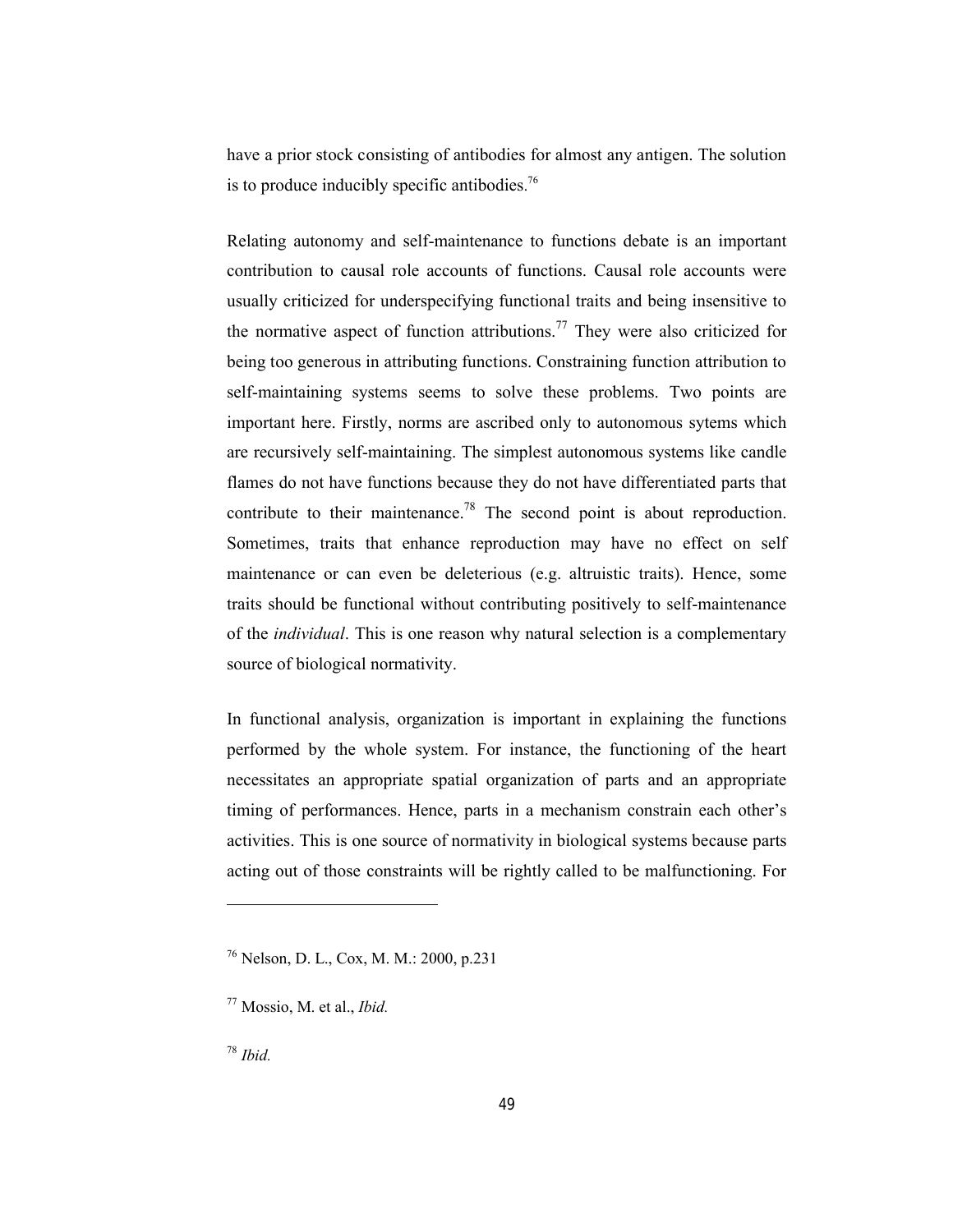example, a mitral valve that does not close after the contraction of the left atrium will let blood flow back to the left atrium. Such a deficit can be called a malfunction for two reasons. First, it decreases the pumping performance of the heart. Second, it does not act within the timing constraints imposed by the heart muscles and sinoatrial and atrioventricular nodes.<sup>79</sup>

Bringing functions back here and now is inevitable because functional analysis is used to explain how biological organisms as complex systems work. Selected effects (SE) accounts make functions epiphenomenal in the sense that current working of the system is by no means explained by function attributions. Bickhard explains this point with an example.<sup>80</sup> He claims that, according to SE accounts, traits are functional iff they have the right history. The causal contribution of a process to the survival and reproduction of an organism is considered functional only in the context of past selection. However, if we accept this, the accidental replica of a living organism (e.g. swampman) would bear no functions because it would not have any selective history. This seems counterintuitive because the replica will be structurally identical to the actual organism. Its parts will contribute to its self maintenance just like the original one. In addition to this, only the current states of a system can be *causally efficacious*. History or past states can exert an influence on the system only by affecting current states. If function attribution cannot be grounded on the current state of the system, it will have no explanatory power about the current working of the system. This leads to epiphenomenalism about functions because having functions will make no causal difference. Hence, function attribution will have no role in causal mechanical explanations. In order to avoid epiphenomenalism, we should find out how history contributed

<u>.</u>

 $79$  Sinoatrial and atrioventricular nodes are nerve centers that send electrical signals to heart muscles.

<sup>80</sup> Bickhard, M.: 1993, p. 6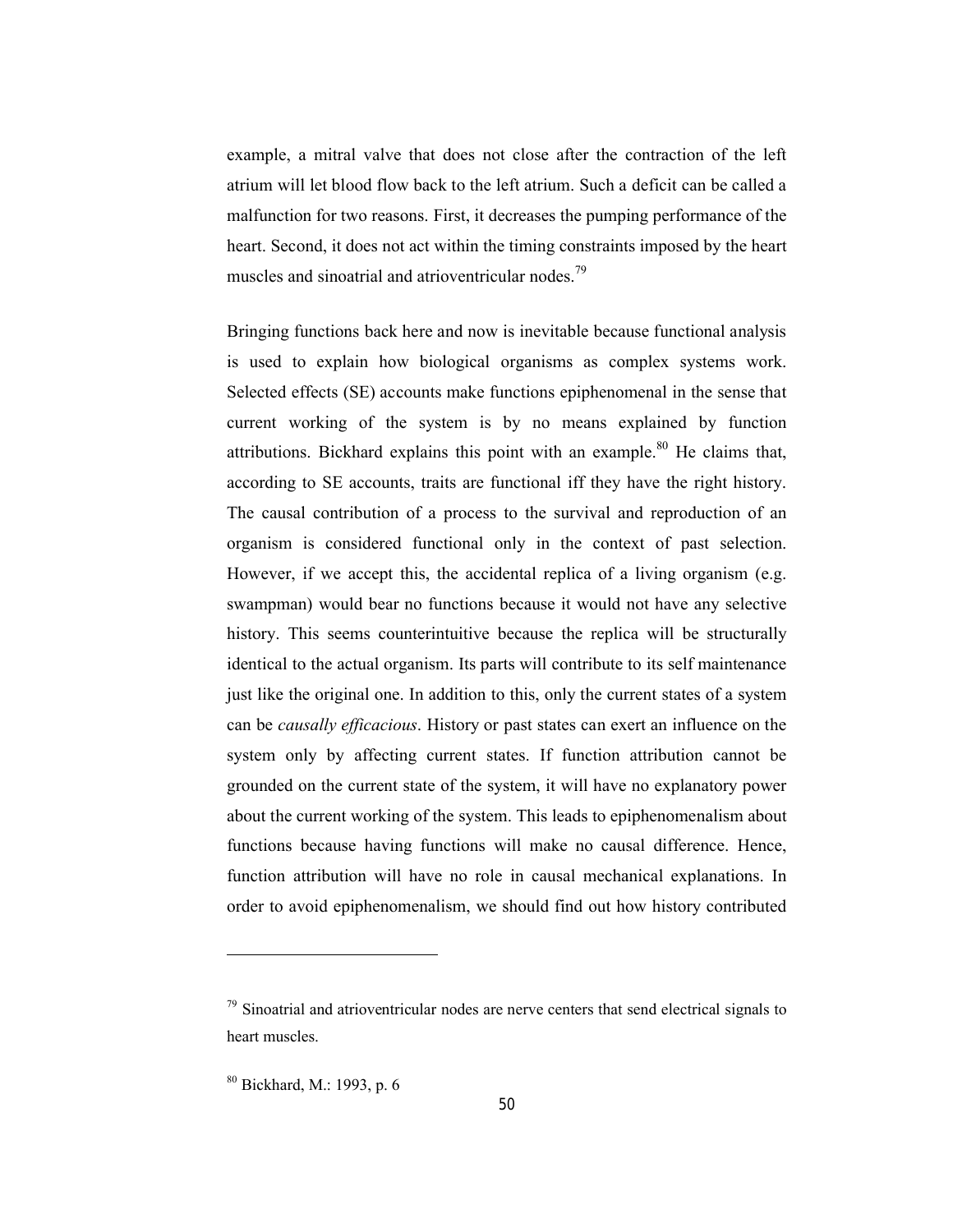to the specific details of current organisms.

Differentiation and specialization provide the prime source of intuition in search for new functions. They also provide the first clue to start a functional decomposition of an organism. For functional decomposition to succeed, our analytic account should have non-arbitrary grounds for distinguishing functional structures. Not all systems are suitable for functional decomposition. Some systems are highly integrated. Their working cannot be analyzed into the activities of simpler and lower level component parts in a non-arbitrary manner. To understand the difference, we should glimpse at a foregoing discussion in cognitive science, whose sides are the supporters of the classical paradigm and connectionists.

Classical cognitive science or the classical paradigm in cognitive science is the research program in which mind is considered as a symbol manipulating device and its operations are governed by explicit rules (like that of logical rules). According to some prominent followers of this paradigm, such as Jerry Fodor, some parts of the mind (i.e. perception and language) can be functionally decomposed into domain specific computational units. These units are called modules. The most prominent features of modules are their domain specificity (i.e. they have a very limited database), innateness, encapsulation, hardwiredness and automaticity.<sup>81</sup>

Brain lesion data are interpreted by this school as an evidence for functional specialization and spatial localizability of certain computational units because lesions in specific areas cause selective deficits.<sup>82</sup>

<sup>81</sup> Fodor, J.: 1983

<sup>82</sup> Pinker, S., *Ibid.,* p.19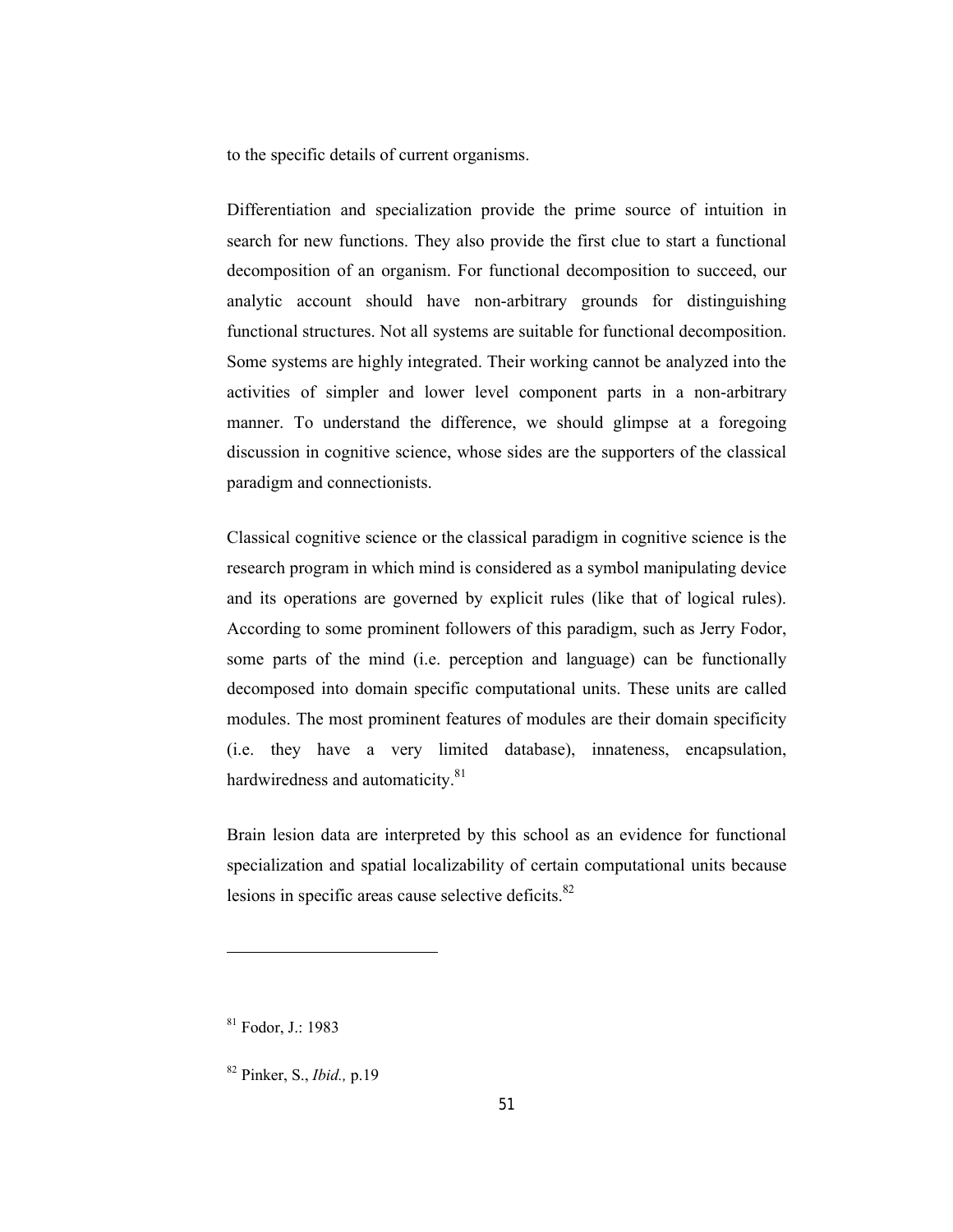Encapsulation, in this context, means that a module's internal workings cannot be changed by external influences. In other words, either any external influence will count as an input for the computed function or it will not affect anything at all. The module's influence on other modules will be similar in this regard. If our module is computing the function  $f(x)=x^2$  where  $5\ge x\ge -1$ , an input of 3 will give 9 as output and 6 will give nothing. The module is sensitive to only a small subset of possible inputs, and no input can change its internal operations. For instance, no input can change the internal computation from  $f(x)=x^2$  to say  $f(x)=log(x)$ .

Connectionism is radically different from the classical approach. The major difference lies in their concepts of computation. In classical models, rule governed symbol manipulation is of the essence. In connectionist networks, computation is performed at a subsymbolic level such that the representation (i.e. the symbol) is distributed among units. Connectionist networks act in parallel, there are no symbols (hence their operation is understood as subsymbolic), and representations are distributed among different units of the network. Even if the output of a connectionist network looks as if there were a rule governed activity, this is not the case. Rules or rule governed activity is just an emergent property of the system.

Another important difference is that, in connectionist models, computations are not performed by individual units. These models consist of simple units. Every such simple unit is connected to many other units. Units are classified according to a hierarchy of computation: input units, hidden units and output units. These units are so simple that their operations do not explain any interesting computation carried out by the system. Units are not specialized. The only thing they do is to transmit activation (or inhibition) accross their connections. Computation is performed by the whole network of connected units.

Rather than computing a fixed internal function, connectionist networks are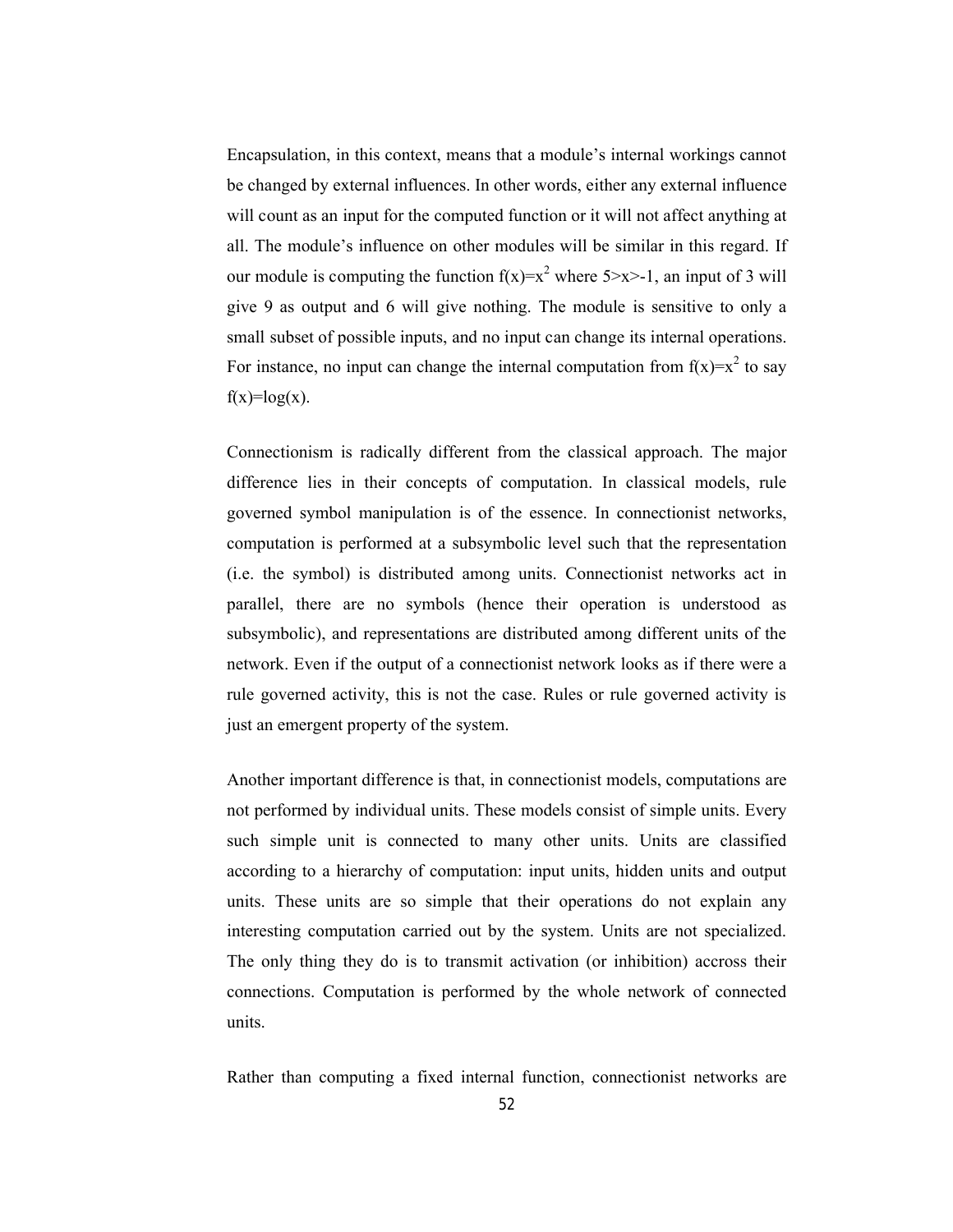input driven. The network does not know what to do at the beginning.<sup>83</sup> It is trained by providing samples of a given type as input. There is an expected response to a prototypical instance of that type. This expected response (output) is used as a criterion for correction. By applying that criterion, the success of the real response is calculated and the connection strengths are calibrated according to the generalized delta rule.<sup>84</sup> Hence, the network learns how to respond *appropriately*. 85

There are some lessons to be learned from the above comparison. First, as mentioned above, not all systems are appropriate for functional decomposition. Connectionist systems are of this kind. They are structurally decomposable but not functionally decomposable. There are units of the system which belong to different layers (input, hidden, and output). There are connections, connection

<sup>84</sup> Churchland, P.M., *Ibid.*

-

<sup>85</sup> I wrote "appropriately" in italics to emphasize a simplification in connectionist model building. In connectionist models, the *appropriateness* of the response of a network is determined by the preferences of the model builder. For instance, in Paul Churchland's (1988, Section 7.5) example, the network is trained to respond to sea mines and distinguish mines from rocks and other sorts of stuff. The trainer forces the network, by means of the generalized delta rule, to respond to mines with the vector <1,0>. Thus, the emergence of norms is guided by the corrections made on the initial vector. The vector is adjusted to fit a prototypical example of a mine that is selected by the observer herself.

 $83$  Even if it is possible to set fixed connection weights before training, connectionist networks are interesting mainly because of their learning capacity in terms of adapting their own connection weights upon training. The above possibility is omitted in order to increase the contrast between classical models and connectionist models. For a full discussion of these ideas, see Bechtel and Richardson's *Discovering Complexity,*  especially chapter 9.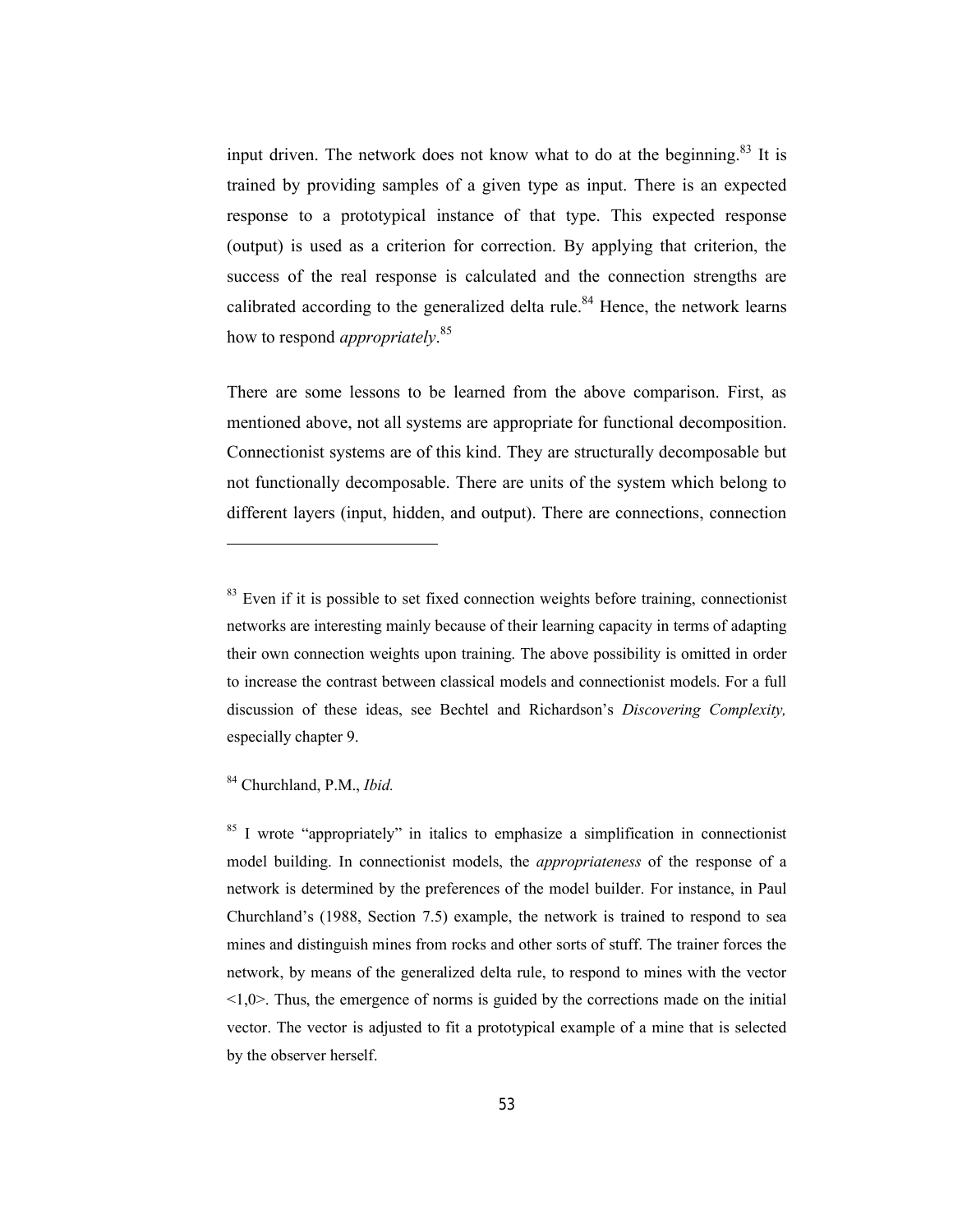weights, etc. that can be structurally analyzed. However, units are too simple to carry out any siginificant function. The overall organization (i.e. connections, connection strengths, etc.) is a functionally distinguishable unit. In contrast, classical models are constructed out of functionally distinguishable units. It is crucial to decide whether biological systems are best explained by modular or non-modular terms. It is crucial because this will change the subject matter of function attributions (from parts to wholes).

The second point is that not all systems are crafted beforehand to perform functions. In connectionist networks, function emerges after the training. In classical models, functions are innate.

As we observe in biology, different levels of organization are best explained by different types of models. Spontaneous organization in chemical networks will resemble the emergence of functions (or norms). At higher levels, e.g. organs, there is rather a crafting of functions beforehand. 'Beforehand' implies evolution by natural selection, hence, adaptation. Divisions in biology are not as clearcut as I depict here. One might find optimal solutions (i.e. adaptations) even at the lowest level. Even biochemical pathways exhibit symptoms of optimality, rather than law governed emergence by spontaneous organization.<sup>86</sup> The opposite may also be true. The overall organization of a multicellular organism is determined in the process of development, and development itself may be the result of spontaneous organization.<sup>87</sup> Even if the boundaries are fuzzy, the distinction is still important. Spontaneous organization is one way to explain the emergence of norms. Evolution by natural selection is another. They are complementary and sometimes alternatives to each other.

<sup>86</sup> Cornish-Bowden, A.: 2004

<sup>87</sup> Kaufmann, S.: 1995*,* Chapter 5: The Mystery of Ontogeny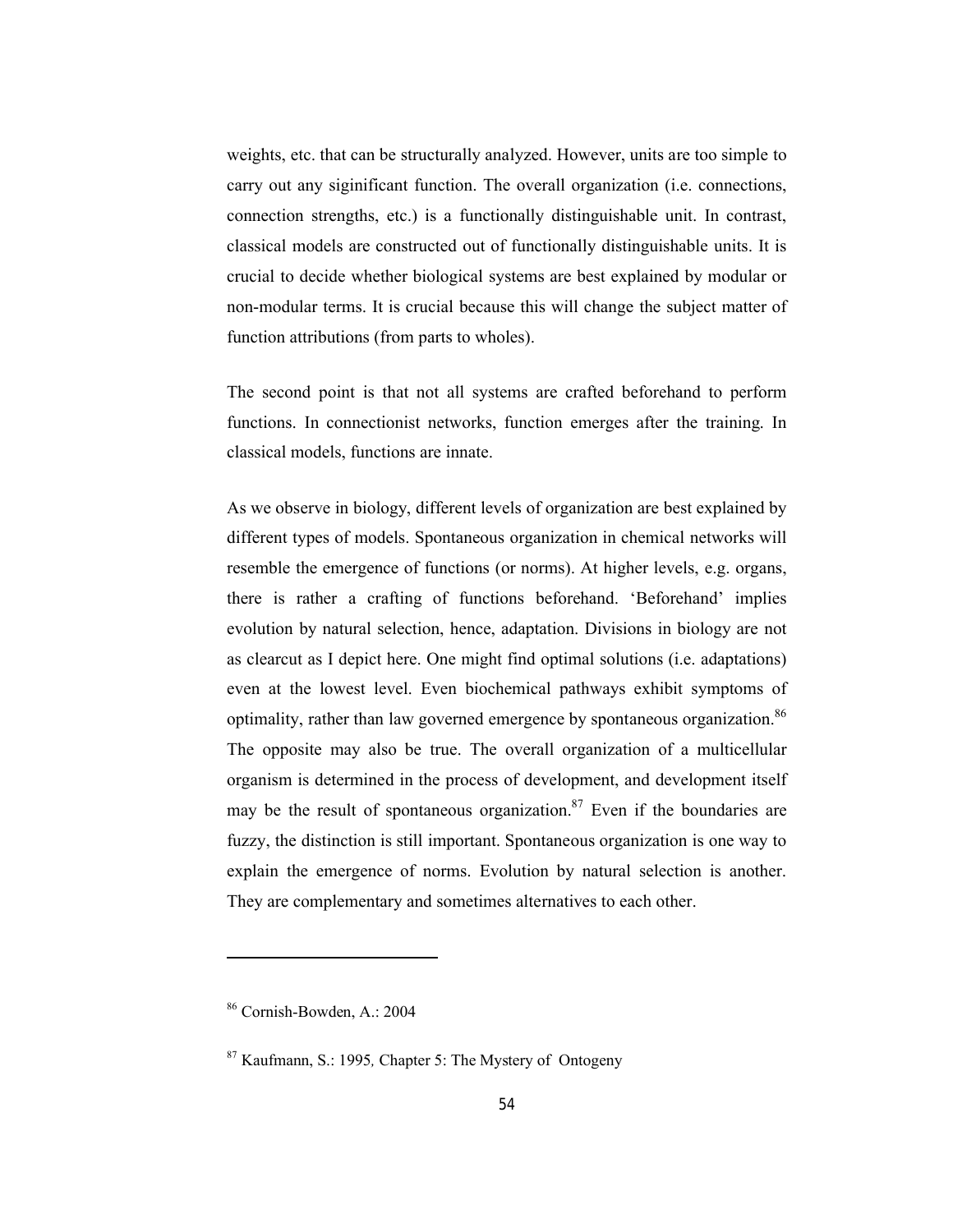#### **CHAPTER 5**

#### **Adaptation**

The second source of normativity is natural selection. In fact, invoking natural selection to explain normativity was considered to be the main advantage of SE accounts. SE theorists claim that this is the only way to naturalize functions and normativity. They also claim that the general features of a selectionist explanation could be extended to account for the normativity of language and mind. In the case of language and mind, nongenetic selection has been used in addition to classical genetic selection.

Natural selection happens when there is heritable variation in fitness. Let me explain this step by step. Organisms in a population vary in some of their properties. Some are tall, some are short. Some are fast and others are slow. Some of the differences are invisible to the bare eye. For instance, some individuals may have a mutated enzyme that enhances a metabolic pathway or detoxifies hazardous materials found in the environment. Variation by itself cannot produce natural selection. Some variation may appear due to environmental factors like nutrition. This type of variation will be transient, it will not affect next generation. Those variations which are transmitted through generations are called heritable variations. In particular, orthodox biological view posits only changes that affect the genomes of germline cells (whole cells in the case of unicellular organisms) as the source of natural selection. Only these count as heritable variation because only these changed properties will appear in the progeny with such a frequency that cannot be explained by mere chance or environmental induction.

Variation, either heritable or not, cannot cause selection by itself. Genetic variation should make a difference in the survival and reproduction capacity (i.e. fitness) of its owners to cause selection. If a variant and heritable property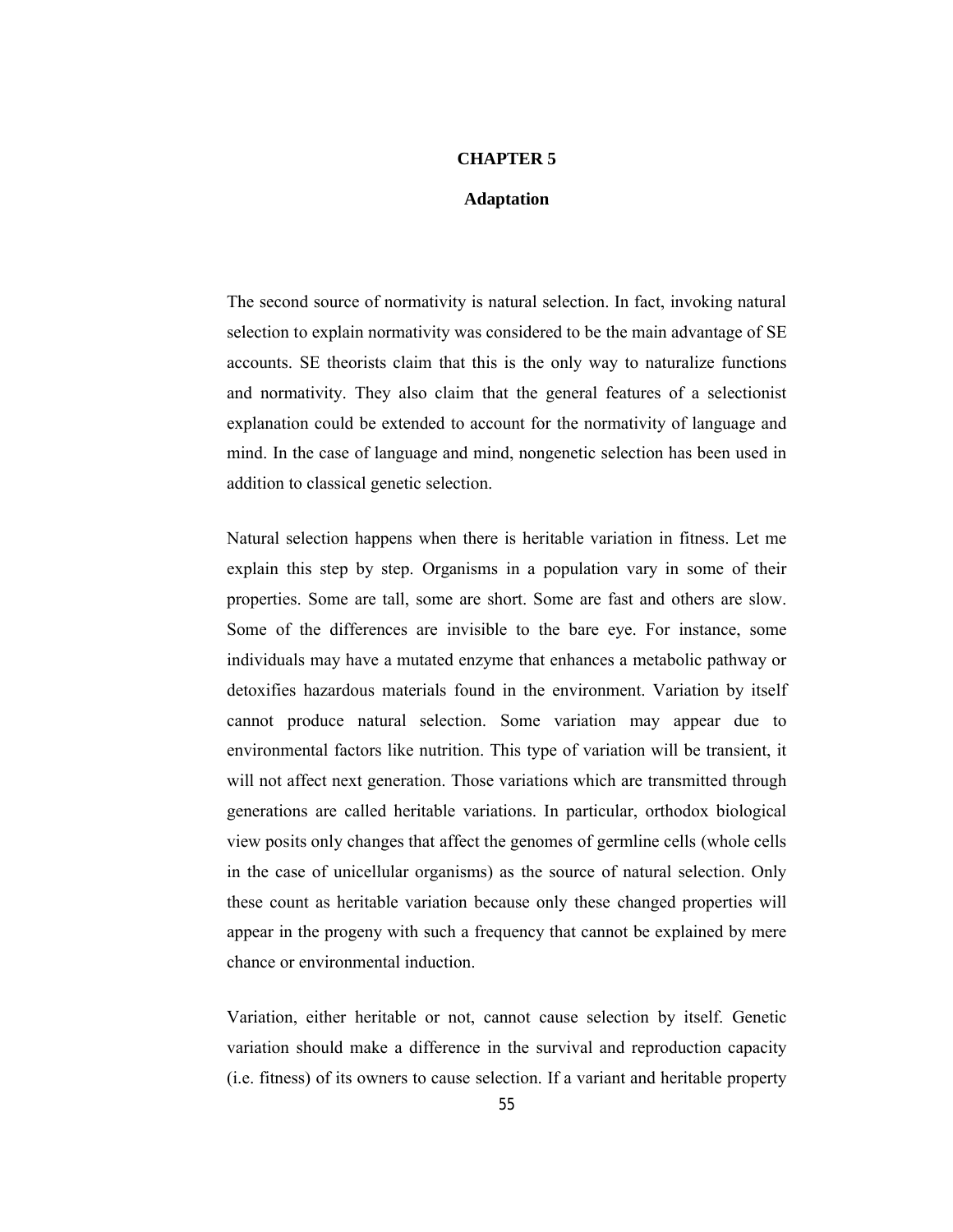makes such a difference, it is plausible to say there is selection for (or against) that property. Most of the genetic changes do not affect fitness. These changes are called neutral mutations. They are neutral either because they happen in noncoding regions of the DNA or they do not change the amino acid sequence of proteins. In some cases, even if the protein sequence is changed, mutation affects only a non-vital part of the protein and it does not influence the functioning of that protein.

Here is a short summary of natural selection. Organisms in a population may have *different traits*: Birds have differing wing lengths, bacteria have differing capacities of antibiotic resistance, humans have different eye colors, etc. Some of these differences are *heritable*. For instance, resistant bacteria have resistant offspring, tall parents have tall children, etc. These heritable differences affect *reproduction rates* of their owners. For instance, resistant bacteria produce more offspring, tall parents produce greater number of children, long winged birds have more offspring, etc. Having more offspring *changes the composition*  of the population in favor of fitter organisms. The fitter trait increases in the population. In short, selection requires *heritable variation in reproductive success*.

According to one definition of evolution, evolution is the change in gene frequencies.<sup>88</sup> Gene frequencies are determined by averaging the number of different alleles of a gene per capita. There may be different sources of evolution. One source is mutation. Mutations are changes in a DNA sequence.<sup>89</sup>

Other sources are genetic drift, migration, immigration, and natural selection.

<sup>88</sup> Sober, E.: 2000 p. 1

<sup>89</sup> Futuyma, D. *Ibid*., p. 165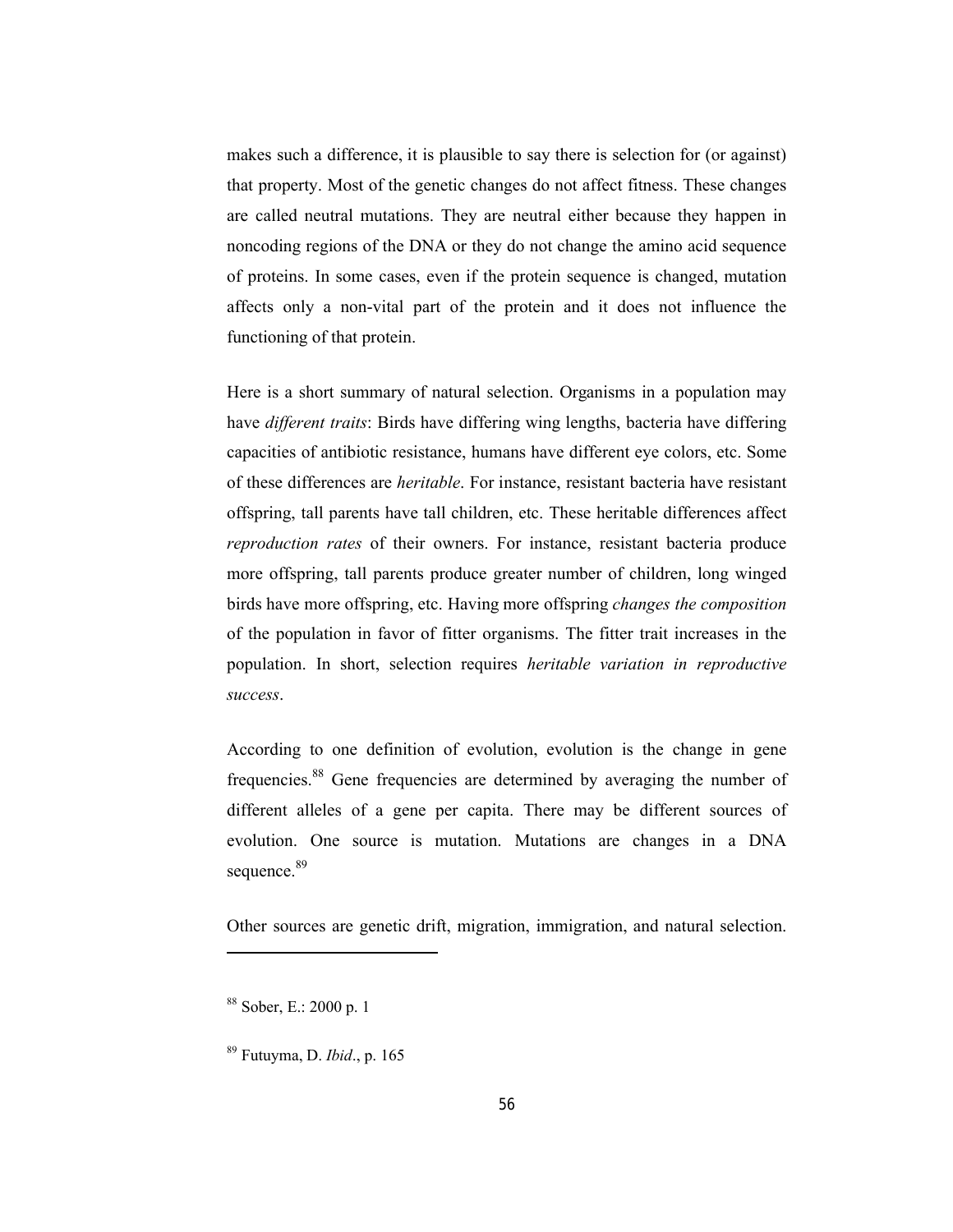Natural selection changes gene frequencies by means of differing reproductive rates of variant organisms. For instance, if a mutated gene X increases the fitness of its bearers, they will reproduce better than the bearers of the nonmutated allele. This will cause the population to have a greater percentage of X individuals in the next generation. In some cases, this process is repeated untill X reaches 100%. In other cases, some factors may limit the power of natural selection and prevent X from reaching fixation.

Natural selection is usually invoked to explain design-like features of organisms. Teleology of biological traits is the main source of philosophers' interest in functions. There seems to be a means-ends relation between the function bearer and the function it performs. For instance, restriction enzymes seem to be specifically produced for cutting certain regions of nucleic acids. Ion-gated channels in neurons look as if they were designed to control ion flow through the membrane. There seems to be an end that acts as a criterion against which the performance of the trait can be judged. In addition, the function bearer seems to be perfectly fit for the task. Or more correctly, it is optimal under internal and external constraints.

Design-like features of organisms are summarized in Dawkins' concept of adaptive complexity. Dawkins (following Williams) claims that only adaptive complexity in organisms deserves an explanation by natural selection. Other traits can be explained by other evolutionary forces like mutation, migration and drift. However, adaptive complexity, or functional complexity, is best explained by natural selection. Dawkins considers natural selection as a blind watchmaker.

Natural selection designs complex and functional traits without having the foresight possessed by human designers. Design, whether conscious or not, is what makes function attribution plausible. In the case of conscious design, intentions of designers determine the means-ends relations. In naturally designed systems, a long history of interaction with the environment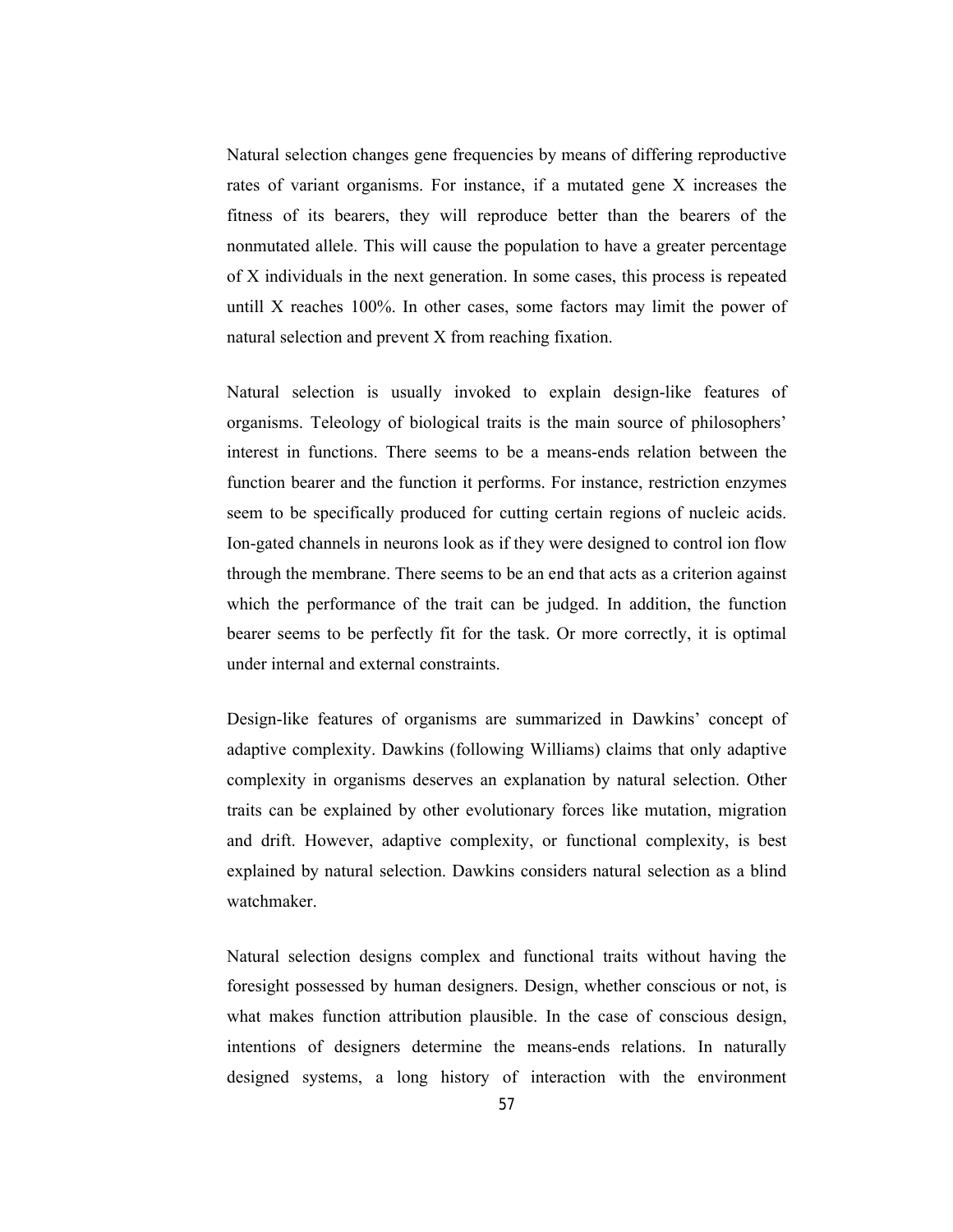determines what means are to be used for what ends.

Adaptive complexity is very similar to organizational differentiation (or specialization) we discussed in the last chapter. One meaning of complexity is having qualitatively different constituents. Heterogeneity of the components of a system forms its material complexity (Mossio et al 2009).

Adaptive complexity or functional complexity differs from material complexity because in adaptively complex systems, components are both structurally and functionally differentiated. These systems have an organization that is essential to their working.

Material complexity can be likened to William Wimsatt's aggregativity. Suppose *W* is a whole and *i*'s are its constituents. For W to be an aggregate, it should satisfy the following conditions:

> 1) *W* is invariant under the rearrangement and inter-substitution of *i*'s.

> 2) *W* remains *qualitatively similar* with the addition and subtraction of  $i$ 's.

3) There is no *inhibitory or cooperative interactions* between *i*'s.90

Aggregates are unstructured wholes; their causal powers are the sum of the causal powers of their components. In contrast, a whole is structured if *the organization of its elements matters to its activities.* We cannot ascribe functions to the parts of aggregates. Adaptive complexity, in contrast, requires a collaborative organization among functional components. Organization and the resulting functionality are what make a system or structure adaptively complex.

<sup>90</sup> Wimsatt, W.: 1986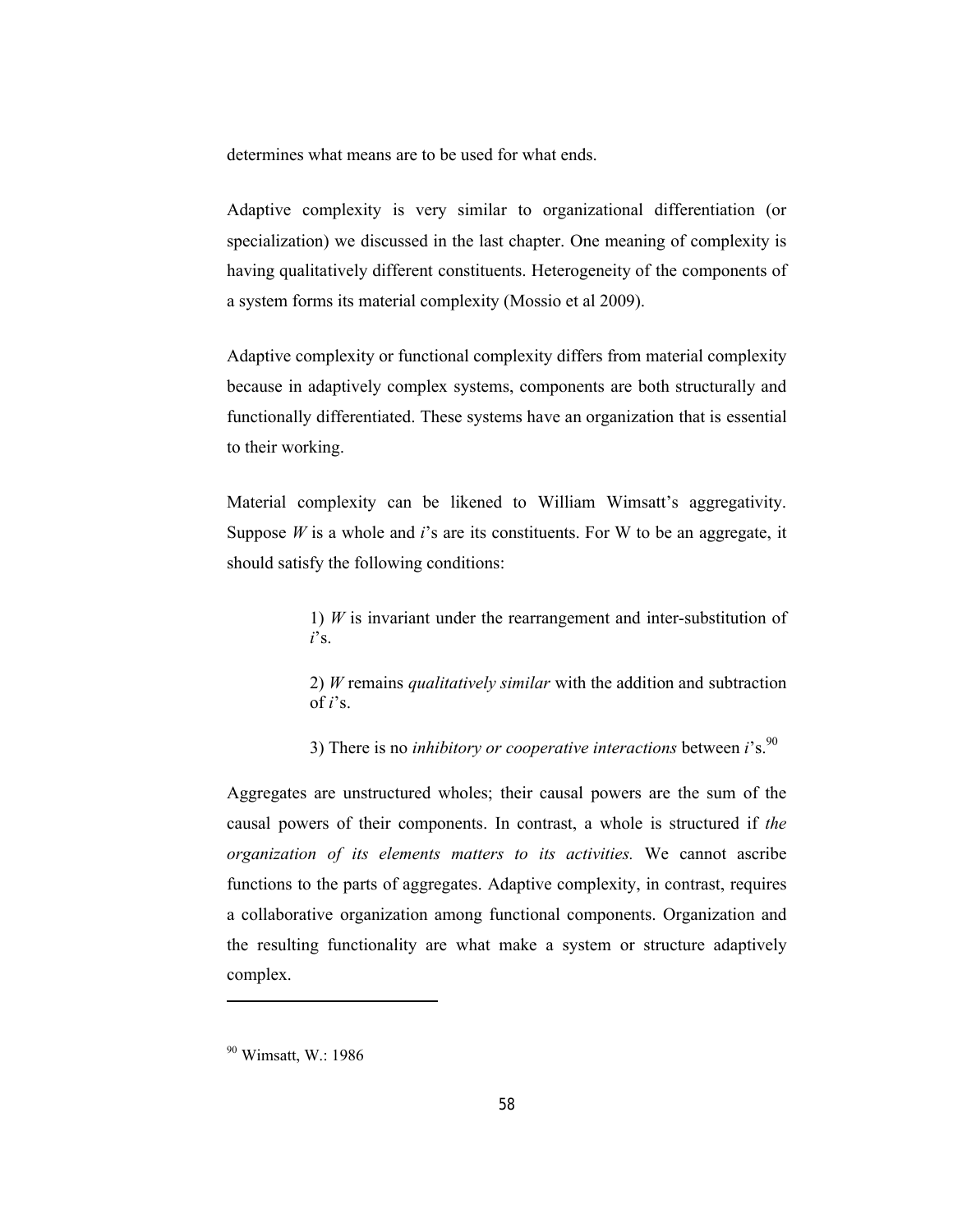There are differences between adaptive complexity and organizational differentiation. Adaptivity is judged according to how good a system fits into its normal environment. In other words, adaptivity is the contribution of a component to its bearer's fitness. Adaptivity is more strongly related to reproduction than survival and self-maintenance. Organizational differentiation is more tightly related to self-maintenance and survival.

Adaptive complexity is a way to characterize the functional parts of an organism which are too complex and too optimal to be explained by mere chance, self organization and other non-historical forces. Adaptive complexity is a result of a lengthy chain of design accumulation. This lengthy process is natural selection.

Natural selection is thought as a force that accumulates useful variation and discards harmful ones. Hence, it is an external and historical force that guides the process. More truely, natural selection is invoked to explain what environmental problem is to be solved by the trait at hand. In Brandon's words "we can see that there is no way, even in principle, to carve up an organism into its functional traits apart from its selective environment."<sup>91</sup>

On the other hand, organizational differentiation is not sensitive to historical forces. Organizational differentiation does not make any reference to the process out of which such systems emerge. It only refers to current properties displayed by the system. It is invoked to identify what kinds of systems can be ascribed functions, just by looking at their current properties. The practitioners of the research project which has created this concept explicitly argue that "biological systems, as organizationally closed and differentiated selfmaintaining systems, possess the necessary properties for adequately

<sup>91</sup> Brandon, R.: 1999,. p.173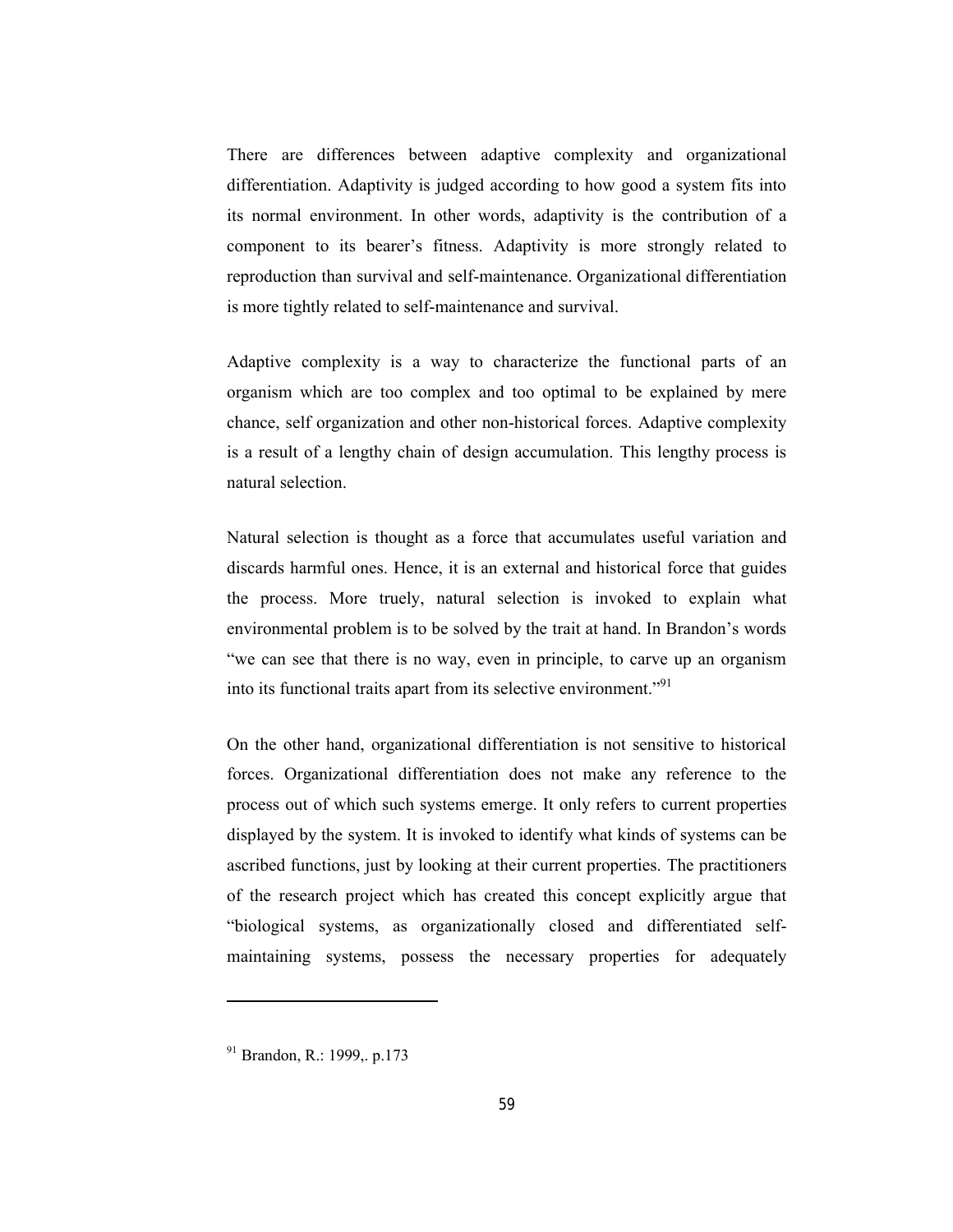grounding both the teleological and normative dimensions of functions in their current organization"<sup>92</sup>.

According to the externalist account of Dawkins and other adaptationists, organisms carry information about their environment. However, this information is not coded via learning, experience or other such simultaneous interactions with the environment. This type of externalism supposes that environmental regularities are coded or internalized by the organisms in a lengthy chain of small evolutionary changes. Hence, this type of externalism can be named historical externalism.

The difference between historical and nonhistorical externalism is important in functions debate because in the former, organisms are supposed to have delicate internal structures to deal with specific environmental challenges. Proximate explanation of a behavior will depend heavily on these internal structures. In Bechtel and Richardson's<sup>93</sup> words, "the locus of control" will be the organism itself. Only the ultimate explanation – the explanation of the origin of those structures – will cite historical and external facts. In the latter case, the organism will be thought as a non-differentiated simple system whose behavior is explained by external factors such as environmental regularities. Hence, the locus of control will be the environment. To understand this difference better, one can examine the difference between radical behaviorism and evolutionary psychology.

Radical behaviorism is a research program in psychology. The distinctive ideas that ground radical behaviorism are the associationism of Hume and Spencer

 $92$  Mossio et al.: 2009, italics mine

 $93$  Bechtel, W. and Richardson, R. C.: 1993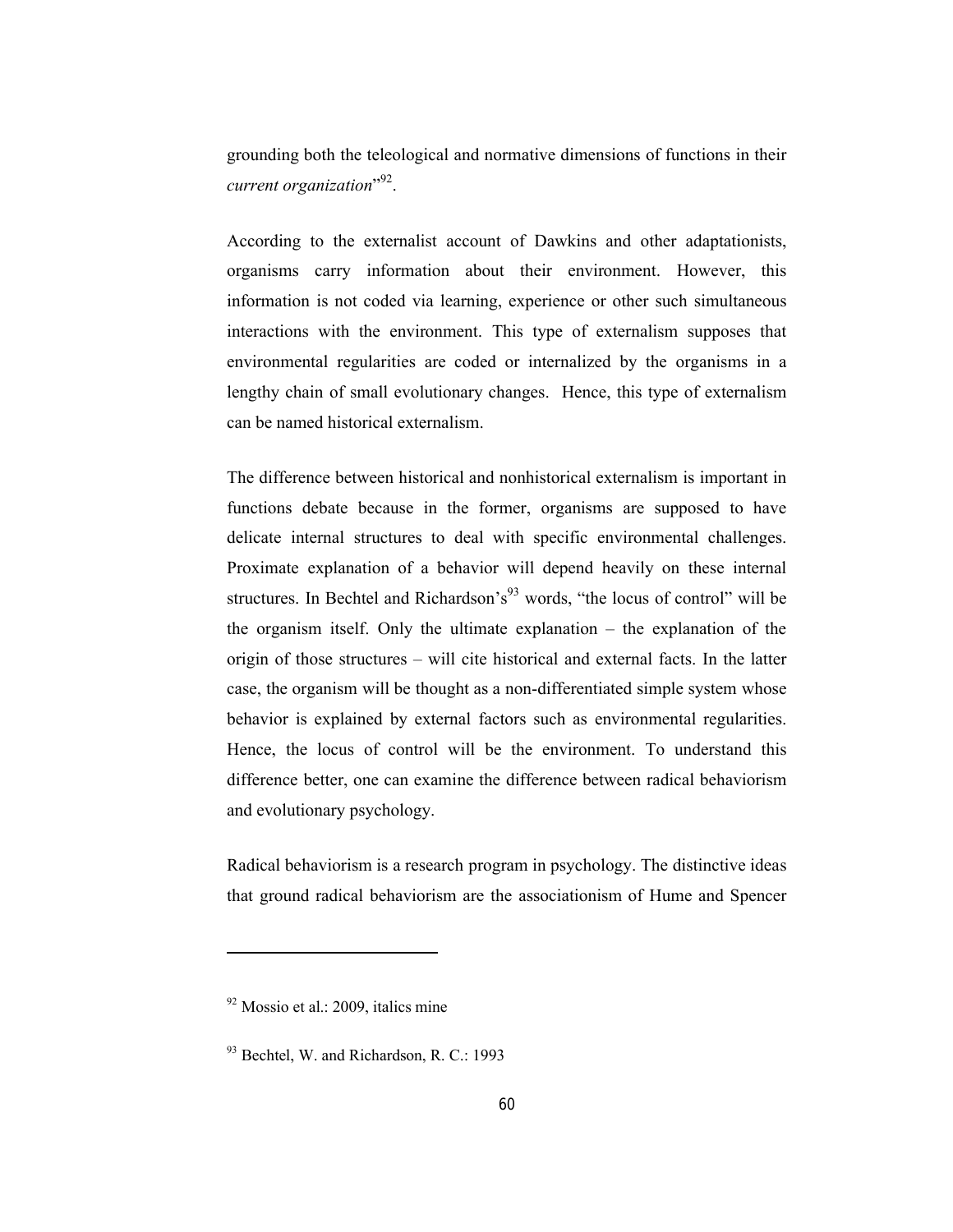and functional psychology of William James and John Dewey.<sup>94</sup> According to the proponents of radical behaviorism, the best strategy to study human mind is to examine overt behavior and relate it with a carefully classified set of external stimuli. In other words:

> The only behavioral changes with psychological significance are responses to environmental changes; moreover, our learning capacities are the result of environmentally induced modifications in learning, and it is in terms of these simple learning mechanisms that complex capacities must be understood. $95$

The simple learning procedure consists of basic elements and their association by means of experience. The associationism of radical behaviorists forces them to accept no special mental faculty other than the association faculty.

Evolutionary psychology is a combination of computational theory of mind and adaptationist perspective in evolution.<sup>96</sup> According to the computational theory of mind, the mind is a symbol manipulating device like a universal Turing machine. The mind consists of propositions, proposition parts and rules for manuplating propositions. The Neocartesian followers of the computational theory such as Chomsky and Fodor claim that there are special faculties for some mental tasks such as language acquisition. These faculties, according to the neocartesians, are innately specified bunches of propositional contents. Mind's rough structure is the structure consisting of semantic relations among propositions (e.g. implication relation).  $97$ 

<sup>94</sup> *Ibid,* p. 42

-

- <sup>95</sup> *Ibid.* pp. 42-43
- <sup>96</sup> Pinker, S. *Ibid.*, p. 23

<sup>97</sup> Fodor, J. *Ibid.*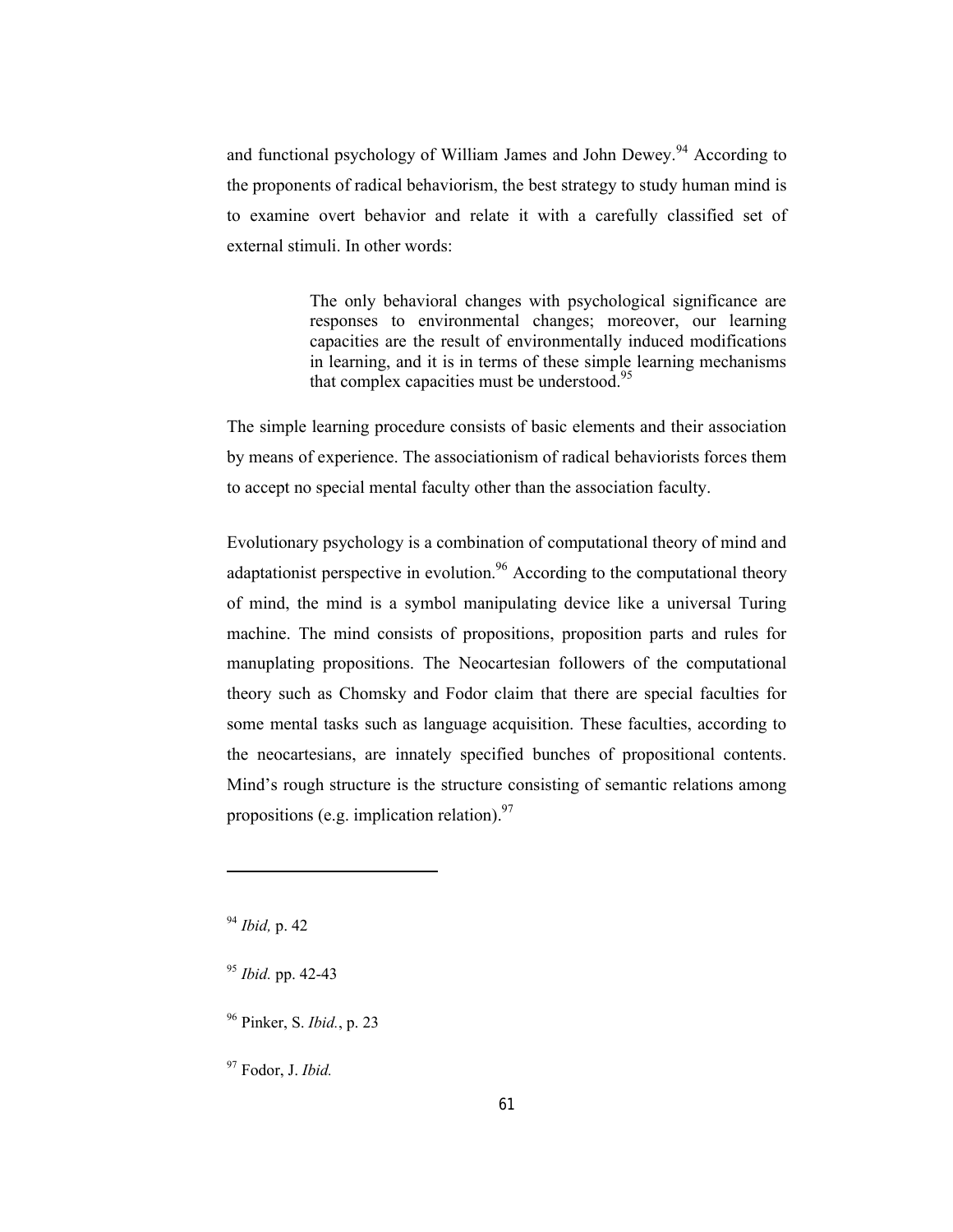Evolutionary psychologists ground the existence of innately specified faculties in terms of natural selection. For instance, Steven Pinker claims that: "The mind is a system of organs designed by natural selection to solve the kinds of problems our ancestors faced in their foraging way of life, in particular, understanding and outmaneuvering objects, animals, plants and other people."98

According to adaptationism, function is, in a sense, information about the past environments where organisms evolved. All functions are selective. Their domains are specific. For instance, a bird's wings are adapted to fly only in a fluid which has a viscosity similar to earth's air. All of the enzymes are highly specific to their substrates. Eyes have a specific range of wavelengths for sight. It seems as if natural selection coded relevant information into our genes. The case is also relevant to artifacts. Artifacts are also domain specific. Their specificity depends on the things on which they are used. For example a pen is specific to some kinds of surfaces, you cannot write on anything. In a sense, a pen includes information about the nature of the surface on which it is intended to leave a mark.

The specificty of functional entities is explained by referring to environmental problems they are supposed to solve. Specific problems need specific solutions. In the biological world, we see many examples of specialization to different (and sometimes extreme) environments. For instance, some fish living in the depths of oceans have evolved natural anti-freeze molecules. These help their blood flow to continue normally in extremely cold environments. This fact needs explanation. Can natural selection provide a sufficient explanation of the emergence of such traits?

<sup>98</sup> Pinker, S. *Ibid.*, p. 21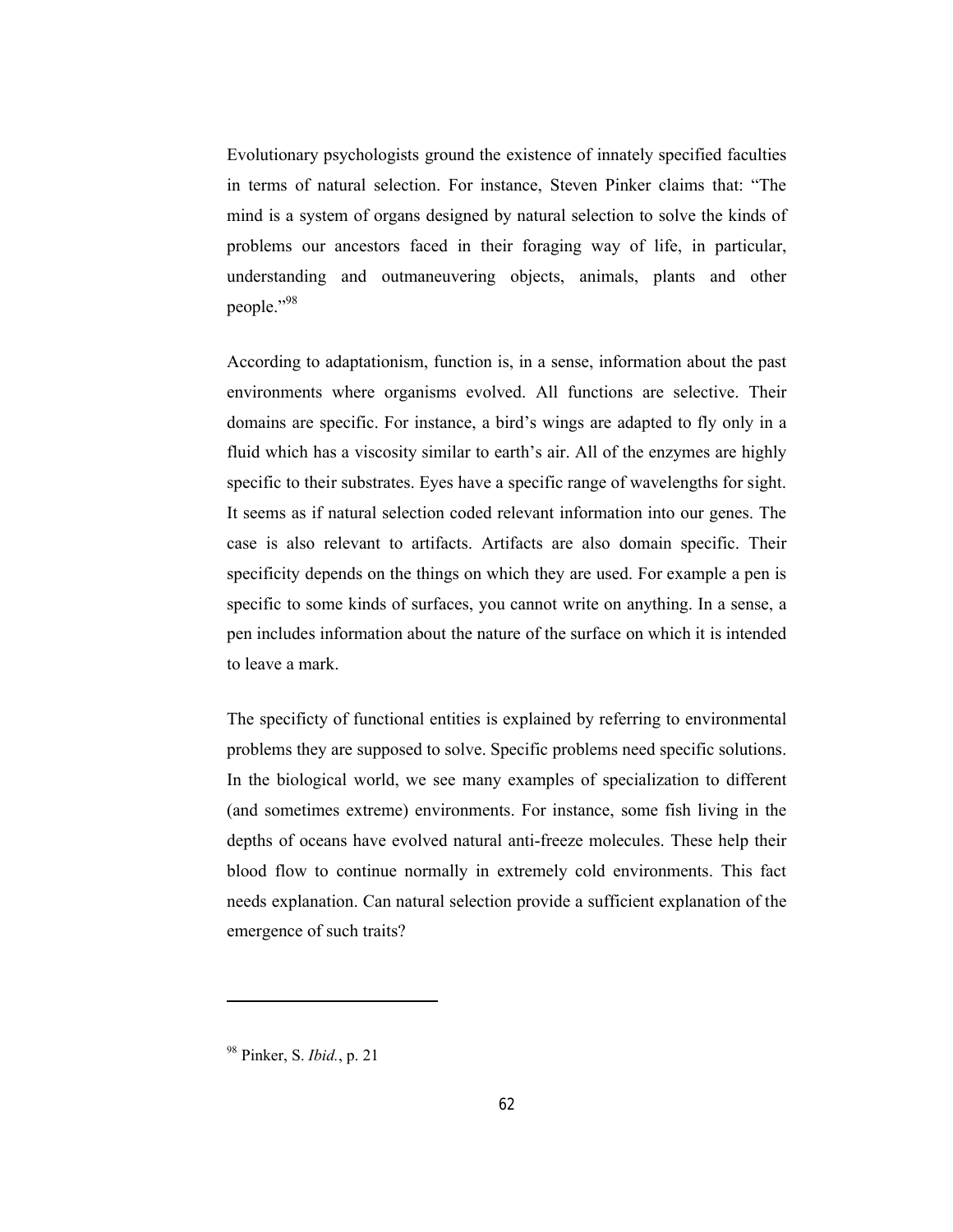Natural selection is a force that changes gene frequencies in a population. But how then will it explain the presence of adaptive complexity? You may recall Cummins' criticism of etiological theories for misinterpreting natural selection as a creative force. He claimed that SE theories gain their plausibility from a misunderstanding of the evolutionary theory. According to Cummins, natural selection does not explain the presence of a trait. It is explained by mutation and the genetic program (developmental steps that produce the adult organism). For him, natural selection is just a negative force. It only eliminates harmful variants.

These criticisms are partially right. The textbook conception of evolution equates evolution with the change in gene frequencies. Natural selection usually conceived as a sieve that eliminates the harmful and keeps the useful. No individual organism or individual trait is modified by natural selection. Organisms may adapt to their environments in their lifetimes by subtle changes in their metabolism. For instance, a human living in a coastland adapts to a mountain climate by a change in the number of her erythrocites. However, this sense of adaptation is completely different from the evolutionary concept of adaptation. Ontogenetic adaptation consists of the changes that happen in the lifetime of an organism and benefit it. Evolutionary adaptation needs many generations to emerge. Generations of organisms with heritable fitness differences will lead to stable and adaptive traits that characterize their nature. Mutation provides the raw matter for natural selection. If it is useful, it is kept. If it is harmful, it is discarded. Selection is conceived as a negative force lacking any creative power.

This criticism is partially right because natural selection is used in two different kinds of explanations. These are distribution explanations and origin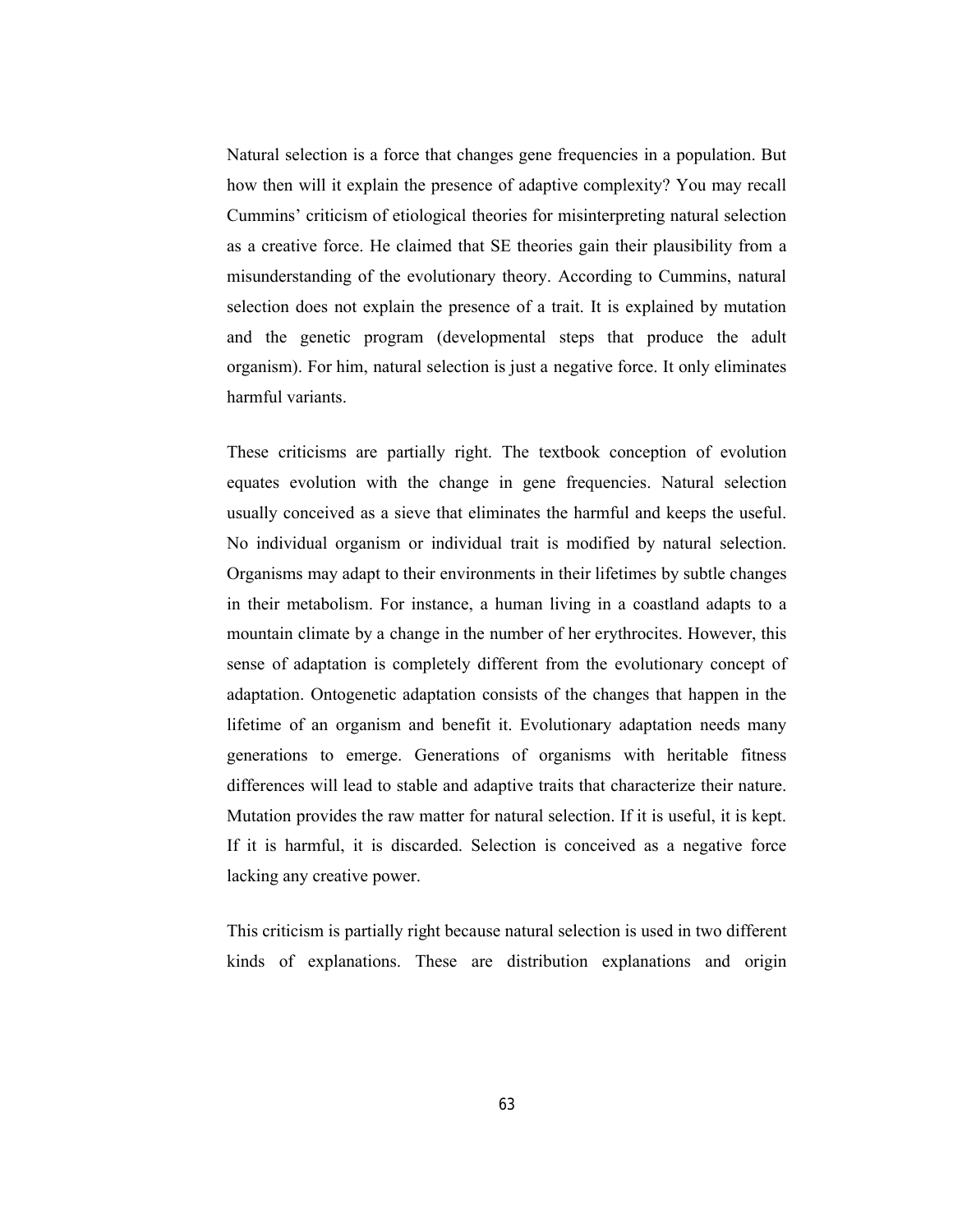explanations.<sup>99</sup> The criticism is true for distribution explanations. Distribution explanations deal with the question: "Why is this trait found in such and such frequency in this population?" Or we might be asking the reasons for an increase (or decrease) in the frequency of that trait. Sieve metaphor is partially valid in this context where the relative fitness of traits is important. Alternative alleles of a gene are compared to understand the frequency differences. Origin explanations are formulated to explain why the trait exists at all. In this context, the absolute fitness of that trait is important. A mutation may increase the relative fitness of an individual without increasing the absolute fitness. For instance, in a population where the census size is limited by food resources, a mutation that doubles the reproductivity of its bearers will increase relative fitness but not absolute fitness.<sup>100</sup> Wild type individuals will be eliminated by the rapid increase in the frequency of mutant ones. However, since the census size is limited by an external factor, at the end, mutant will have the same reproductive rates.

Natural selection has a special role in origin explanations. In every step towards an adaptively complex trait, mutation is the sole source of innovation. However, if selection increases the absolute fitness of its bearers, the total number of those variants will increase. This will raise the probability of mutations to happen in the right places. Suppose the steps going to a complex adaptation involve point mutations (i.e. mutation in single nucleotides) and the complex trait is an assembly of 4 necessary components. Let's symbolize the trait as abcd. The letters in abcd represent the components. Suppose xbcd, axcd, abxd and abcx are precursors of that trait where x is a trait only a point

Godfrey-Smith,P. "What Darwinism Explains", Unpublished Conference Presentation

<sup>100</sup> Sober, E.: 2000, p.96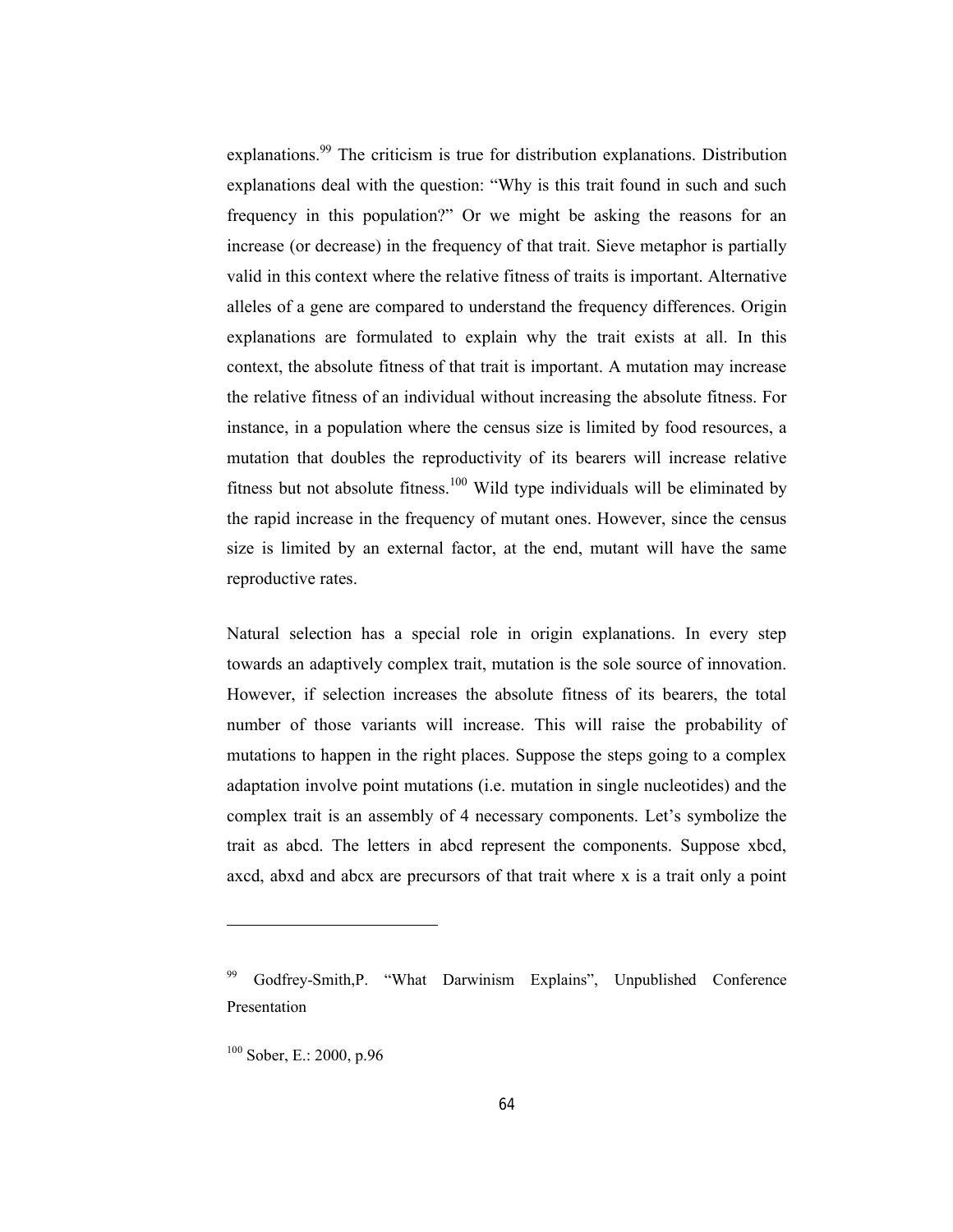mutation away from the corresponding trait. If the mutation leading to axcd increases the absolute fitness of its bearers, the total number of axcd individuals will increase. This will raise the probability of the mutation from axcd to abcd. The same rationale can be traced back to earlier precursors of the trait (e.g. axxd). Thus, invoking natural selection explains why the trait is there indirectly by explaining why useful mutations happen in the right places.

The common point in all adaptationist explanations is their insistence on considering every interesting biological phenomenon as the functional product of a gradual design accumulation process. To say that a trait has function(s) is to say that it has some features that cannot be explained by mere chance. Adaptationism puts natural selection in the place of chance and intelligent designer. According to this theory, which is also called the synthetic theory, organisms are totalities of organized functions that have been selected for their greater reproductive success. Stephen Jay Gould criticizes this research strategy for overestimating the creative power of natural selection and underestimating the effects of chance, neutral mutations and exaptations.<sup>101</sup>

In addition to this, graduality of evolutionary progression is enabled by mutations and recombinations, which are simple enough to be realized step by step. Every function is inherited for the advantage it provides to the organism. The emergence of new functions depends merely on a series of gradual modifications in the genome of the organism. Random mutations provide a genetic diversity in the population and the ones who produce more progeny inherit more of their genes than the unsuccessful ones.

Adaptive evolution is not an unconstrained process. The presence of a suitable variation is the most important factor that limits the power of natural selection.

 $101$  Gould, S. J.:1985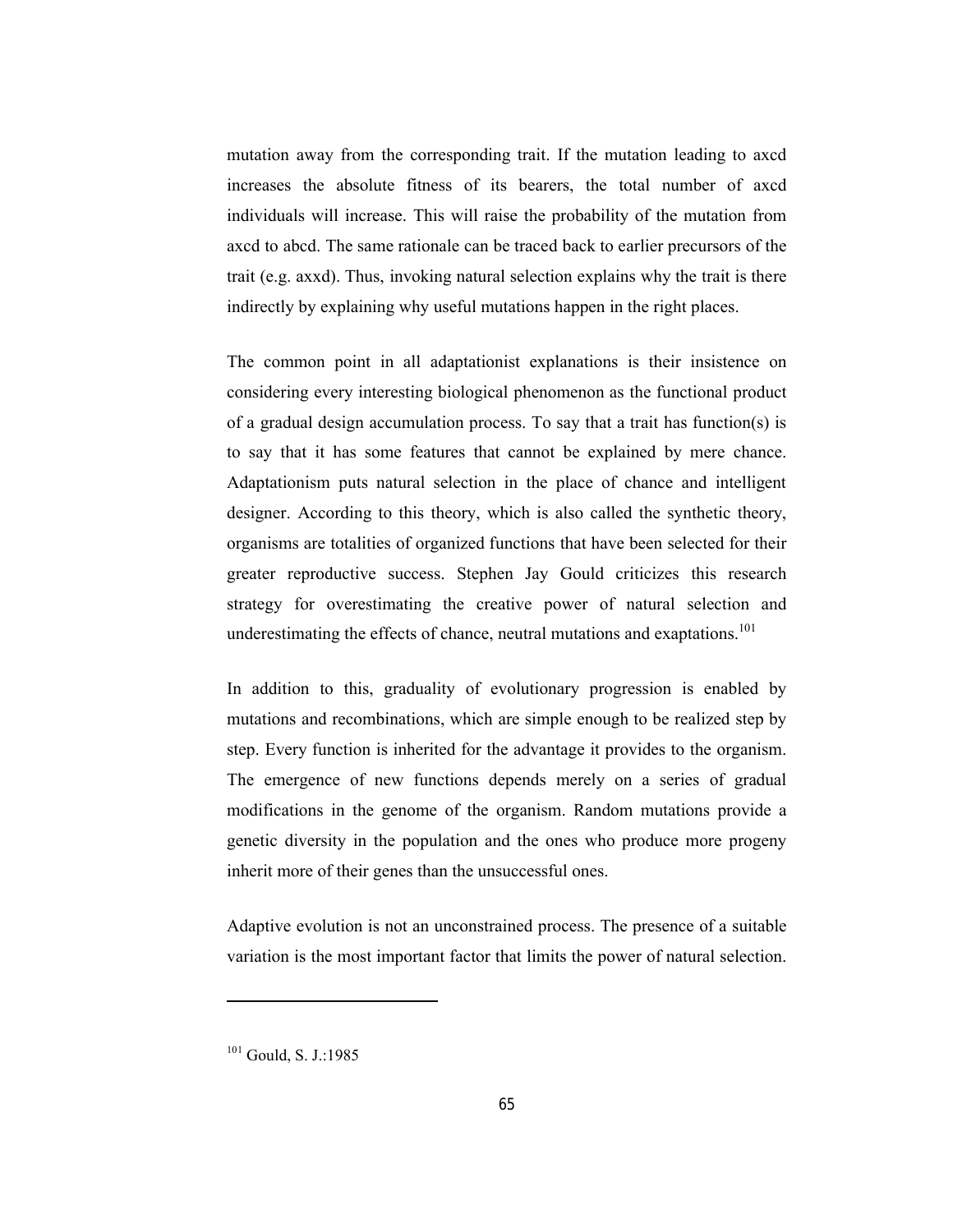There are other constraints on the power of selection which are important in understanding the emergence of biological norms. The structure of the genome (i.e. the organisation and interactions among genes) of an organism is one such constraint.

If the traits of organisms are totally independent (i.e. absolutely modular) and if the number of traits is huge, each trait's contribution to overall fitness will be very small. Hence, selection pressures acting on those traits will be weaker than mutations. An *error catastrophe* will destroy previously gained functional traits.

If characters are totally dependent on each other (i.e. absolute integration) and their numbers are huge, optimization of one character will lower the fitness contribution made by other traits. Hence, the population will be locked in a relatively low fitness peak. A *complexity catastrophe* will prevent the population from searching for higher average fitness.<sup>102</sup>

The constraints on adaptive evolution can be simulated by using NK type fitness landscapes.<sup>103</sup> NK models simulate the activities of a number of units (i.e. "N" in NK) and their interactions in order to predict the overall statistical properties of complex systems. They are very similar to connectionist networks discussed before. For every unit, we assign a random state and a Boolean function. The Boolean function, the state of the unit and input(s) coming from connected units determine the future state of the unit.

<sup>102</sup> Kaufmann, S.: 1993, p. 36

 $103$  A fitness landscape (or adaptive landscape) is a graph which shows the correlation between the frequency of an allele and the mean fitness of individuals in a population. An NK type fitness landscape is such a graph in which there are N different loci (with usually two alleles for each) with K epistatic interactions.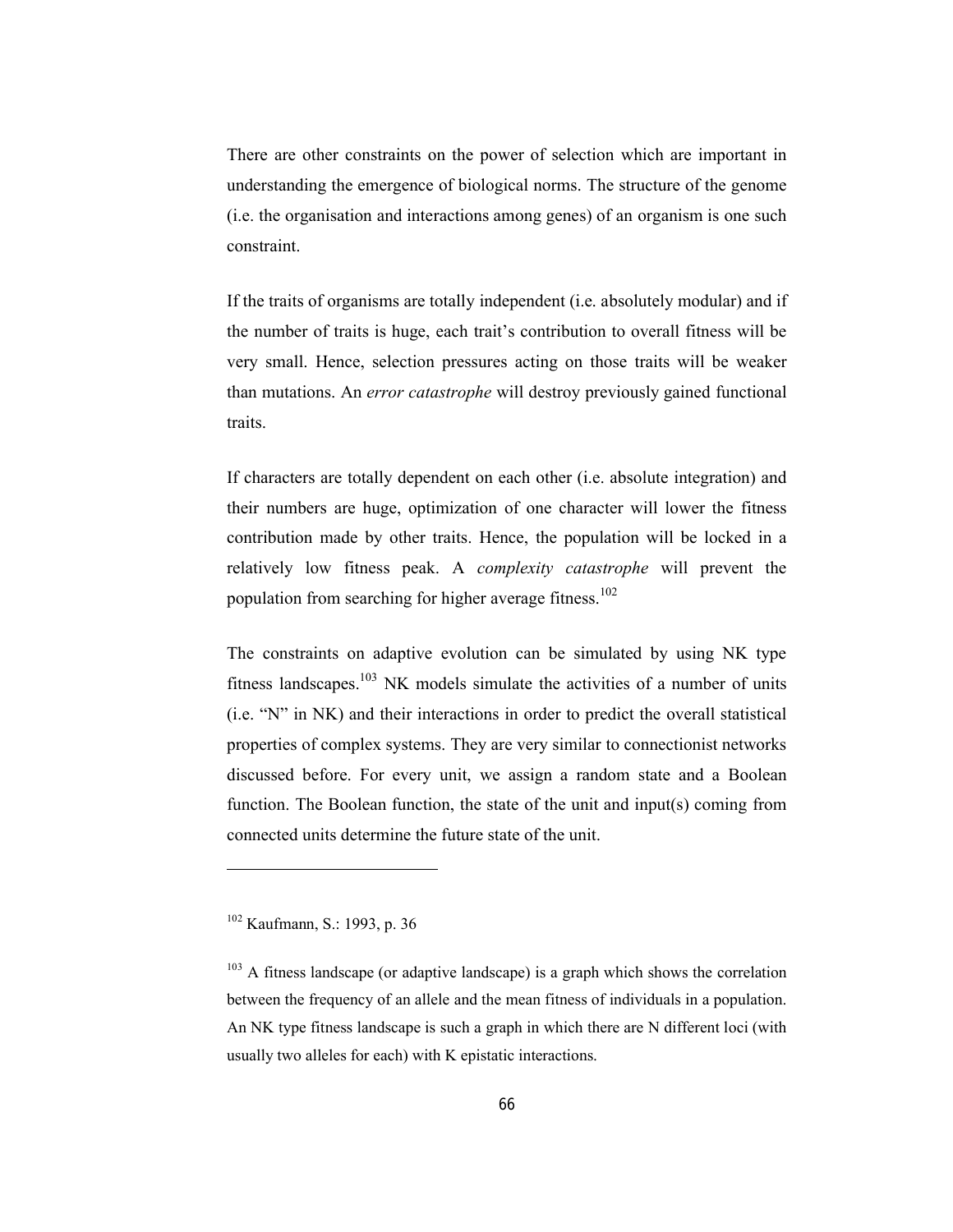In evolutionary scenarios, K represents the number of interactions per gene and N represents the number of genes in a genome. In other words, K is the number of genes a gene affects. Here, the only relevant effect is the effect of a gene on the fitness contributions of related genes. When K is increased, the average number of epistatic interactions will increase and the organism will become a more integrated whole. In that case, increasing the fitness contribution of one gene will most likely decrease the fitness contributions made by the related genes. Hence, the more integrated an organism is, the more difficult for a population of that organism to reach optimal design (i.e. a global fitness peak). If we follow Kaufmann's reasoning, we must conclude that *the more modular* an organism is, the better it adapts.<sup>104</sup> So, organisms must be nearly decomposable in Bechtel and Richardson's (1993) sense in order to be subject to gradual design accumulation.<sup>105</sup>

<sup>&</sup>lt;sup>104</sup> Modularity in developmental biology is different from modularity in cognitive science. In developmental biology, module is one of the repeating structures which constitute the body plan of the organism. A module in cognitive science is domain specific unit of computation. The only important similarity is that both types of modules act inedependently from each other. However, developmental or evolutionary modules may well be integrated in the adult organism. Their indepence from each other is only regarding development. Modularity and diversification of segments (i.e. differentiation of the identities of segments) have played an important role in animal evolution. For instance, diversification of segments in the common ancestor of onycophora and arthropods is beleived to be the hallmark of their separation. Differentiation of modules gives them the ability to acquire new functions. For example, reptile teeth are uniform. However, teeth of mammals have diversed into different functional structures such as molars, canines, incisors. See Carroll, S.B. et. al's (2005) *From DNA to Diversity.*

<sup>105</sup> Kaufmann, S.: 1995, p.173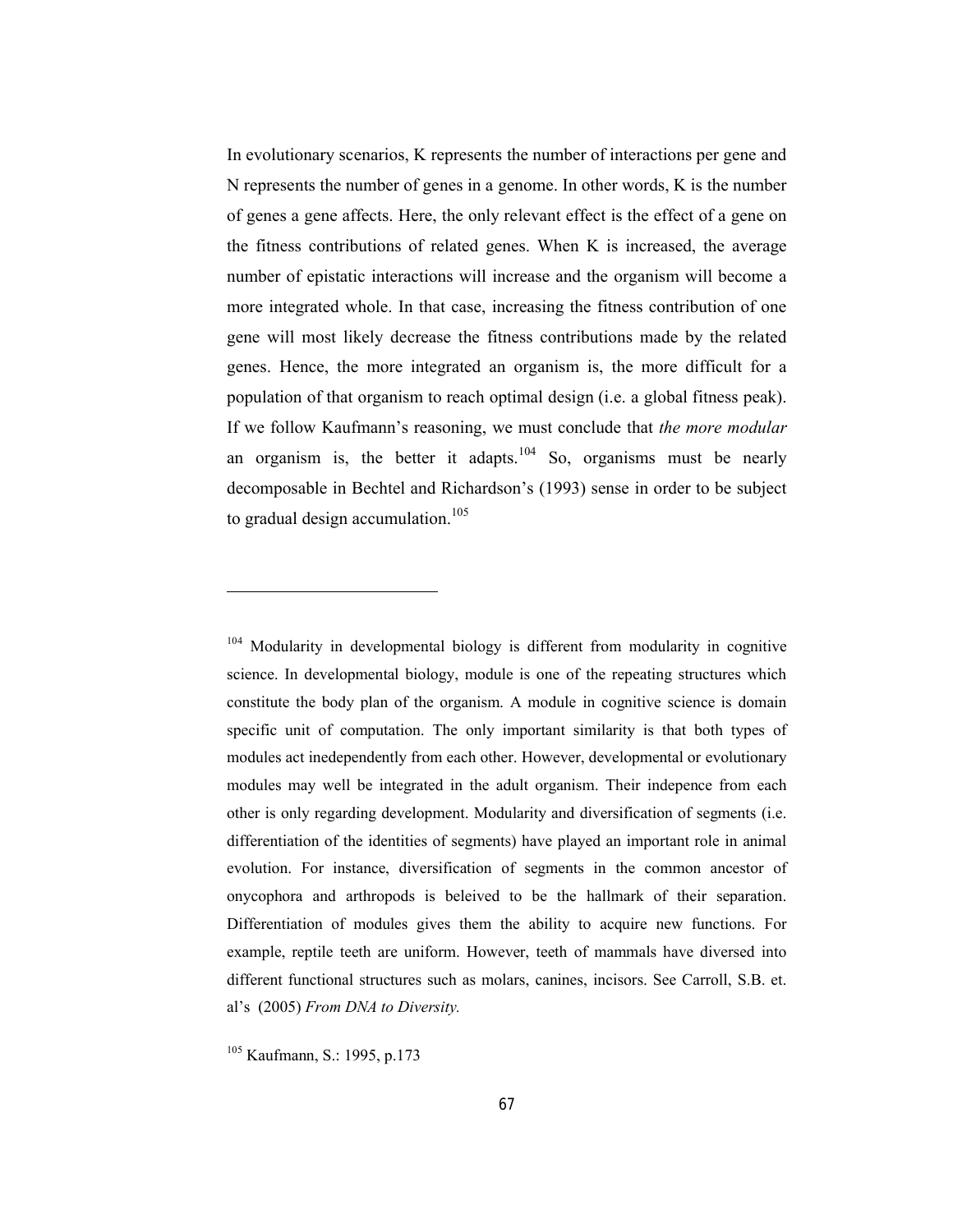We can observe the same trend of modularization in protein evolution. The interactions among proteins and their strengths show negative correlation with the speed of protein evolution. The reason for such a relation is that, if the number and strengths of interactions increase, any change in one protein will negatively affect the working or regulation of many interrelated proteins. Since the most likely result of those changes will be a decrease in overall fitness, mutants will be eliminated by purifying selection.<sup>106</sup> This might also explain why developmental genes like *Hox* genes are preserved in animal evolution. They are connected to many other genes and changes in them will certainly affect almost all other developmental pathways.

Local optima approximate the mean fitness if N and K are both great.<sup>107</sup> This is because of conflicting constraints we mentioned before. Then, it is a better choice to build systems which have a few relatively independent parts with correlated subparts. Another important point is that, in addition to N and K values, the strength of correlations can be tuned to produce a variety of systems. It will be just like tuning K. Suppose we call this variable as P which is just like the connection weight in connectionist networks. It represents how much an incoming input will change the receiving genetic unit's fitness contribution. If P is low, system will act as if its parts were independent. If P is high, the system will act as an integrated whole. The same logic can be applied

<sup>106</sup> Sean Carroll (2006, pp. 80-81) defines purifying selection like this: Purifying selection is the elimination of harmful nonsynonymous mutations. Nonsynonymous mutations are genetic changes that alter the amino acid sequence of a protein. Synonymous mutations are the changes in a gene which do not affect the amino acid sequence produced by that gene. Purifying selection conserved 500 immortal genes since the differences in DNA sequences are more abundant than the proteins themselves. See also Futuyma, D. *Ibid.* p.453

<sup>107</sup> Kaufmann, S.: 1993, p. 53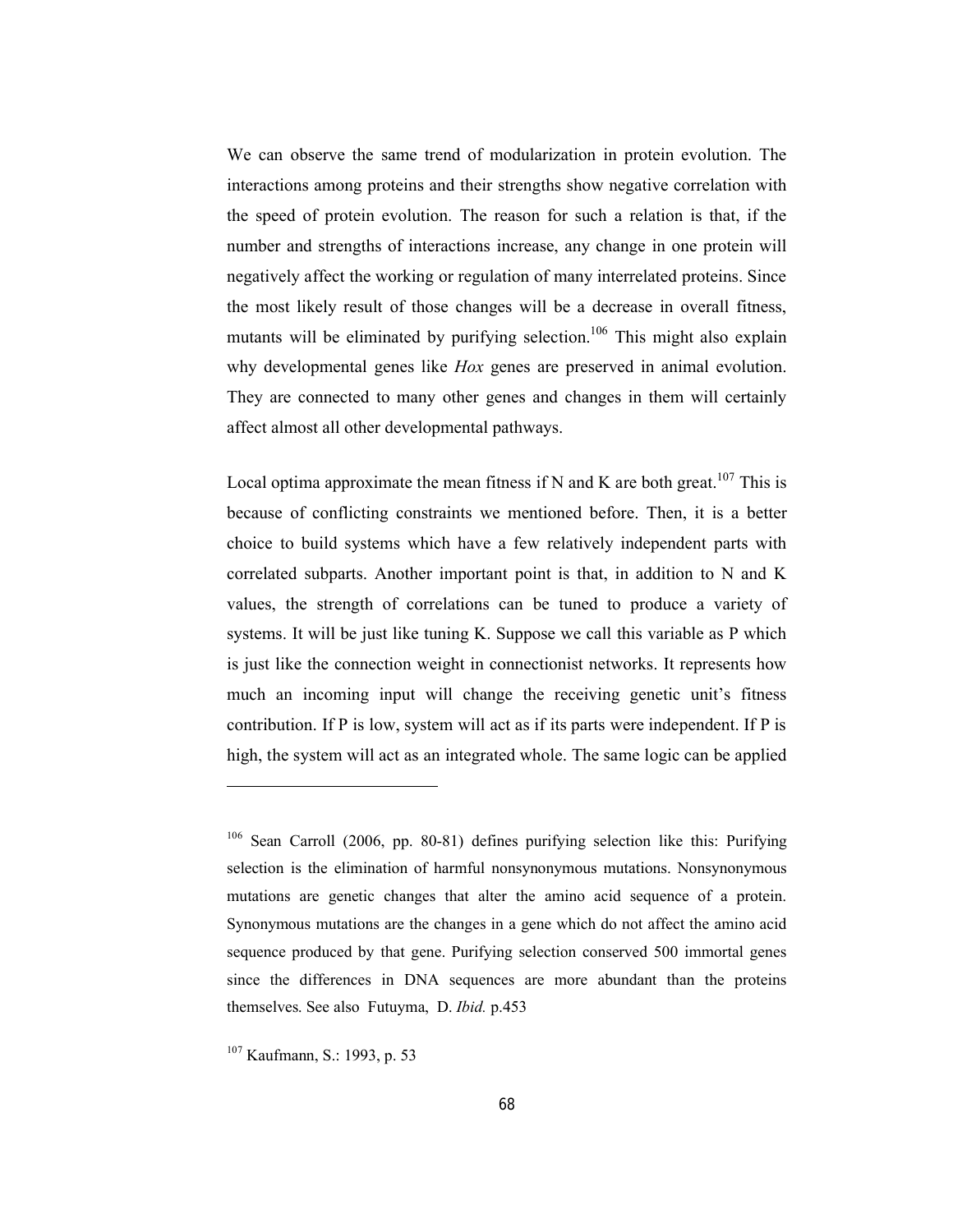to parts and subparts. Thus, we may find the optimal division (and integration) among constituents which will allow the system to have reachable and high optima.

There may be two types of search procedures in a fitness landscape. Only one of them was mentioned before: One step mutation strategy. The other strategy consists of jumping randomly across the space of possible genotypes and staying on one of them if it is fitter and jumping back if it is less fit. Let's remember an important point. The effects of a point mutation are usually considered to be small in fairly smooth fitness landscapes. If the lanscape is correlated (i.e. neighboring genotypes have neighboring fitness values), point mutations will carry the population to similar fitness values. However, every mutation might not have the same degree of phenotypic effect. Some mutations, especially those on genes governing early development or essential biochemical pathways, will have drastic phenotypic effects due to their higher generative entrenchment.<sup>108</sup>

The K values are not identical for every gene in complex multicellular animals like vertebrates. Genes affecting early development will have greater K values (i.e. more epistatic interactions) than those affecting later stages of development. This fact forces us to modify our simple models to include different K values for different genes. When K is greater, the landscape will be less correlated and the average time to find a fitter alternative decreases logarithmically with every trial. This may allow us to restate Von Baer's law. In its original formulation, Von Baer underlined the fact that early embryonic stages of different species show greater similarity and similarity decreases in the course of development. We can restate this law such that K values for genes acting on early development will be higher than the K values for other

<sup>108</sup> Wimsatt, W., Schank, J. C.: 1986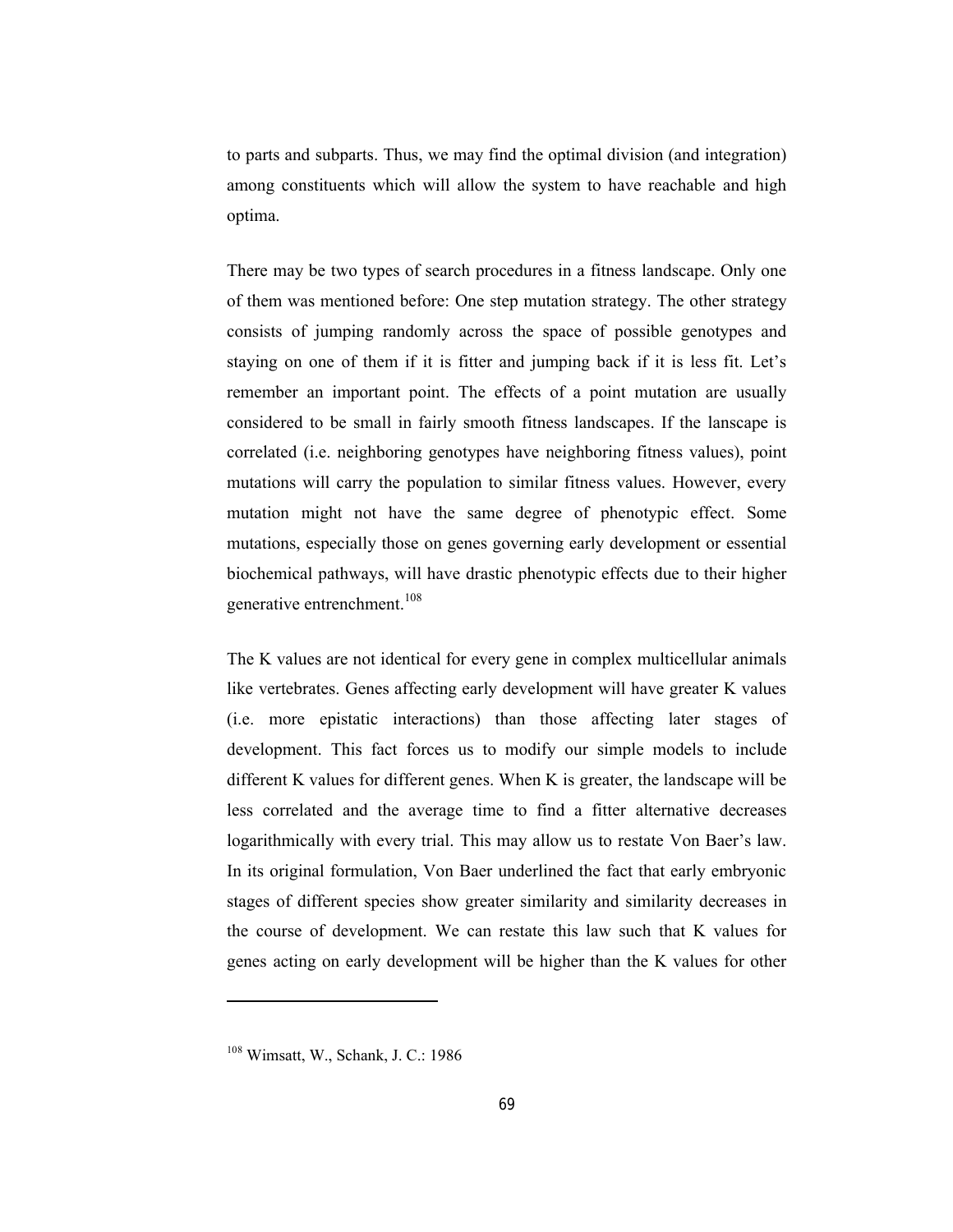genes. Since a greater K value means that fitter variants will decrease exponentially with every trial, the evolution of those genes will resemble evolution on an uncorrelated landscape. Genes regulating early development will be preserved and evolution will only tinker with later stages of development.<sup>109</sup>

The orderliness of NK networks can be tuned either by tuning K (i.e. number of connections per unit) or P (i.e. the Boolean function's bias). By tuning these values, one can achieve a state where both stability and flexibility of behavior can be observed in a network. A state, in which K and P values are tuned such that the system shows both stability and flexibility, is said to be "on the edge of chaos".<sup>110</sup>

There are two broad regimes where an NK network might be. The first broad regime is the ordered regime in which the network is completely frozen. In such a regime, changes in the states of connected units will not affect the stasis of the system. This stasis is a result of having a few attractor states which have great basins of attraction. An attractor is a state of a complex system where many neighboring states flow into. The basin of attraction is the set of states that flow into an attractor. If a basin of attraction is great (i.e. the ratio of the number of states belonging to that set to the number of all possible states is great) state changes will be immediately reversed. Most of the possible states of such an ordered system will be a member of the basin of attraction, and any perturbed state will also be in one of those basins and flow into an attractor.

The second type of systems are said to be chaotic. They have great many attractors and little basins of attraction. Thus, any small state change will carry

<sup>109</sup> Kaufmann, S.: 1993, p75

<sup>110</sup> Kaufmann, S.: 1995, Chapter 4: Order for Free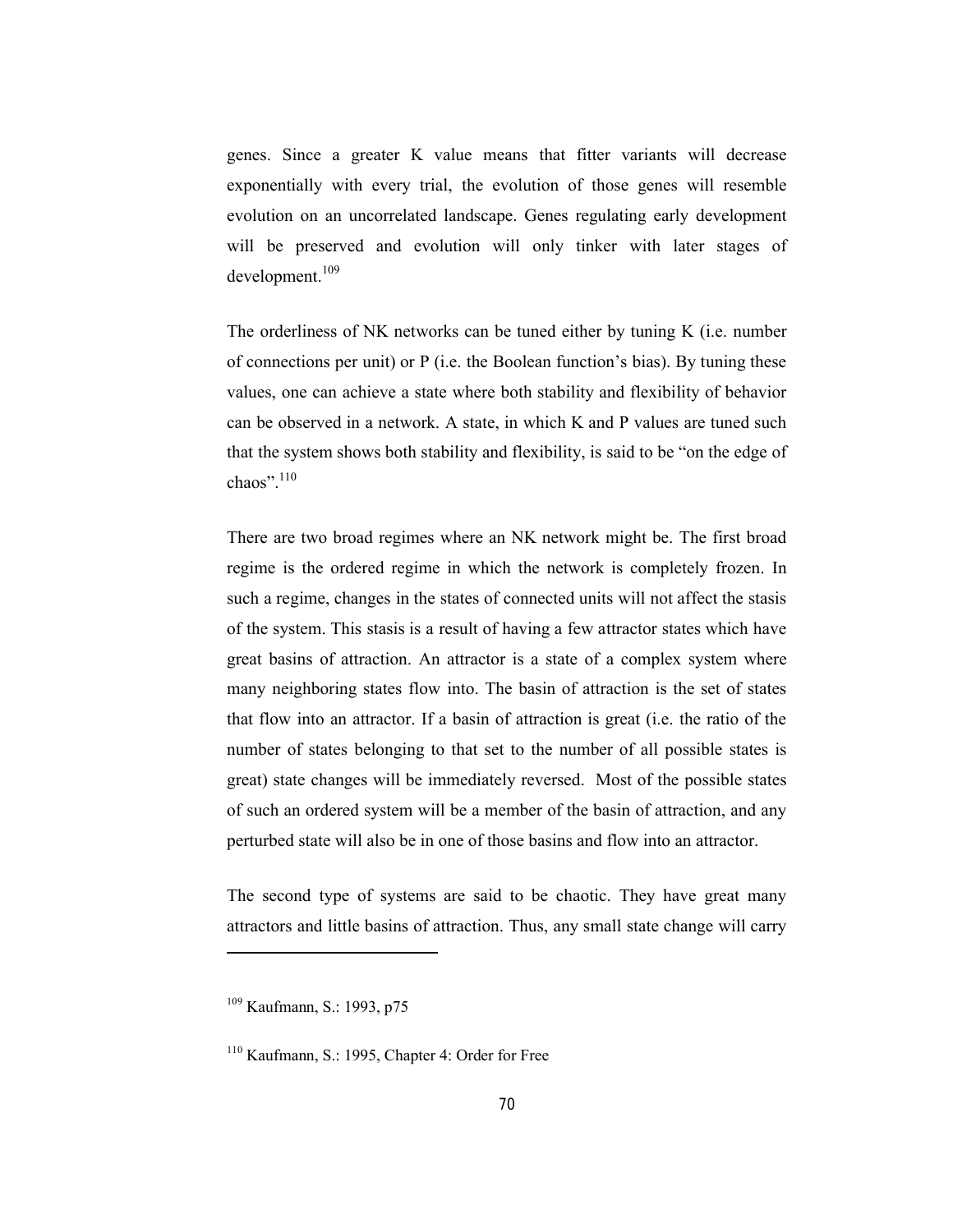the system to a different attractor and change the whole system. Some systems on the border of these two extremes have both frozen and maleable sites. A change in the maleable sites will possibly change the attractor of that part but it won't affect the overall organization. The changes will be buffered by the frozen sites. But the system will still be modifiable in the borders between changeable and frozen sites. $^{111}$ 

The systems on the edge of chaos are produced and maintained by natural selection because of their behavioral flexibility. In a sense, these systems are products of two forces: Self-organization and natural selection. The emergence of biological norms in this kind of systems is driven by both at the historical level by adaptive evolution and at the synchronic level by means of the selfmaintaining properties of those systems. Here again we witness the interplay of historical and synchronic causes that shape the organism. I call this interplay because the two types of factors may replace each other at different levels of organization. Self-maintaining properties of far from equilibrium systems may be results of adaptive evolution and adaptive evolution itself is constrained by the self-maintaining organization of the systems at hand.

Simulating the evolution of complex organisms by means of abstract mathematical models has many advantages. First of all, it enables us to locate the contributions of different forces of evolution in the huge space of possibilities. This allows us to compare the relative effects of each evolutionary force. The second advantage these models bring is that evolutionary changes that take billions of years in reality can be simulated in minutes. This allows us to understand both macro and micro aspects of evolutionary change. The third advantage is that these models allow us to avoid actual details of historical contingencies and focus on the generic properties of evolving populations.

<sup>111</sup> Kaufmann, S. *Ibid.*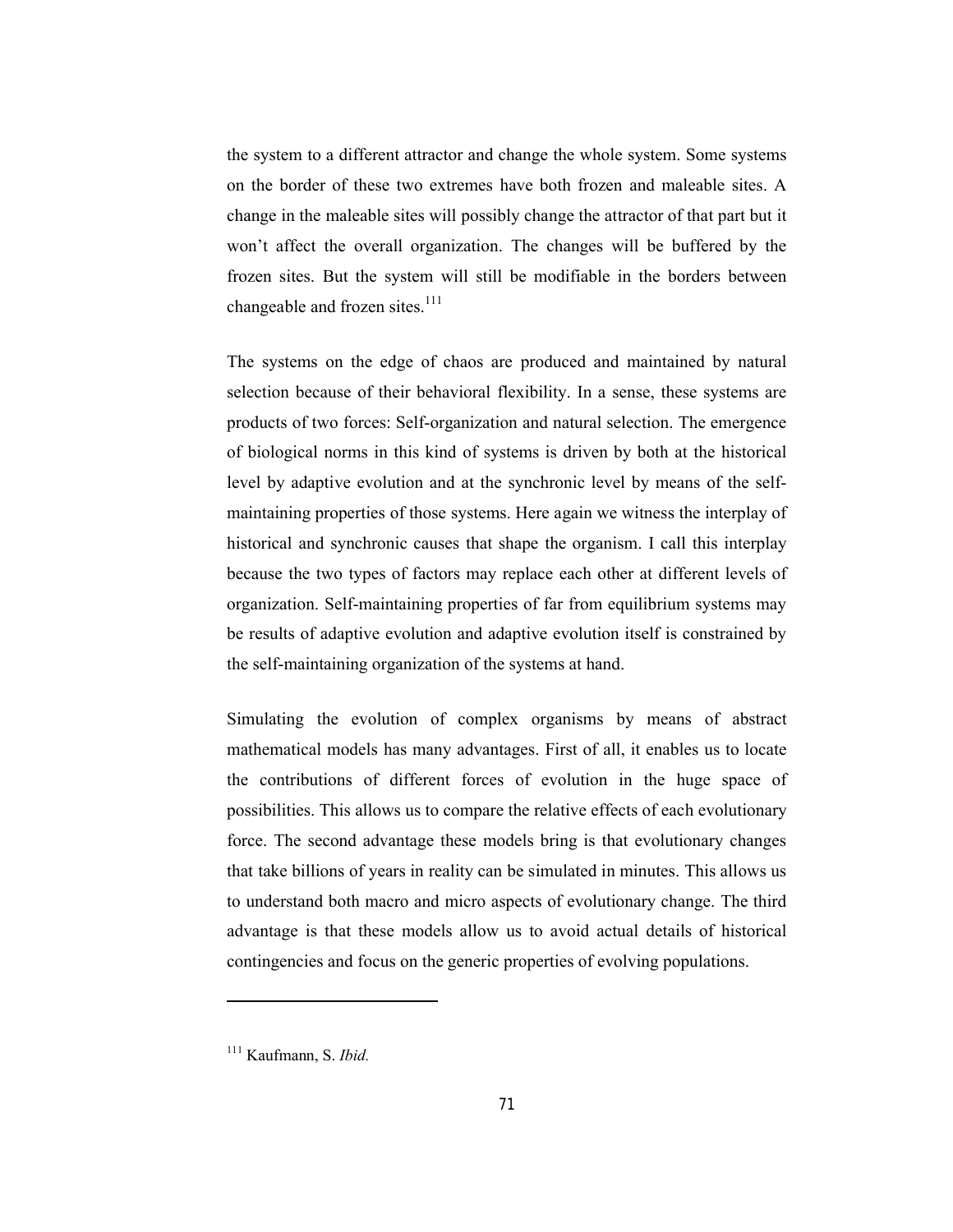Abstract mathematical models of evolution give us some hints about how normativity may emerge in evolution. For instance, modularity (or near decomposability) is one of the properties that allow us to analyze organisms functionally. The emergence of modularity is explained by the necessities of adaptive evolution in those models. These necessities may be physical necessities (self-organization) or products of history (natural selection). The models give us the opportunity to compare the relative weights of historical and synchronic forces that shape the organism into a viable collection of diverse functions. Hence, we can decide on which organismic functions are best analyzed as natural and generic dispositions of complex systems and which are best analyzed by means of idiomorphic historical conditions.

A lesson we can draw from those models is that biological norms may emerge from the interaction between generic properties of complex systems and their interaction with the environment of selection. Self-organization is a force that explains the emergence of life as a necessity (i.e. not historical coincidence). Since life is self-maintenance and self-maintenance is one source of biological norms, self-organization in complex systems is one source of normativity. However, organisms have diversified so much after the emergence of life, it can not be the sole source of biological norms. The other source is the competition among individual organisms in order to exploit environmental resources in order to reproduce better than their rivals. The enormous diversity of organisms along with their adaptedness to a wide variety of environments can not be explained by only self-organization. Thus, it is necessary to refer to the environments in which the organisms evolved, in order to explain diverse functional traits.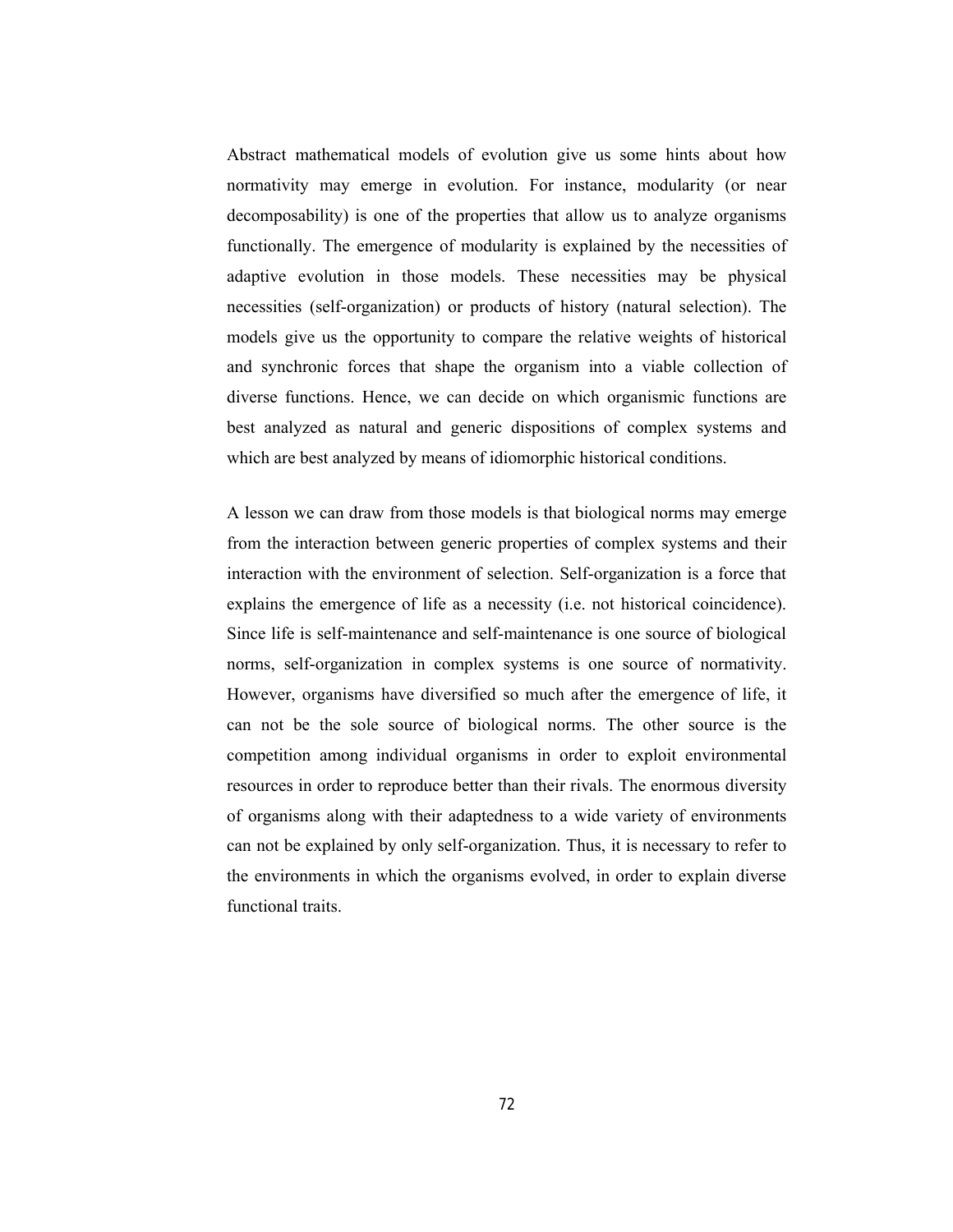## **CHAPTER 6**

## **Discussion and Conclusion**

The thesis I defended so far can be summarized in this sentence: Biological normativity is an illusion created by natural selection and self-maintaining capacities of organisms and since it is an illusion, it is not an obstacle against reductionism. Let's begin from reductionism in biology.

Reductionism in biology is the idea that molecules and their interactions will ultimately explain any biological phenomena. There are two types of reduction in biology. The first is synchronic reduction by which we explain the current workings of a complex system in terms of its component parts and their interactions. The other type of reduction, which I dubbed diachronic reduction, explains complexity by means of a gradual design accumulation. The two senses of reduction refer to two research strategies in biology. Synchronic reduction is the strategy carried out by molecular biologists (and biochemists, neuroscientists, etc.) who merely try to analyze the complex machinery of life into the components, subcomponents and the causal pathways connecting them. Diachronic reduction is the strategy used by evolutionists to find out how the apparent complexity and adaptivity of organisms emerge by means of simple achievable steps. The two strategies complete each other in our search for a deeper understanding of adaptive complexity and enormous diversity of organisms.

Reductionism was once a totally negative label that people used in methodological discussions to show that their opponents had blinders that prevented them from realizing the intricacy of a subject matter. Nowadays the intellectual climate has dramatically changed in favor of reductionism. After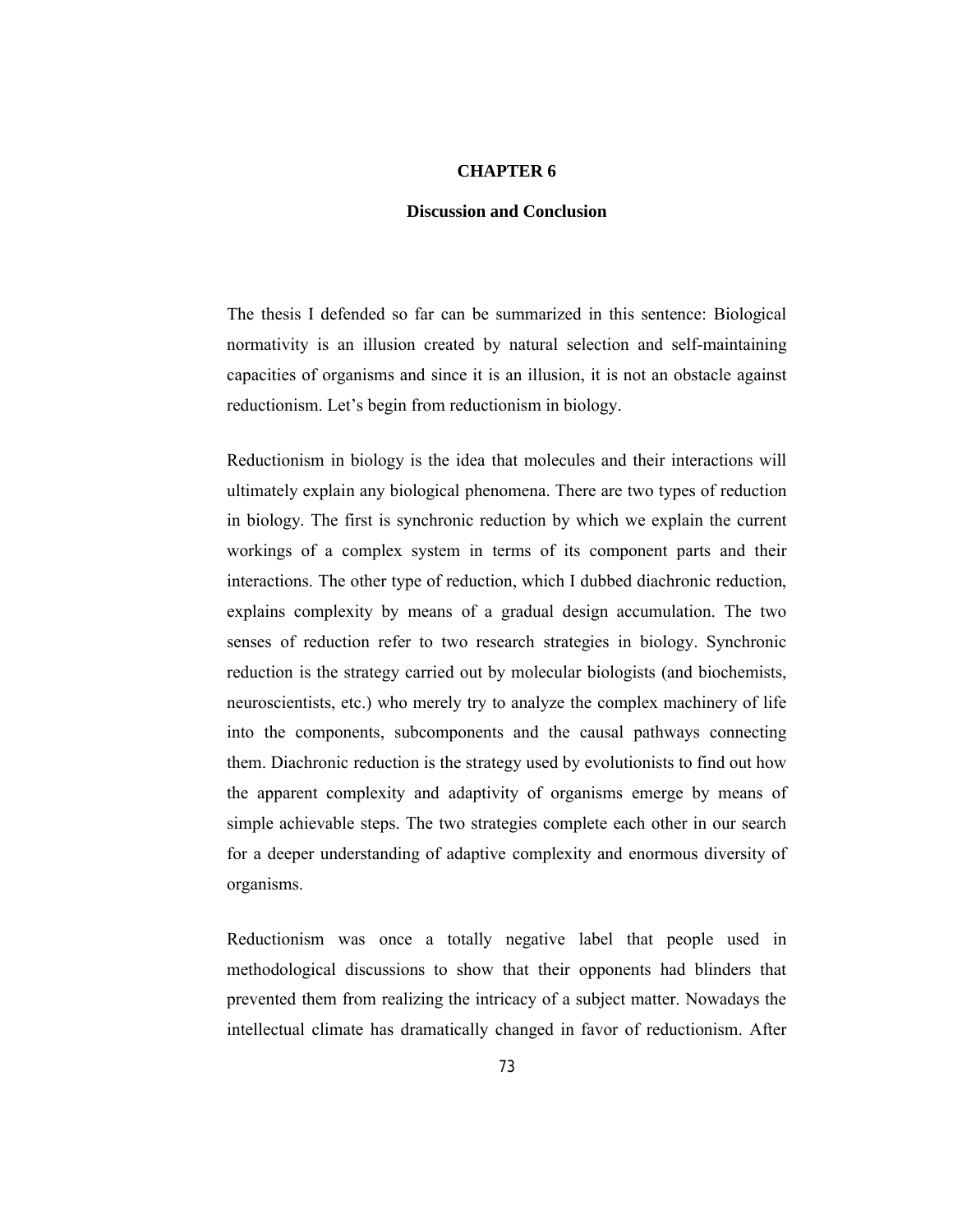the completion of the human genome project and other surprising successes of molecular biology have a definite role in this change of climate. In addition, given the successful examples from sciences of the nervous system (e.g. functional neuroanatomy, neurophysiology, pharmacology, etc.), reductionism can claim ownership of the domains of social sciences and philosophy. This seems to me good news both for sciences of nature and sciences of mental. However, there are still many obstacles against the triumph of reductionism. Ignoring moral aspects of the matter, intellectual difficulties in distinguishing genuine scientific knowledge from mere oversimplification of phenomena by misapplication of reductionist schemes in inappropriate domains is a real threat. The threat is real that we are afraid of losing the essence of those phenomena using too simplistic or too artificial models.

One of the essential properties of organisms that we fear to lose as a result of reduction is the apparent normativity of functions. We judge the performance of a trait and evaluate it in accordance with a norm. For instance, we evaluate the performance of a nicotine receptor by its capacity to bind nicotine. Functions and norms span the whole realm of biology, from macromolecules to ecosystems.

The debate about functions and functional explanations has revolved around two apparently inconsistent demands. One such demand is to place functional explanation into the general scheme of scientific explanation. Norms are not proper objects of scientific inquiry, unless they are naturalized. To naturalize norms is to show that either norms are result of certain non-normative processes and hence are resultant properties which can be reduced to non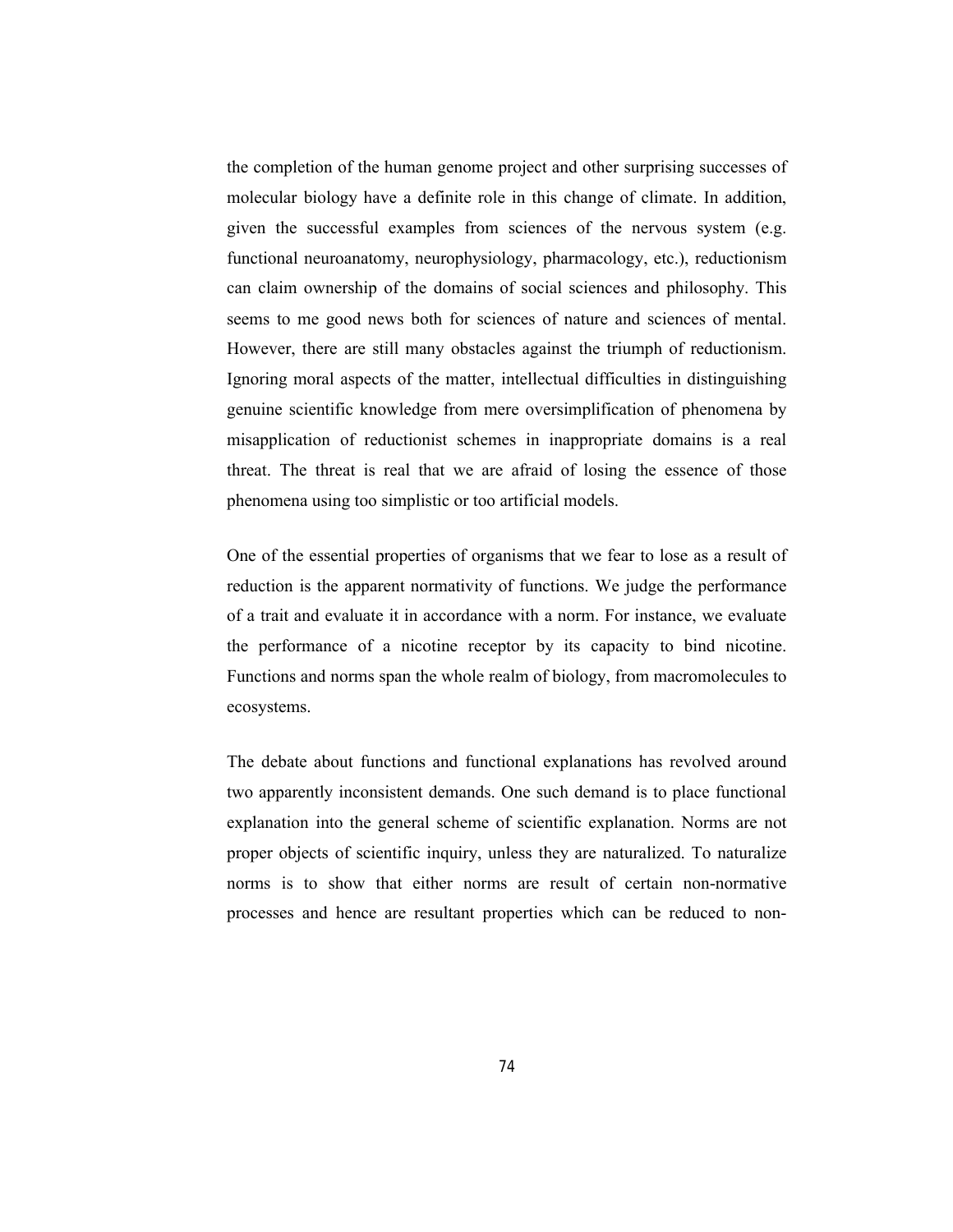normative phenomena or they are completely irreducible aspects of the universe that show "brute emergence". <sup>112</sup>

The second demand is to preserve the essential properties of biological functions. Finding a place for functions and norms in the realm of science is driven by two such demands. One solution might be to find a unifying definition for functions. Another solution might be to accept a pluralist stance and postpone judgment unless the concrete phenomenon is before one's eyes. Another solution would be to refuse any place to functions in scientific practice. The last possible position, which I have defended so far, is to accept that functions or norms are as real as any illusion. Even if the physical basis of an illusion (e.g. a mirage) is as real as any other physical phenomena, our beliefs about them are wrong.

Another tension in functions debate concerns the nature of functional explanations. So far, I have discussed the current positions in this debate and classified them into historical/etiological accounts, synchronic/causal accounts and combinatorial accounts. Proponents of historical/etiological accounts claim that in functional explanations, wee seek an explanation for the existence of a functional entity by means its causal history. Proponents of synchronic/causal role accounts claim that function ascriptions explain the contribution of a component part to a general capacity of a containing system. Proponents of combinatorial accounts give credit to both accounts and try to combine their virtues either by unifying them under one primordial concept (e.g. Kitcher's concept of "design") or by simply holding a pluralist position (e.g Amundson and Lauder).

<sup>&</sup>lt;sup>112</sup> Bedau, .M., "Downward Causation and the Autonomy of Weak Emergence", Unpublished draft for *Principia*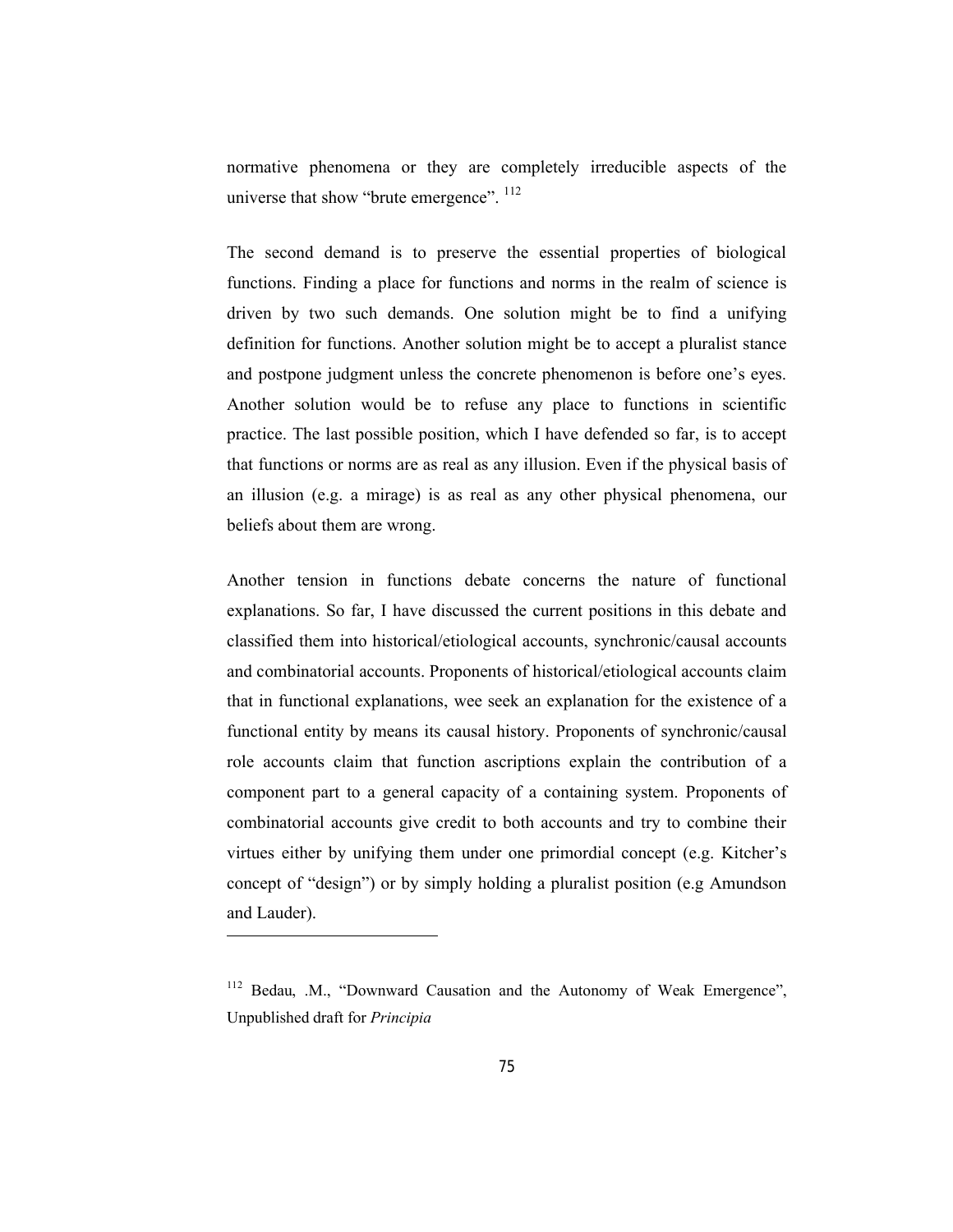The most important discussion topic between the positions above concerns the normativity of functions. Functional categories (e.g hearts, lighters, etc) bring with them some criteria of proper performance. Proponents of historical/etiological accounts claim that, only a historical analysis provide those criteria, especially in biology, because, normal conditions of proper performance of a trait are the historical conditions in which the trait has evolved.<sup>113</sup> Proponents of causal role accounts either deny the reality of biological norms (e.g. Paul Sheldon Davies) or add further constraints (e.g. hierarchy) upon containing systems to escape from referring to history.

A new approach, discussed in the  $3<sup>rd</sup>$  Chapter, is an example of the latter response to the criticism against a-historical functional accounts. According to the proponents of this approach (e.g Mossio et. al., Bickhard), some generic properties of living systems (e.g. self-maintenance, autocatalysis) can provide the criteria to judge the proper performance of biological traits without referring to history. This is an important contribution, even if Millikan's (1989a) criticism against a-historical concepts of functions still holds. The criticism holds because the property of being alive or self-maintaining can not be defined unconditionally. The conditions in which organisms are alive or maintain themselves should still be identified in order to attribute functions to traits that contribute to those capacities. The contribution of this new approach is important because being alive or maintaining one self is an unconditional end in a means-ends reasoning.<sup>114</sup> The normativity of biological functions may

<sup>113</sup> Millikan, R. G.: 1989

<sup>114</sup> MacLaughlin, P.: 2009 in Krohs, U. and Kroes, P. p.98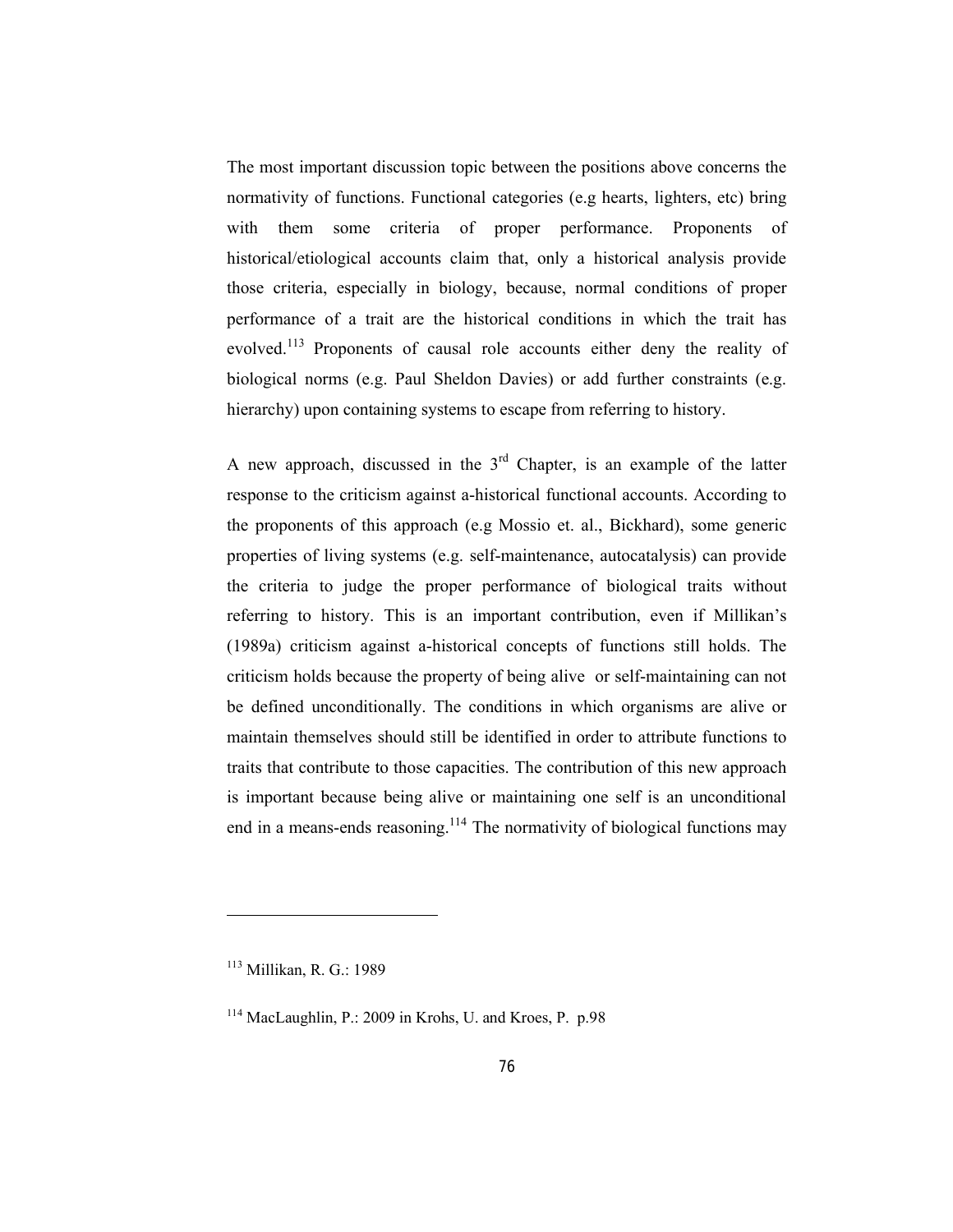emerge from a means-ends reasoning.<sup>115</sup> Ends determine which traits are appropriate as means, hence, they act as the criteria for judging whether some organismic entity is working properly. However, Millikan's criticism still holds because these criteria include *ceteris paribus* clauses (e.g. given the temperature is such and such, pressure is such and such, etc) which should be replaced with real/historical conditions if they are to be used to judge any concrete organism's current properties.

The intuition behind the insistence on a-historical analyzes of biological functions comes from our tendency to see organisms as complex machines and analyze them into simpler subsystems. The intuition proved useful in many areas including molecular cell biology, molecular developmental biology, physiology, etc. However, normativity of functions, and the need to explain malfunction forces us to transgress the temporal and spatial boundaries of organisms. The history of organisms shows us two things at the same time. There are generalizable patterns (e.g. modularity), common properties (e.g. the genetic code) and reinvention of similar functional structures in highly differentiated lineages (i.e. convergent evolution) in this history. There are also idiosyncratic paths followed by different linages, which is the source of the diversity of organismic forms. In this diversity, we still find similarities if we look at the organization of developmental regulatory genes (e.g. Hox genes). Thus, we can build abstract models to simulate generic properties of evolving populations (and organisms) and add historical details afterwards.

Reduction unifies diverse fields. By the help of abstract models (e.g. NK type fitness landscapes, catalytic task spaces), we can unify historical and

<sup>115</sup> *Ibid.*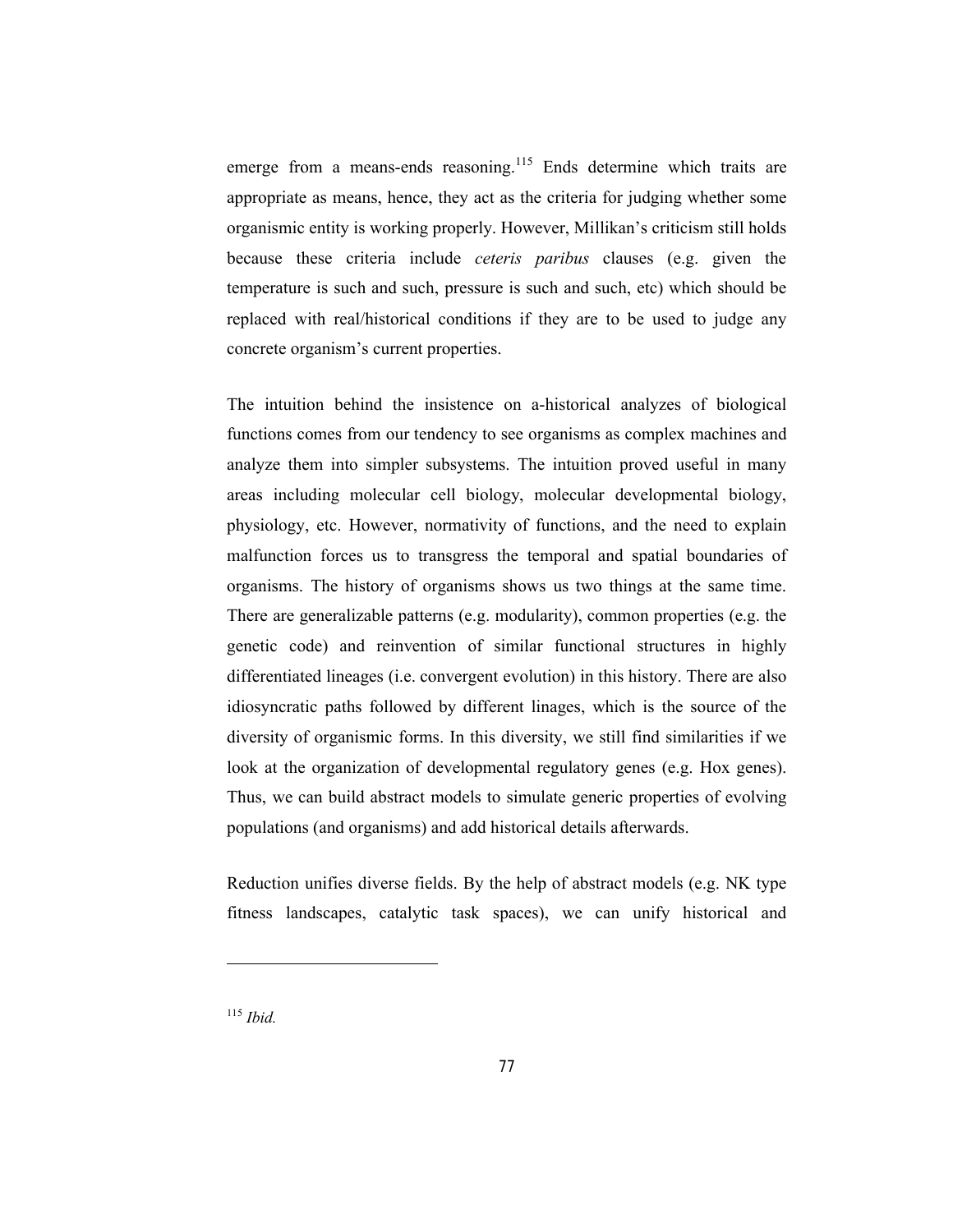synchronic aspects of the emergence of biological norms. Biological norms were considered to be an obstacle against reduction. However, even history – the realm of idiosynracy – might be hiding generalizable patterns, expected outcomes under her veil of diversity. One such source of generalizable patterns comes from simulations. The other comes from evolutionary developmental biology.

Evolutionary developmental biology is the search for the genetic and developmental mechanisms that create animal forms and the evolutionary origins of those mechanisms. The apparent hierarchy of organisms is a source for our attributing them functions and analyzing them accordingly. In fact, Cummins type functional analysis is suitable for only those systems demonstrating some level of hierarchy. The generation of hierarchy in complex animals is achieved by means of the developmental process. The spatial patterning of the embryo is a result of differing gene expression patterns in different parts of the embryo. Nonsynonymous changes in genes regulating development mostly have dramatic phenotypic effects (e.g. *antennapedia*  mutation). The diversity of animal functional parts are proximately explained by differences in structural genes, and perhaps more importantly, by changes in regulatory gene networks. Causal organization of regulatory gene networks is one synchronic source of biological normativity.

Molecular cell biology and biochemistry provide intuitions about how fuzzy may the border between function and malfunction be. In biochemistry, structure is essential in explaining function. Macromolecules, the molecules of life, perform their functions usually by means of weak interactions. Weak interactions also explain the stability and flexibility of macromolecules.<sup>116</sup>

<sup>116</sup> Garrett, R. H. and Grisham, C. M*.:* 1999, p.10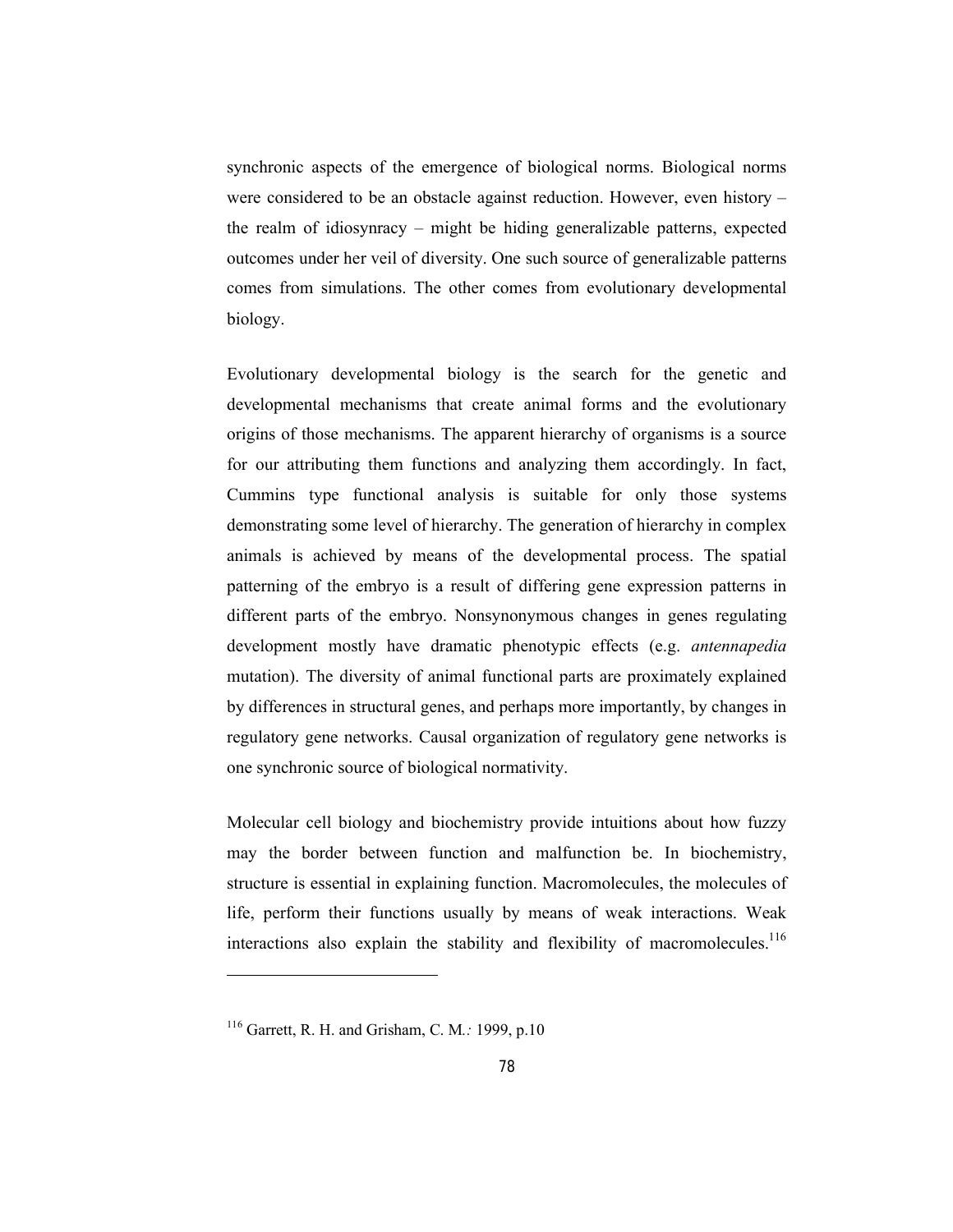These weak interactions, their positioning on the macromolecule, give us another synchronic source of biological normativity. In some cases, the criteria for proper performance may be strict. For instance, you change one aminoacid in the active site of an enzyme and you lose all functionality. In other cases, loss of function is gradual. In a sense, weak interactions determine the boundaries of life and death. $117$ 

The first and most important conclusion of my research is that biological norms are statistical regularities in normative disguise. One of the essential properties of a norm is the physical freedom to disobey it (i.e. its arbitrariness in terms of physical conditions). If some states are physically constrained so that their change is not likely, we may not call being in that state a norm of action. In the case of biological norms, the probability distribution of genotypes or phenotypes is not even. For instance, if the fitness landscape is rugged and not correlated (i.e. chaotic), the initial genotype and the shape of that population constrains where a population can move. Since the population will be trapped in a local optimum and it is very unlikely to escape, we may not call that state a norm. There is very little freedom to disobey it.

The second conclusion of my research concerns the sources of biological norms. I have defended so far that there are two sources of biological norms. One is the self-maintenance of living systems. Living systems adapt to changes in their environment. They include regulatory causal networks that keep the internal state of the system unless it is disturbed beyond some boundary conditions. They act on their own behalf (i.e. they are autonomous). This

<sup>117</sup> *Ibid.*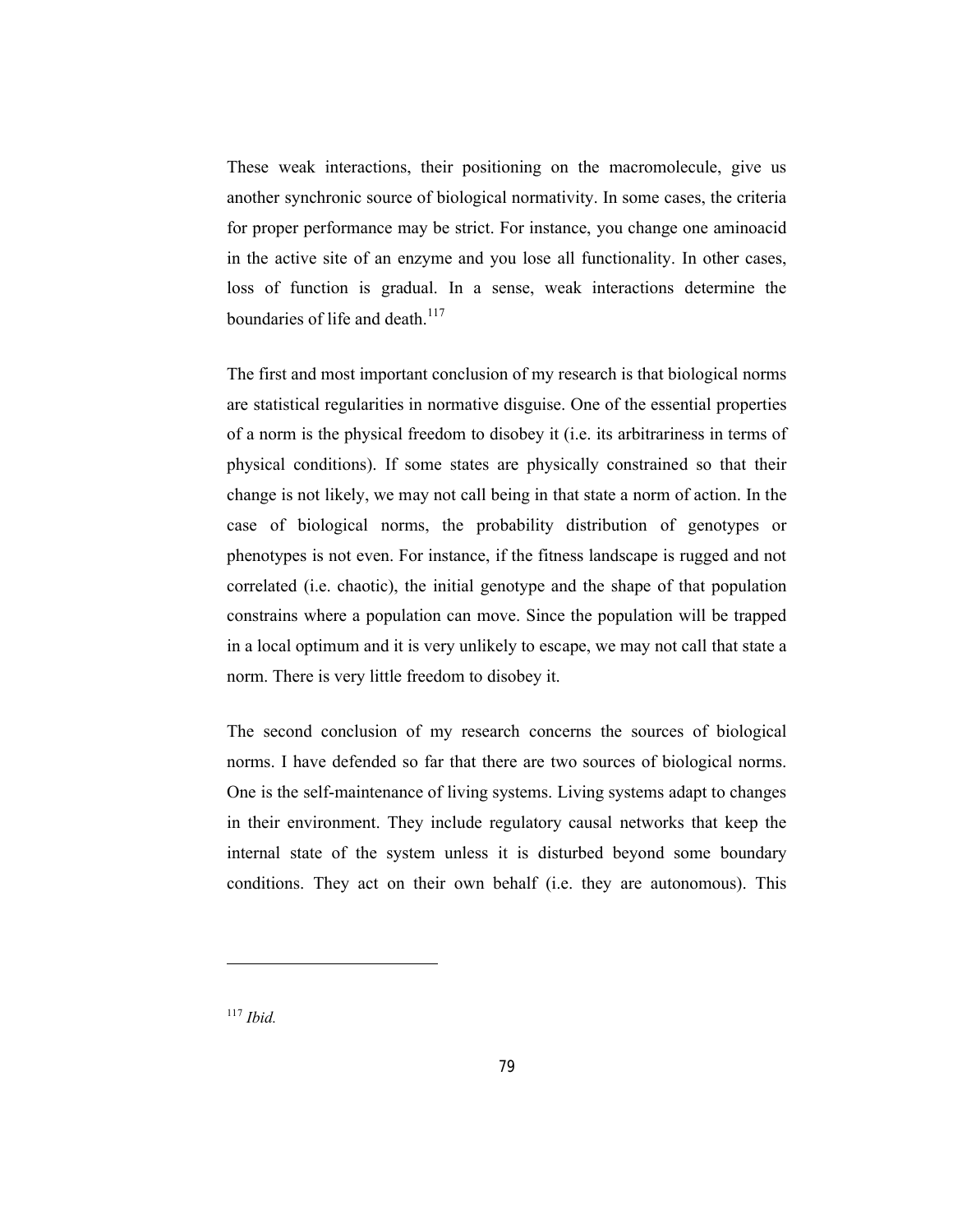property of organisms have been omitted in favor of natural selection. I beleive that self-maintenance is a genuine source of biological normativity.

The other source of biological norms is natural selection. Natural selection is a mechanism that explains the adaptive complexity of organisms. The adaptive properties of organisms reflect the demands of their environment. They show symptoms of a lengthy design process, from the intricate metabolic pathways to mating displays.

None of these factors can be considered as mutually exclusive. Self maintenence is an essential property of living systems and there is yet no satisfactory theory that explains the origin of life in terms only of natural selection. If self-maintenance is a direct result of passing a certain complexity threshold (as stated by Kaufmann), then it should be considered as a genuine factor in explaining the origin of biological norms. In other words, the precondition of life is also the precondition of biological norms, and if it is not a product of natural selection and it is a conserved generic property of life, it should appear in our analysis of biological functions.<sup>118</sup>

<sup>&</sup>lt;sup>118</sup> If we decide to include every precondition and every generic property of life in functional analysis, then we will have to include generic properties of matter such as mass, gravitational forces, the etc. This would be a dead end for sure. However, I hereby assume the conditions that enabled the emergence of life from non-living matter.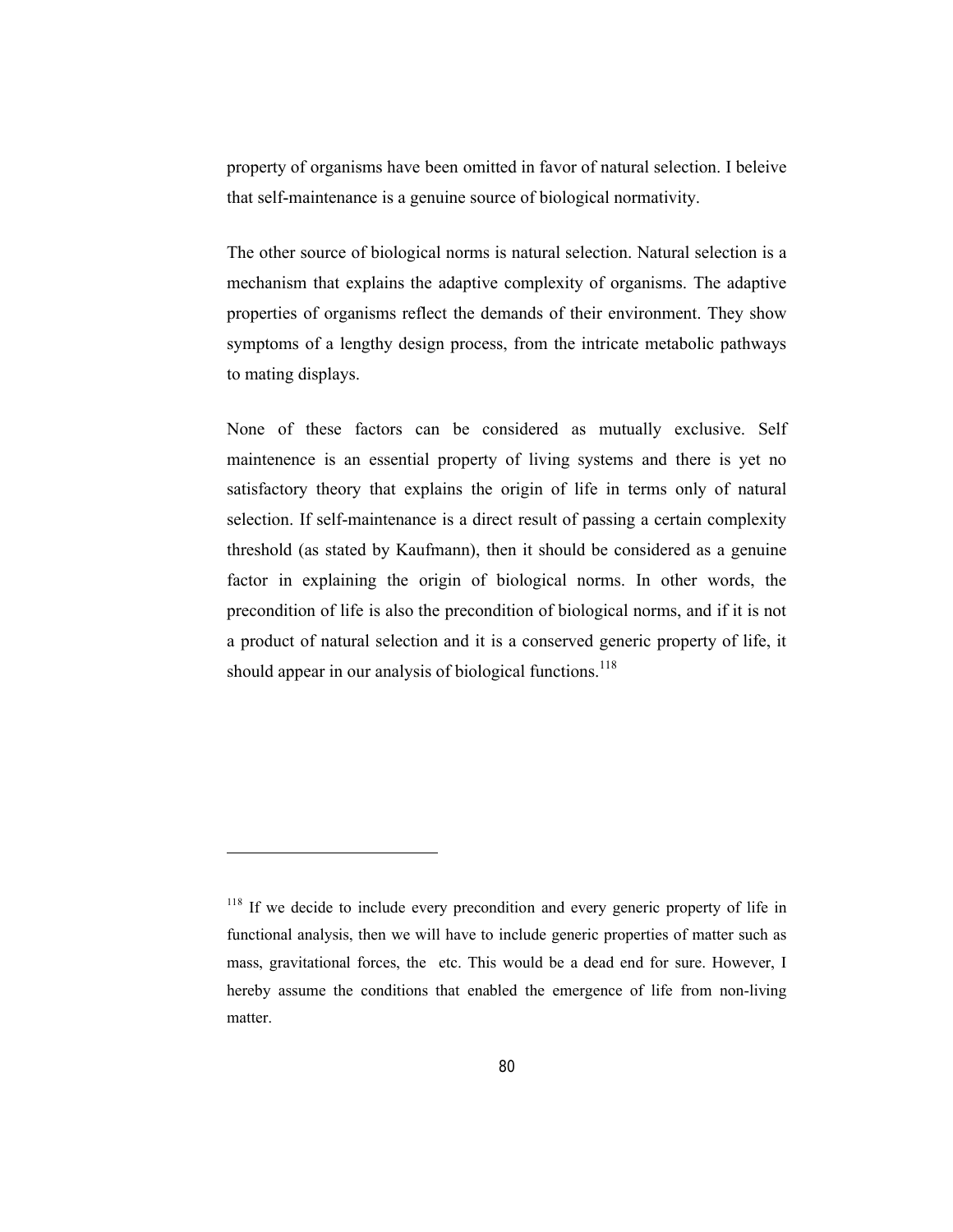## **BIBLIOGRAPHY**

Amundson, R., Lauder, G. V.: (1998), "Function without a Purpose: The Uses of Causal Role Function in Evolutionary Biology", in Hull, D. L and Ruse, M. (eds.), *The Philosophy of Biology* (Oxford: Oxford University Press,

Bechtel, W. and Richardson, R. C.: 1993, *Discovering complexity: Decomposition and localization as strategies in scientific research*. Princeton: Princeton University Press

Bedau, .M.: (2003) "Downward Causation and the Autonomy of Weak Emergence", *Principia* 6: 5-50.

Bickhard, M.: (1993), 'Representational Content in Humans and Machines', *Journal of Experimental and Theoretical Artificial Intelligence,* 5, pp. 285– 333.

Brandon, R.: (1999), "The Units of Selection Revisited: The Modules of Selection"*, Biology and Philosophy 1*4: 167–180,

Brigandt, I. and Love*,* A*.:* (2009)*, "*Reductionism in Biology" in *Stanford Encyclopedia of Philosophy,* Spring 2009 Edition

Buller, D.: (1998), "Etiological Theories of Function: A Geographical Survey", B*iology and Philosophy*: 13 , pp. 505-527

Buller, D.(Ed.): (1999), *Function, selection, and design,* Albany, N.Y.: State University of New York Press

Carroll, S. B., Grenier, J. K., Weatherbee, S. D.: (2005), *From DNA to diversity : molecular genetics and the evolution of animal design,* Malden, MA : Blackwell Pub.

Carroll, S. B.: (2006), *The Making of the Fittest: DNA and the ultimate forensic record of evolution,* NY: Norton

Churchland, P.M.: (1988), *Matter and Consciousness ,* Cambridge Mass: MIT Press

Churchland, P.S.: (2005), "A neurophilosophical slant on consciousness research" P*rogress in Brain Research* 149, pp. 285-293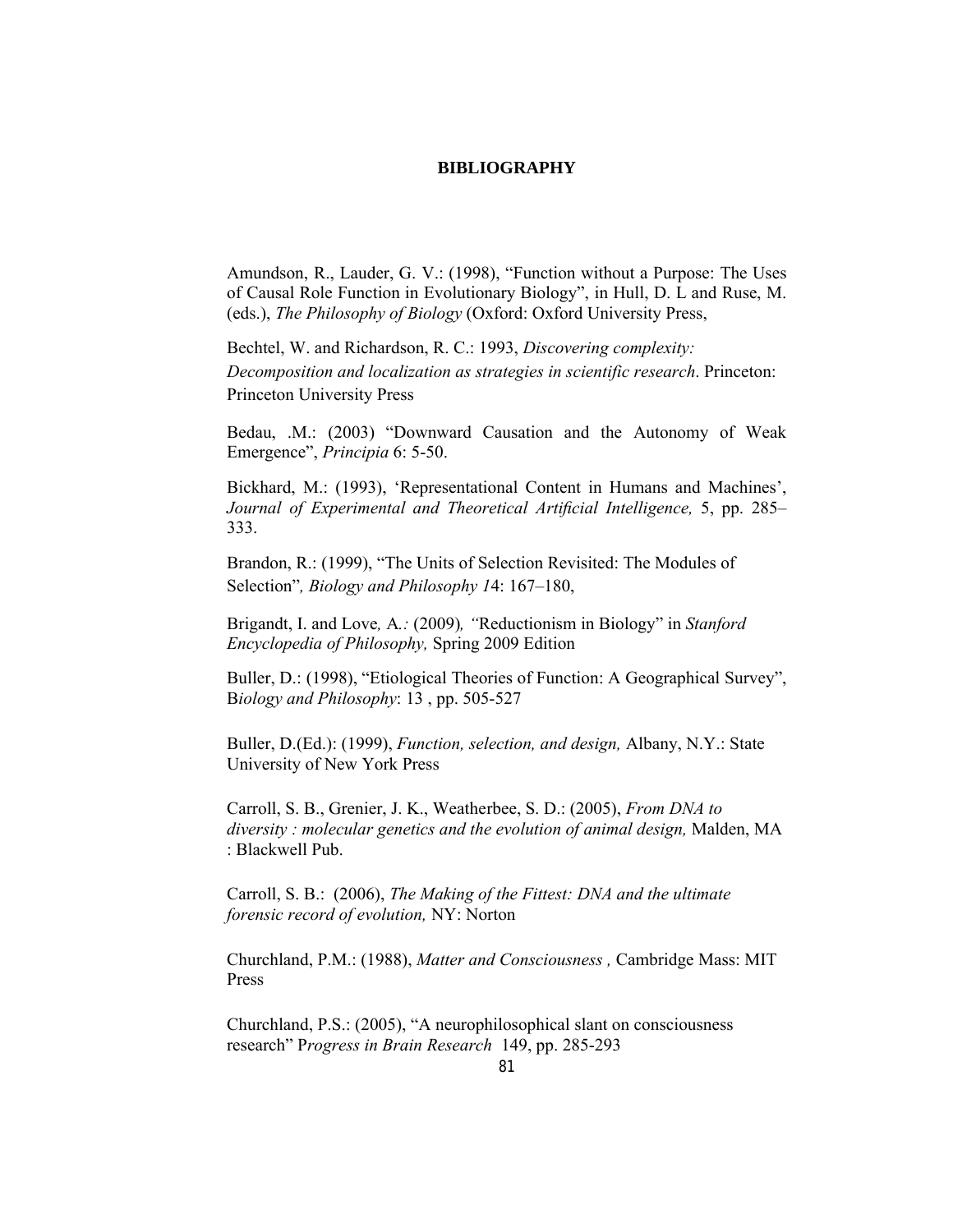Cornish-Bowden, A.: (2004), *The pursuit of perfection : aspects of biochemical evolution,* Oxford : Oxford University Press,

Cummins, R.: (1975), "Functional Analysis", *The Journal of Philosophy*, Vol. 72, No. 20. (Nov. 20,), pp. 741-765.

Davies, P. S.: (2003), *Norms of Nature: naturalism and the nature of functions,*  Cambridge, Mass. : MIT Press

Dawkins, R.: (1998), "Universal Darwinism"*,* in David. L. Hull and Michael Ruse (eds.), *The Philosophy of Biology* (Oxford: Oxford University Press,)

Dennett, D. C.: (1996), *Darwin's Dangerous Idea,* New York : Simon & Schuster,

Fodor, J.: (1983), *The Modularity of Mind,* Cambridge, Mass: MIT Press,

Futuyma, D.: (2005), *Evolution*, Sunderland, MA: Sinauer

Garrett, R. H. and Grisham, C. M.: (1999), *Biochemistry, 2nd Edition,* Florida: Saunders

Godfrey-Smith,P.: (1991, July), "What Darwinism Explains", Paper presented at the Darwin Festival, Cambridge University

Gould, S. J.: (1984, April-May) "Challenges to Neo-Darwinism and Their Meaning for a Revised View of Human Consciousness", Paper presented at Tanner Lectures on Human Values. Clare Hall, Cambridge University, pp. 55- 73

Gould, S. J., Vrba, E.: (1982), "Exaptation – A Missing Term in the Science of Form", *Paleobiology*, Vol. 8, No. 1, pp. 4-15

Hull, D. L. and Ruse, M. (eds.): (1998), *The Philosophy of Biology,* Oxford: Oxford University Press

Kaufmann, S.: (1993), *The Origins of order : self-organization and selection in evolution*, New York : Oxford University Press,

Kaufmann, S.: (1995), A*t Home in the Universe: the search for laws of selforganization and complexity,* New York : Oxford University Press,

Kaufmann, S.: (2000) *Investigations*, Oxford ; New York : Oxford University Press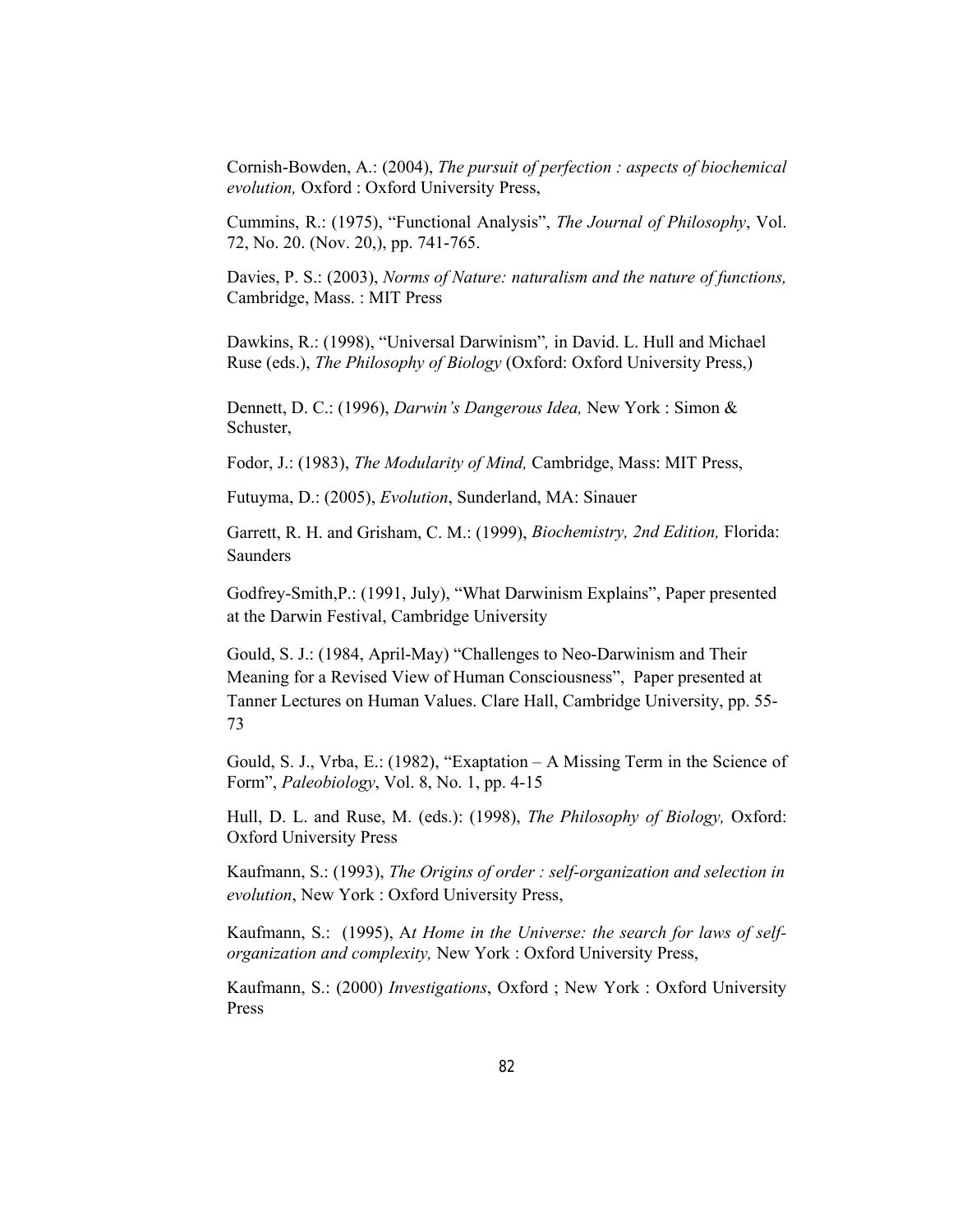Kitcher, P.: (1998), "Function and Design" in Hull, D. L. and Ruse, M., *The Philosophy of Biology*, Oxford: Oxford University Press

Krohs, U. and Kroes, P. (eds): (2009), *Functions in Biological and Artificial Worlds*, Cambridge, Mass: MIT Press,

Lewens, T.: (2004), *Organisms and artifacts: design in nature and elsewhere,*  Cambridge, Mass.: MIT Press

Macdonald, G. and Papineau, D. (eds.): (2006), *Teleosemantics: New Philosophical Essays,* Oxford ; New York : Clarendon Press

MacLaughlin, P.: (2009), "Functions and Norms" in Krohs, U. and Kroes, P. (eds), *Functions in Biological and Artificial Worlds*, Cambridge, Mass: MIT Press,

Millikan, R. G.: (1989), "In Defense of Proper Functions". *Philosophy of Science* 56: pp. 294-295

Millikan, R. G.: (1995), "Propensities, Exaptations and the Brain" in *White Queen Psychology and Other Essays for Alice,* Cambridge, Mass. : MIT Press

Millikan, R. G.: (1999), "Wings, Spoons, Pills, and Quills: A Pluralist Theory of Function", *The Journal of Philosophy*, Vol. 96, No. 4 , pp. 191-206

Nelson, D. L., Cox, M. M.: (2000), *Lehninger Principles of Biochemistry, 3rd edition*, NY: Worth Publishers

Pinker, S.: (1997), *How the Mind Works*, New York : Norton

Preston, B.: (1998), "Why is a Wing Like a Spoon? A Pluralist Theory of Function", *The Journal of Philosophy*, Vol. 95, No. 5. , pp. 215-254.

Rosenberg, A.: (2001), "Reductionism in a Historical Science", *Philosophy of Science*, Vol. 68, No. 2 , pp. 135-163

Sober, E.: (1993), *The Nature of Selection,* Chicago: University of Chicago Pres,

Sober, E.: (2000), *Philosohy of Biology*, Colorado: Westview Press

Sterelny, K. and Griffiths, P.: (1999), *Sex and Death: An Introduction to Philosophy of Biology* Chicago: University of Chicago Press

Wimsatt, W.: (1986), "Forms of Aggregativity", In Donagan,Perovich Jr.,Wedin (eds), H*uman Nature and Natural Knowledge*, pp.259—291.